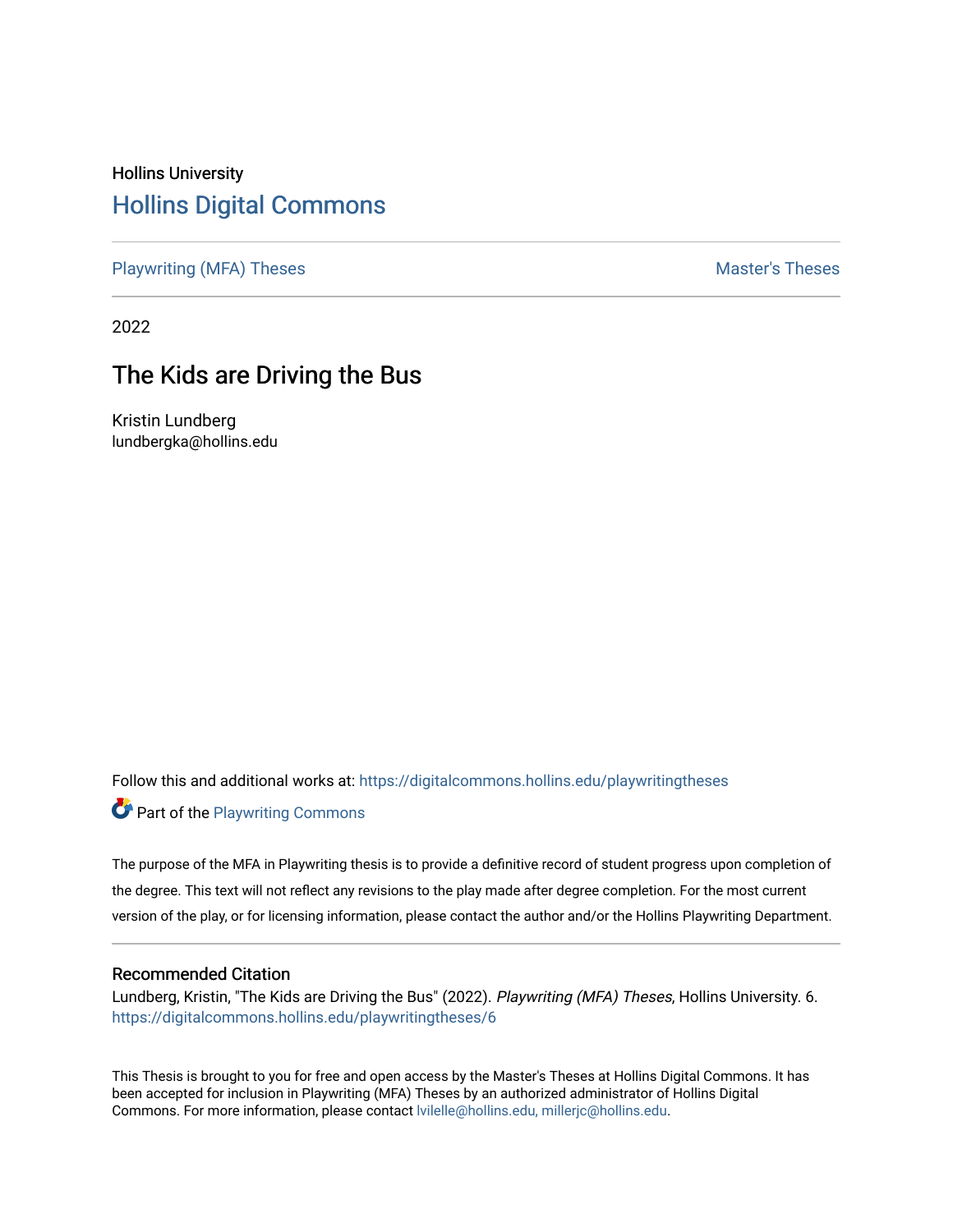The Kids are Driving the Bus

A full-length play with elements of music and audience participation

By Kristin Lundberg

B.S. Theater Education, East Carolina University 2000

Presented in Partial fulfillment of the requirement for The degree of Masters of Fine Arts in Playwriting, Concentration in New Play Directing

> Hollins University Roanoke, Virginia May, 2022

Director of Thesis: Neil David Seibel Neil David Seibel Department: Theater Second Reader: Todd Ristau Department: Play writing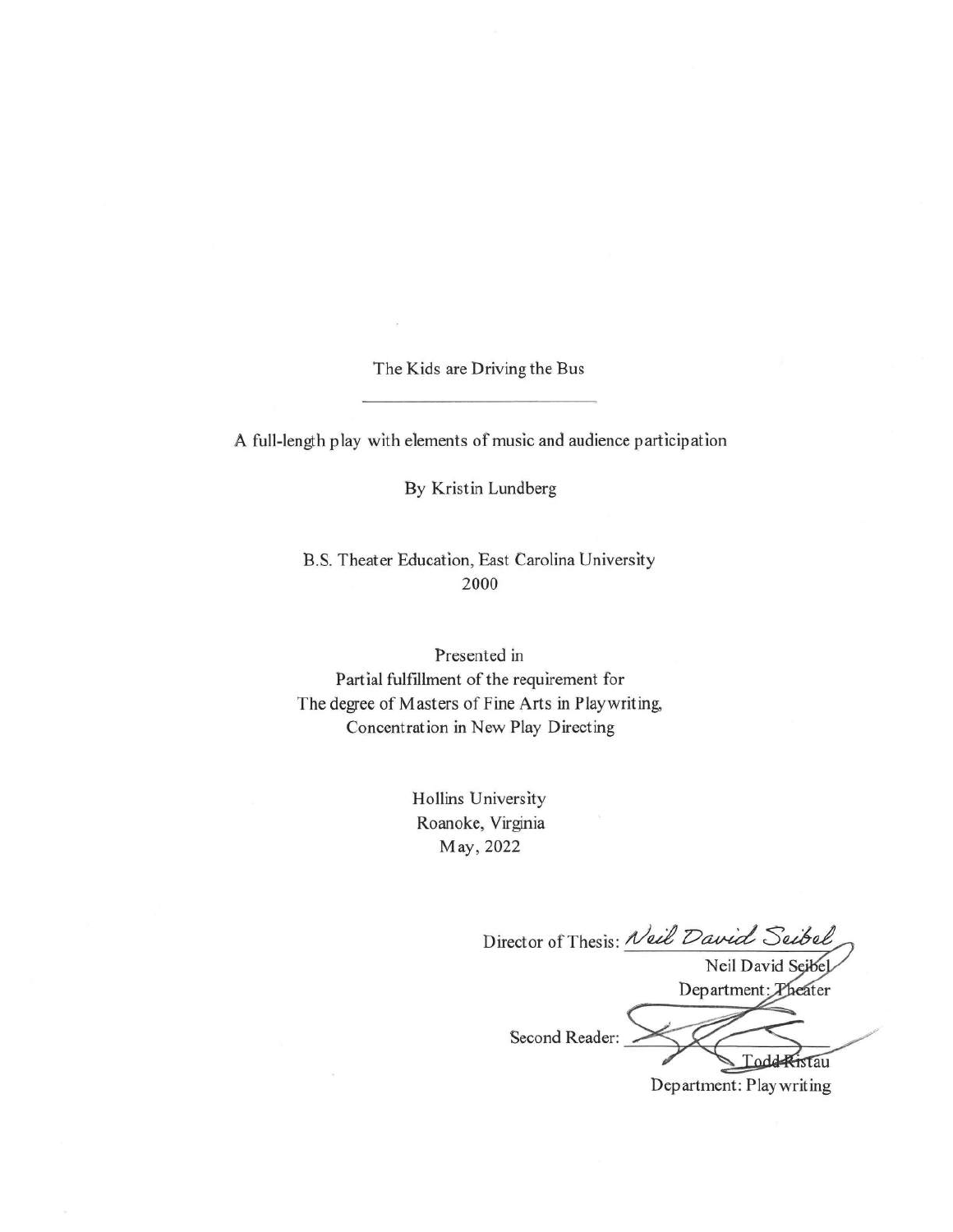How do we break the viewpoint of the world and empower the voice of our youth in the middle of a three-ringed circus spectacle?

#### **SYNOPSIS**

Ms. McShizzle has to decide how far she will go to challenge the educational system and empower her students to pursue their dreams. When confronting her nemesis, an audacious Clown with a harmful neurosis, McShizzle struggles to build the school community for good.

#### SETTINGS

The play begins in November, 2019 on the day of midterms and ends in May, 2020. Directors are encouraged to match the below settings with performance locations within a circus. These are playwright's suggestions of circus locale.

- Bus Stops represents the ringmaster magician with the company of artists/acrobats/clown talent.
- McShizzle's Classroom represents the aerial acts such as the trapeze and trampoline.
- Faculty meetings represent grounded acrobatics such as clowns and jugglers.

- McShizzle's Living Room represents the lion tamer with her lions until the three ring circus in Lesson Nine when the parents (freak show acts of fire eaters, knife throwers, and sword swallowers) disrupt the lesson.

#### PLAYWRIGHT'S BIO

Kristin Lundberg (she/her) is an M.F.A. playwright at Hollins University with a concentration in new play directing whose plays have been produced and performed in New York City, Virginia, North Carolina, South Carolina, and internationally in London, and in Shropshire, UK. She is in her 16th year of teaching performing arts in the public schools. Kristin is dancer, actress, and has served as the Artistic Director of the Shakespeare's Sister Company, an all-female theater company she founded in 2008 dedicated to producing plays by women. She is a member of The Dramatists Guild, SETC, American Alliance of Theatre & Education, League of Professional Theater Women and the International Thespian Society. She lives in Holly Springs, North Carolina with her dog, Grace Marie, a retired therapy dog.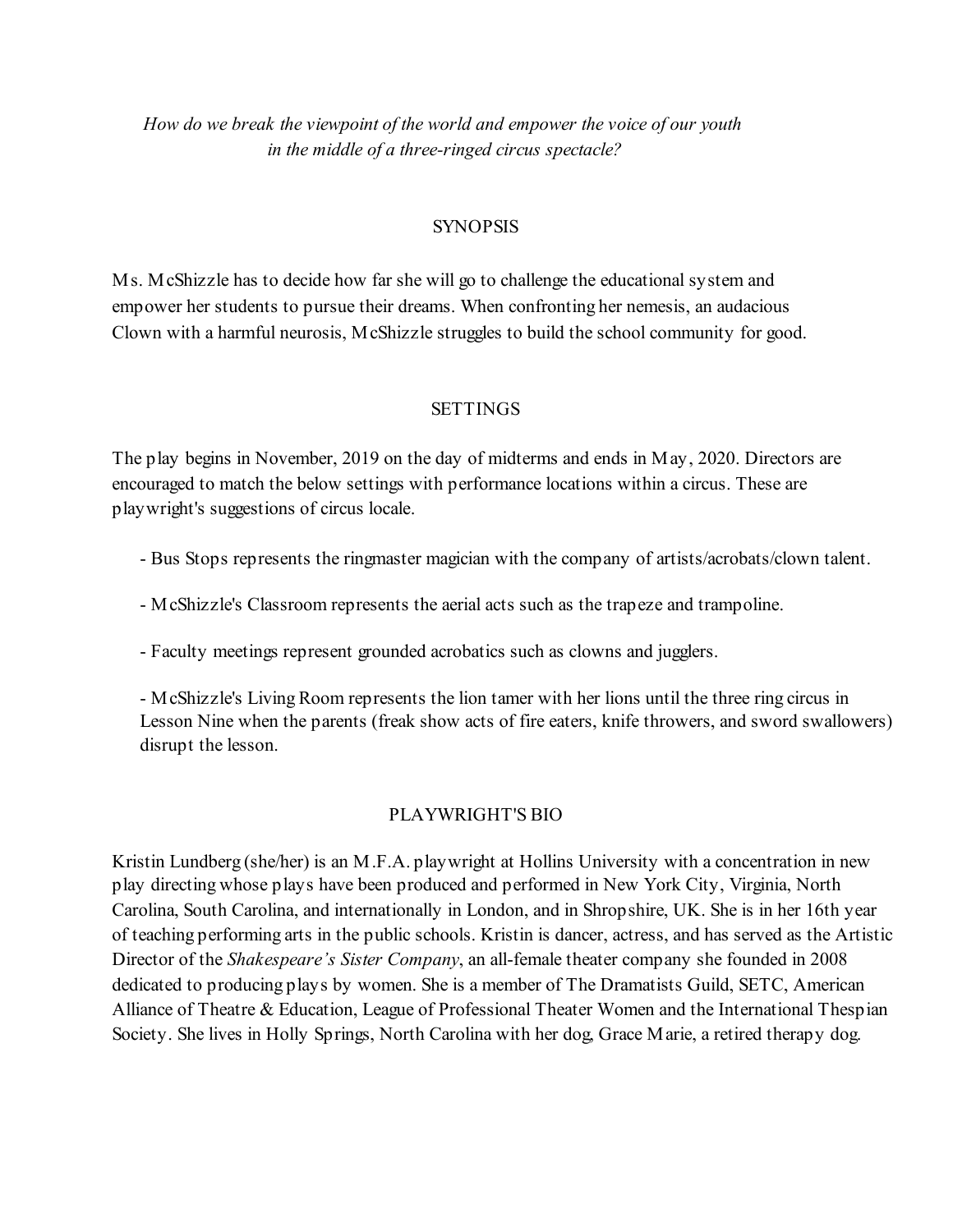# CAST OF CHARACTERS (Cast Size: min 6, max 19)

MS. MCSHIZZLE, female, late 20s-30s, Caucasian, Doubles as the show's ringmaster and lion tamer. The K-12 public school's intervention specialist who runs the in-school suspension "time out" like a structured recess and teaches troubled youth with a flair of spice and eternal optimism. The actress may also play CARTOON MCSHIZZLE (any age), unless a local guest celebrity artist is slated to play this part. Cartoon McShizzle should only appear on the projection screen in Act II.

ASSISTANT PRINCIPAL GIGGLES, female, 30s/40s, open ethnicity. An audacious clown, a gifted trickster circus magician and the lead administrator/chosen leader at the K-12 Public School.

ACTOR 1: (plays the following roles)

MARCUS, male, 8, African American. Elementary School Student. The life of the party. TRE, male, 18, African American. High School Student. Poet with a past. Sings. MARCUS' DAD, male, late 20s, African American. School bus driver who is over-worked. A pressure-cooker. MR. B, male, 25, African American. Teacher in the Upper Grades School. The peacemaker.

ACTOR 2: (plays the following roles)

ALISON, female, 6, BIPOC. Elementary School Student. Talkative, sociable and values her family. CALEIGH, female, 18, BIPOC. High School Student. Pregnant. Kitty's "parental figure" and older sister. She is smart as a whip, looks for trouble, and trouble finds her. KITTY'S GRANDMA, female, 60, BIPOC. MRS. D, female, Mid 20s, BIPOC. Teacher in the Upper Grades School. The defender.

ACTOR 3: (plays the following roles)

TOMMY, male, 7. Elementary School Student. Exposed to too much of the real world. MATTY, male, 17. High School Student. The class comedian. ALISON'S DAD, male, 40s. Grounded. A wronged-decent dad. MR. A, male, 40s. Teacher in the Upper Grades School. The troublemaker.

ACTOR 4: (plays the following roles) KITTY, female, 10. Good natured and sweet. APRIL, female, 18. Innocent and over-dramatic. TOMMY'S MOM, female, 25. Conservative, judgmental, convicted in her views. MRS C, female, early 20s. Teacher in the Upper Grades School. The worrier.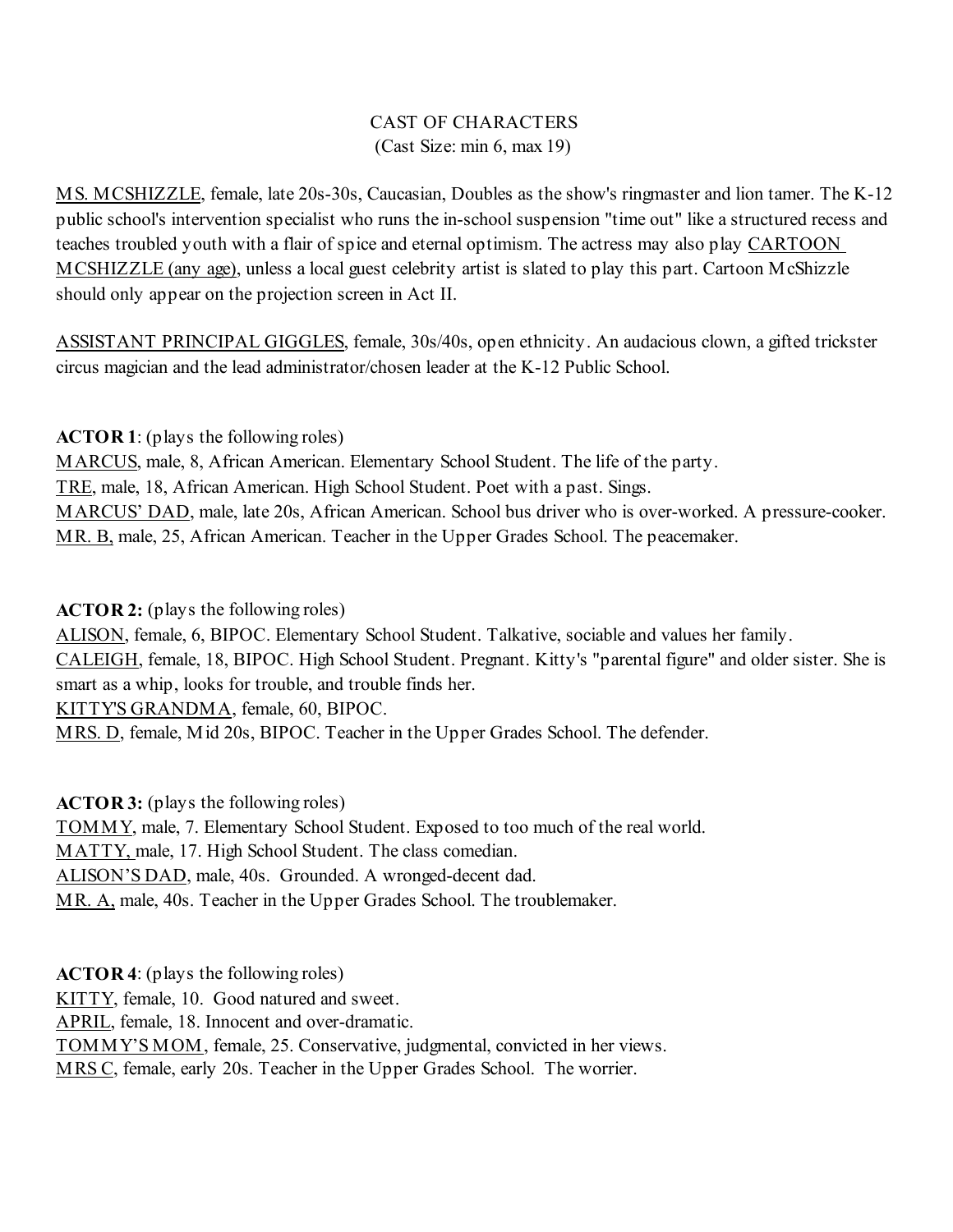#### PRODUCTION NOTES

Please note: this is a play with music and not a musical. "3 W's" and "McShizzle's Lullaby" have been written and recorded by the playwright who owns the rights to the songs. A/V references are available upon script request. Edward Elgar's "Pomp and Circumstance" (1902) is in the public domain.

As this is a non-naturalistic, linear play, the artistic team is encouraged to channel their creativity in scene/beat/character transitions which may include, but are not limited to dance breaks, musical interludes, and spectacle performance acts. The structure is outlined much like a teacher's curriculum plan: the anticipatory set takes the place of the prologue, units take the place of acts, and lessons take the place of scenes.

While we are following the play through McShizzle's perspective, some scenes may be amplified in design and artistic choices which may behave like a "three-ringed circus". I.e. In Lesson Nine, the parents may be in shadow while the young children and McShizzle are in light...but the mood is a cacophony of chaotic sound while the action and pacing is frenetic.

Regarding casting, the playwright's preference is for six actors to perform this play. However, for educational institutions and/or producing organizations who may have more students than parts allotted, you are welcome to have up to nineteen actors perform the play. It is heavily encouraged that, if possible, the role of Cartoon McShizzle be played by a local celebrity in the community. The playwright encourages the use of BIPOC casting when possible which includes instances noted of open ethnicity. However, Actor 1 must be black or African American and Actor 2 must be BIPOC. Please use your judgements and consider all possibilities of race and culture, not just the easy choices.

# IN DEDICATION

This play is dedicated to all of Ms. Lundberg's former and current students. "You are the dream for us to become a better humanity. I believe in you. I see you. You are fearless and I'm ridiculously proud of all of you."

## Additional thanks to the playwright's A+ All-Star Teachers!

Props to teaching mentor, Patch Clark, who is a fountain of inspiration and compassion, to ND Seibel for his gift for teaching, his energy, and encouragement with this piece, and to Todd Ristau for building up emerging playwrights to showing their authentic voice.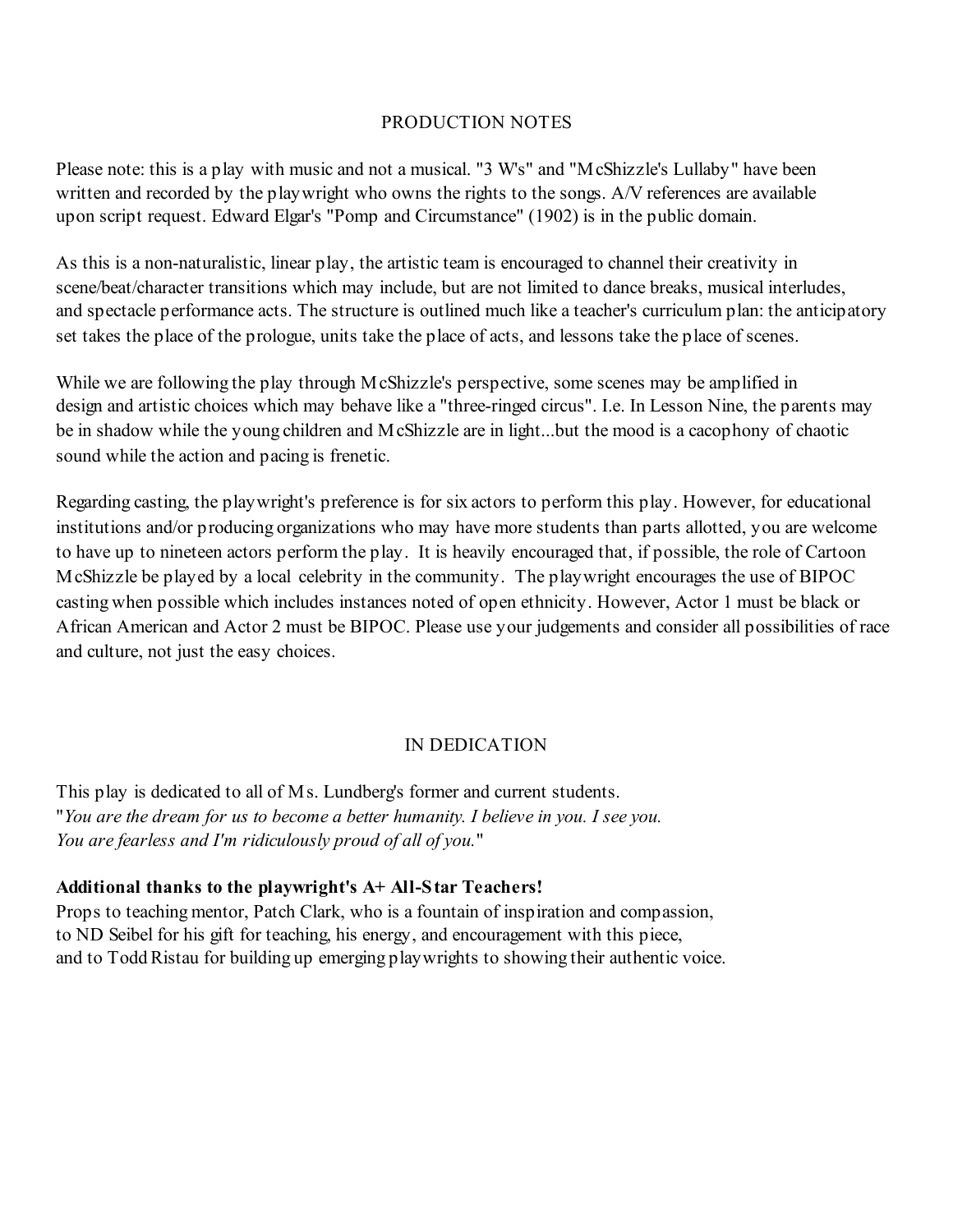#### FORWARD

*The Kids are Driving the Bus* is a story which I've been wanting to write for a long-time because of my dedication to education. As public-school teacher completing my sixteenth year of teaching theater arts, my passion is to speak to the inequities of the educational system and how students have been forced to grow up – being the ones who are having to survive in a world full of adults and circumstances which have failed them. How can one teacher potentially make a difference and amplify her student's voices and is she making a difference for the ultimate success of the child or her wanting to make a difference to justify her legacy? How is that child's success measured and evaluated because ultimately, they are the ones who will be changing our world. Is that change what the student wants or is it a succession of wants and needs from a past generation to heighten their voice in how they micromanage what our world needs to look like? Can we allow ourselves to inspire the next generation to open possibilities of their world dreams without our selfish influence? How can we help them? Because this play also focuses on issues of representation and racial inequality, I've had to wrestle with areas of a "white savior" within the text and be aware of how to structurally incorporate why this is in this story and how I want to resolve it. As there are time specific, cultural references in the play, in addition to language, having a diverse panel of play readers will be important to the process. Is the journey of my protagonist transforming from "white savior" to ally? If this is the story, how do I clarify it?

In building towards developing this semi-autobiographical project, my goals for *The Kids are Driving the Bus* have been to build the bones and framework for this play using Aristotle's Poetic Structure so that it's not a documentary play, explore writing styles which lend to the storytelling (not just what I'm comfortable with), to incorporate the plot and character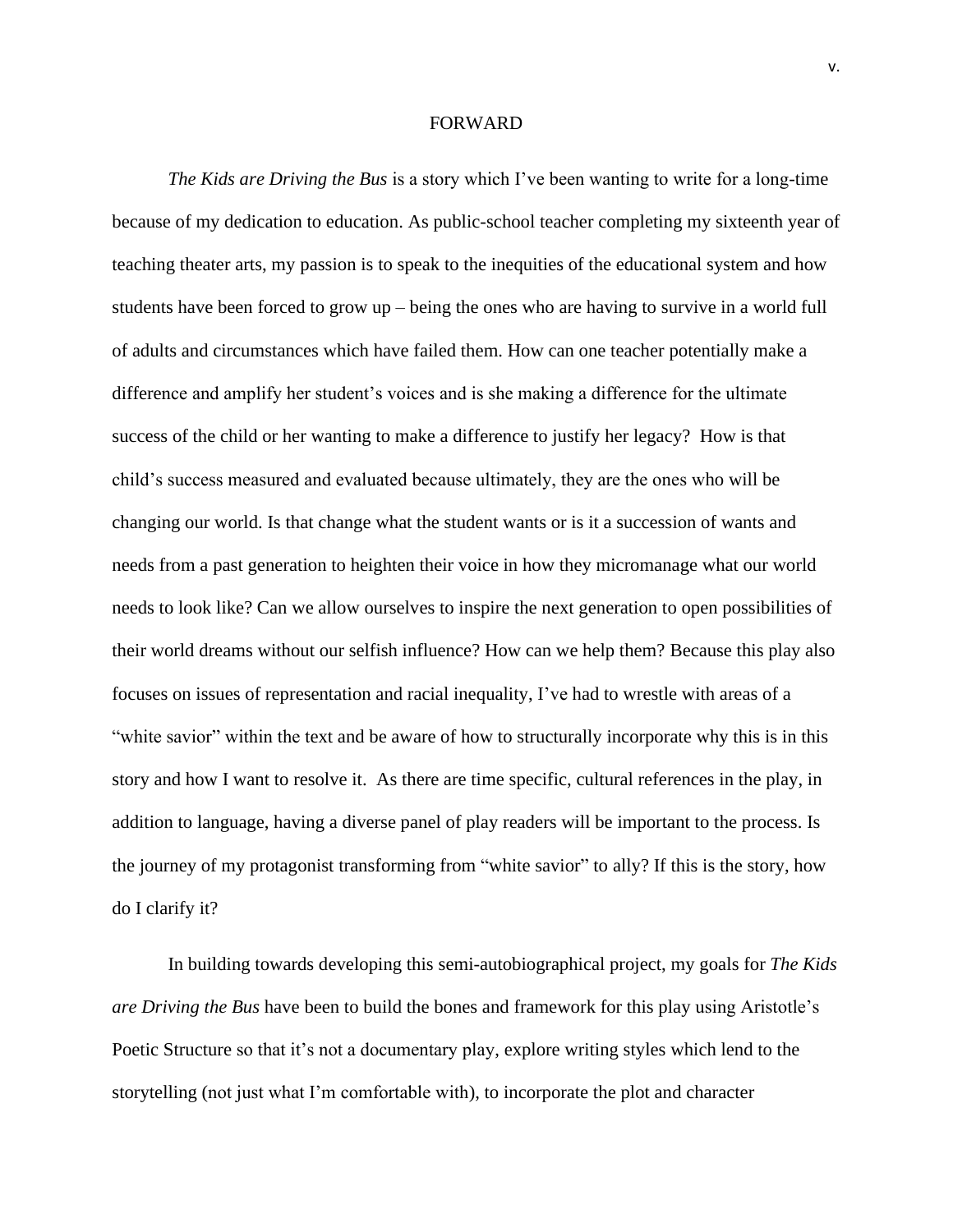breadcrumbs so that the audience is taken along the playwright's journey (and not blind-sight them with new, unsupported information), and to find the audience who would become invested in this play. With these goals in mind, how do I establish a creative process which continues to set myself up for success? Coming into the MFA program at *Hollins University*, my style was centrically focused on "epic" or time specific memory plays. I knew I wanted to explore different writing styles to see how these can open up the possibilities of my storytelling and how these explorations can lead to plays which people want to see. Where are the audiences for these plays and how can I reach them to further the process of the play development rather than doubting a concept…to allow it to sit so that no one gets to experience it? As an artist, I have pinned Martha Graham's speech <sup>1</sup> to Agnes DeMille (the first part of the quote) from when Mrs. Graham had doubts about her artistic process, "*There is a vitality, a life force, a quickening that is translated through you into action, and because there is only one of you in all time, this expression is unique. And if you block it, it will never exist through any other medium and will be lost. The world will not have it*." The urgency of this quote grounds me as a theatrical artist and playwright to push through finding the tools to reach the heart of the play.

What I have found as a sweeping statement and testament to the *Hollins University* MFA program, as well as my commitment to my education, is every class I have taken has informed the next class in a radical way. Tools I would learn in the *Design on a Dime* class rethinking theatrical design would resurface in conversation in the *Advanced Tutorial* class revisiting play structure which would further amplify, and echo themes brought up in the *First Drafts* class reimagining the possibilities of exploring writing for genre under tight deadlines. It became a constant moving puzzle of pieces that never seems to settle, but somehow all the pieces not-so-

<sup>1</sup> https://karlwolfe.org/karl/martha-graham-agnes-demille/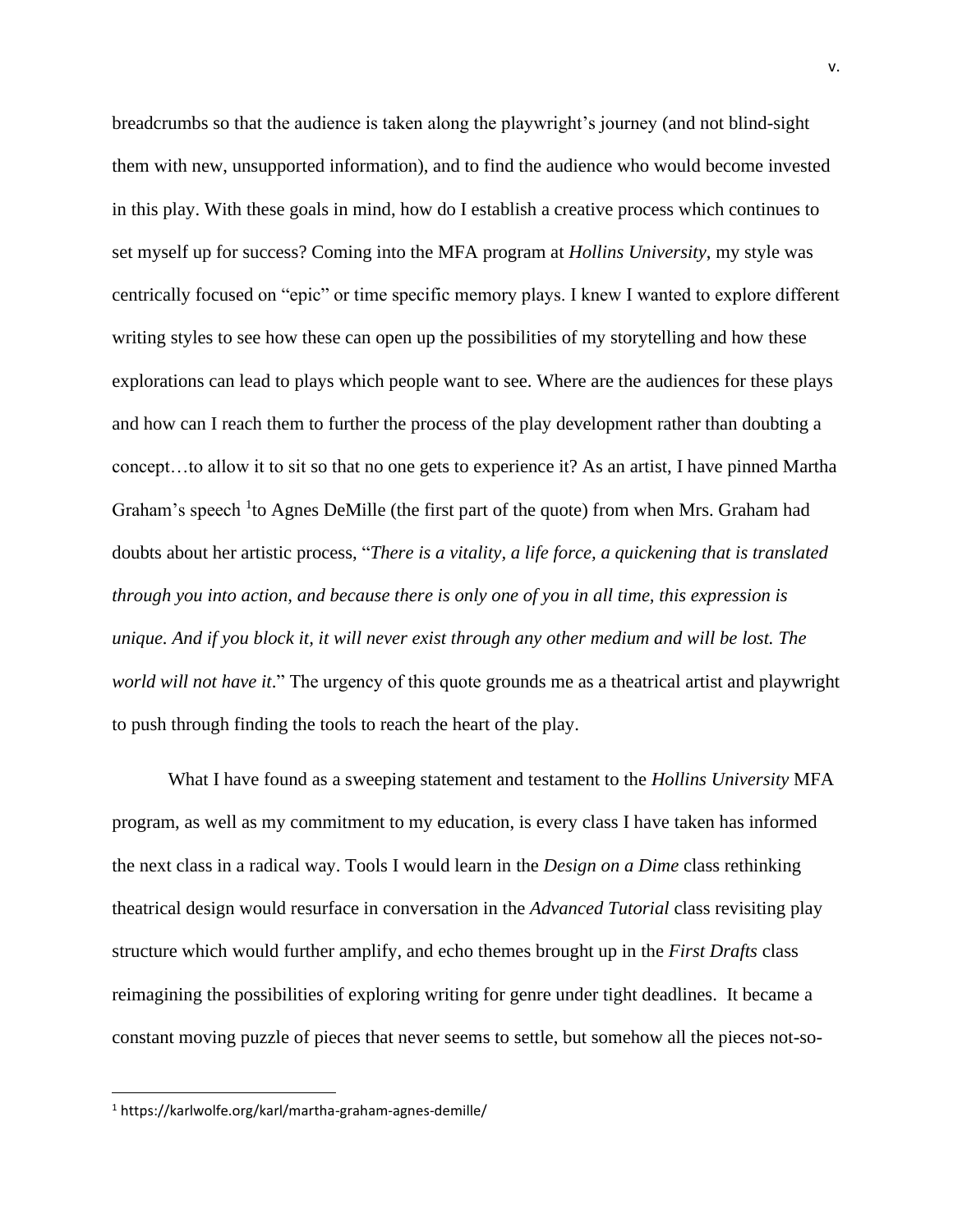randomly fit together to form theater. In the *Memoir as a Performance* class, my goal as a playwriting student was to write a play from my experience, but with relevancy to an audience member. One of the first tools learned was a memoir is not an autobiography, you are encouraged to lie and let the play write itself. This is the approach I attempted to take with *The Kids are Driving the Bus*. Where I struggled along the way is asking myself where the audience members see themselves in this story. What I have found particularly challenging is to write about material as our world culture goes through a dramatic shift. If I address these shifts within my work, does it become an issue play and am I re-writing the play to focus on the issue because it's what an audience wants to see versus am I writing the story which I am compelled to write potentially being insensitive to not address representation? How can I incorporate representation within my work, but still stay true to the story? What are the plays which people want to see, am I writing these plays, and how do I get to where communities find a need for them? With all of this in mind, who is the target audience for *The Kids are Driving the Bus* and is it an issue play? When a panel of artists and educators met with me during the developmental writing process, they were asked specifically about who the audience is for this play at this stage in the process. Some interesting feedback was the first responder asked, "Is an adult audience going to lean into this?" Another individual said, "high school and up" and the final panelist commented on the theatricality is what drew her in. She added, "Interested theatricalities appeal to different types of audiences and I'd love to see the audience's response to the theatricality you've given us in this piece." They overall felt that there was a compelling "buy-in" to this play and watch as these characters struggle within the constraints of the system. The panel also mentioned one of the key moments of the play was the student's graduation and that made me rethink the structure of resolving the protagonist/antagonist plotline and how to resolve it. The question also came up of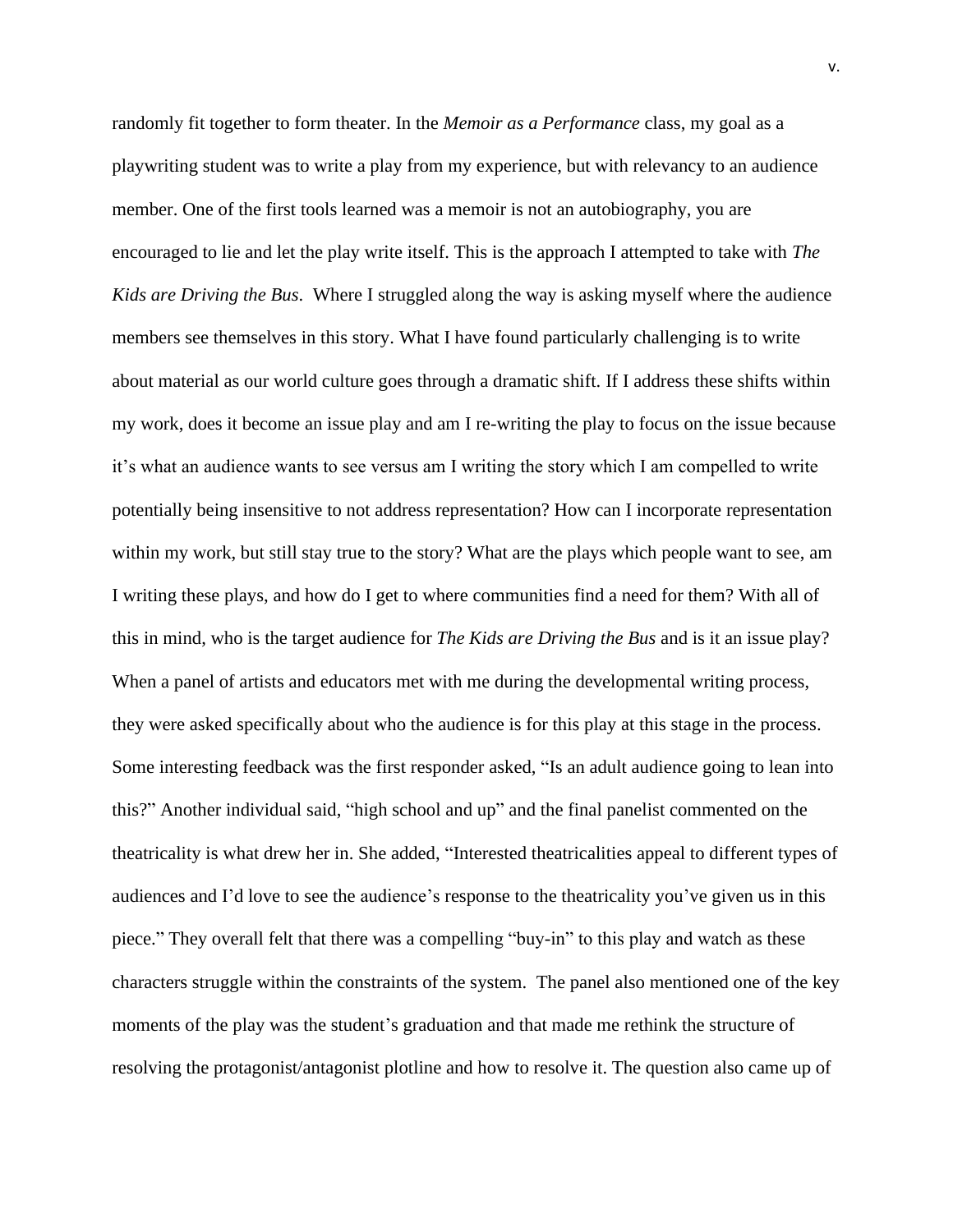"how do the kids drive the bus and why is it happening off-stage"? Originally my thinking was because this event is from the protagonist's perspective that she needs to be the one who sees the bus being driven by the students. What didn't occur to me until this panel discussion is that the audience wants to see the kids drive this bus on the stage not through the protagonist's eyes. This prompted me to switch the scenes around and create a split stage action approach informing the audience that while the protagonist/antagonist relationship is resolving, we're not yet done with this play. There's more to come.

When I first began writing *The Kids are Driving the Bus*, I imagined the audience would be young adults and could see this performed by college students. However, after hearing this feedback, I feel that this could be powerful if performed by high school students and for high school students. This made me think of how I need to re-think some of the language, as well as lean into this idea of the circus. The audience of a circus are children or are adults who want to be transformed in a child-like way. The children in *The Kids are Driving the Bus* are forced to grow up in a realistic, harsh world without hope. The circus spectacle and the magic give us hope. How can I distance my own personal experience of an educational whirlwind of a circus to tell the story of this specific piece of theater? In the *Narrative Theory* class, I wrote a play about a personal family experience and the content was so "exactly what happened" that the peer response was it alienated the reader and even made them feel uncomfortable prying so closely into the authors life. This became a valuable piece of information even in this semiautobiographical piece, *The Kids are Driving the Bus*, as it makes me question: what do I want the audience to feel at the end of the play, why do I need to write this story –was it a form a therapy or does it serve a higher function, and where is the relevancy for the audience? How can I help them connect to it? When I revisit revisions, I keep in mind if I was commissioned to write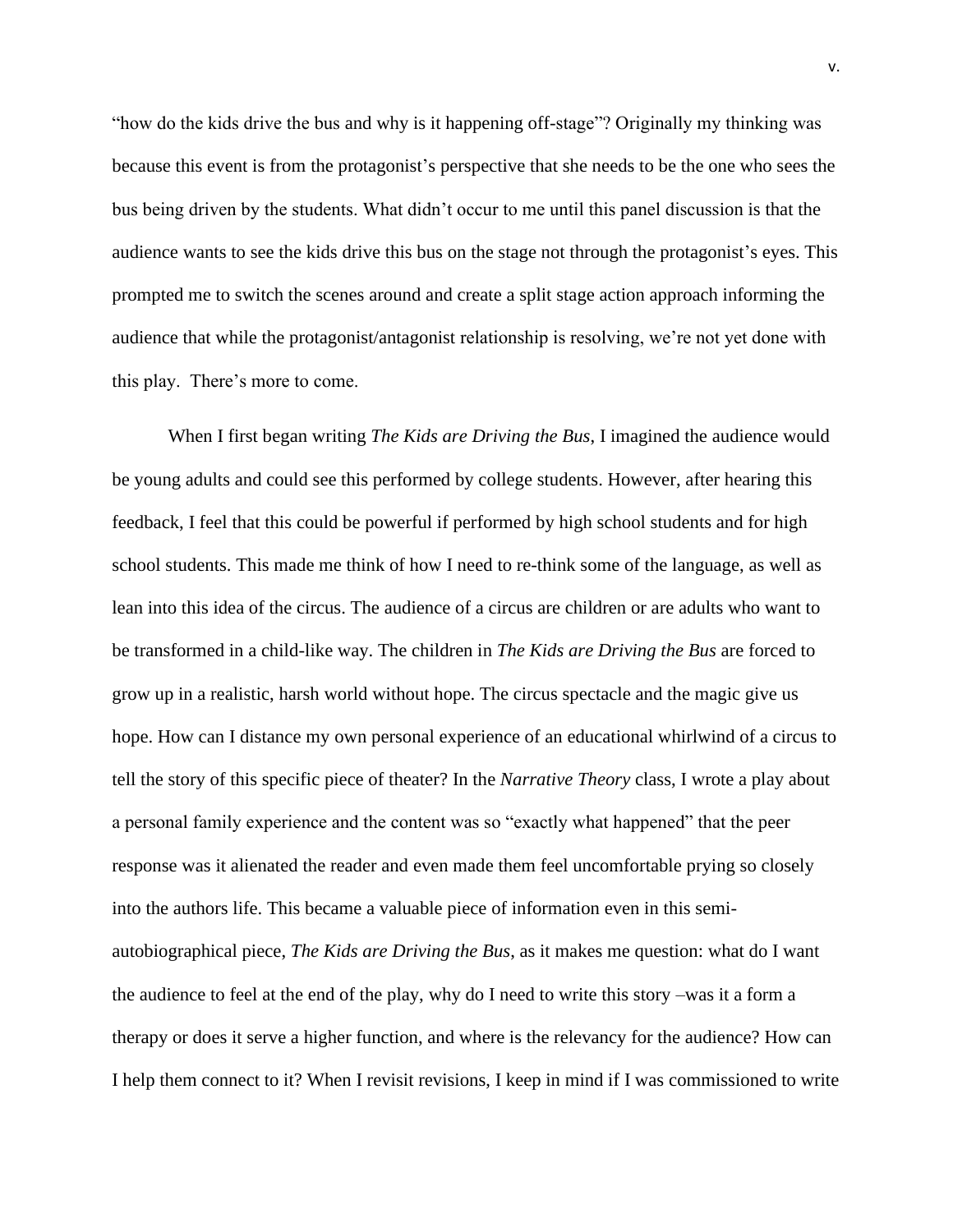this piece for my family member, what would I want to say and how does it relate to the larger scope of humanity?

Analyzing Lisa Kron's texts *Fun Home*<sup>2</sup> and *Well*<sup>3</sup> struck a chord with me in how to break down a memoir and question oneself while this character's journey is a thread-line to the human condition which audience members relate to. In *Fun Home*, little Alison tells the audience, she wants to fly like an airplane with her dad and the audience watches as her father slowly separates himself from his family. In her play *Well,* the character of Lisa enters immediately telling us "I want to tell you a little bit about what we're going to be doing" (11). She states plainly to the audience that the play questions issues of illness and wellness and abruptly says the play is not about her mother and herself, yet subsequently references her mother sitting in a recliner as the other person on the stage. Lisa Kron keeps the character's want in the forefront so that the audience knows when the play will end and take them on the ride of the journey. In both plays, I've learned how effectively it is to connect the identity, want, and central conflict at the start of the play and spend the rest of the play having the character hopefully attempting to find their resolution. It is the four primary questions actors ask themselves in each scene and directors ask actors to revisit anytime a scene falls flat and we're falling away from the authenticity of the story: who am I, what do I want, what's in my way, and how do I get what I want. In *The Kids are Driving the Bus*, I knew what I wanted this play to be about, but I wasn't sure in earlier drafts whose perspective I was telling the play from. I want this play to be from Ms. McShizzle's perspective, but the audience doesn't meet McShizzle and her want until scene two. We do, however, meet Kitty in the opening scene who wants to go to

<sup>2</sup> "Fun Home" by Lisa Kron (Book and Lyrics), Alison Bechdel (Original author), Jeanine Tesori (Music), Published by Samuel French, 2015

<sup>&</sup>lt;sup>3</sup> "Well" by Lisa Kron, Published by Theatre Communications Group, 2005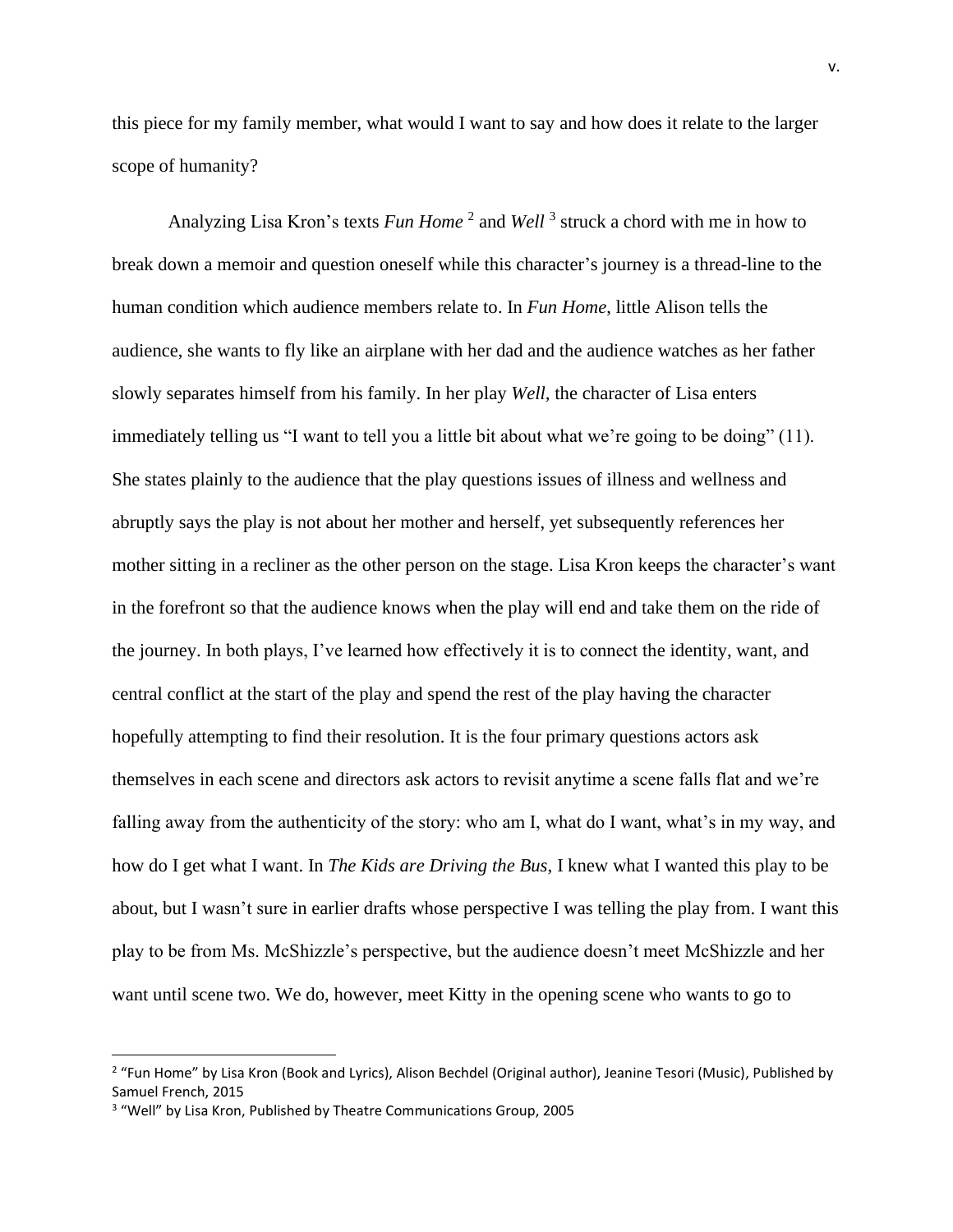school, but she is the only child whose magical gift from the clown goes up in flames. As a result, she misses the bus to school until McShizzle comes along, drives her to school, and gives her the gift of candy. Based on Lisa Kron's play structure, Kitty would be more likely the character the audience is following on her journey.

In preparing to write my semi-autobiographical memoir play, I found the best way to get out of my head was to voice record my stream of thoughts and questions of the experience, transfer this to paper, and allow the play to begin to write itself. It took much longer for me to take the content and find the structural "why am I telling this experience?". However, for *The Kids are Driving the Bus*, I found this tool useful because this play continues to reinvent itself. Vocalizing the narrative lends to the audacity of the style and helped me to further explore the extreme of character's intentions and how they either matched or pulled away from the dramatic question. As the director of another colleague's memoir play, which I spent close to a year analyzing, I had trouble identifying that play's dramatic question and how we want the audience to be feeling by the end. The playwright didn't share these answers except to relate directly back to his personal experience. Because this was such a personal experience for him, I struggled with finding how this play would connect with an audience or if there was a specific audience who would connect with it. As a playwright this makes me question what makes for a successful play and the "formula" for a play which the audiences want to engage in? Because the theatricality of a circus is heavily interactive, this "learned lesson" taught me the value of bringing the audience along on the ride and how to re-invigorate the audience experience in *The Kids are Driving the Bus*. Following the parallel structure of a circus show, this was a launching pad for me to look at how does a circus begin, end, and how do the performers engage with their audience? This concept opened my eyes to realizing Giggles wasn't the ringmaster of the show, it's McShizzle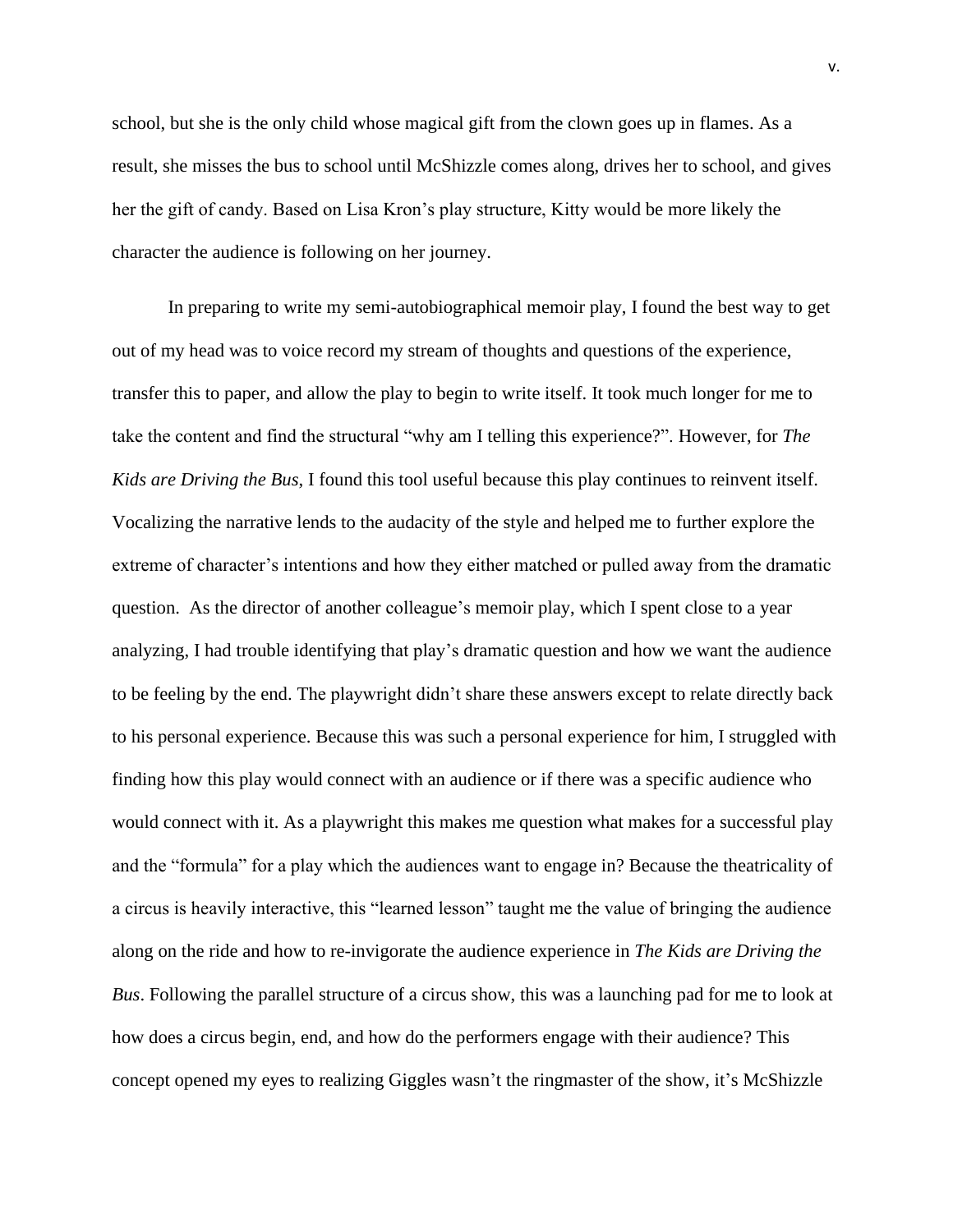whose world turns upside down when the clown takes over the show. With McShizzle as the ringmaster attempting to open the show in a circus spectacular and ending it in a ceremonial celebration such as the parade of animals, this action defends that the play is clearly from her perspective. I began to think where each of the scenes took place within the circus. Especially when using the metaphor of a trampoline to show students unfocused, bouncing all over the place and the use of the tightrope in the climax when the students must make their own life choices, the circus parallel with the audacity of educational politics, I found I had to question how every decision circled back to supporting the theme. When attending the writing workshop *Watch Me Work* with Suzan-Lori Parks, I asked her how she approaches plays which she wants to write at the start of her process, and does she have the audience in mind when writing it? She told me just to write it and let it work itself out but pay close attention to how secondary characters circle back to the theme. To not worry about the audience at this stage, just write it.

Analyzing musicals and memoir plays in the same semester highlighted the need to communicate early in the play the character's ultimate want (which tells the audience when the play is expected to end), but the importance of taking care of the audience while you take them on the ride of your story. Revisiting the structure of successful musicals, as *The Kids are Driving the Bus* is a play with music, there's a lot of moving parts to both genres. In Jack Viertel's book, *The Secret Life of the American Musical*<sup>4</sup> , Viertel speaks about the structure of the Golden Age musicals which allow for the *Bushwacking: Second Couples* (Chapter 6, 109). "First couple A, then couple B, then couple A, then couple B, reuniting them at the end"  $(112)$ . I took a closer look at the couples in *The Kids are Driving the Bus* and noticed the first couple is AP Giggles

<sup>&</sup>lt;sup>4</sup> "The Secret Life of the American Musical: How Broadway Shows are Built" by Jack Viertel, Published by Farrar, Straus, and Giroux, 2016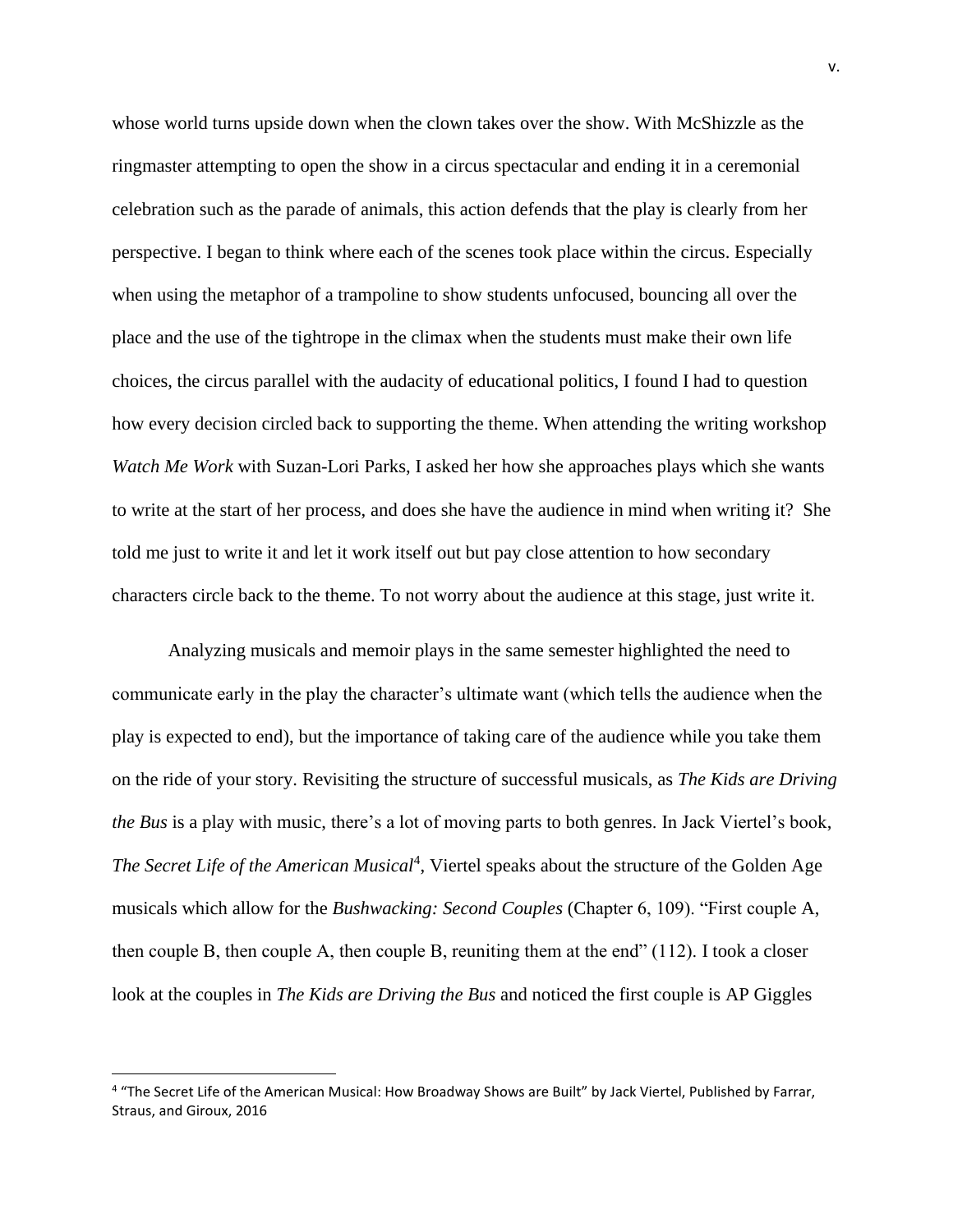and Ms. McShizzle and the second couple is Caleigh and Kitty. In other words, administration versus teacher and student who missed her window of opportunity versus student who is the hope of the future. Their lives and conflicts intertwine, however the resolution of administration versus teacher concludes prior to McShizzle's resolution with Caleigh and Kitty so my thought returns to is the audience following Kitty? Kitty identifies most with Ms. McShizzle as they both are optimists and hope to build community for good. Caleigh makes it clear that she is a favorite of AP Giggles as they are jaded realists who believe building community under the real-life header. AP Giggles is the plays antagonist; however, I'm playing with the idea the first couple is Ms. McShizzle and Kitty and the second couple is AP Giggles and Caleigh. David Edgar references in his book *How Plays Work*<sup>5</sup> the cause-and-effect model of play structure: "A dramatic action consists of a project, followed by a contradiction or reversal" (25). Thinking through Marsha Norman's five question exercise prompting an objective look at the play, which was explored in the *Narrative Theory* and *Advanced Tutorial* classes, coupled with David Edgar's play structure model, I started to investigate how a play with music setup might potentially be different from a straight play structure. "It is a play about a Teacher. The Teacher wants to change her students lives for good, but her methods are challenged by school administration. It all takes place in a circus. Along the way, the Teacher learns hers and the educational systems values are the same, they just reach them differently. We know the play is over when the Teacher's troubled student graduates high school." Thinking more about the protagonist's function in the world of her students, I need to take a closer look at how the play structure merges these two worlds. The inciting incident or dramatic action occurs when the clown takes over the circus tossing the ringmaster to the side and the world of the play is turned

<sup>&</sup>lt;sup>5</sup> "How Plays Work" by David Edgar, Published by Nick Hern Books Limited, 2009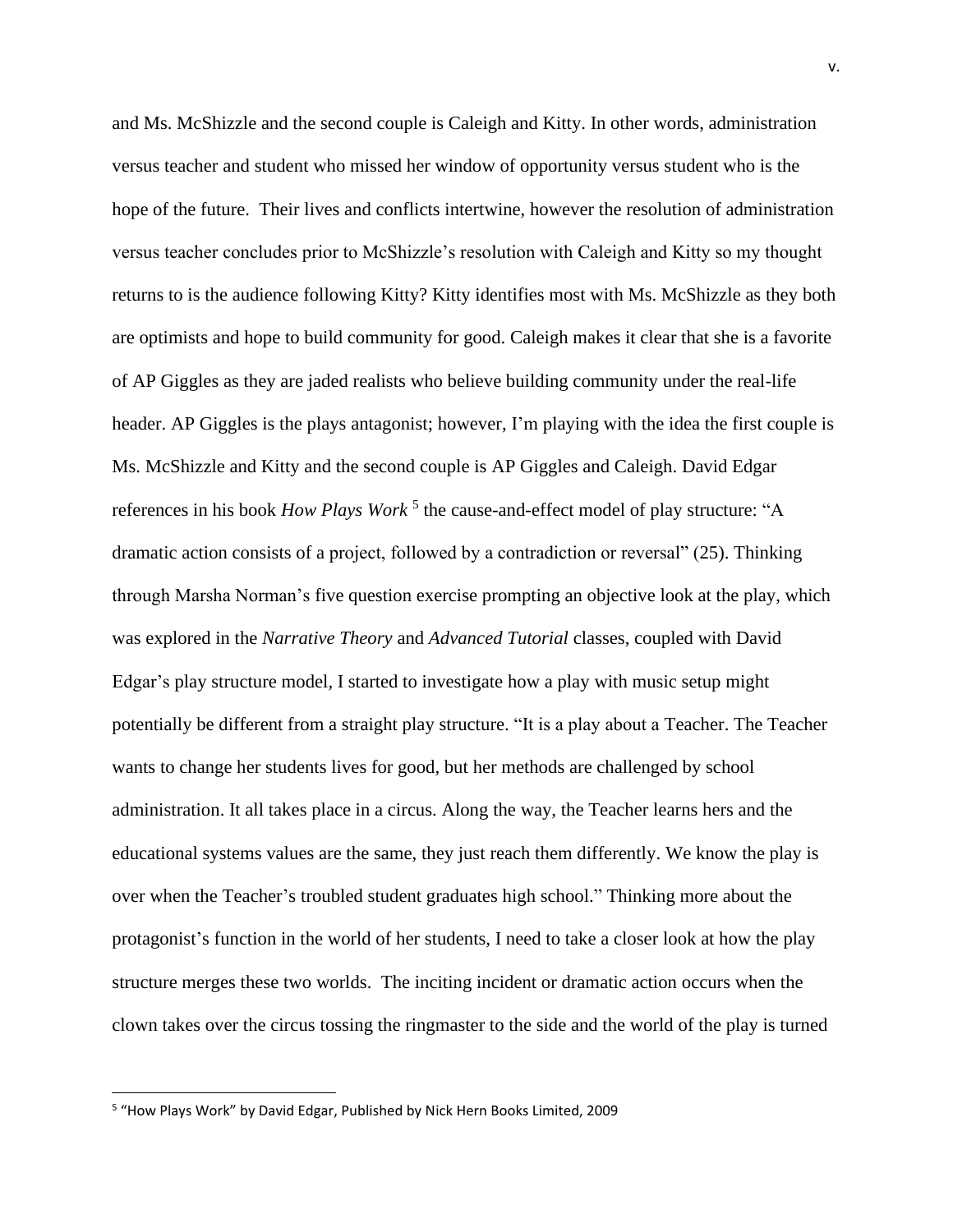upside down. The *Dramaturgy* class deconstructs academic written works which has allowed me to look at how play structure can effectively be dismantled to justify the "why now" of the story, as well as how best to have a dialogue with the audience about the play. Katalin Trencsenyi speaks extensively in her book *Dramaturgy in the Making: A User's Guide for Theatre*  Practitioners<sup>6</sup> about the need for dramaturgs to bridge the language of the play for the artistic team and the audience which analyzes the why of play structure and asks questions to build a stronger communication. "It's about the dance, it's about the script, it's about the production. But largely it's about the relationship" (160). I found the study of creating bead diagrams and scene breakdowns especially effective for *The Kids are Driving the Bus* as I realized how the flow of each of these feeds back to the theme and how to adjust. The techniques in the dramaturgy class reminds me of David Ball's text *Backwards and Forwards*<sup>7</sup> in looking at another way to get to the dramatic question and find the breadcrumbs in the text which I may have missed reading chronologically. As a director, playwright, and reader of plays, I have always struggled with where to begin when analyzing a text to best attempt to discover what the playwright is trying to say. Using Gustav Freytag's pyramid <sup>8</sup> accompanied with Aristotle's poetic structure <sup>9</sup> has helped me to map out the possibilities and follow the breadcrumbs. In the *Plays with Music* class, we in fact studied the structure of *Hansel and Gretel* <sup>10</sup> which is a children's story about following breadcrumbs! The parallel with this story and the tool of using the breadcrumbs to

<sup>&</sup>lt;sup>6</sup> "Dramaturgy in the Making: A User's Guide for Theatre Practitioners" by Katalin Trencsenyi, Published by Bloomsbury, Methuen Drama, 2015

 $^7$  "Backwards and Forwards : a Technical Manual for Reading Plays" by David Ball, published by Southern Illinois University Press, 1983

<sup>&</sup>lt;sup>8</sup> "Freytag's Technique of the Drama: An Exposition of Dramatic Composition and Art" by Gustav Freytag, Translated by Elias J. MacEwan, published by theclassics.us, 2013.

<sup>&</sup>lt;sup>9</sup> "Poetics" by Aristotle, translated by Anthony Kenny, published by Oxford University Press; Reprint edition (January 20, 2013)

<sup>&</sup>lt;sup>10</sup> "Hansel and Gretel" by Jacob Grimm, Wilhelm Grimm, published by Random House, 1812.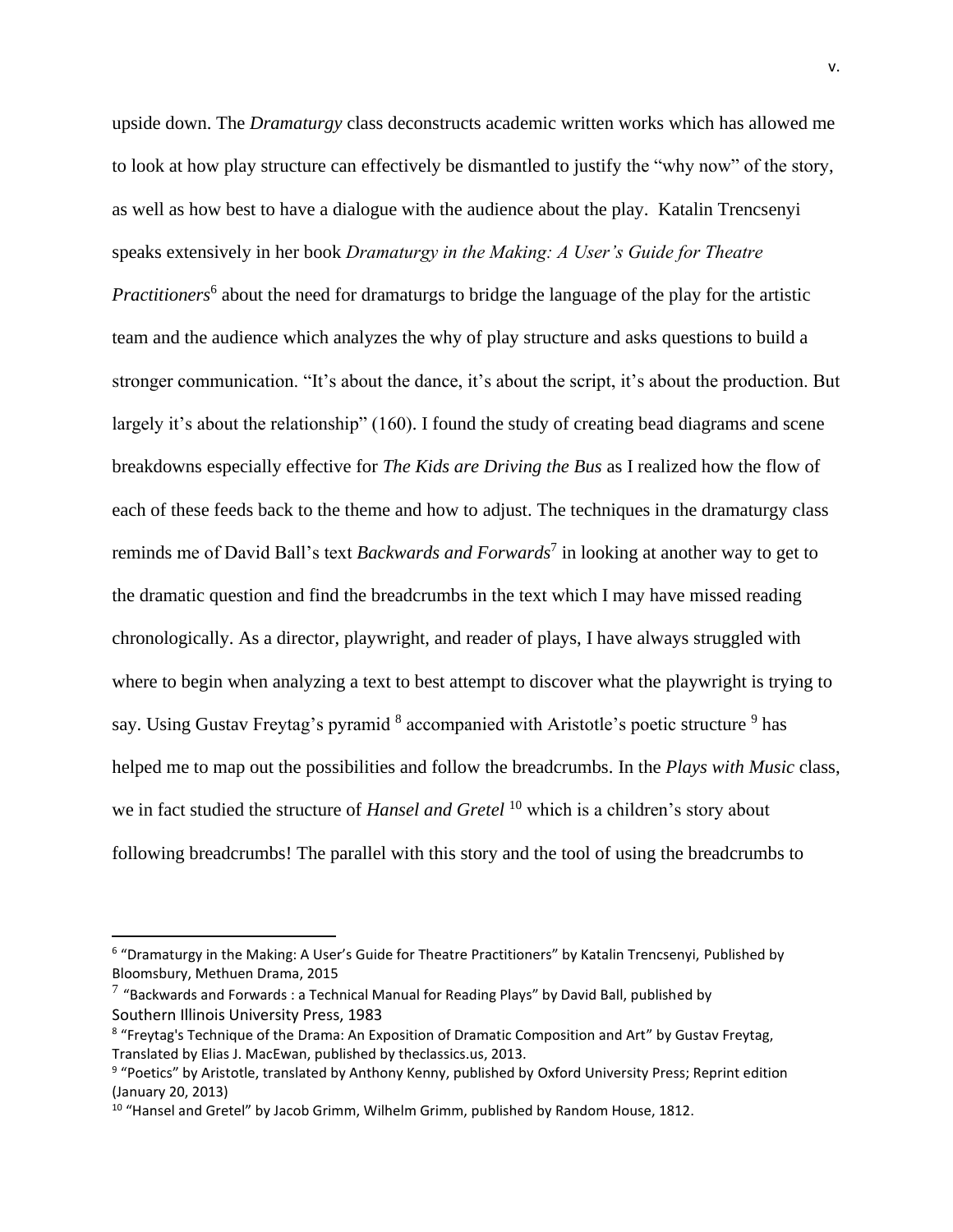circle the characters and tie plot back to the theme landed with me. When my *Playscripts Analysis* teacher Dominic Taylor read *The Kids are Driving the Bus*, after an early draft was developed, he also spoke to how the breadcrumbs of the play button up the structure and it feeds back to the theme. He said to decide what's important, put it in the play, revisit why it's important, and build breadcrumbs throughout the play. The same thing goes for the character's want. We meet Caleigh in scene two and it's mentioned in the classroom scene that she wants to be a nurse. Where do we see that in the play before and after this scene? Having her bandage up Kitty's boo-boo in scene two to, in the closing scene, Ms. McShizzle gifting Caleigh with a graduation gift of a stethoscope helped not only to establish Caleigh's need for nursing instincts, but also establishes how the world at large responds to her need. With the complication of being pregnant to living with resources constantly being ripped away from her, Caleigh is constantly re-assessing what is possible for her when so much is outside of her control.

Revisiting the poetic structure, I found that musicality is a dominant component of this play through the three songs in the play, but also throughout the dialect, the language, the direction, and the design. In the *Design on a Dime* class, we studied how to think about design in dramatically different ways. Robert Edmond Jones stated in *The Dramatic Imagination* <sup>11</sup> text, "*When a playwright begins to awaken the music that lies in the spoken word, and when an actor begins to give this music its value, a new theatre springs into being*" (60). Speaking to the musicality, plot, spectacle, and use of language in a play lifts the beats pulled out by the actor, envisioned by the director, and animated (36) by the design team. The musicality informs the spectacle and pacing as these characters reveal the absurdities and realities buried in a fantastical world. I feel that my central characters are McShizzle, Giggles, Tre, Kitty, and Caleigh all of

<sup>&</sup>lt;sup>11</sup> "The Dramatic Imagination" by Robert Edmond Jones, published by Routledge, 2004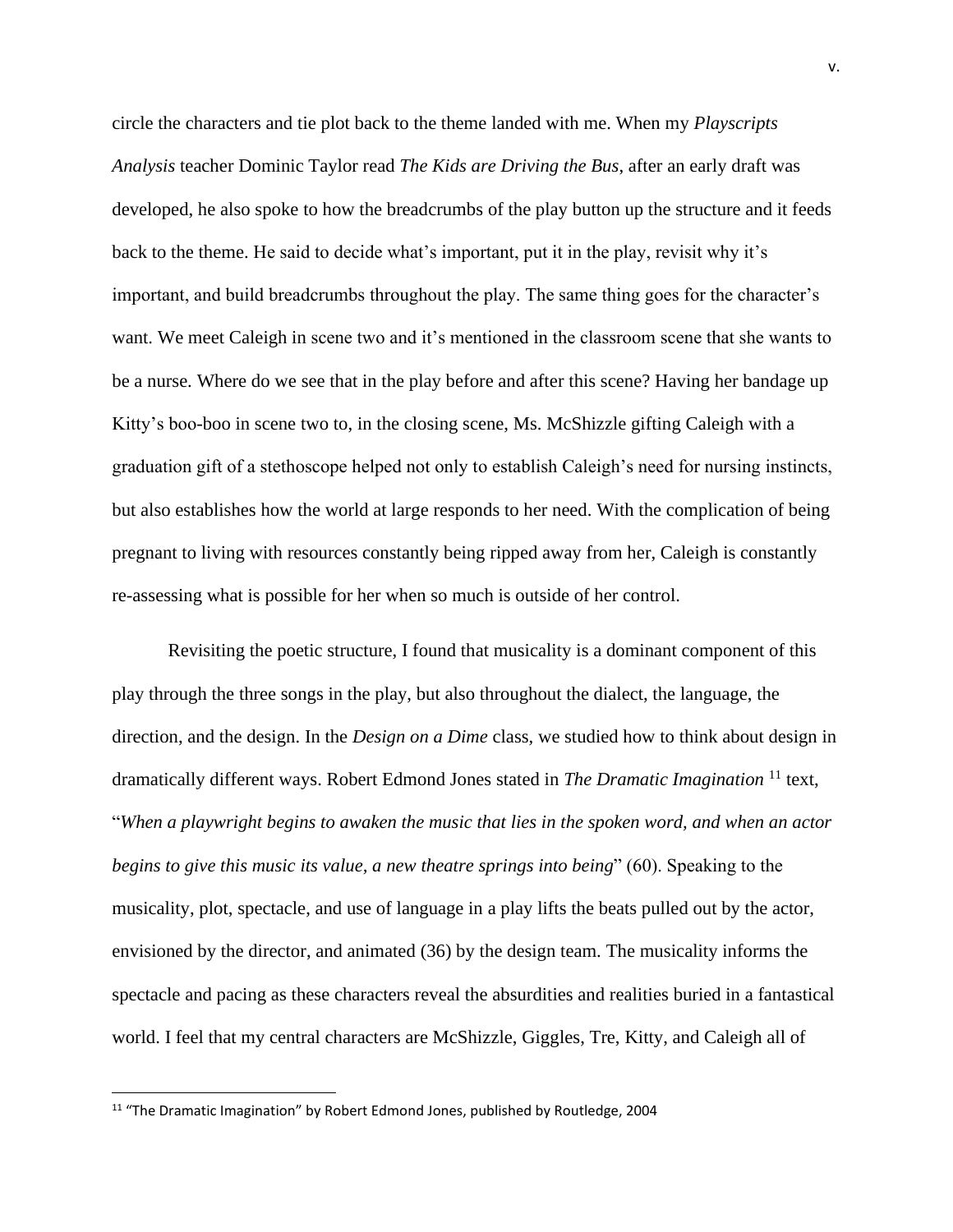whom have opposing dynamics except for Tre who doesn't find opposition, but a parental "adoption" of sorts by McShizzle and Giggles. Tre is the symbolic hope for every child who has ever suffered, felt unwanted, and sought out hope. Because AP Giggles is so ruthless from the get-go and the audience sees her physically change in scene nine, I do feel there's more opportunity throughout the play to find her humanity. My hope for next steps is to take this play from the page to the stage and collaborate with the actress playing AP Giggles to dig out those moments. In the *Writing Plays with Music* class, we were lucky enough to have playwright and book writer, Doug Wright speaks with us about how he collaborates with artists on musicals. Curious about his approach to developing a one-person play, I asked him about his collaboration with actor, Jefferson Mays on *I Am My Own Wife*<sup>12</sup>. He replied "When working with talented collaborators, give people the space to do their great works. Let them give it a try. They might show you something you don't see. Maybe they know something you don't." What I am excited for is the possibility of how an actress will open up this world where AP Giggles lives and be a part of a team to help me develop her even more.

When collaborating, I am reassured those creative processes are different for everybody and need to question myself on each project when in the process do I want to bring people in to look at my work. Some of my strengths which I have discovered as a *Hollins University MFA* playwright are that I feel confident in how to create the world of the play without telling the director the staging. As a director, I'm a visual artist and when writing, I want to take care of the audience by "putting them in the proverbial pool, not telling them about it." I understand how to create the play world and how the characters relate to this world. I also feel that I create compelling primary characters. Where I struggle regarding character is how they function inside

<sup>&</sup>lt;sup>12</sup> "I Am My Own Wife" by Doug Wright, published by Faber and Faber Inc., 2004.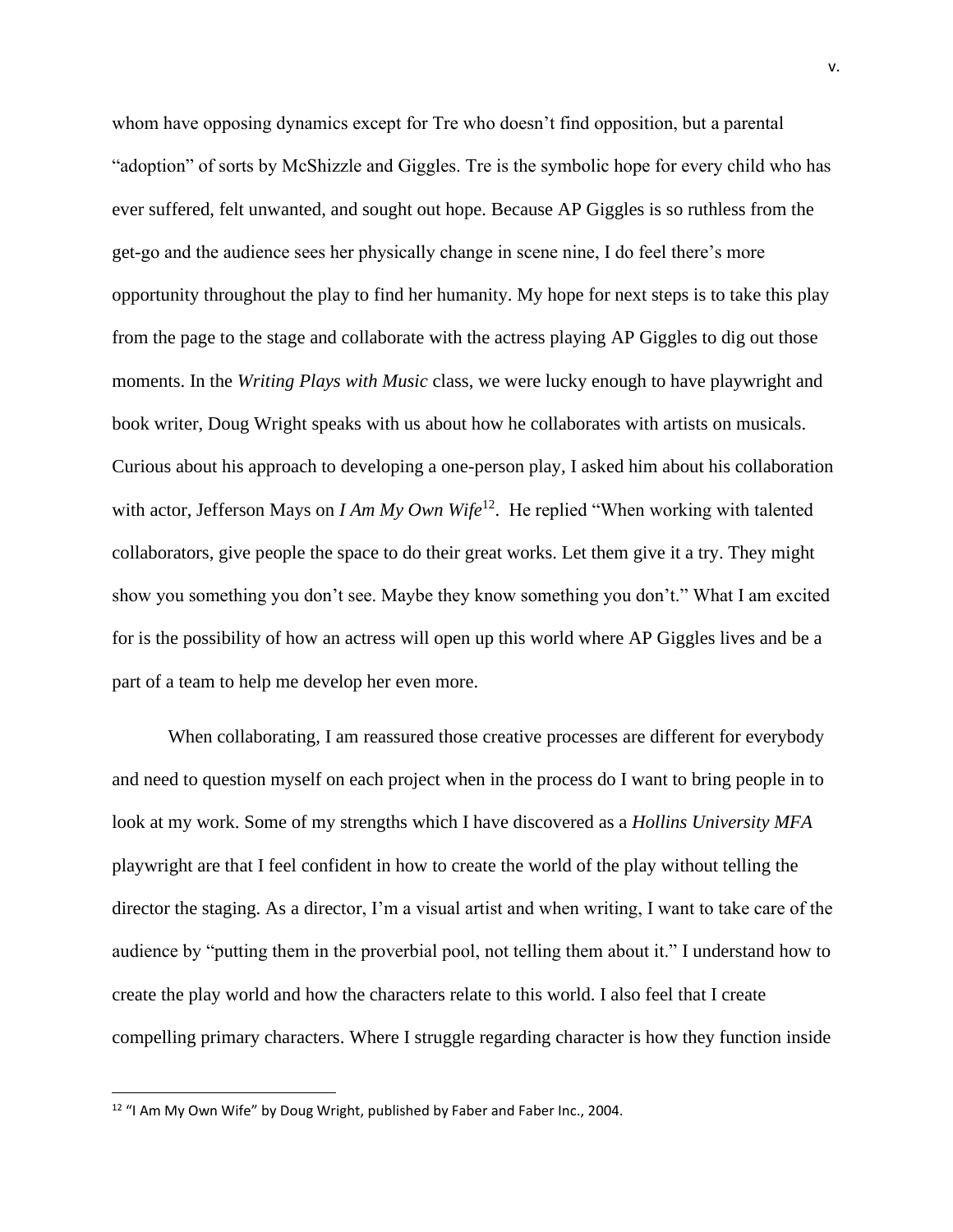of the plot…specifically secondary characters. Why are they there and how do they moved the plot forward? What is the ending chapter of their journey? Additionally, I struggle with the specifics of plot, but have felt that utilizing Aristotle's tools has helped me clarify how to connect plot to theme. How does the title of the play feed into the action happening on and offstage? In terms of theme, I feel I am strong with developing the play's concept but need to work on building more breadcrumbs throughout the play to take the audience along the journey. When exploring language, dialect, and text, I feel that I successfully paint the picture for the actors, artistic team, and the audience through the dramaturgy. The musicality of the text has shifted dramatically from when I first began this play as I've given characters intention and obstacle through how they relate to the world. I am continuing to explore the rhythms and patterns in the scene versus the play as a whole.

Finally, I feel that because I am a visual creative artist that I really enjoy building spectacle in my plays and I do this well. Dominic Taylor also commented how having a fantastical world forces the playwright to re-boot Aristotle's poetics meaning the rules must be redefined. Since the circus elements are such a huge part of this play, where are the circus metaphors in setting and character and how do these metaphors tie back to the theme? I knew from the start that the educational system in this play represents a metaphorical circus and found the compelling images from the audacious clown to the designs of circus acts to feed into the theme. Additionally, marrying the world of education with this circus, I felt it was important to frame timeline of this play much like a lesson plan. I remember seeing the Broadway production of *Pippin* by my favorite director, Diane Paulus, which she set the world of the play within a circus and watched how she weaved elements of the circus into every aspect of that show. She brilliantly unveiled a theatrical world and showed how each scene, musical number, character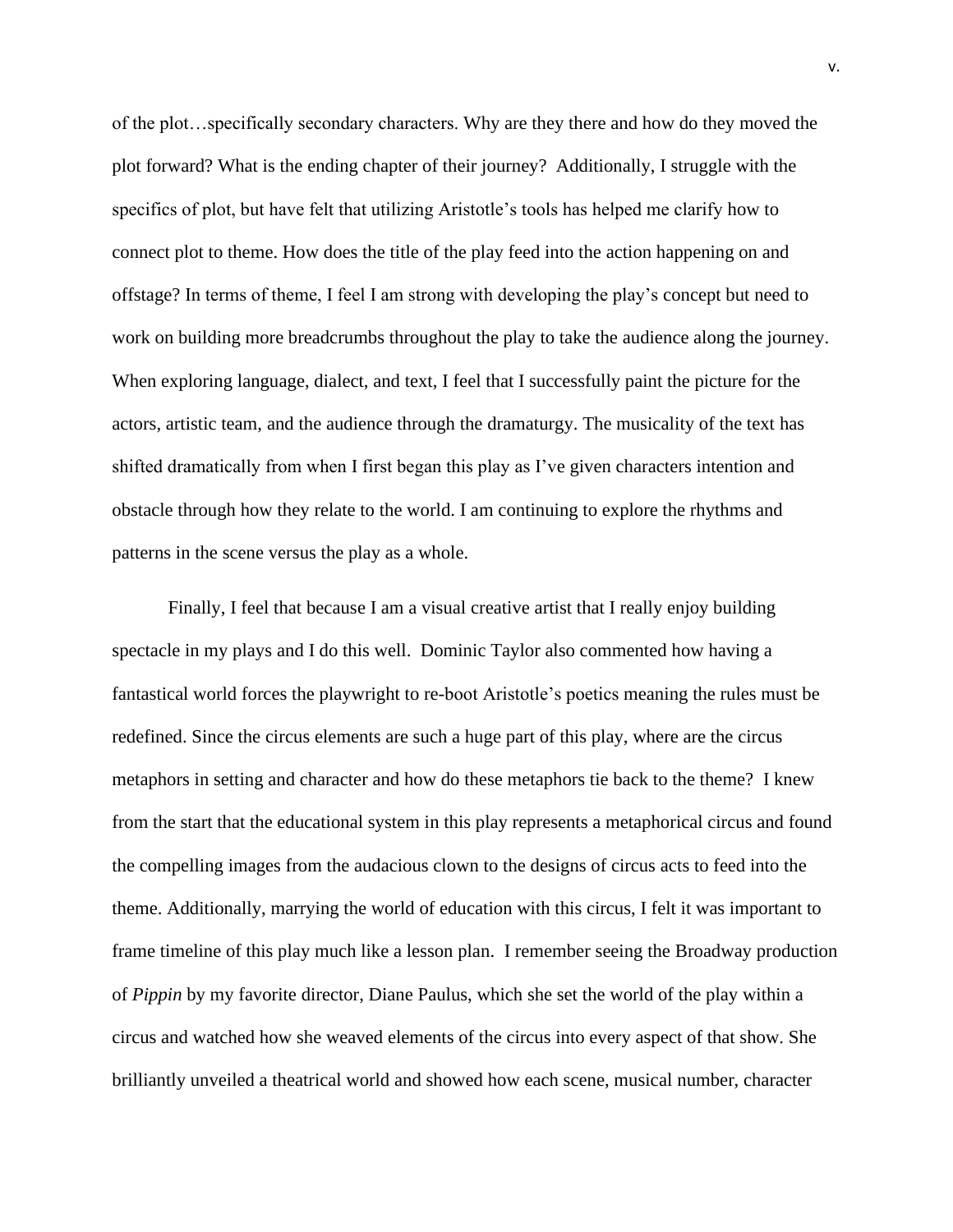conflict was further complicated as it moved through this world filled with illusion. Observing these tools has helped me to further develop how the circus spectacle of *The Kids are Driving the Bus* unravels and reveals itself.

My literary hero, Virginia Woolf  $^{13}$ said "If we have the habit of freedom and the courage to write exactly what we think, then the opportunity will come". In continuing to explore my creative process, I want to continue to create a community of artists who want to collaborate with me and let go of things which I can't control. As the wise director, ND Seibel encouraged me to "find my genius space and live there". To continue creating passion projects and build artistic works contributing my voice to the world.

<sup>&</sup>lt;sup>13</sup> "A Room Of One's Own" by Virginia Woolf, published by Houghton Mifflin Harcourt Publishing Company, 1929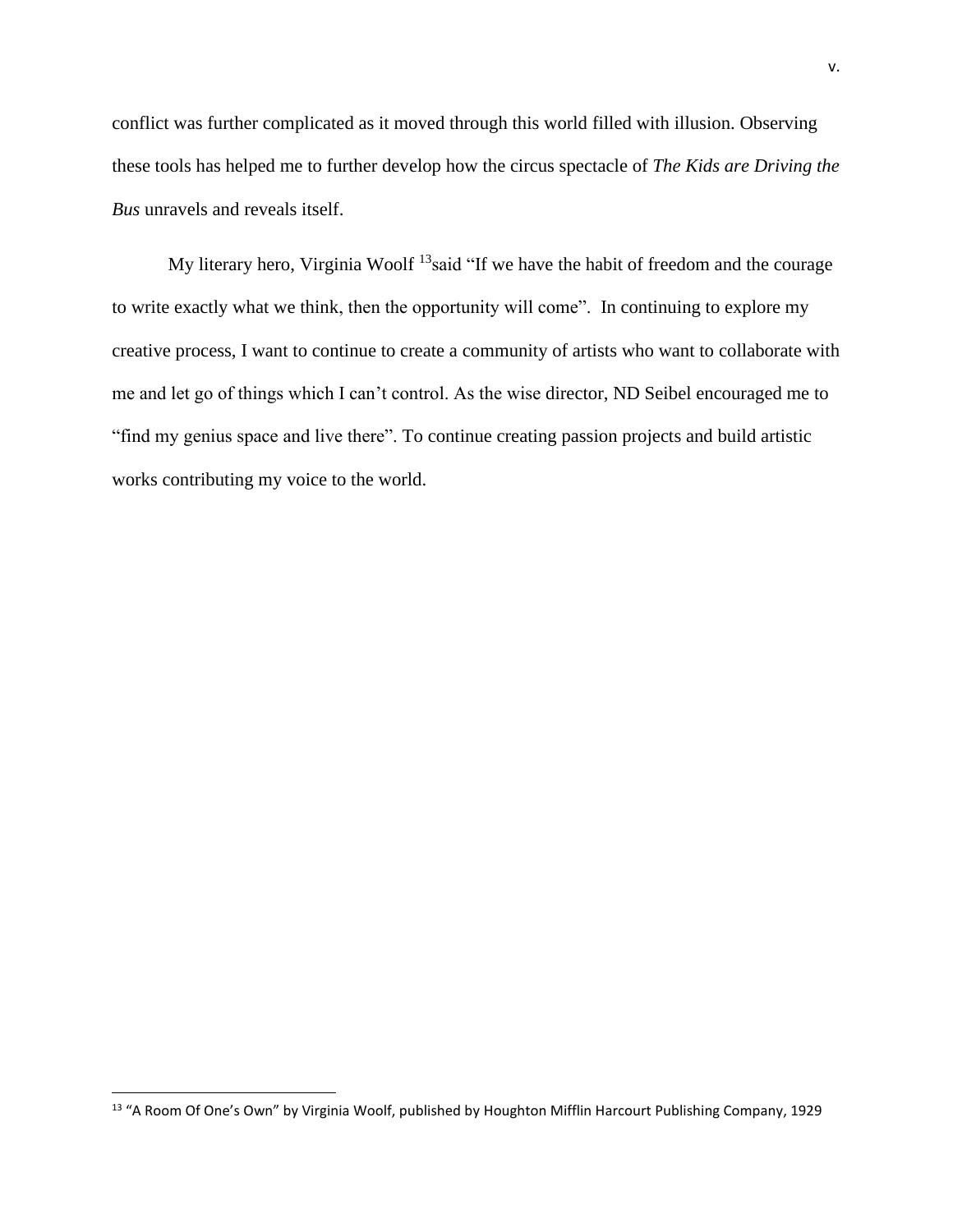#### ANTICIPATORY SET

November, 2019. A bus stop. In the center ring of the circus tent features the RINGMASTER with her company of acrobats and clown talent.

MARCUS, ALISON, TOMMY and KITTY stand in a diamond shape of the center ring facing outward holding a jump rope. The ringmaster, later known as MS MCSHIZZLE, stands center in red tails and a black top hat. Spot light on the ringmaster.

#### RINGMASTER

Ladies and Gentlemen! Children of all ages! Welcome...to our show! Welcome to the-.

#### SPX: Lion Roar

A CLOWN positioned behind the Ringmaster, a magician later known as AP GIGGLES, hooks her arms into the Ringmaster tossing her offstage. The Clown stands in the middle of the diamond now facing the audience and holding a clown horn.

As the Clown slowly raises the horn in anticipation, the children prep their jump ropes for action.

A silence and then the Clown honks the horn. The children begin to jump rope.

Child and Clown in a call/response.

#### CLOWN

Don't forget your pencil.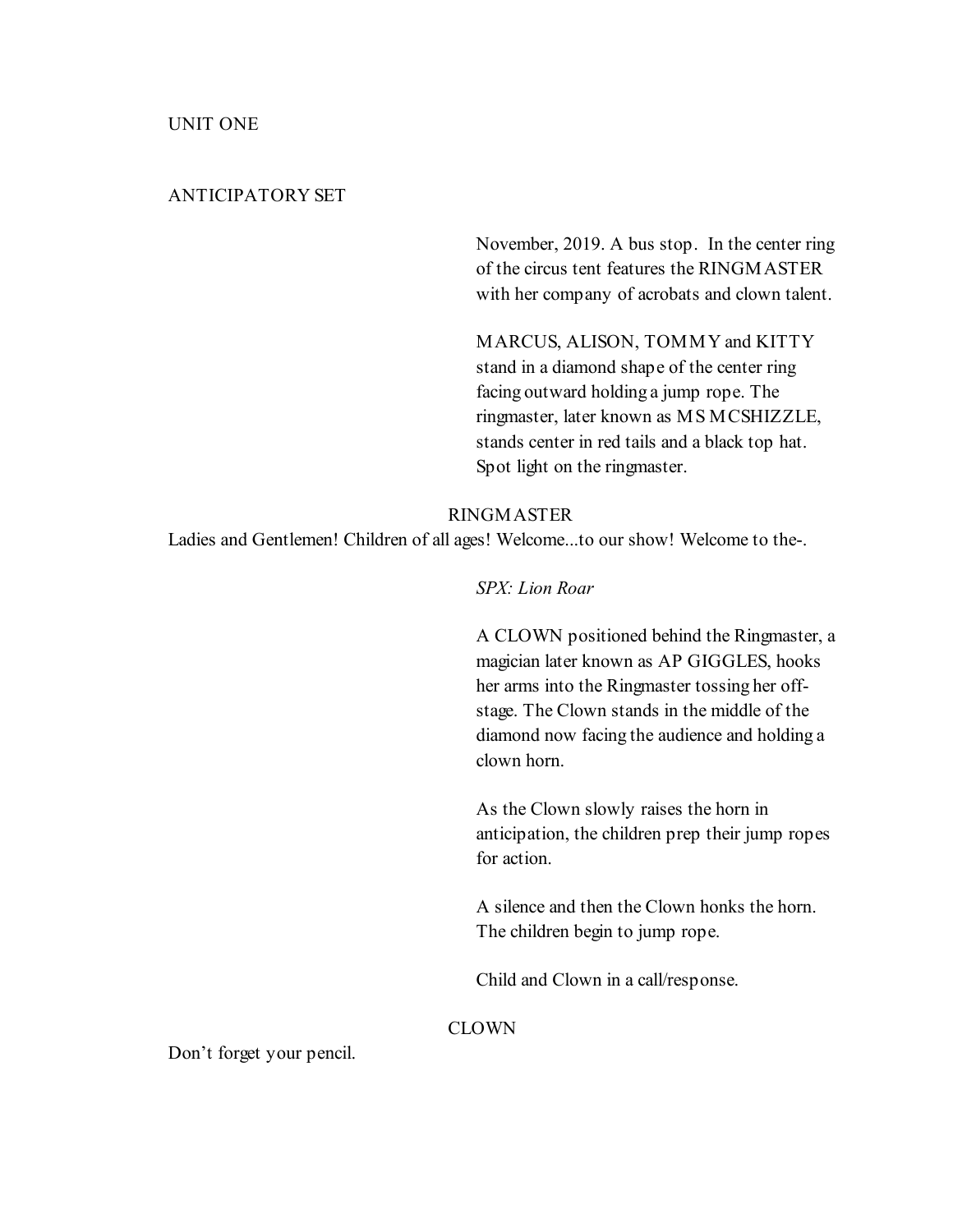| Got my pencils!            | <b>MARCUS</b> |
|----------------------------|---------------|
| No one uses pencils.       | <b>CLOWN</b>  |
| Got my cell phone!         | <b>ALISON</b> |
| Get your sister ready!     | <b>CLOWN</b>  |
|                            | <b>TOMMY</b>  |
| Where'd I put my pencils?  | <b>CLOWN</b>  |
| Where'd you put my pencil? | <b>KITTY</b>  |
| Dunno.                     |               |

Marcus delivers his jump rope to the Clown.

**CLOWN** (to Marcus) Got your lunch...catch the bus, don't be late.

> She takes the rope, pulls a quarter from behind his ear, hands it to him. He returns to his place.

Alison delivers her jump rope to the Clown.

## CLOWN

(to Allison) Got your lunch...catch the bus, don't be late.

She takes a rope and folds it into a bouquet of flowers, hands it to her. She returns to her place.

Tommy delivers his jump rope to the Clown.

#### CLOWN

(to Tommy) Got your lunch...catch the bus, don't be late.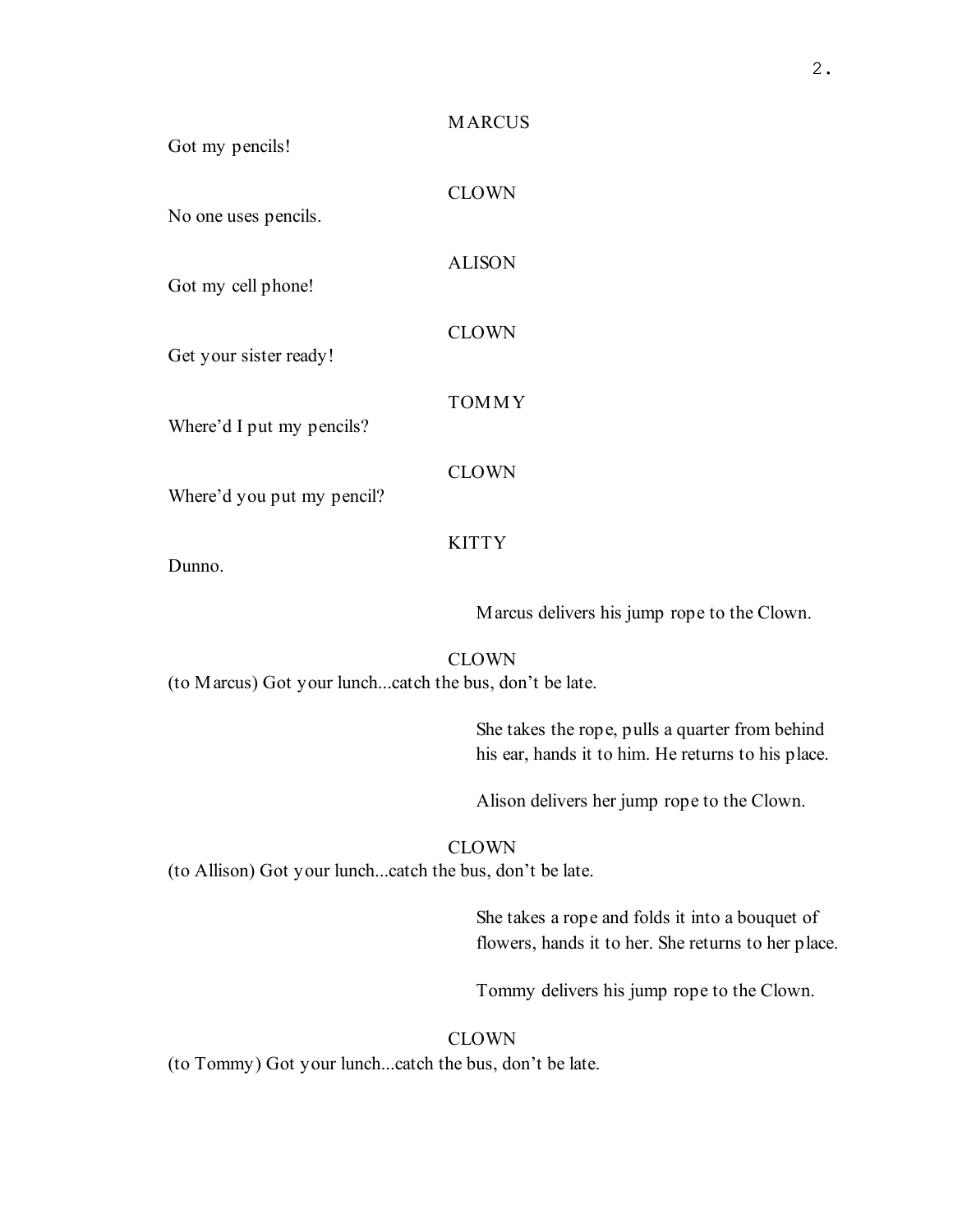|                                                                        | She takes a rope and twists it into a balloon<br>animal, hands it to him. He returns to his place.                                                                            |  |
|------------------------------------------------------------------------|-------------------------------------------------------------------------------------------------------------------------------------------------------------------------------|--|
|                                                                        | Kitty delivers her jump rope to the Clown.                                                                                                                                    |  |
| <b>CLOWN</b><br>(to Kitty) Got your lunchcatch the bus, don't be late. |                                                                                                                                                                               |  |
|                                                                        | She takes a rope and presents Kitty with a card<br>from a deck. As Kitty reaches for it, it turns into<br>a flame and disappears. Kitty returns<br>empty handed to her place. |  |
|                                                                        | On the following lines, the children walk the<br>diamond formation around the Clown like the<br>musical acts who encircle the head clown at the<br>start of a circus.         |  |
| Line leaderMarcus!                                                     | <b>CLOWN</b>                                                                                                                                                                  |  |
| <b>MARCUS</b><br>The bus and traffic stops for me!                     |                                                                                                                                                                               |  |
| Exit, Alison!                                                          | <b>CLOWN</b>                                                                                                                                                                  |  |
| <b>ALISON</b><br>I hope no one takes my favorite seat!                 |                                                                                                                                                                               |  |
|                                                                        | Alison leaves the diamond exiting off-stage.                                                                                                                                  |  |
| Tommy!                                                                 | <b>CLOWN</b>                                                                                                                                                                  |  |
| The blinking stop sign means STOP!                                     | <b>TOMMY</b>                                                                                                                                                                  |  |
| Kitty!                                                                 | <b>CLOWN</b>                                                                                                                                                                  |  |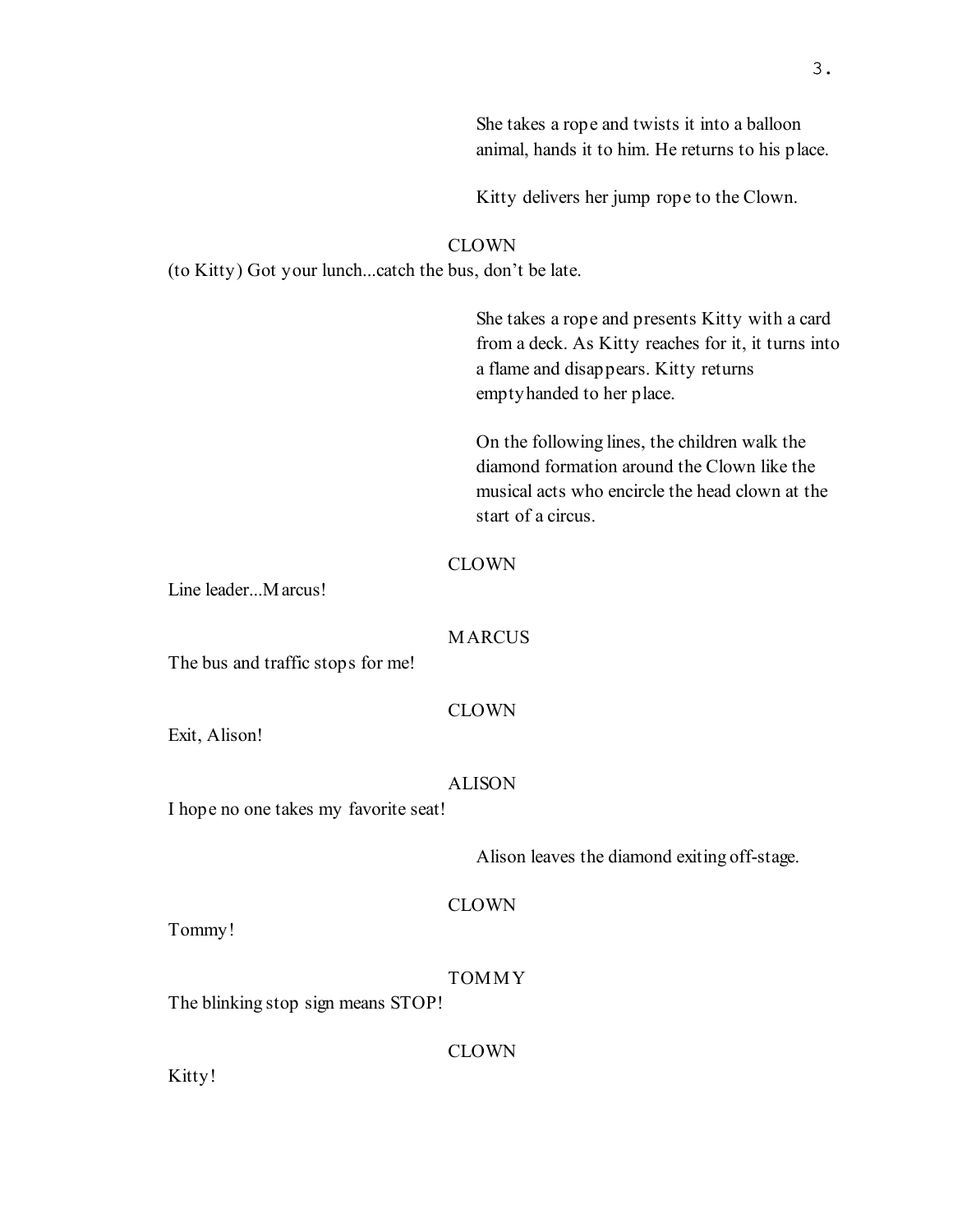#### KITTY

I wait and I wait, but the bus never comes.

## TOMMY

Bye mom! Miss you tons and tons!

## MARCUS

Bus be late today...YO-O-O-! (beat) Now, it's time to...

Clown honks her horn.

#### MARCUS AND TOMMY

Let us go.

Marcus, Tommy, and the Clown exit. Kitty is left alone to fend for herself. Again!

#### **KITTY**

Oh, no! Missed the bus A-G-A-I-N!

CALEIGH runs to Kitty.

#### CALEIGH

(calling to bus) Hey! He-e-e-e-e-y! Getbackherebus! Kit, LOOKOUT!

White flash of light.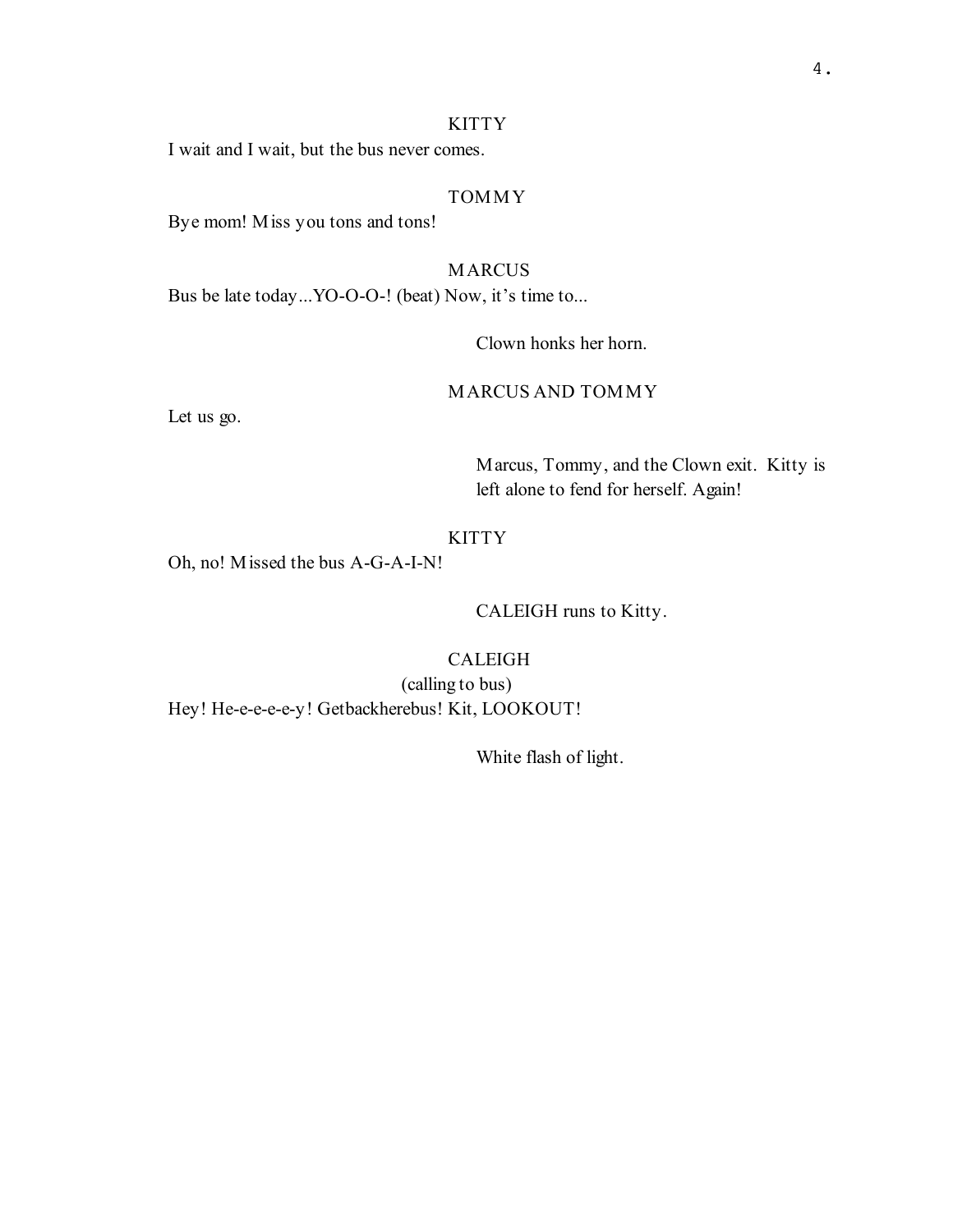LESSON ONE

In the safety net of the trapeze.

## CALEIGH

Damn!

# **KITTY**

That car didn't obey the stop sign! YOU STOP AT THE BLINKY LIGHTS!

#### CALEIGH

You alright?

## **KITTY**

I'm B-LIND!

## CALEIGH

Get up.

KITTY Why do headlights look the gates of Heaven?

## CALEIGH

Life flashing before your eyes again?

## **KITTY**

Ow! Uh, oh. Cut?

Kitty cradles her arm, her lip quivering. Caleigh pulls gauze from her backpack pocket.

## CALEIGH

Press here. 'member how I taught you?

## **KITTY**

Pressure.

## CALEIGH

Yeah. Whachu fall on?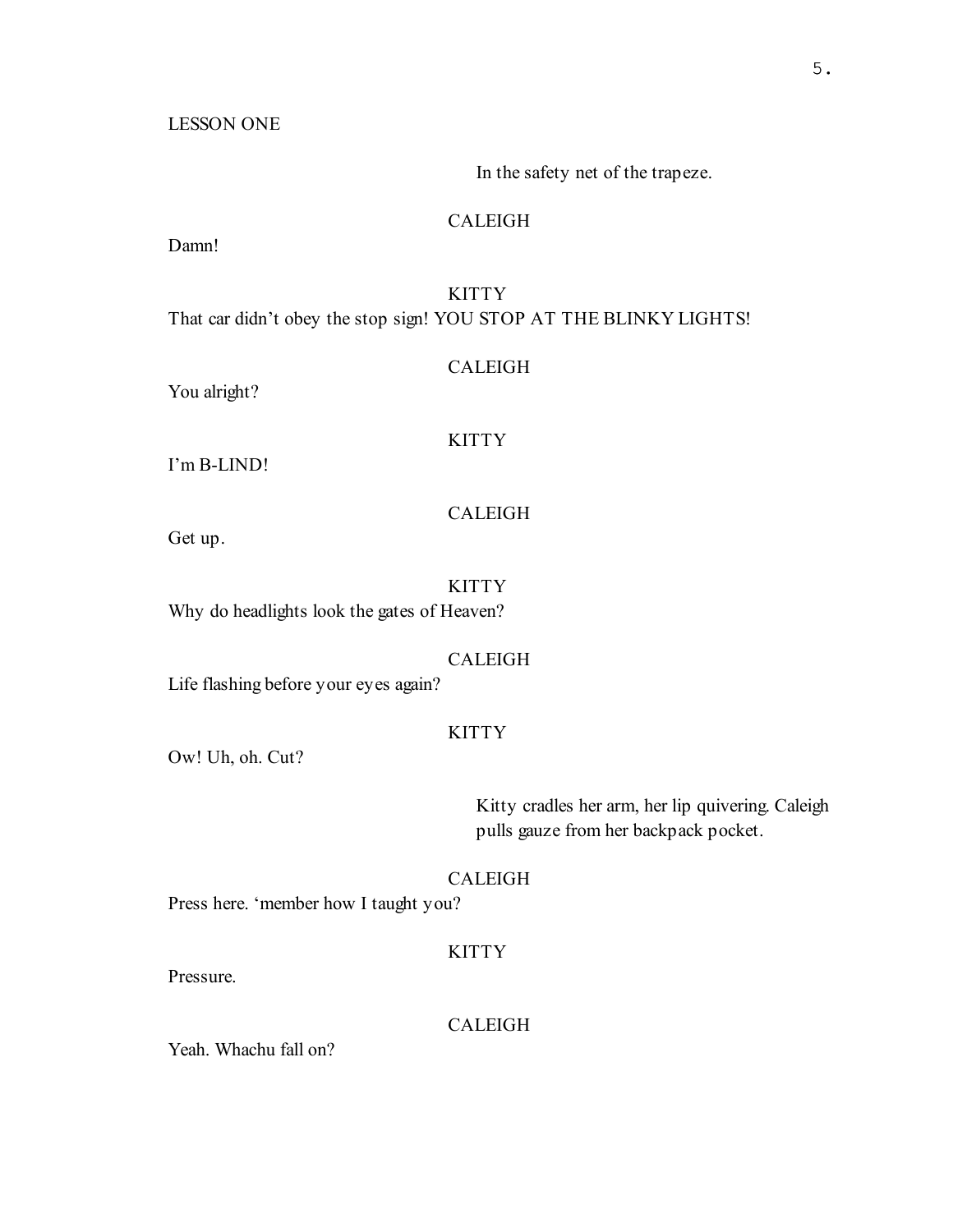# **KITTY**

Myself. (beat) Gramma's first aid kit's comin in handy!

#### CALEIGH

Hold still.

Caleigh cleans the cut with a wipe and applies a Bandaid.

## **KITTY**

Why didn't Gramma go to nursing school when she has all this stuff? She'd be proud of you!

#### CALEIGH

Yeah, right.

## **KITTY**

I mean it! The first in the family to go to college? That's gotta mean SOMethin'.

## CALEIGH

You talk too much.

#### KITTY

You fix all my boo boos. (beat) You missed the bus too?

#### CALEIGH

Yeah, yeah. (beat) Close your coat. What d'ya think it's summer?

## **KITTY**

It's warm on the bus.

#### CALEIGH

Buses ain't warm, boo. Dumbass kids are always messing wida windows...leave'nem cracked open. Be cold. Come on. I'll walk ya.

#### **KITTY**

Gramma-.

#### CALEIGH

-Gramma said we miss the bus one more time, we gonna live with grandpa!

#### **KITTY**

He smells like pee.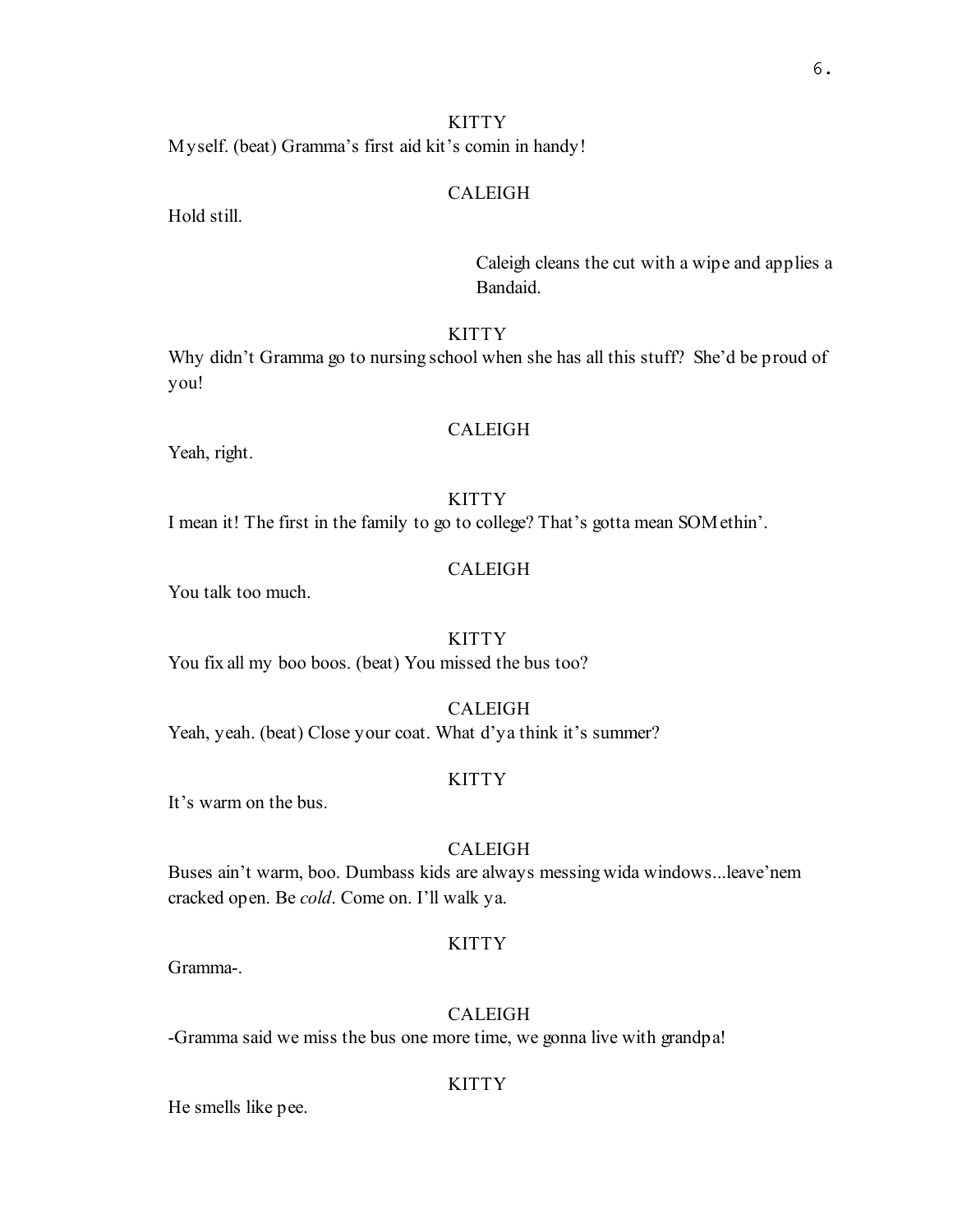Old people do. Come on, Kitty.

## **KITTY**

We don't haveta go to scho--.

#### CALEIGH

--You forgotten what day it is?

## **KITTY**

We could stay home . You can teach me how to wrap my ankle again!

## CALEIGH

Midterms! You wanna stay in 5th grade the rest of your life? And that nursing school recruiter-.

## **KITTY**

-Oh, yeah!

# MS. MCSHIZZLE, the lion tamer, enters in her clown car and speeds past them.

#### CALEIGH

H-E-E-E-Y! Oh, see now look...white lady speeding past us. Not even a look back!

Kitty waves her hands frantically.

## CALEIGH (CONT.)

Get outta the street? You wanna be roadkill? You remember how mama -.

#### KITTY

-Sorry! Sorry! I'm sorry!

Ms. McShizzle stops the car.

#### CALEIGH

Come 'ere.

Caleigh pulls Kitty close to her. Kitty pushes her away.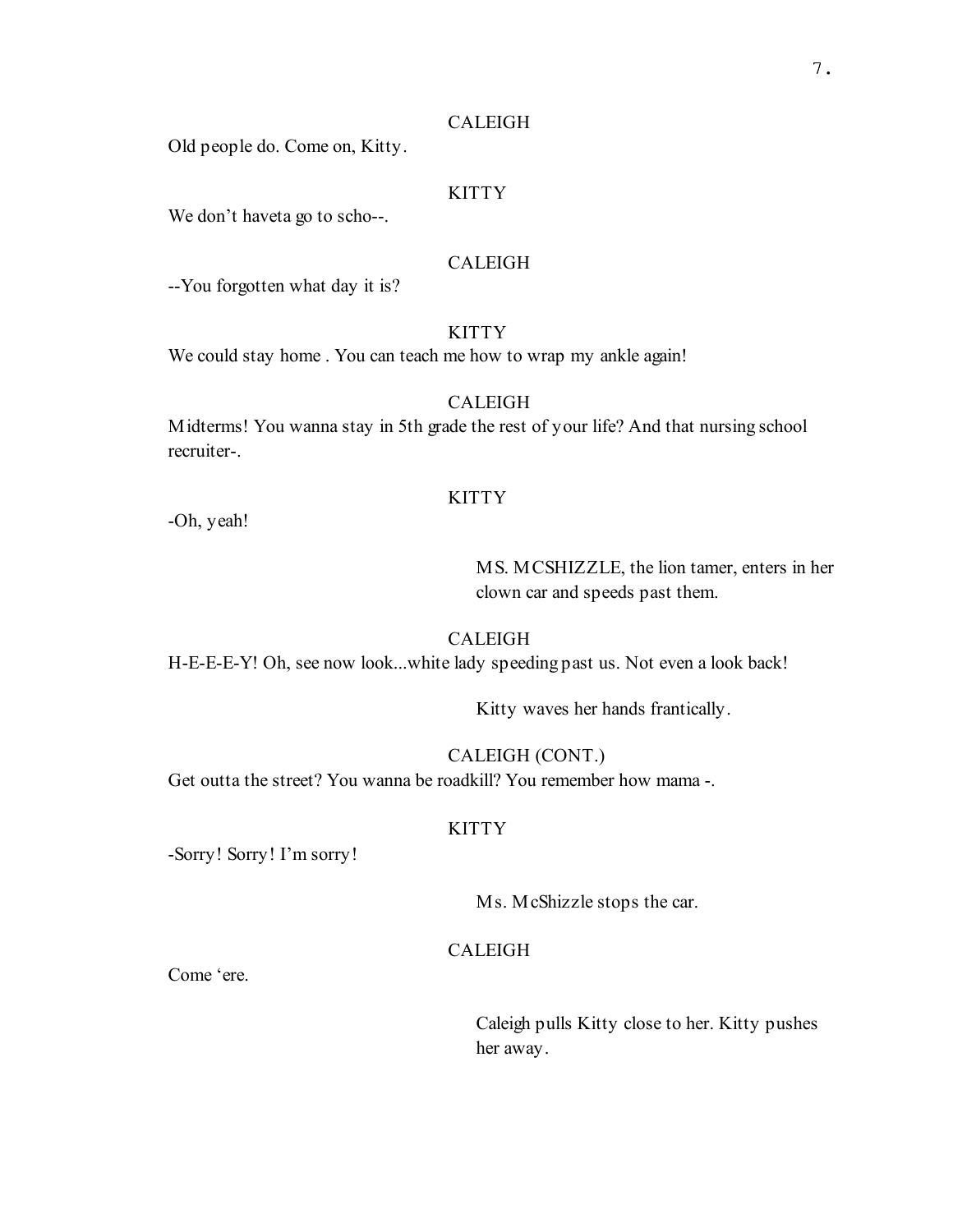# **KITTY**

Dang! Whyyoubesay in'that? You didn't have to say *nothin* 'bout mama!

# CALEIGH

Watch your mouth! Ain't gotta apologize to you. (beat) She's jus' waitin' there. An' now she's backin' up? An' now ..She's stopped. I don't like this.

## **KITTY**

(gasps) It's my teacher! I'd know that bun anywhere!

#### CALEIGH

A white teacher in this neighborhood? Boo, I don't think so.

#### KITTY

We should text her.

#### CALEIGH

You got a phone? Teachers don't text students.

#### KITTY

I hate walking to school.

#### CALEIGH

Then, don't miss the damn bus!

**KITTY** We can catch up with her. She's at a stop sign.

#### CALEIGH

KITTY

What she waitin' for?

She's backing up.

## CALEIGH

Get back over here! Kitty!

## **KITTY**

Come on!

McShizzle rolls down the window.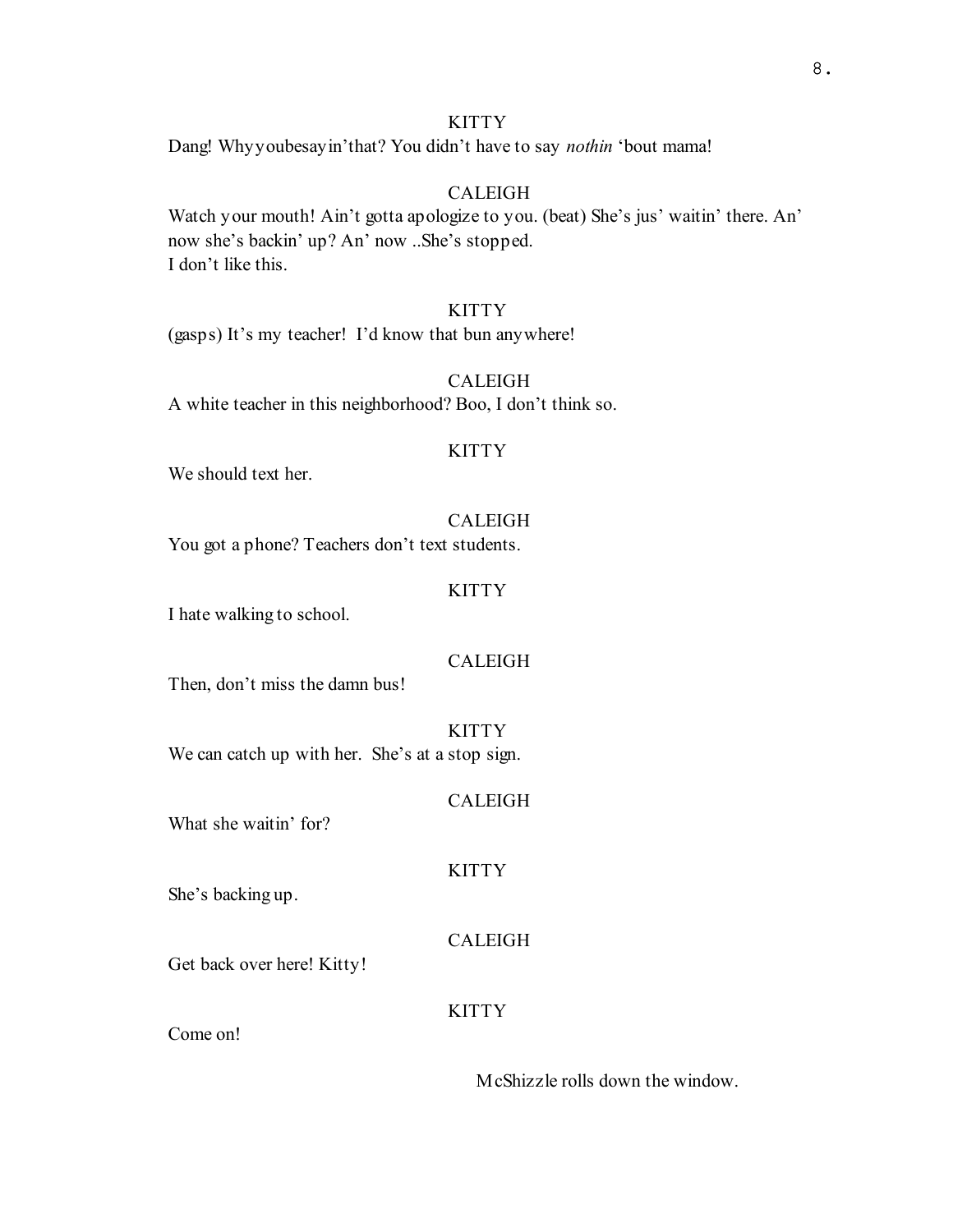MS MCSHIZZLE

Hey, you, uh, you lost? Y'crazy?

It's too cold for y'all to be walking.

## **KITTY**

CALEIGH

Ms. McShizzle! To the school!

Ain't no taxi!

#### **KITTY**

STAT!

# CALEIGH

Whachu now in an ambulance?

Kitty spins in a circle like a siren.

**KITTY** 

Reh-er-REH-er-REH-ER-

KNOCKITOFF! Ms. Mc-uh...

#### **KITTY**

CALEIGH

CALEIGH

McSHIZzle! That's her name.

Huh.

MS MCSHIZZLE

Hi Kitty! Get in, y'all.

## CALEIGH

So, y'ar crazy.

**KITTY** This is my sister, Caleigh. Caleigh, Ms. McShizzle!

Kitty gets in the car.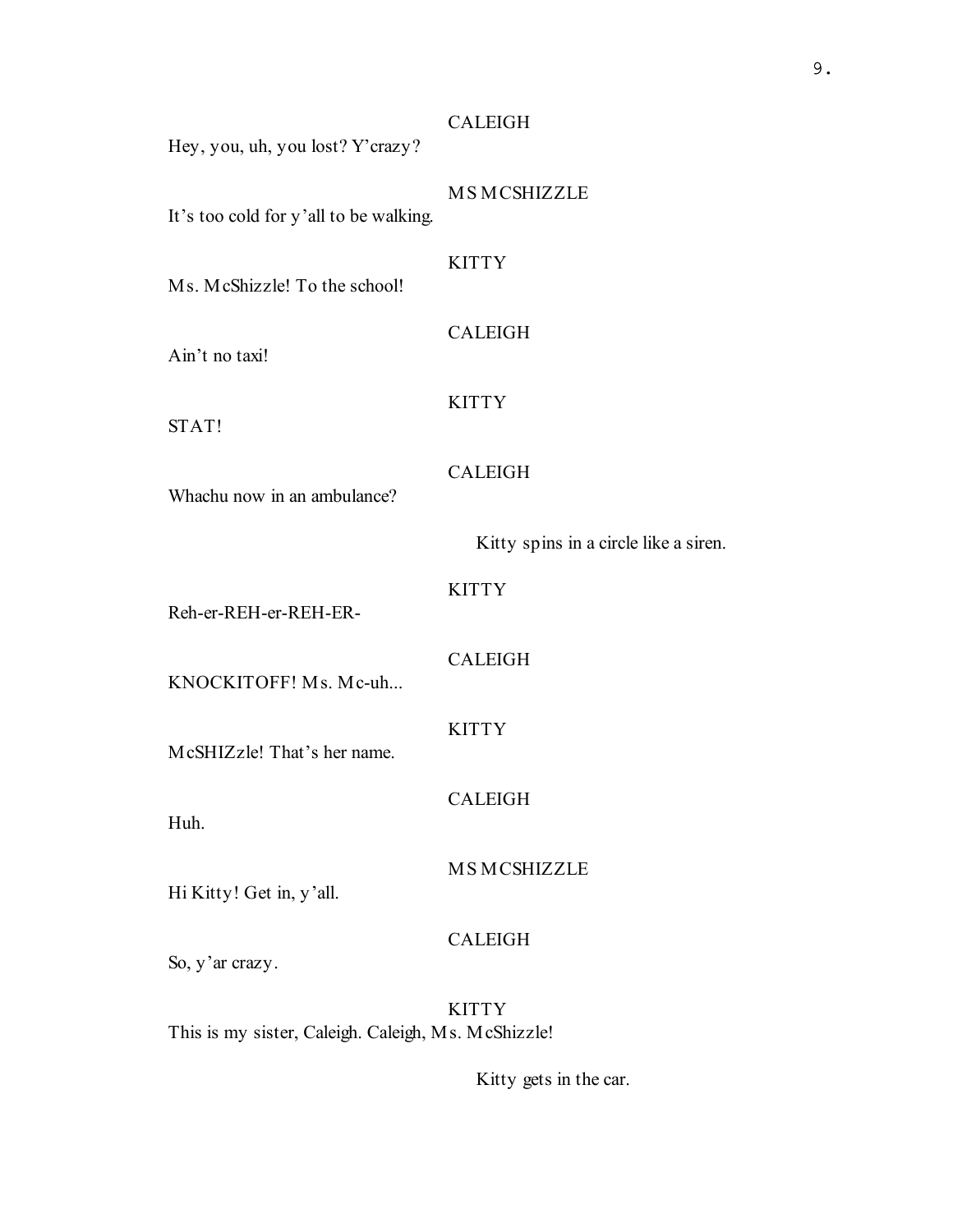Would you get outta the car? We're gonna walk.

#### MS MCSHIZZLE

Nonsense.

#### **KITTY**

Smells like vanilla!

Uh, yeah!

# **KITTY**

CALEIGH

Caleigh, you don't get it!

#### CALEIGH

No, you DON'TGET IT!!!

#### **KITTY**

Remember when I came home with my shoes all tied and was like, CALEIGH! I TIED MY SHOES!

#### CALEIGH

Uh, yeah?

## **KITTY**

That was the first time a teacher didn't do it for me. Ms. McShizzle told me the story about the bunny and the tree and now...I CAN TIE MY DAGGONE SHOES!

#### CALEIGH

What?!

#### **KITTY**

She didn't give up on me and we won't give up on her! ADVENTURE!

# MS MCSHIZZLE

I couldn't live with myself if I let children walk to school in the freezing cold.

#### **KITTY**

Soooo cold!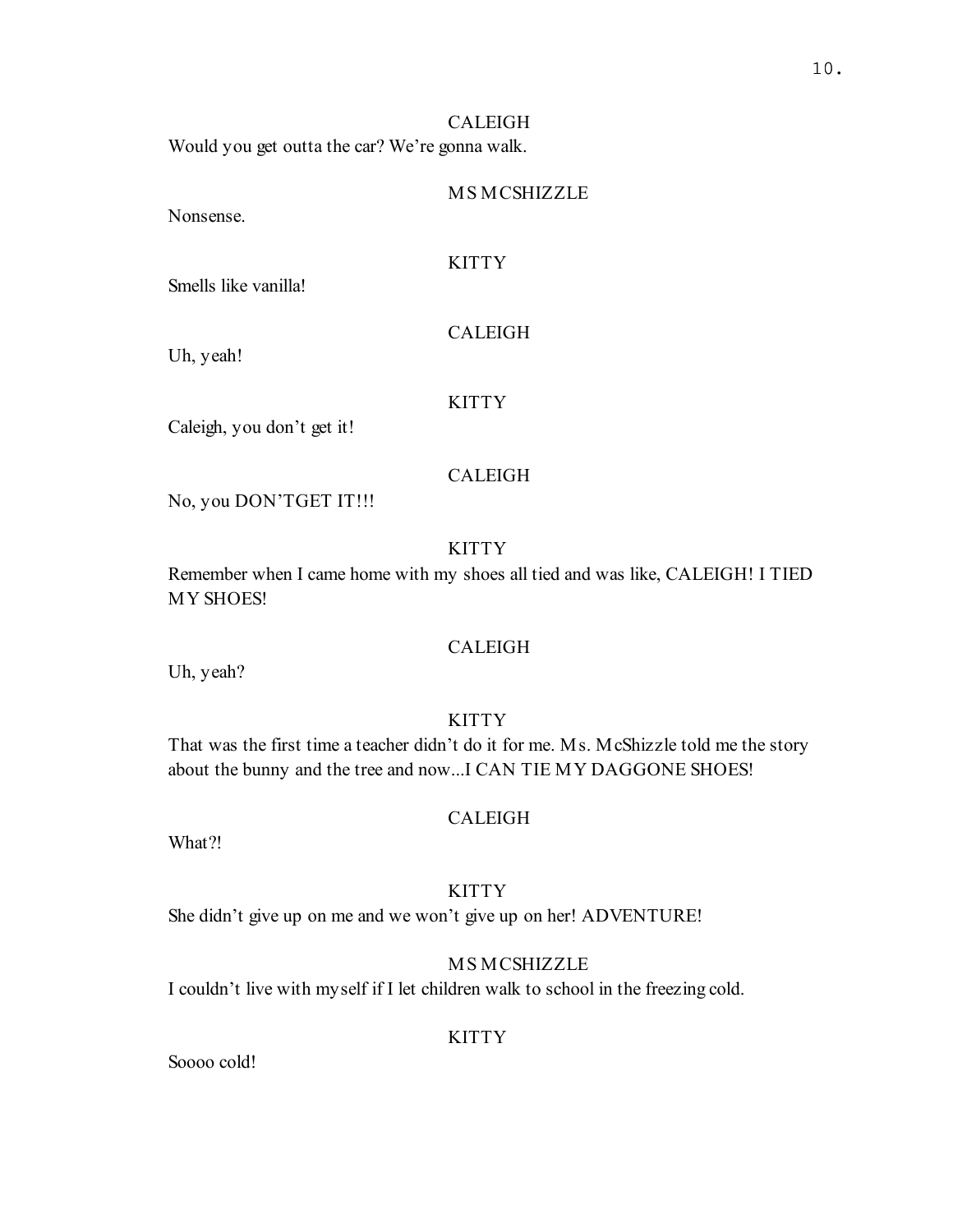Ain't Alaska! It's November 4th in North Carolina! Summer jus' ended yesterday-

## MS MCSHIZZLE

-Kitty's made herself at home.

## **KITTY**

I really, really have.

#### CALEIGH

Figures.

## **KITTY**

Would you get in already? Baby, it be k-cawled outside! Bb-b-b-br-r-r-r!

Reluctantly, Caleigh gets in the car.

Beat.

#### CALEIGH

Ain't this illegal? Pickin' up kids in yer car?

## MS MCSHIZZLE

Not in this district.

#### CALEIGH

What?!

#### MS MCSHIZZLE

I had to read the handbook pretty clearly, but yeah. You're completely safe. Oops! Almost forgot to lock the ol' bugaboo doors!

Electronic locking of doors. Beat.

## CALEIGH

Yer gonna kill us, ain't ya? You even look like that ladyin the movie! The one with the damn tea!

#### MS MCSHIZZLE

Language, please. Kitty is one of my students.We're all going to the same place anyway, am I right? You attend this school?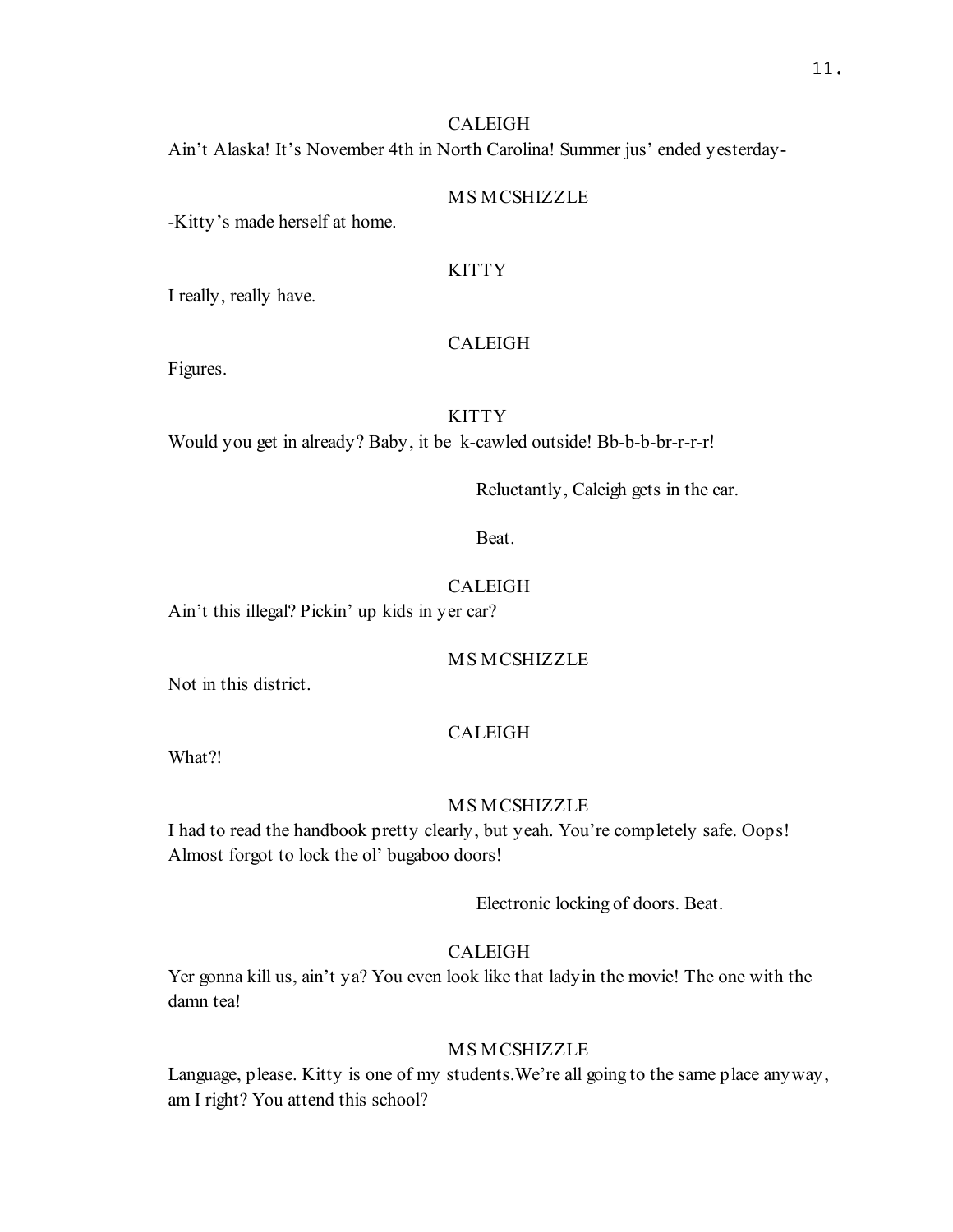Depends on the day.

#### **KITTY**

Caleigh's a senior! She's gonna be a nurse!

#### MS MCSHIZZLE

Is that right?

## **KITTY**

The first in our family! There's a nursing recruiter coming to school today. That's why we can't stay home-.

#### CALEIGH

-Boo! (beat) So, why you drivin' in this...community?

# MS MCSHIZZLE

Shortcut! The stretch isn't long. That's wonderful you want to be a nurse.

#### **CALEIGH**

Other white teachers use the highway. You not...like 'em or some'in?

## MS MCSHIZZLE

That highway is the reason we don't have a dedicated middle and high school. No money in education. Although I enjoy the redistricting. Allowing children from all walks of life and all zones to diversify a school. Allows us to...learn a lot from each other.

## CALEIGH

You a politician?

## MS MCSHIZZLE

You know what I want, children?

## KITTY

I wanna be President!

#### MS MCSHIZZLE

And I want you to change this world, Kitty! I want...all of you to change the world.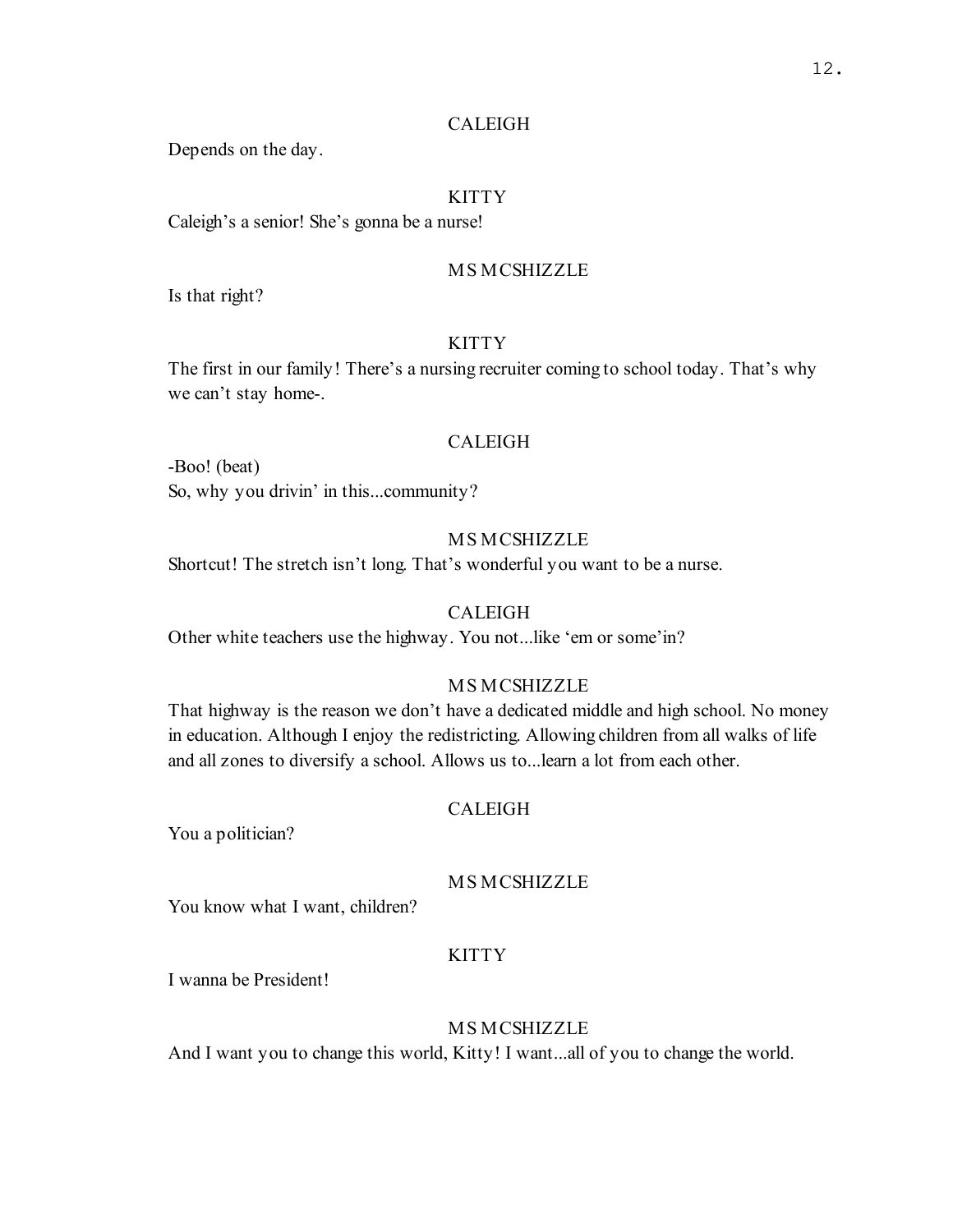#### **KITTY**

Sing the Whitney Houston song, Ms. McShizzle!

#### CALEIGH

I'm 'bout to knock you-.

#### MS MCSHIZZLE

-I don't condone violence in my car, young lady.

McShizzle opens up her glove box.

## CALEIGH

Oh, God! Unlock the daggone facache door!

She pulls out a bag of candy.

MS MCSHIZZLE

Candy?

## **KITTY**

Me! Me!

#### CALEIGH

No!

## **KITTY**

No?

#### MS MCSHIZZLE

Oh, go on. A spoonful of sugar goes a long way. After all, sleeping your way through school doesn't help you with your education.

#### KITTY

It's not her fault, Ms. McShizzle! We don't live with daddy no more!

#### CALEIGH

Would you, shut it! She wasn't talkin'-! (to McShizzle) Kitty says things...a lotta things.

> Kitty reaches for the candy. Caleigh slaps her hand away.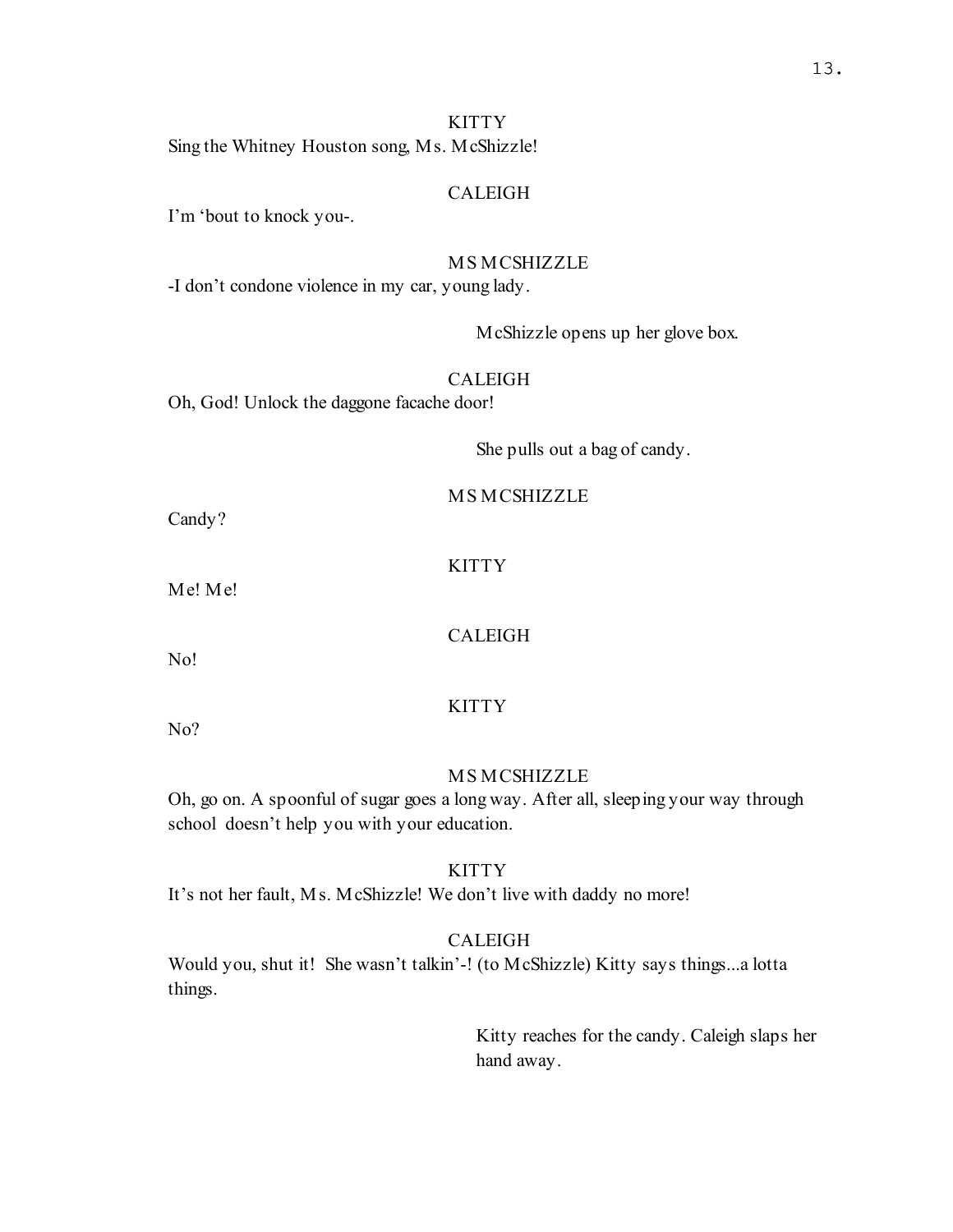## **KITTY**

## OW!

## CALEIGH

#### I SAID NO CANDY!

#### **KITTY**

But you told me-?

#### CALEIGH

-CANDY! S-U-G-A-R! She doesn't want me to sleep through CLASS!

Beat.

#### **KITTY**

Oh.

Silence. Caleigh reluctantly takes a lollipop. Kitty clears her throat. Caleigh grabs the candy bag, searching through it.

KITTY (CONT.)

Smarties, please!

#### CALEIGH

Take a peppermint.

# **KITTY**

A pepper-!

Caleigh glares at her, hands her the peppermint, opens up the glove box, and returns the candy to its home.

MS MCSHIZZLE There now. That didn't hurt, did it? (clears her throat) Is there anything I can do?

Caleigh shakes her head, stares out window.

## **KITTY**

DEER!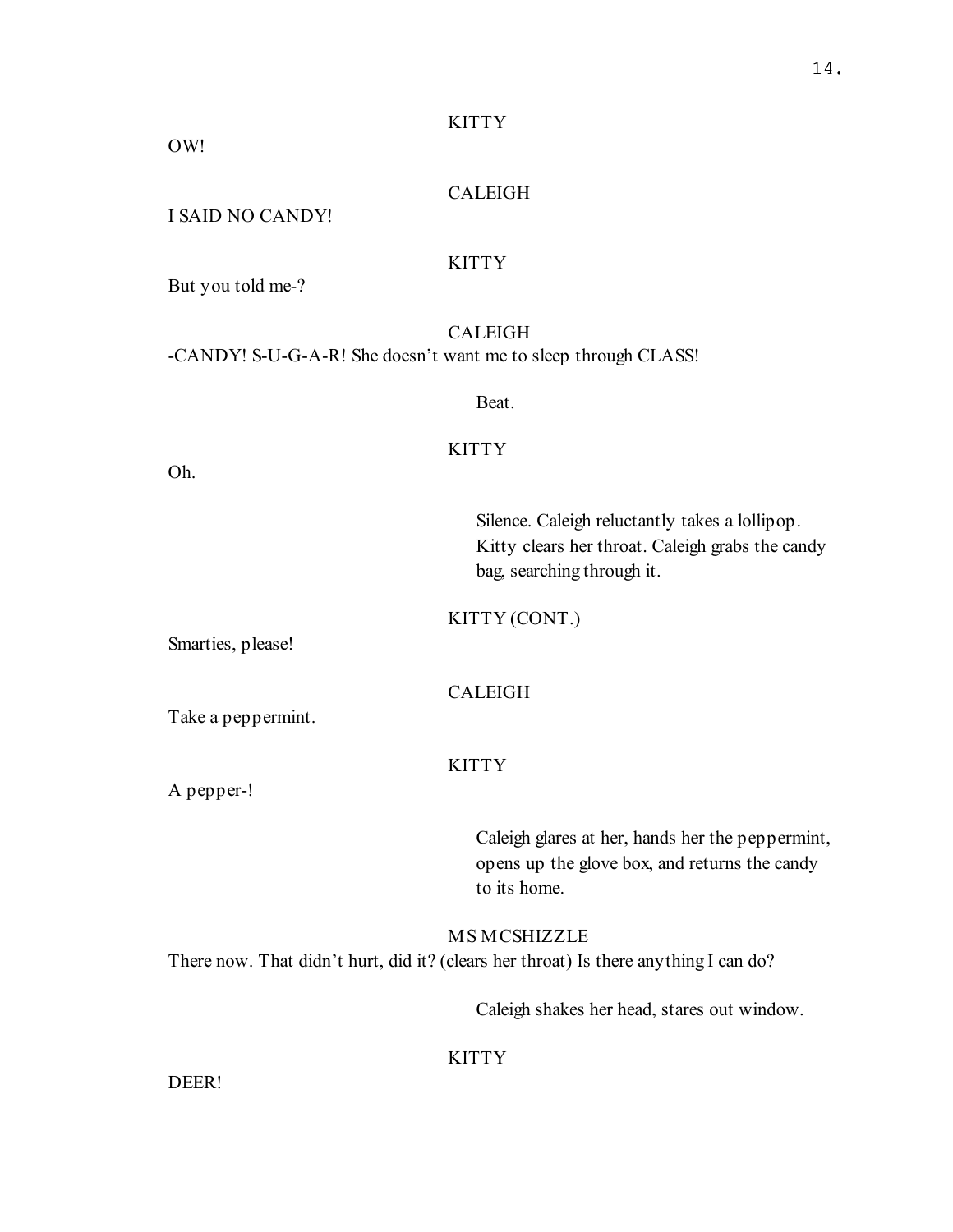You scared the-!

# **KITTY**

DEER! DEER!

# CALEIGH

# WE HEARD YOU THE FIRST TIME!

## **KITTY**

It was right there, Ms. McShizz!

## MS MCSHIZZLE

That's wonderful, Kitty!

## KITTY

I wish I had a million dollars.

## CALEIGH

Don't start.

# MS MCSHIZZLE

Oh, children. I hope one day for a better world and you, you are the key to it!

## CALEIGH

You live in Never, never land?

## MS MCSHIZZLE

Just an optimist.

## CALEIGH

With a death wish.

MS MCSHIZZLE

I believe in my kids.

# CALEIGH

You got kids?

# MS MCSHIZZLE You. I meant...you and Kitty. My students. I don't know where I'd be without them.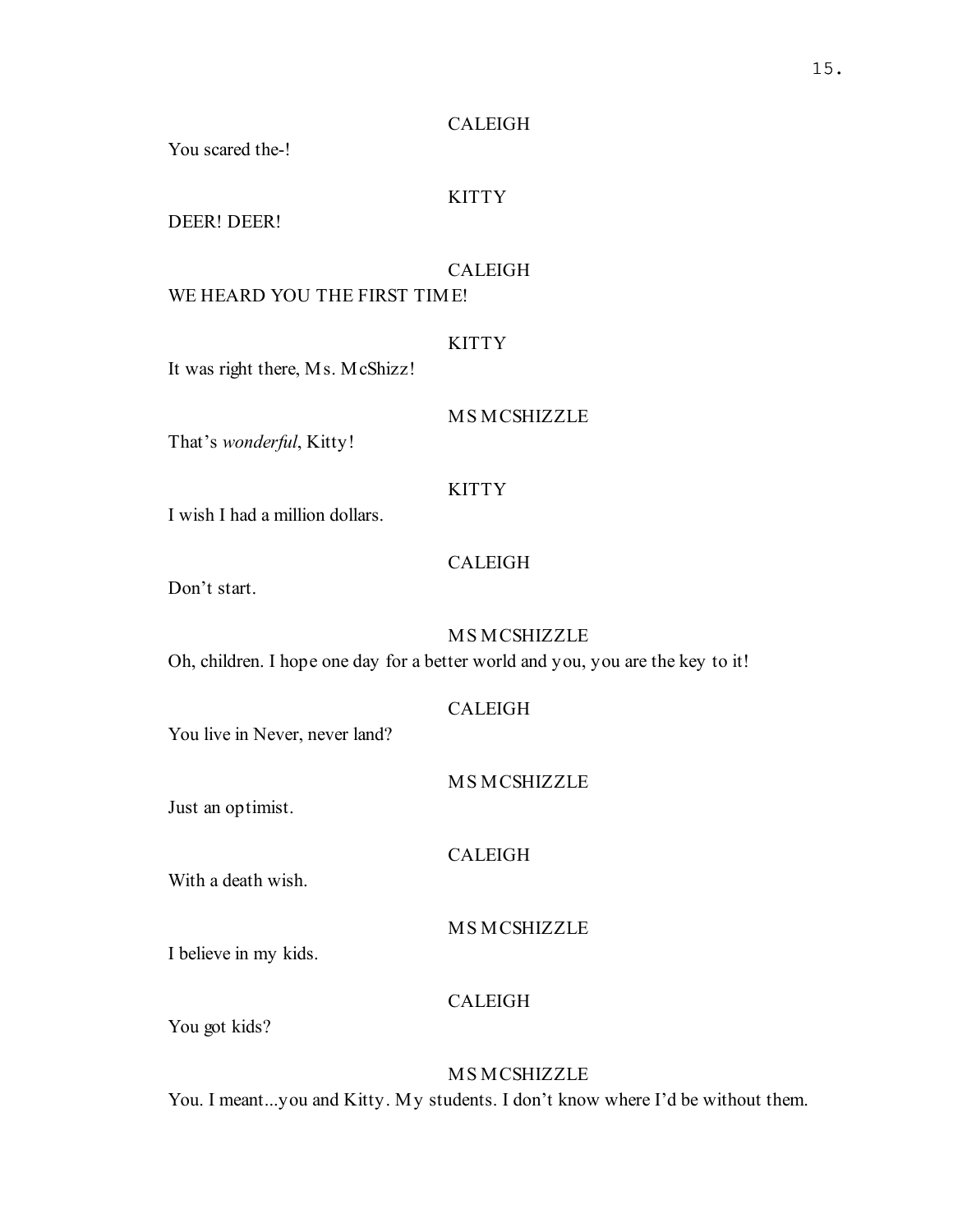Some rich school far from here? (beat) I don't buy it.

## MS MCSHIZZLE

Don't buy--.

## CALEIGH

All this phony savior sh--stuff.

# **KITTY**

Caleigh! She don't mean no disrespect! I don't feel like she does, Ms McShizz!

## MS MCSHIZZLE

I'm sorry to be a disappointment to you, Caleigh.

## Beat.

You know, a lot of my students live here. Some of the teachers too.

## CALEIGH

Not you.

## MS MCSHIZZLE

Doesn't mean I won't someday.

## CALEIGH

That's some crazy ass dream, lady! Uh..I mean, miss.

## MS MCSHIZZLE

You never know the cards you're dealt.

## CALEIGH

You got blinders on? Daytime/nighttime...it don't matter. I walk out my door last night? Someone shot at me! Puttin' mail in the mailbox! I do Gramma's bill payin' online, but we don't got no wifi!

## KITTY

I stream Paw Patrol from our neighbor! She gave me her password and EVRY'thang!

## CALEIGH

Gramma don't like you using her password, boo.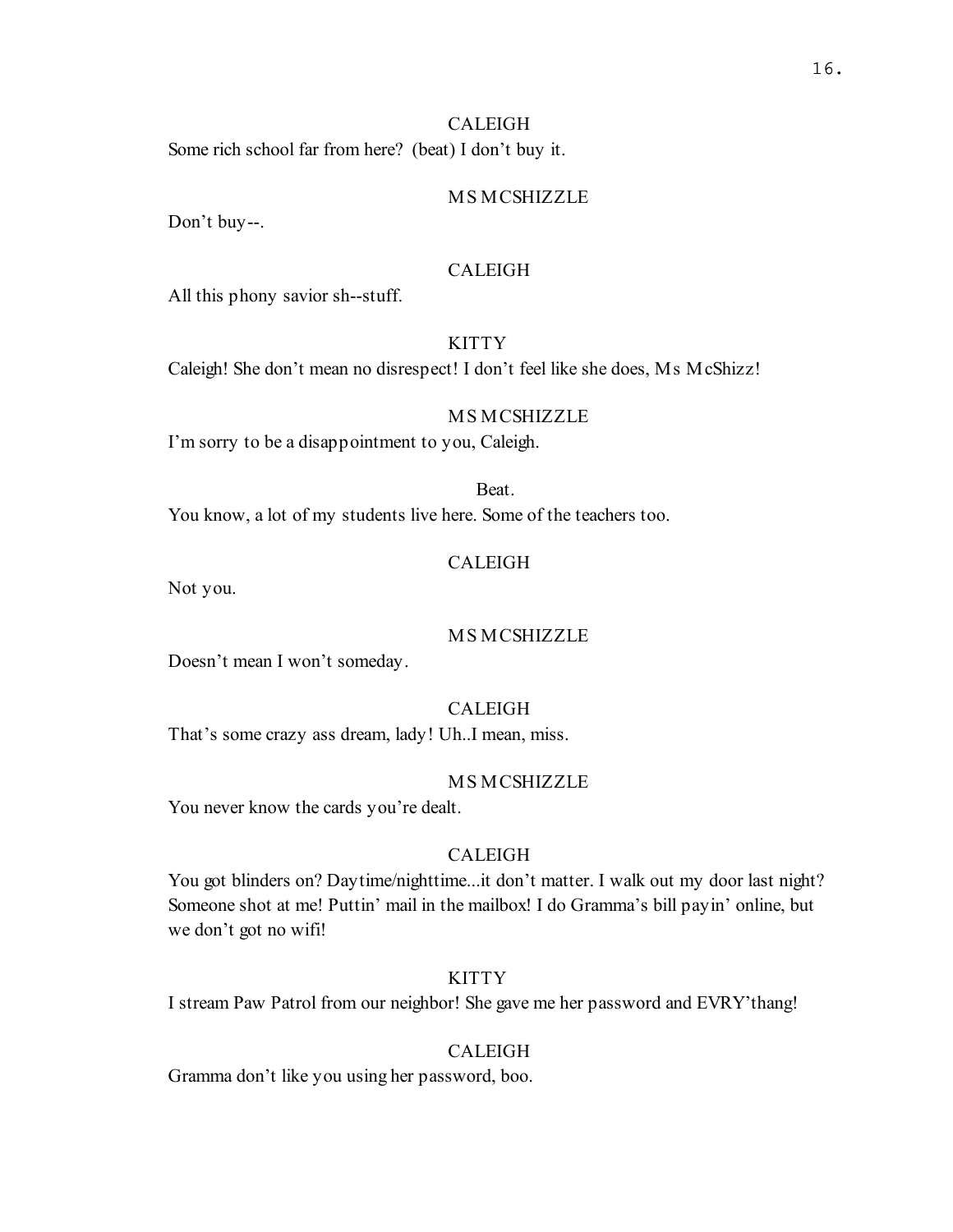#### KITTY

But I gots to get me some PAW PATROL!

# MS MCSHIZZLE

Kitty, when we get to school, let's see if there's an extra wifi box we can check out from the library.

## CALEIGH

You don't hafta to do that.

#### MS MCSHIZZLE

Nonsense! I believe there may be some school approved Paw Patrol assignments we can come up with together?

#### **KITTY**

YAY!

# CALEIGH

You don't need to do us no favors.

#### MS MCSHIZZLE

Don't be silly! We have the resources.

## **KITTY**

Yeah!

#### CALEIGH

We don't take somethin' for nuthin', boo!

#### Beat.

#### KITTY

Singing HER version of Paw Patrol.

PAW PATROL PAW PATROL PAW! PAW! PAW! PAW!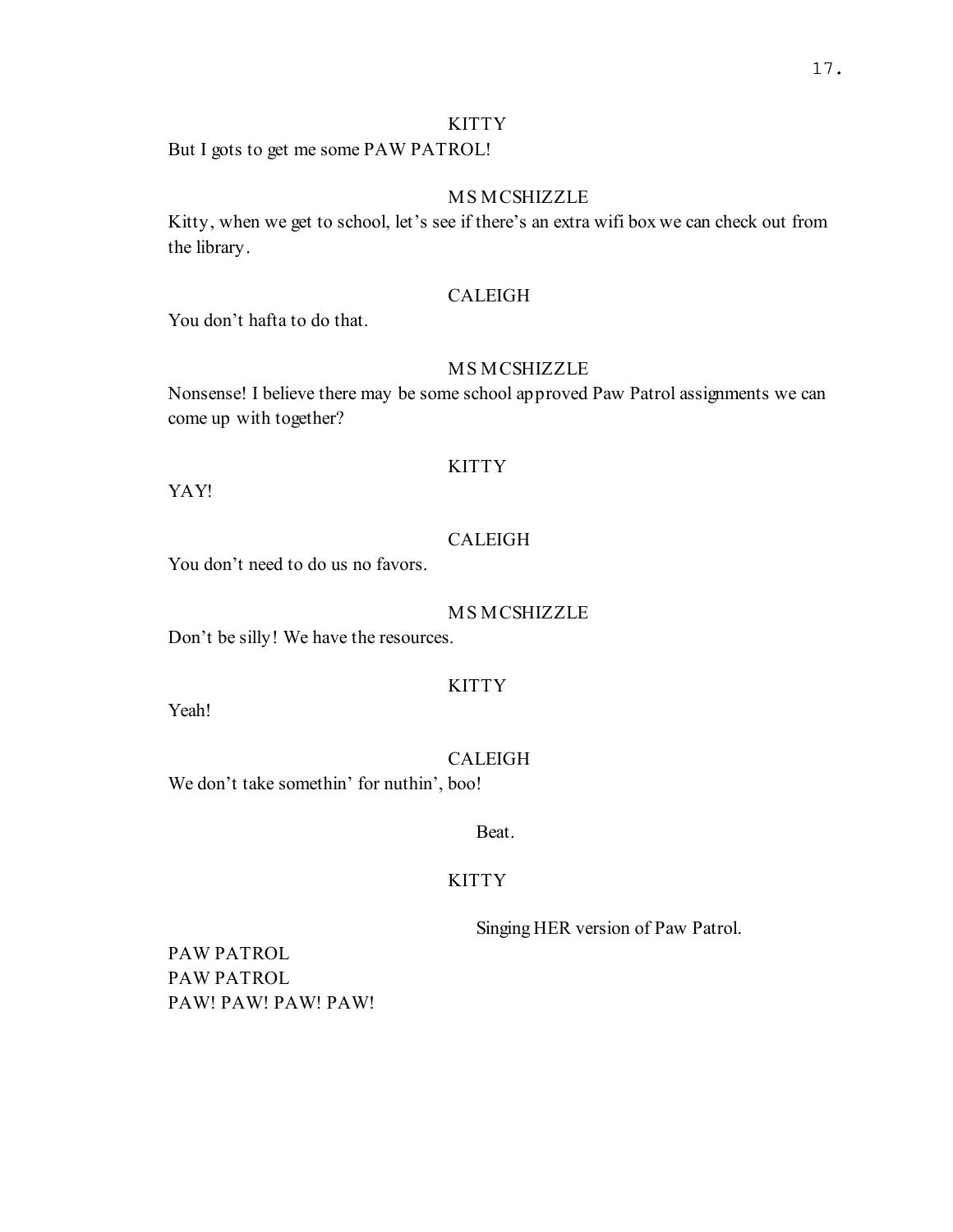#### KITTY AND MS MCSHIZZLE

(singing)

PAW PATROL PAW PATROL PAW! PAW! PAW! PAW!

## CALEIGH YOU NEW AT THIS SCHOOL OR SOMETHIN'?

#### **KITTY**

You don't hafta yell.

## MS MCSHIZZLE

Do I look new?

Caleigh shrugs her shoulders.

#### MS MCSHIZZLE (CONT.)

I've been teaching five years and transferred to this district a few months ago. I'm the school's intervention specialist. You know...the place where students go for a "time out"?

#### CALEIGH

The school jail?

#### MS MCSHIZZLE

No, no. My classroom is a safe haven for all children.

## CALEIGH

The last suspension teacher threw a desk at another student.

#### MS MCSHIZZLE

I am redefining that bugaboo of an In-School Suspension! Giving students extra special academic attention with a super special twist! Children will have hope again.

#### CALEIGH

Jesus.

#### MS MCSHIZZLE

You must do pretty good for yourself. Hadn't seen you in my class.

Caleigh snickers.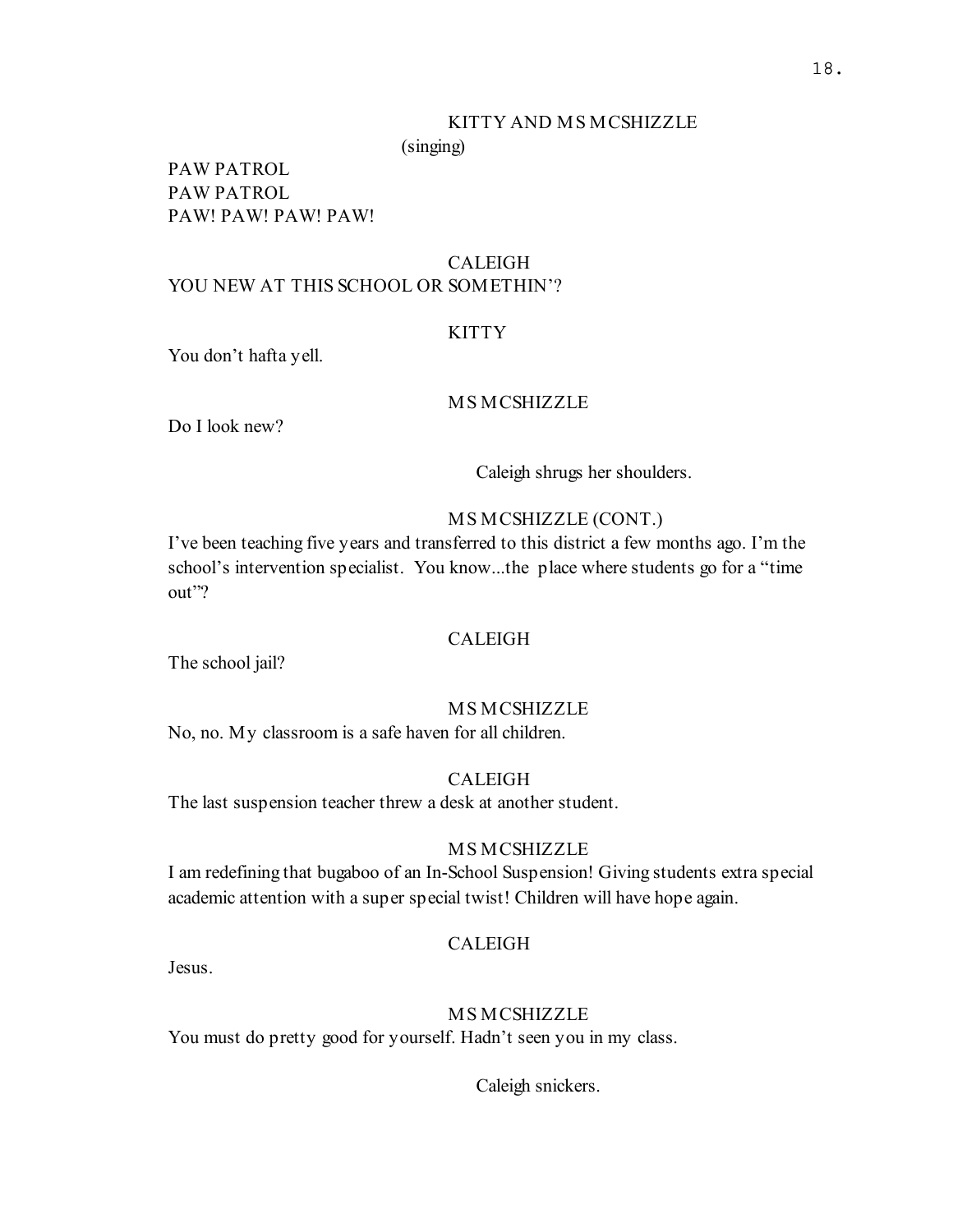### CALEIGH

That surprise you?

# MS MCSHIZZLE

No. I--.

# CALEIGH

Where hope goes to die.

# MS MCSHIZZLE

Well...gosh. (beat) I think my favorite thing is watching my students grow up over the years and seeing them graduate...walking across that stage. That's really somethin', you know? The future. My hope for the future. The...rite of passage.

# CALEIGH

........

# KITTY

WE'RE HERE!

# CALEIGH

I'm 'bout to knock you!

# MS MCSHIZZLE

I'll drop you at the bus loop, Caleigh. Kitty's homeroom is near my class.

### KITTY

Thanks, Ms. McShizzle!

#### School bell rings.

# CALEIGH

Drop us at the front.

# MS MCSHIZZLE

You'll be late to class.

# CALEIGH

I do it all the time. I need to see her safe inside. Then, I'll go.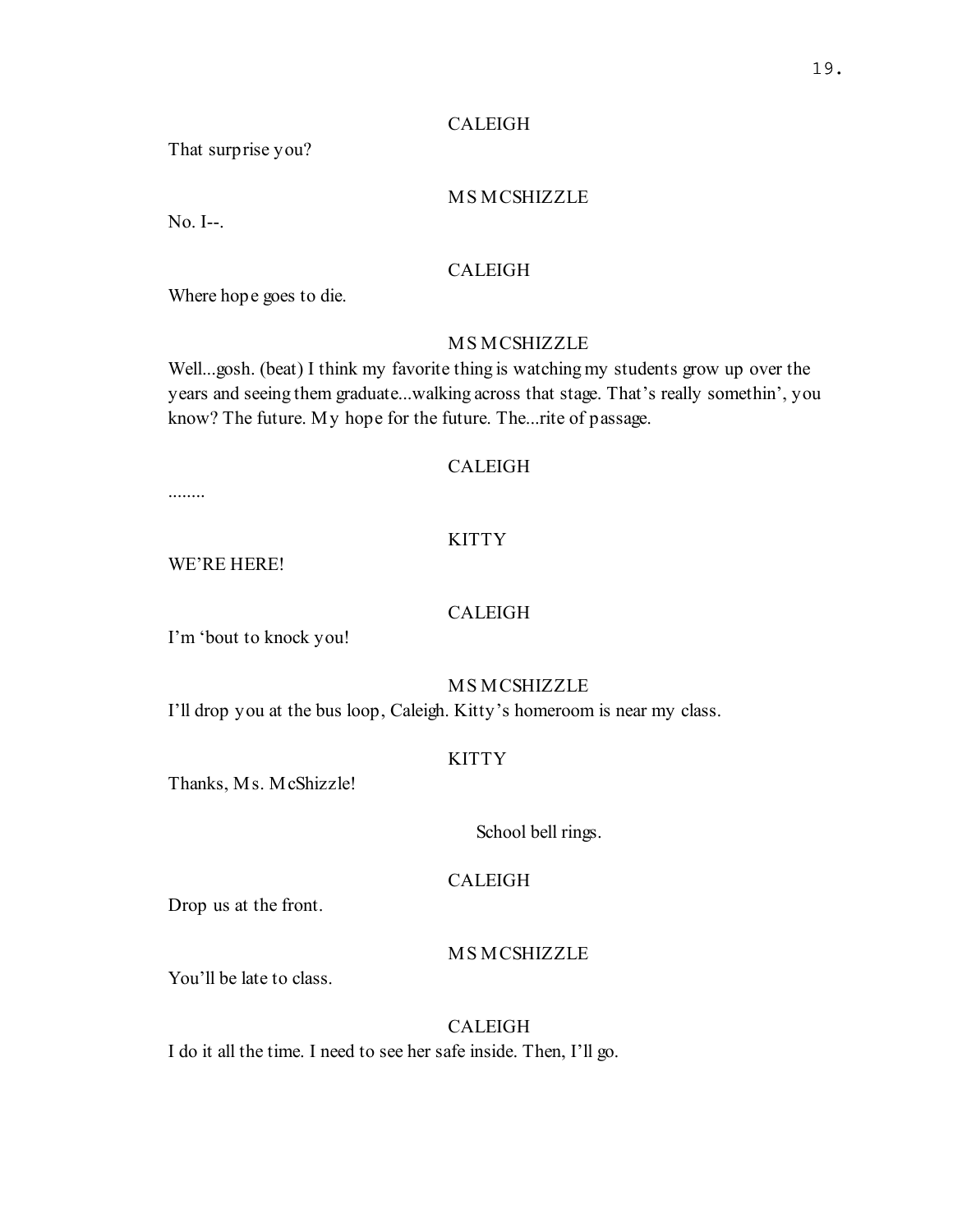Okay.

### She parks.

#### CALEIGH

It's easier when she gets on the bus. My route's always late and hers is early so I can actually see her get on the bus. K12 school and they won't let us ride the same damn bus.

# MS MCSHIZZLE

It's a funny little system, isn't it?

Beat.

# CALEIGH

Thanks for the ride. We won't be botherin' you no more.

#### MS MCSHIZZLE

If you need anything-.

Caleigh steps out the car and pulls Kitty offstage. They exit.

McShizzle calls out to them.

MS MCSHIZZLE (CONT.)

I'm here...

Light shift. End of scene.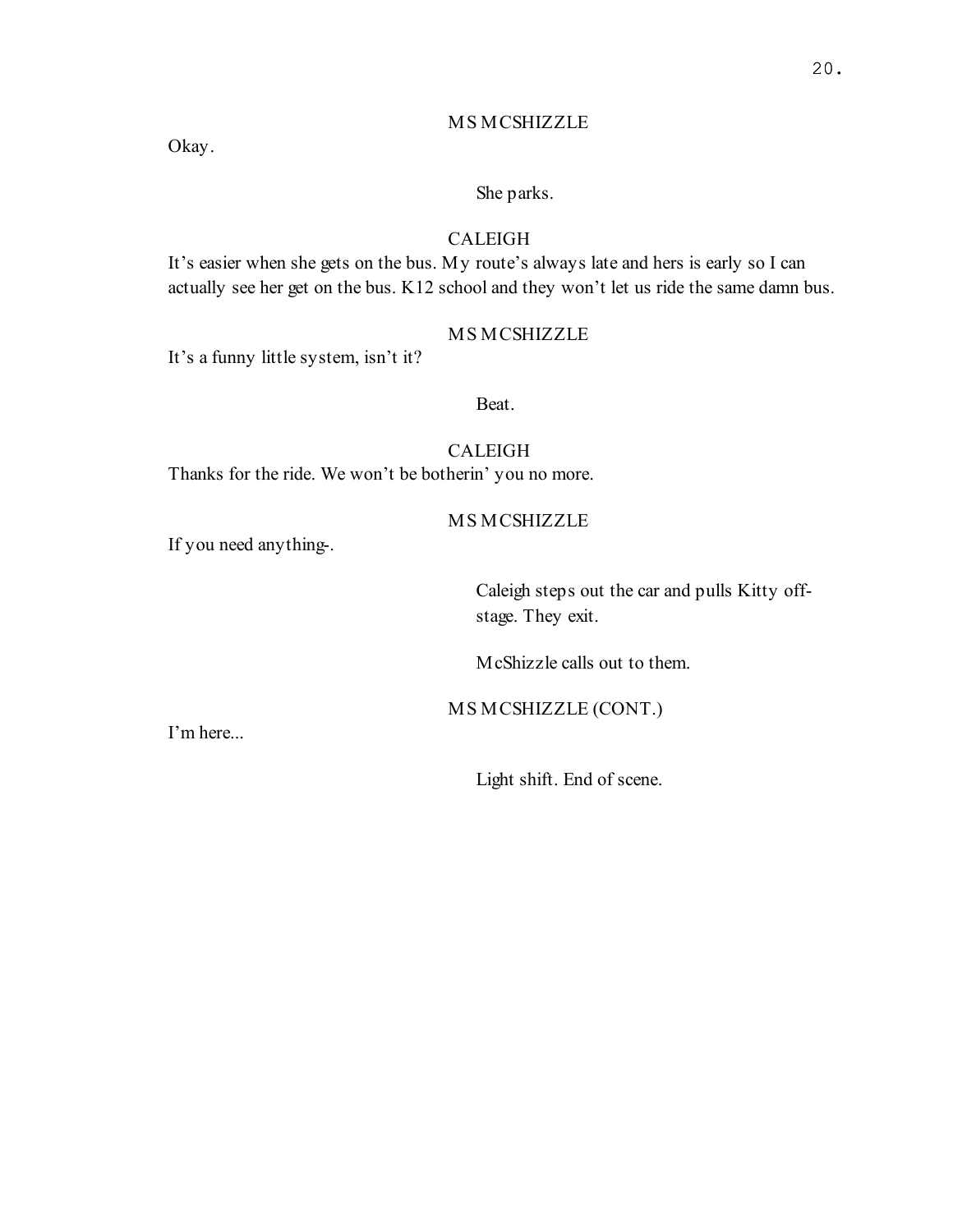Atop the majestic circus elephant, serving as a school bus, Marcus' Dad drives the bus and Alison, a six-year old know-it-all, sits excitedly behind him in the front seat of the bus.

#### ALISON

(singing enthusiastically with herself) HEY ALISON! SOMEONE' CALLIN MY NAME. HEY ALISON! LOOK, I HEAR IT AGAIN! THERE'S SOMEONE CALLING ON THE PHONE AND IF YOU'RE NOT ALISON, I'M NOT HOME...

#### MARCUS' DAD

I think you're s'pposed to sing with someone else.

#### ALISON

(sings)

HEY DRIVER-!

#### MARCUS' DAD

-Not me, kid.

#### ALISON

Where's the other bus driver? Is she sick?

#### MARCUS' DAD

I don't know, kid. They call me and I'm here.

#### ALISON

No one else will play with me.

#### MARCUS' DAD

The other driver sing with you?

### ALISON

No. She's scary. Yells at us to be quiet.

# MARCUS' DAD

Seems like a good route to me. Marcus never mentioned a problem.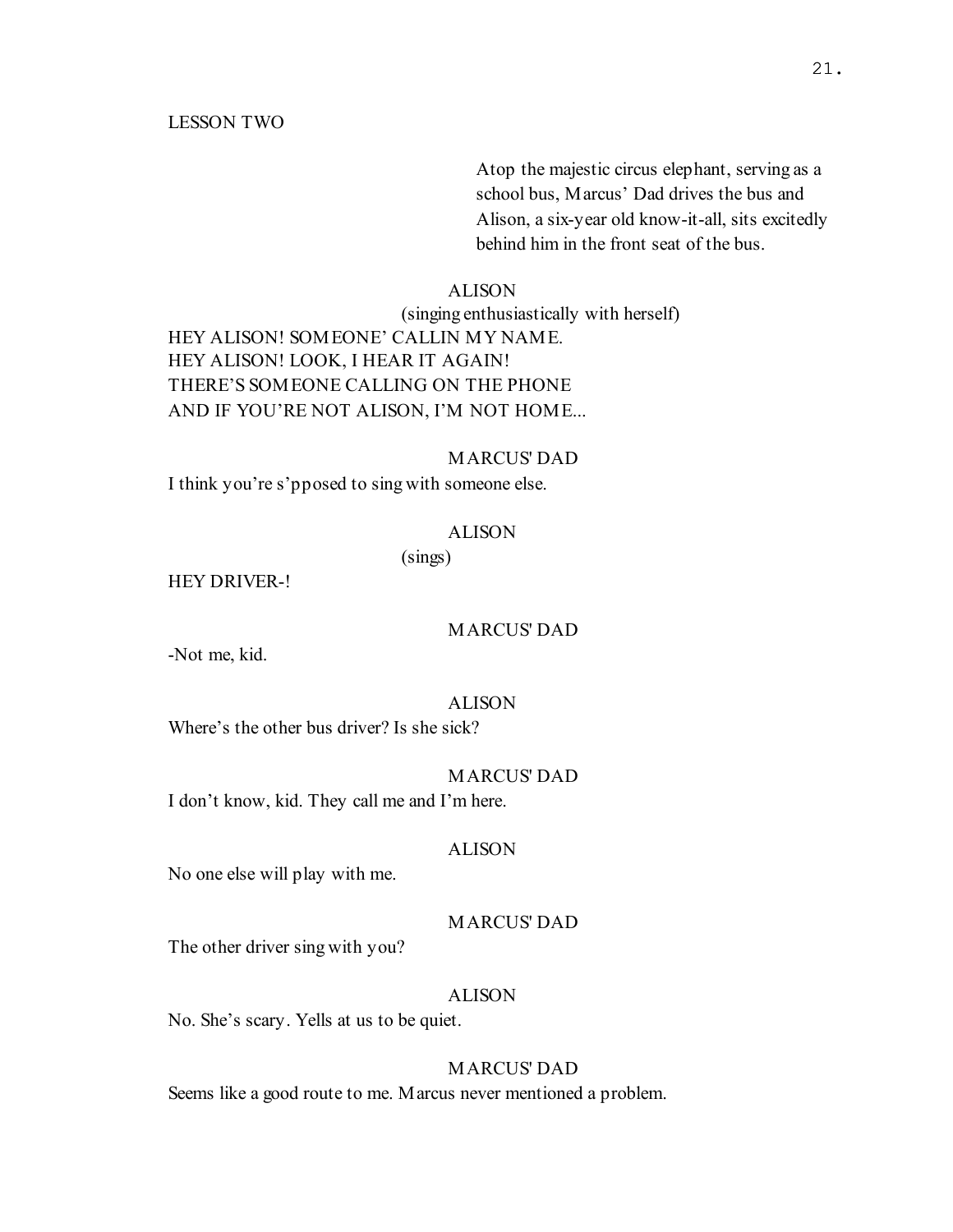#### ALISON

That's soooo cool that Marcus' dad drives a bus! We're in all the same classes, you know. Why doesn't he sit up here too? (calling) MAR-!

# MARCUS' DAD

-He's in the back with his friends.

### ALISON

I'm his friend too.

# MARCUS' DAD

He don't wanna sit behind his ol' man. I respect that.

#### ALISON

Well, then. I'll just have to keep you company!

### Beat.

You should be our new bus driver!

#### MARCUS' DAD

You need to be sitting back in your seat.

Alison sits back then promptly leans forward.

#### ALISON

Why do you have to open the doors every time you cross the railroad track?

# MARCUS' DAD

In case I wanna to throw kids off the bus.

### Alison leans back.

#### MARCUS' DAD (CONT.)

Makin' a little joke, kid.

# ALISON

My mom says I don't understand humor and I believe her.

### MARCUS' DAD

Huh.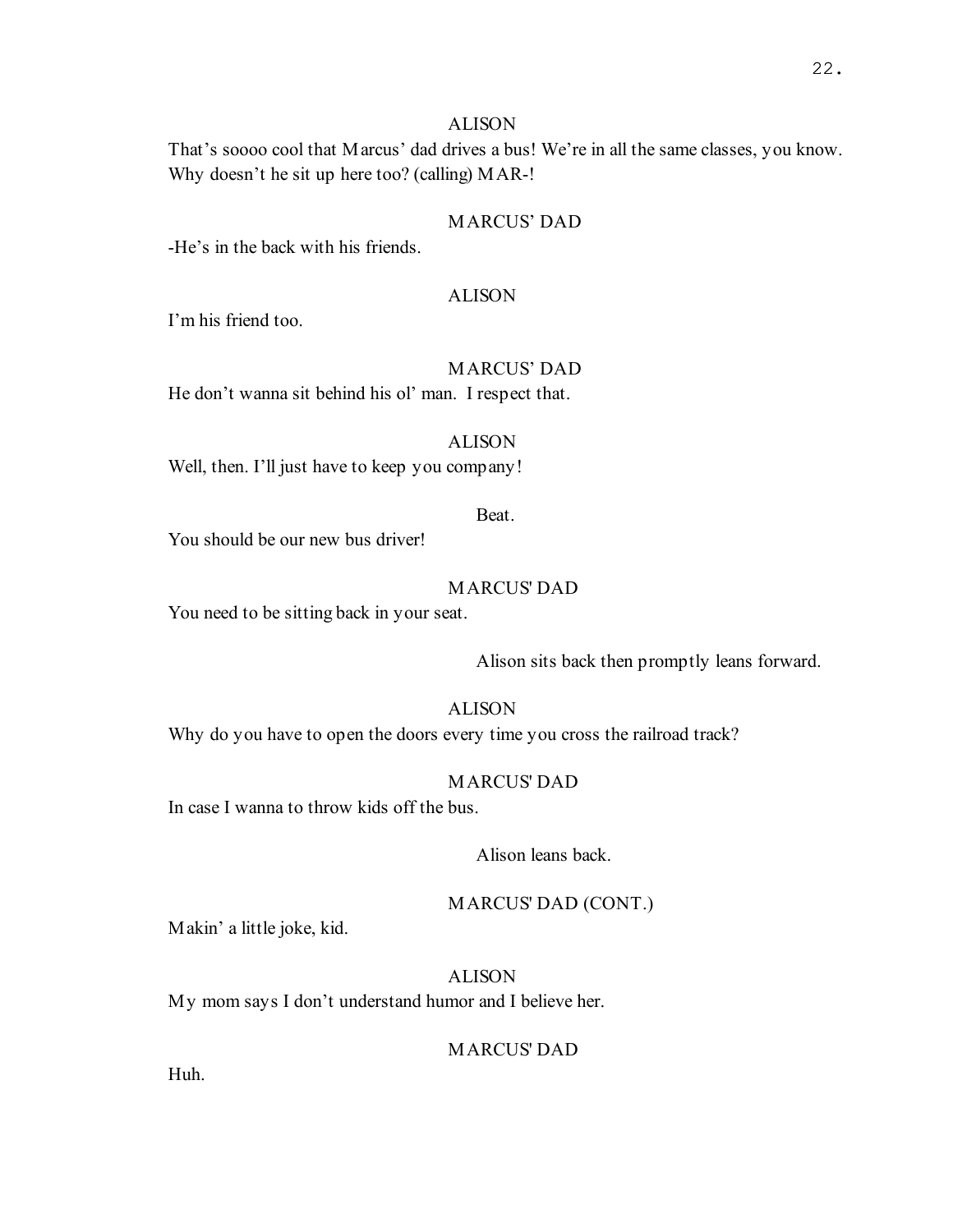#### ALISON

You know what I brought for lunch? Chicken salad, glazed carrots, and a chocolate chip cookie! The school lunchroom could learn a lot from me.

# MARCUS' DAD

Oh yeah? You make it all yourself?

# ALISON

I helped mommy make the cookies. She makes all sorts of cookies. Oatmeal, cherryvanilla, cranberry-orange...

### MARCUS' DAD

You got a book or somethin'?

# ALISON

I always do all of my homework as soon as I get home. Cinnamon raisin-. Do you like cookies?

I buy my cookies, kid.

What kind?

MARCUS' DAD

The kind I like.

#### ALISON

ALISON

Fig Newtons?

### MARCUS' DAD

Why?

# ALISON Mommy said old men need prunes. (beat) Why do you drive the bus?

MARCUS' DAD

It's a...job. Your mommy gotta job?

#### ALISON

She's a designer.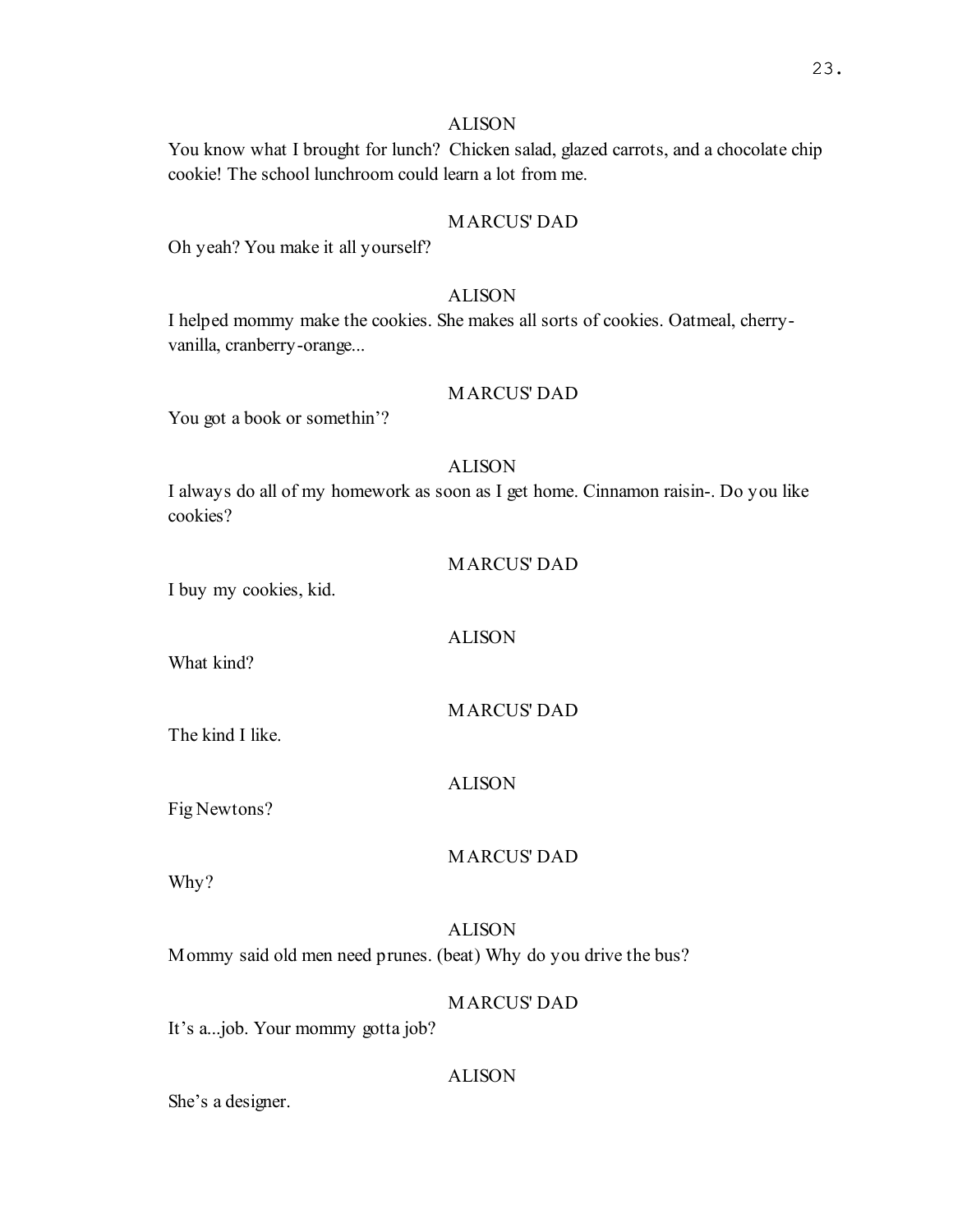# MARCUS' DAD

'Course she is.

# ALISON

She's taking me to daddy's this weekend.

# MARCUS' DAD

Parents don't live together?

### ALISON

Mommy said he did something bad.

#### MARCUS' DAD

I'm sorry, kid. That's tough.

# ALISON

I miss him. He's taking me to see Wart hog!

### MARCUS' DAD

Wart hog? Like at the zoo?

# ALISON

No, silly! My horse! He's at the stables. Do you like to ride horses?

#### MARCUS' DAD

Naw, fishin'! Marcus' been askin' to go, but someone's gotta drive the bus. Ever been?

# ALISON

NO WAY! Too smelly!

#### MARCUS' DAD

An' horses smell like pancakes?

#### ALISON

Like...pancakes?

MARCUS' DAD

Yeah!

#### ALISON

Buttermilk or blueberry?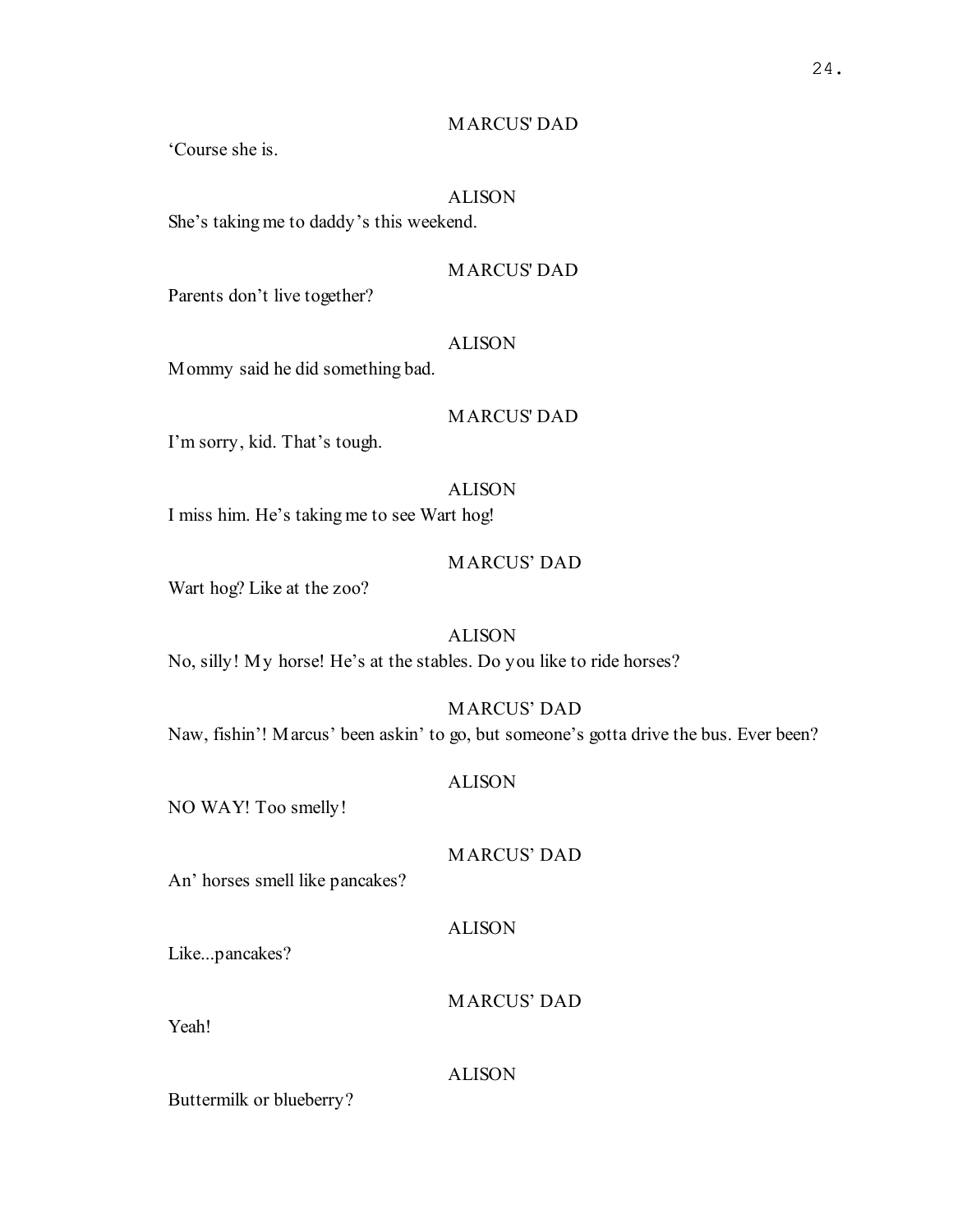# MARCUS' DAD

Whatever?

# ALISON

Are they gluten free? Mommy doesn't let me have gluten.

# MARCUS' DAD

Forget it.

## Beat.

### ALISON

Do you have kids? Other than Marcus?

### MARCUS' DAD

A girl. Just started in upper grades.

# ALISON

I could be the middle sibling! Marcus and I get along! Promise!

# MARCUS' DAD

You want to be in my family, huh?

# ALISON

Do I hafta go fishing?

### MARCUS' DAD

Naw.

#### ALISON

I've always wanted a little brother.

### MARCUS' DAD

Aren't you and Marcus 'bout the same age?

# ALISON

I'm four months older, thank you very much! Mommy told me the doctor told her I couldn't have a brother even though I've been extra good this year and really want one.

# MARCUS' DAD

I don't think that's your fault, kid.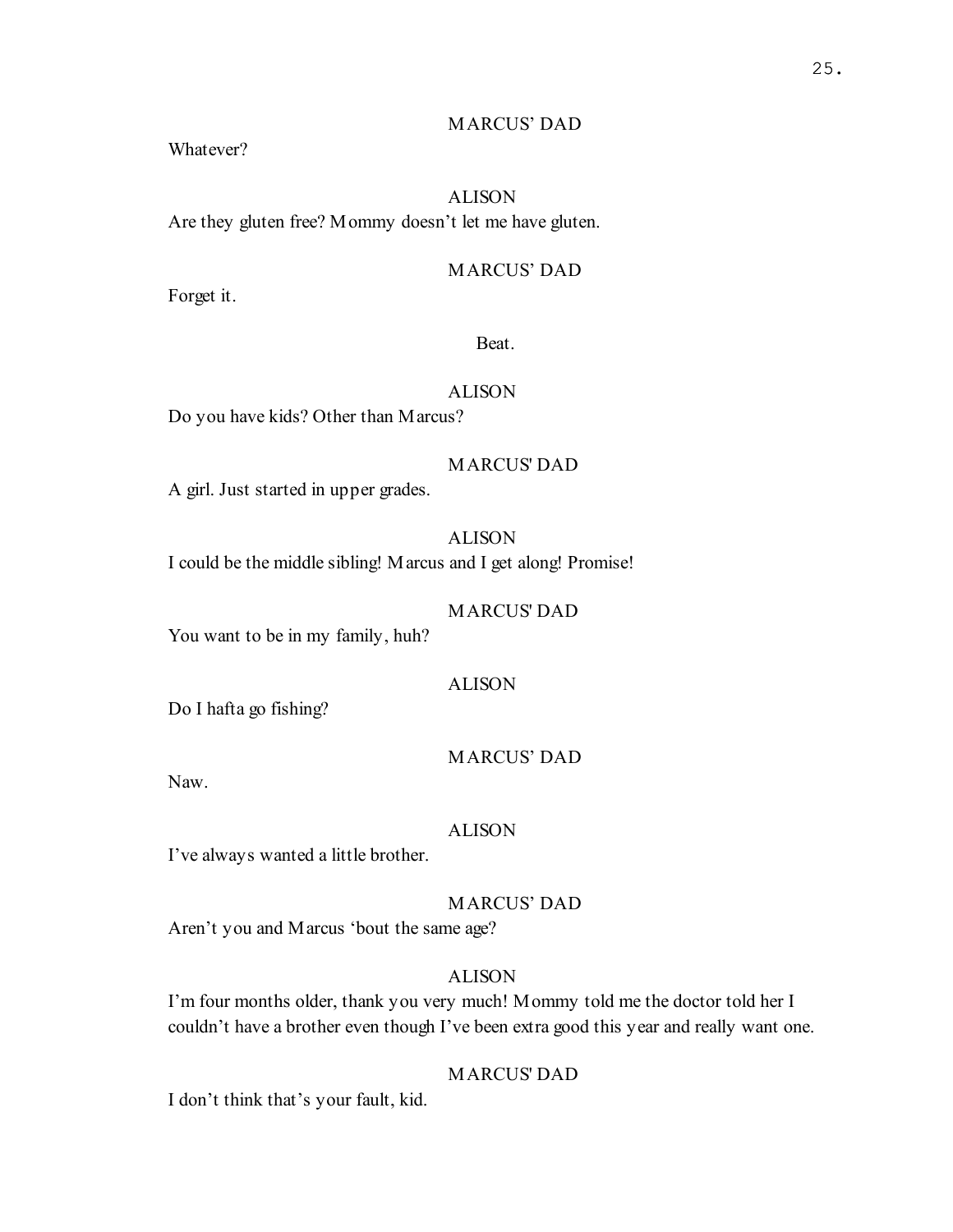### ALISON

Don't tell anyone. Especially Marcus! He's the biggest gossip in the third grade! Daddy found out and he left. I don't want mommy to leave me since I told someone her secret.

# MARCUS' DAD

Mommy's not going to leave you. She loves you. Who would eat all of her gluten free cookies? It's our secret. We are family, right.

> MARCUS' DAD forms a pinky swear with Alison.

Light shift. End of scene.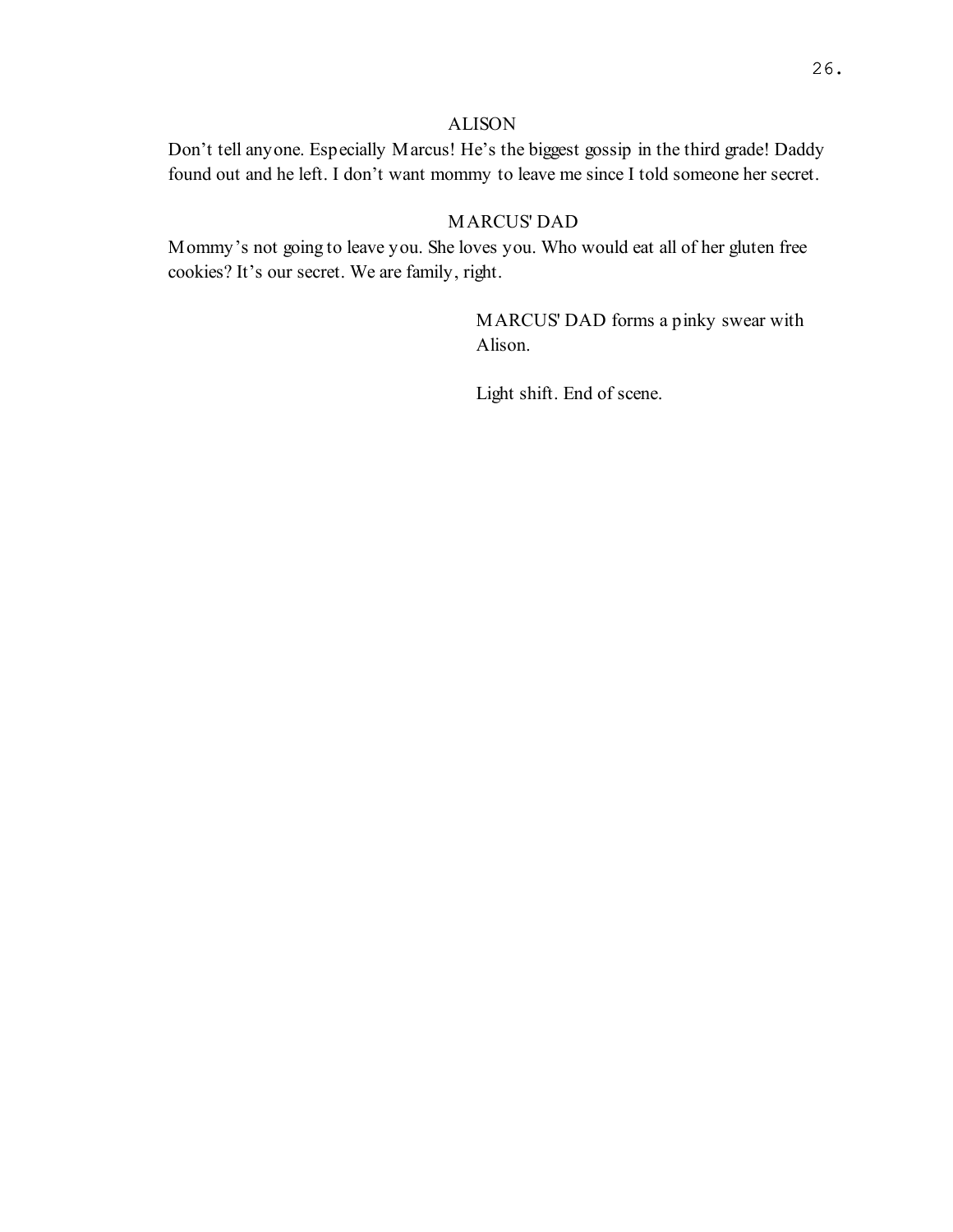#### LESSON THREE

MS MCSHIZZLE's classroom as a trampoline aerial act. In the scene change, circus music plays and transforms into an obnoxiously dissonant school bell sounds akin to a fire engine's alarm.

MS MCSHIZZLE

Oh, sweet Jesus!

TRE and MATTY bounce around her room making fire engine alarm sounds.

**TRE** RAH-Arrr-Arrr-ARAR--aRRR-RAHHH!

MATTY WHOOP-WHOOP-woo-oo-oo-WHOOP-WHOOP!

MS MCSHIZZLE No, no! We do not enter my class this way. Go out and try again.

TRE, MATTY

Oh, come on! But we're here! This is stupid!

### MS MCSHIZZLE

Try again! Take two.

They go outside of her door and wait.

### MS MCSHIZZLE

Alright. Come in, children!

They bounce again making fire engine noises.

TRE RAH-Arrr-Arrr-ARAR--aRRR-RAHHH!

MATTY WHOOP-WHOOP-woo-oo-oo-WHOOP-WHOOP!

#### MS MCSHIZZLE

Alright, alRIGHT. Take your seats.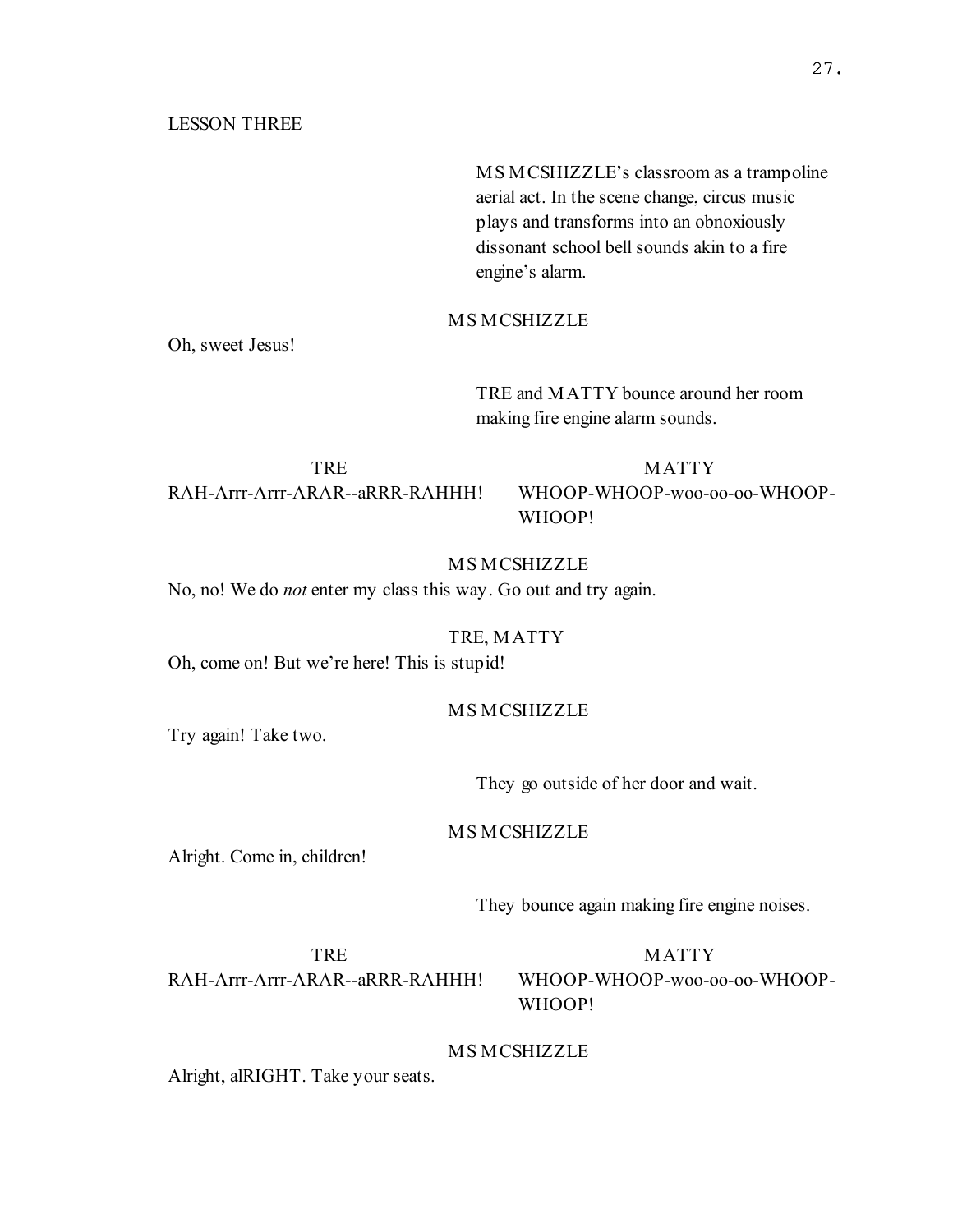# MATTY We're inspired by the bell, Ms. MACirIFFic SHIZZLerrr-RIZZLehrrr- RAZZLE!

# MS MCSHIZZLE

Yeah, well. It's ringing my last nerve.

# TRE AND MATTY

Oh! Bring back that school bus magic! Yowza! Smack!

# MS MCSHIZZLE

Take. Your. Seats.

They do. Matty pops up.

# MATTY

Can I write on the board?

#### MS MCSHIZZLE

No.

#### APRIL enters rushing in.

### APRIL

Ssss-orry! Sorry Sorry Sorry Sorry!

#### MS MCSHIZZLE

This is your third tardy, Ms. April.

# APRIL

(whispers)

It's my time of the month.

### MS MCSHIZZLE

For three weeks?

APRIL I'm an anom-a-l-y. Some days are worse than others.

Beat.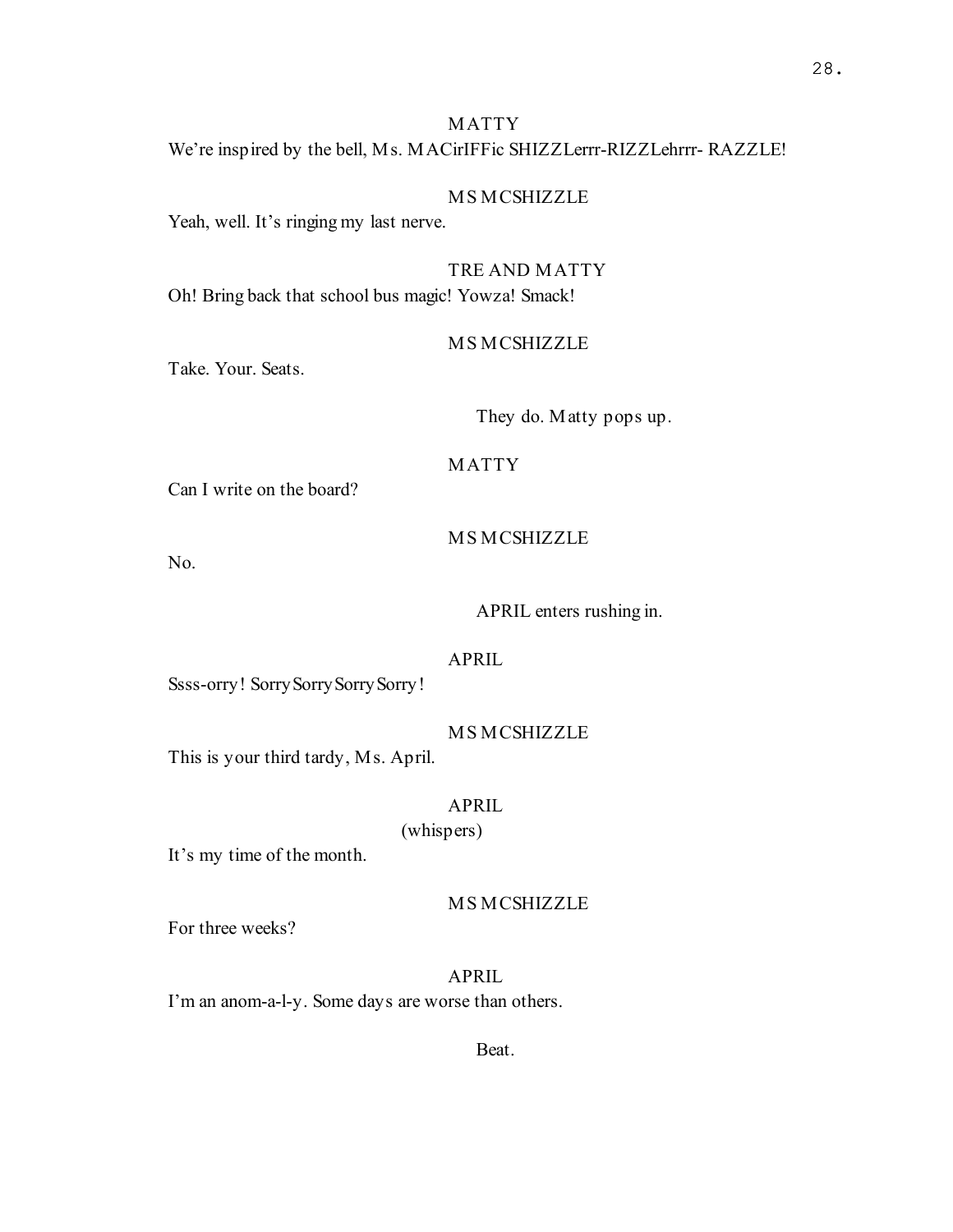# MATTY

Ms. McShizz-y...wat?

# MS MCSHIZZLE

McShizzle. Yes, Matty?

# MATTY

It's a picture of you, Ms. McShizz.

What?

# MS MCSHIZZLE

# MATTY

The board?

# MS MCSHIZZLE

Oh, fine, but be quick about it. And don't forget to autograph it. I don't want people to assume I'm drawing flattering pictures of myself.

# MATTY

Facts.

Can I take roll?

APRIL

MS MCSHIZZLE

No. (beat) Alright, who's not here?

TRE, MATTY, APRIL

Me!

# MS MCSHIZZLE

Okay. (Tossing her pencil on the desk.) How have midterms been so far?

April makes a diving and thud sound.

# MS MCSHIZZLE (CONT.)

That bad?

# APRIL

Why do we have to do stupid midterms anyway? My mom says standardized testing is a waste of time and I agree with her!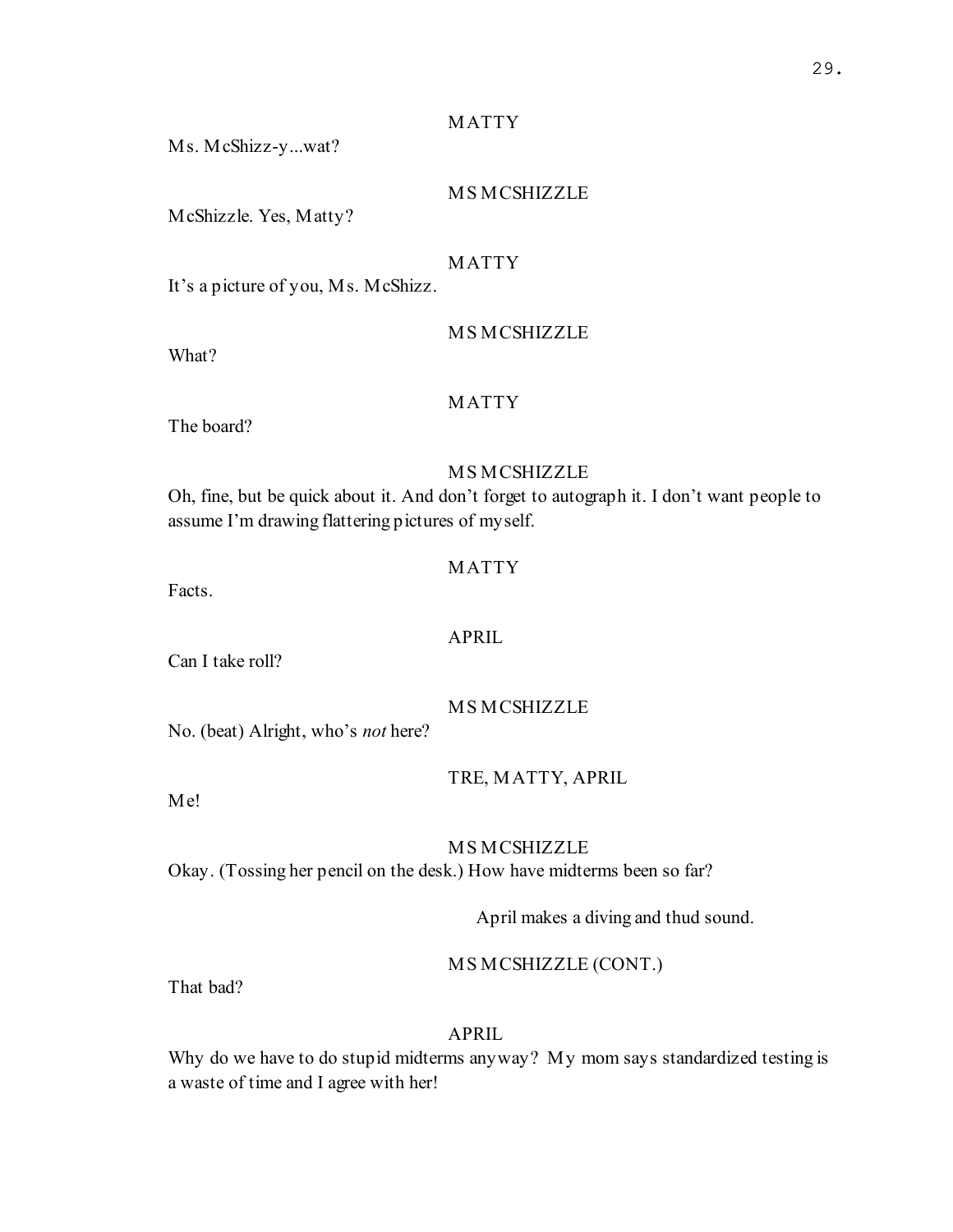# MATTY

Cuz you didn't study! Woop!

APRIL SHUT UP! Who's repeating the 11th grade! NOT me!

Matty throws down the dry erase marker.

MS MCSHIZZLE

OKAY! Okay....

McShizzle picks up the marker and hands it to Matty.

How about adding some details to the picture?

Matty reluctantly takes the marker and continues drawing on the board.

MS MCSHIZZLE Crisis averted. NOW....back to the land of Greek theater.

Caleigh enters.

MS MCSHIZZLE

Oh? Hi...again?

# MATTY

H'again? Haha!

Caleigh shoots Matty a glaring look. He cowers, continues drawing on the board.

MS MCSHIZZLE

Are you in the wrong classroom?

CALEIGH

I wish.

MS MCSHIZZLE

Did you meet with the nurs-.

Caleigh shoots McShizzle a death look.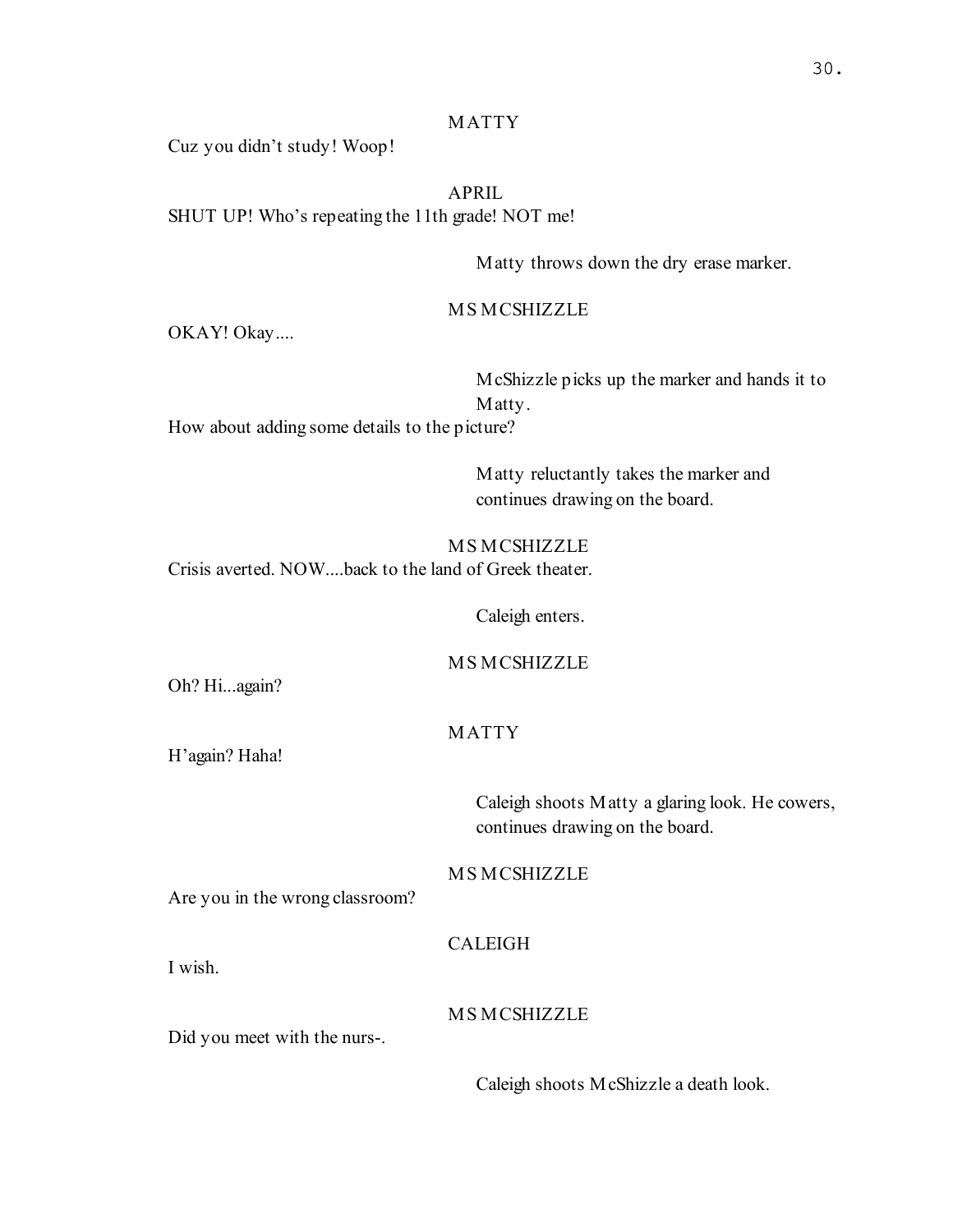# TRE

HA-hahahah - (explosive cough)

# CALEIGH

You got somethin' to say?

### MS MCSHIZZLE

Why don't you take a seat? Did they send you with a pass?

# TRE

No p-aasss for the FIRECRACKER!

### MATTY

Boom!

### MS MCSHIZZLE

What's going on here?

# Tre shrugs his shoulders, puts his head on his desk, and falls asleep. Caleigh brushes past her as she crouches into the desk chair.

### MS MCSHIZZLE (CONT.)

Okay, n-no problem. (beat). Here is your packet for today's lesson..and pencils for everyone! There we are!

Caleigh knocks her pencil off the desk.

### ALISON

# (whispering to Caleigh)

Hey-- psst! I heard those girls in Mrs. C's class talking' in the locker room after gym. What they said? You had every right to smash that fake blonde girl's hand in a locker!

### MS MCSHIZZLE

Late to class and chatty, Ms Alison?

# ALISON

Uh, yeah.

#### MS MCSHIZZLE

Alright, class. So, let's get started.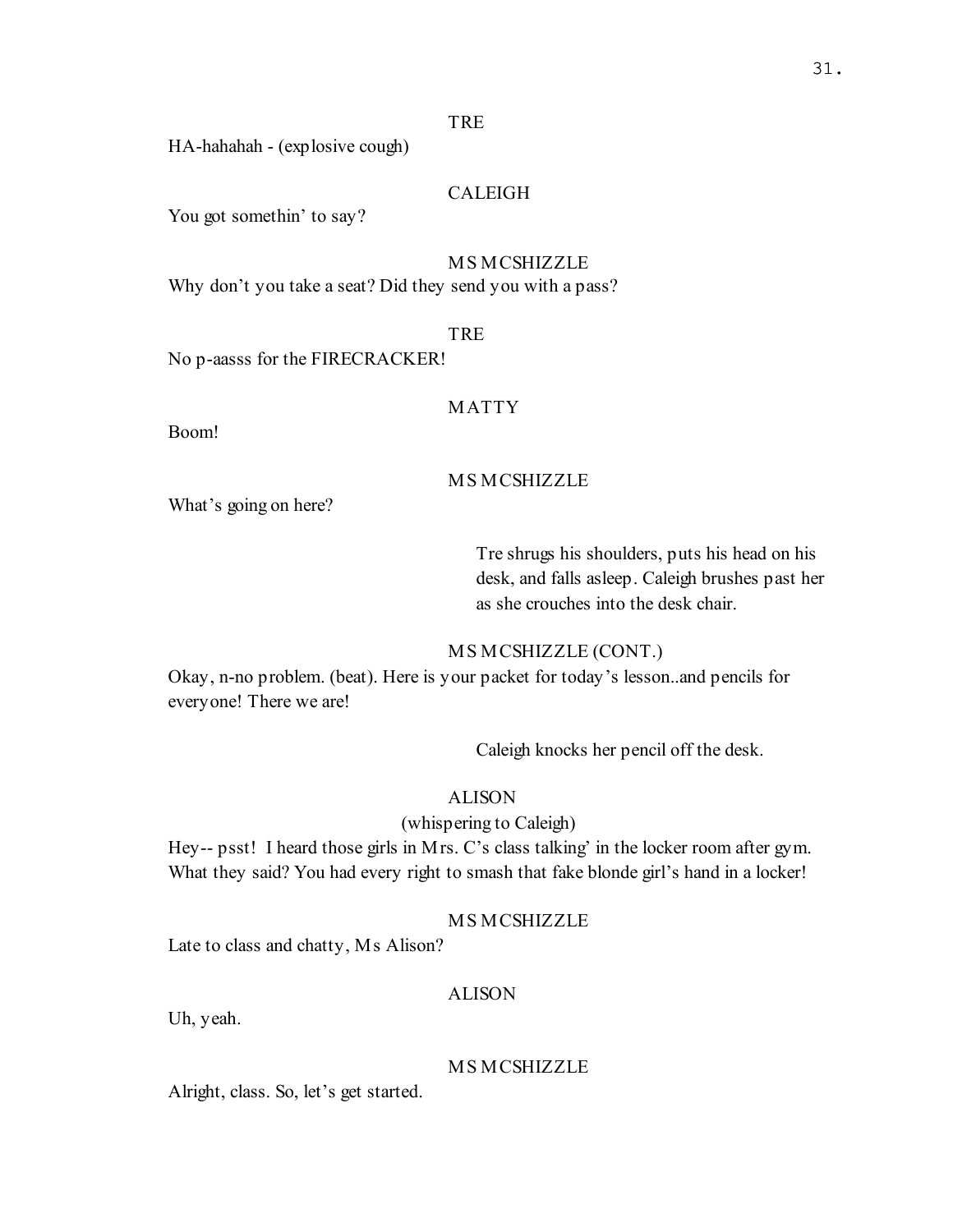#### Beat.

Ms. Caleigh? Pencils are used as tools not a trip hazard. Could you pick that up, please?

### ALISON

Uh-h-h-h-h, I GOT IT, MS MCSHIZZ-!

# MS MCSHIZZLE

-No, no, Alison. Caleigh is a responsible young lady and I'm sure-.

Caleigh SLAMS her bookbag on the floor, sulks in picking up the pencil, and returns to her desk. Tre jolts up and drifts off to sleep again leaning back in his chair pulling his hoodie up.

### MS MCSHIZZLE

Wonderful. (clears throat) Make sure to look at your worksheets for the overall summary of Antigone, daughter of Oedipus the King!

#### ALISON

(whispering to Caleigh) Anyway, I believe you. I'm on your side.

#### CALEIGH

Well, they had no where else to put me!

#### MS MCSHIZZLE

What was that, Caleigh?

#### CALEIGH

I said they had no where else to put me so they threw me in her with you...people.

### MS MCSHIZZLE

Their loss is our gain.

# CALEIGH

Yeah, right.

### MS MCSHIZZLE

So, if we review the summary of Antigone-.

# MATTY

(reading off McShizzle's paper)

ANN-tee-gon!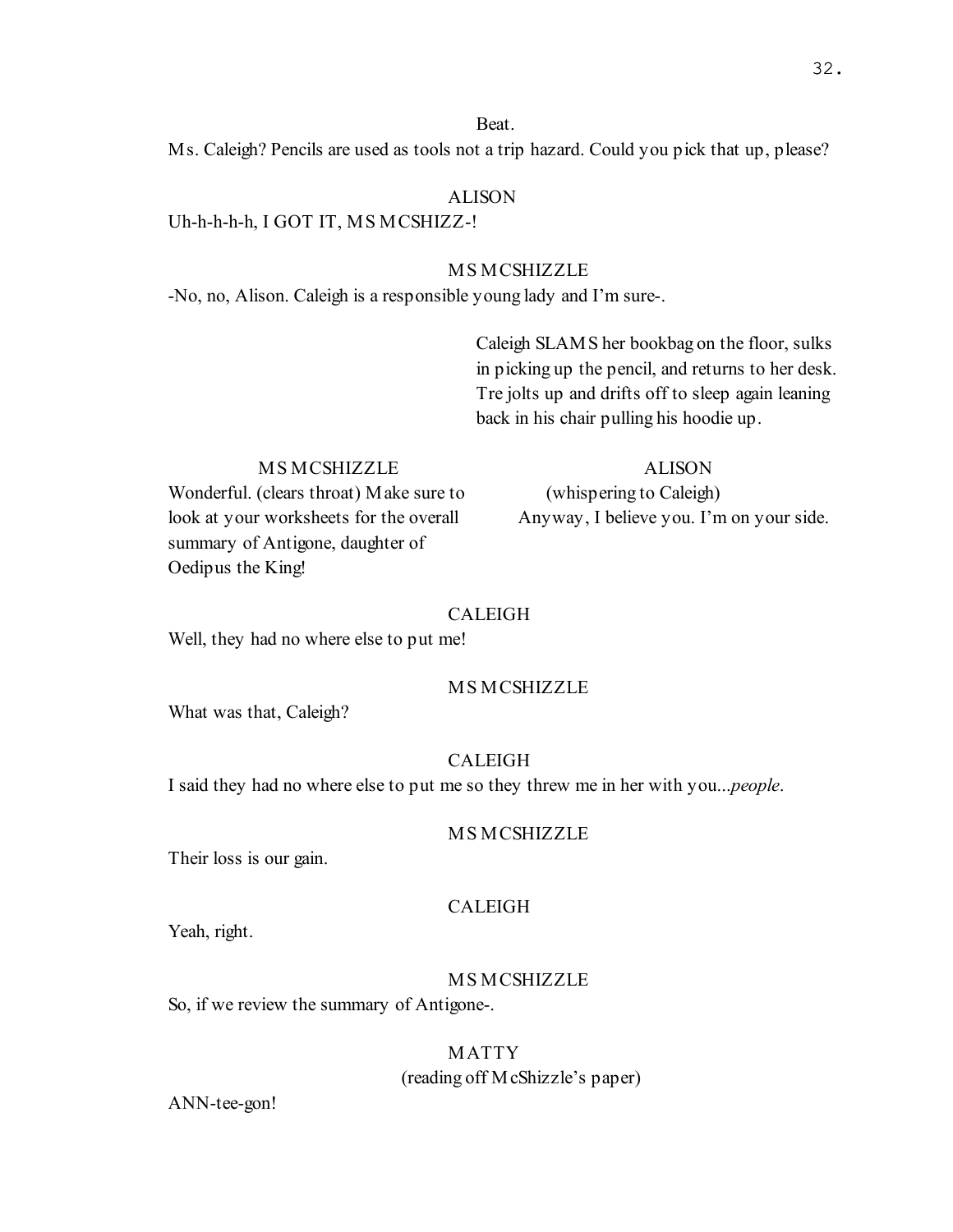An-Ti-gon-eee.

# MATTY

Ant-ii-gonEEE!

### MS MCSHIZZLE

Okay, Matty. Why don't you take your seat.

# MATTY

Hey! I want to play that dude that had sex with his mother!

#### ALISON

You would! Gross!

### MATTY

That's tony, yo.

### MS MCSHIZZLE

I'm glad to see what we're retaining.

McShizzle nudges Tre awake pulling his hood down and singing in his ear.

### MS MCSHIZZLE (CONT.)

(musical chant) Get that grade. Get that grade.

Tre dances in his seat to the chant.

# MS MCSHIZZLE (CONT.)

Who can tell me what happens at the end of Oedipus which leads into where we are with Antigone?

Tre falls asleep again.

### MS MCSHIZZLE (CONT.)

Anyone? Look at your summary...

Beat.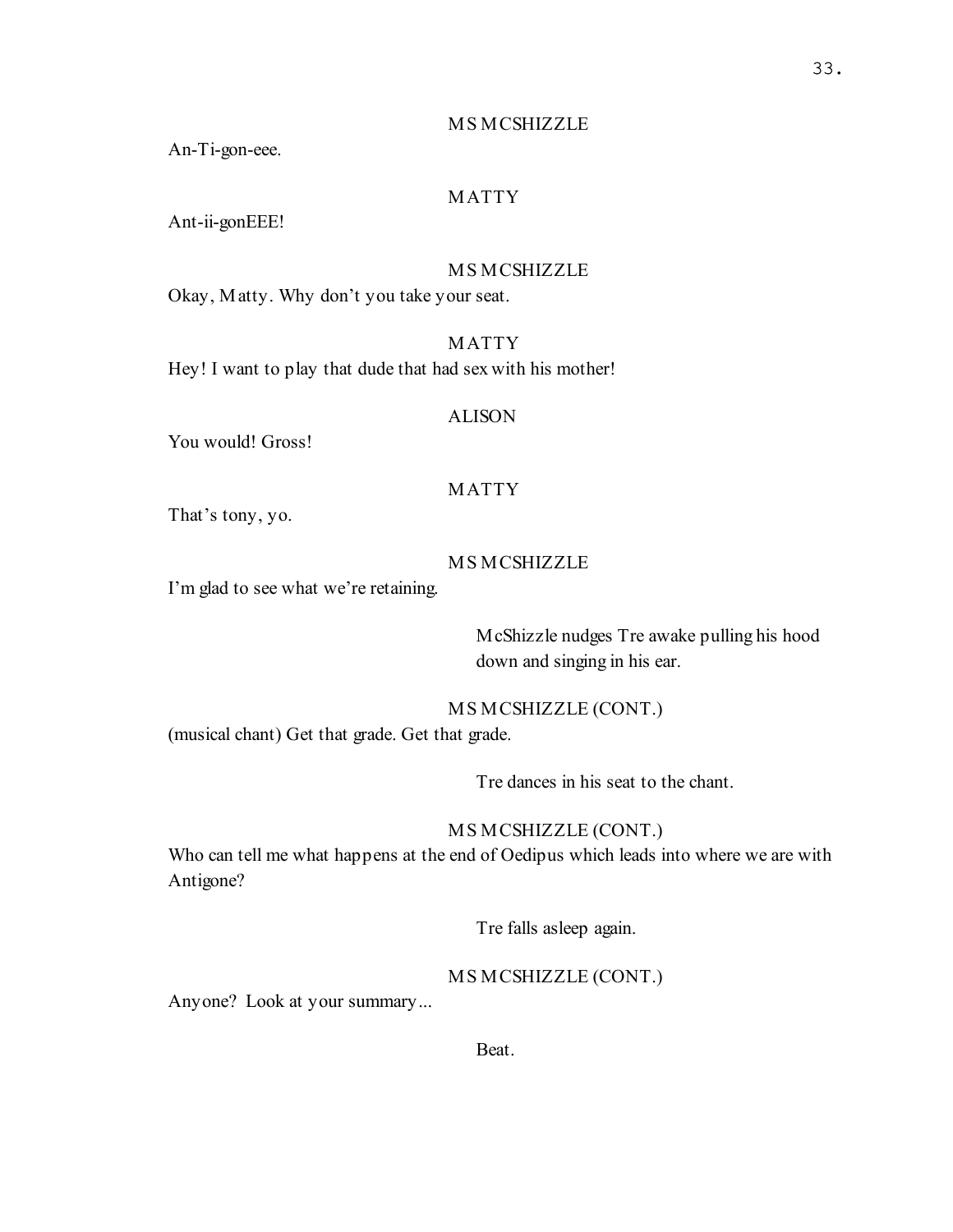# MATTY

Oedipus did his mama!

# CALEIGH

I'm mad at THAT!

#### APRIL

Why?! I'm mean...didn't he see her face?

### MS MCSHIZZLE

Alison, take a breath. Caleigh, since you're coming in later to this unit, take a look at the summary to getcha all caught up.

> Caleigh uncomfortable shifts her seat, doing her best to hold her tongue and composure.

### MS MCSHIZZLE (CONT.)

Now as we move into Antigone, we need to learn about the genealogy of the family.

### MATTY

Why we need to know this stuff, Bra? I'm not tryin' show no disrespect-.

#### MS MCSHIZZLE

-If you don't understand the past, how will you know where you want to go? If you don't understand what other cultures believe, how can you inform your own decisions? And I am Not. Your. Bra.

#### MATTY

Well, I ain't doing the nasty with MeMa.

#### APRIL

Some kids don't have a choice.

# CALEIGH

HOW is this STUFF gonna "deepen" my learning?

#### MS MCSHIZZLE

We don't use that tone in here, young lady.

#### APRIL

This conversation isn't helping my headache!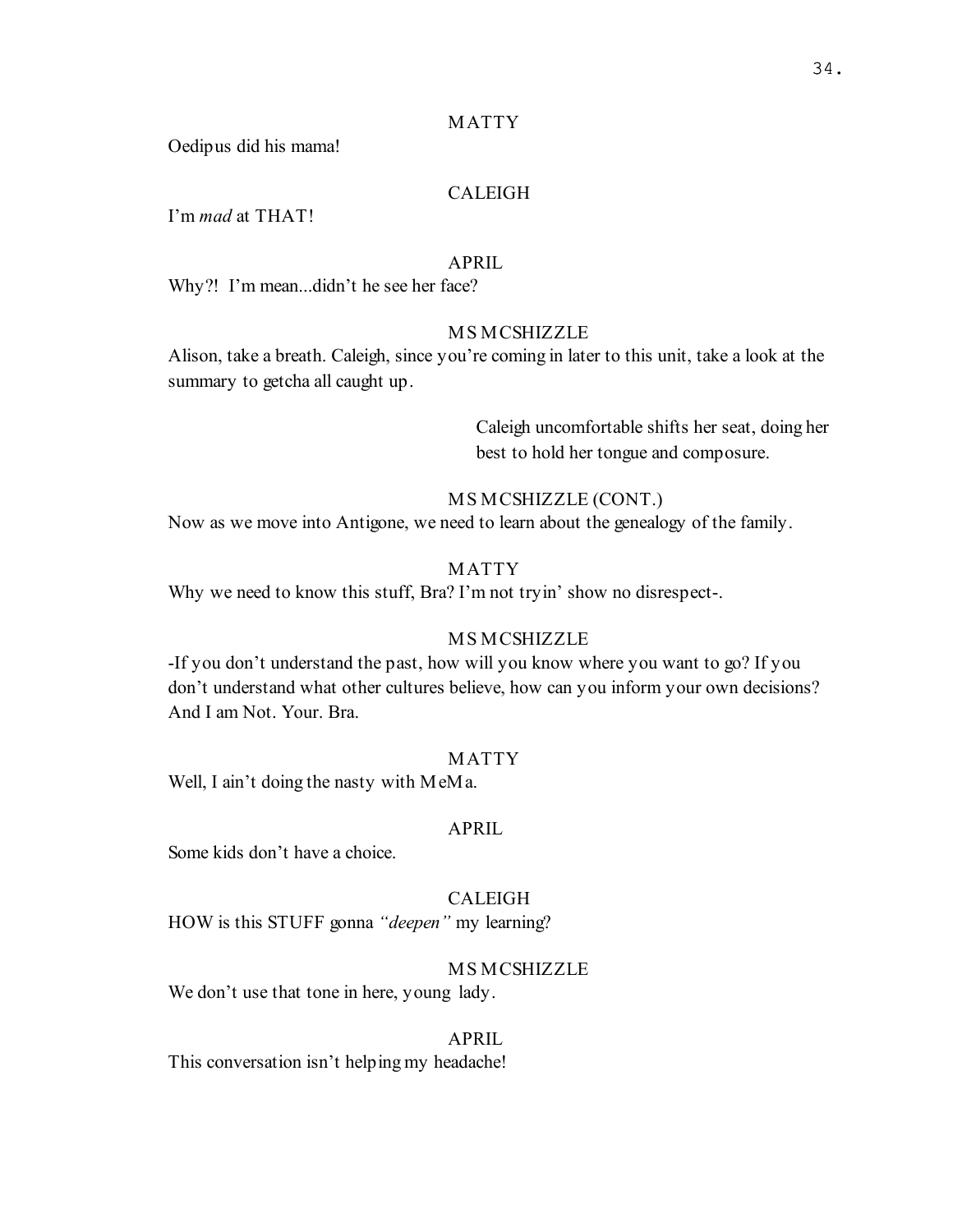Ms. McShizzle nudges Tre awake.

MS MCSHIZZLE (CONT.)

(quick chant) Get that grade. Get that grade.

Tre dances in his seat to the chant.

MS MCSHIZZLE (CONT.)

Let's go back. We're in 500 B.C.

Tre falls asleep.

# MS MCSHIZZLE (CONT.)

Who was guiding the choices and mandating the decisions of the citizens of Greece?

April raises hand.

# APRIL

Gods 'n goddesses.

# MS MCSHIZZLE

Zeus, Athena, Apollo...the Greeks believed that the gods and goddesses drove them to do what they needed to do.

# MATTY

Like Jesus.

# CALEIGH

No, Jesus was before the Greeks. Fool.

#### MS MCSHIZZLE

And we can't really talk about that.

### MATTY

Wha?

### CALEIGH

Church and State, dumbass.

MS MCSHIZZLE

Language.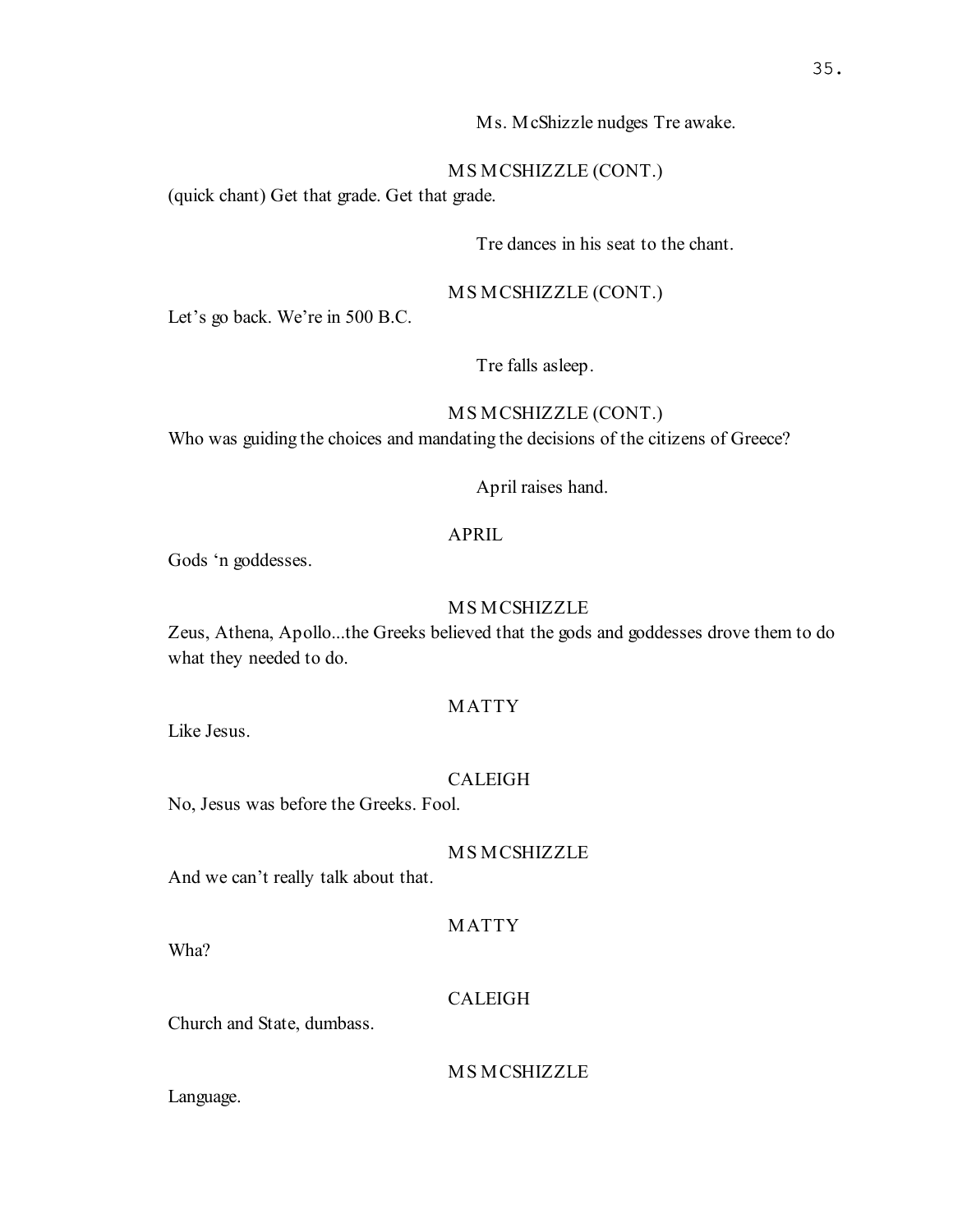### CALEIGH

Zeus was the patriarchal white puppet master with giant muscles and old, ratty hair. Didn't you see Hercules?

### Beat.

# CALEIGH (CONT.)

I need to go to the nurse.

# MS MCSHIZZLE

Oh, uh. Alright. Just take the pass by the door and, gosh, I hope you meet with the-..

Caleigh exits in a rush without the pass.

# MS MCSHIZZLE (CONT.)

So, why did the Greeks feel they had to do whatever the Gods and Goddesses bestowed upon them?

# MATTY

I got THIS! YO-YO-YO-they be all like. Zeus, I ain't doin' no laundry and big daddy with his big lightning bolt goes ZzZZZZZzzzzzzZZZZZZtttttt and BOOM! THEY ELECTROFIED! PppuhEACE!! BOOM SHAHKALAHCKA!

Beat.

| Can I have a Bandaid?    | <b>APRIL</b>       |
|--------------------------|--------------------|
| I'm all out.             | <b>MSMCSHIZZLE</b> |
| Can $I$ go to the nurse? | <b>APRIL</b>       |
| Why?                     | <b>MSMCSHIZZLE</b> |
| I need aBandaid!         | <b>APRIL</b>       |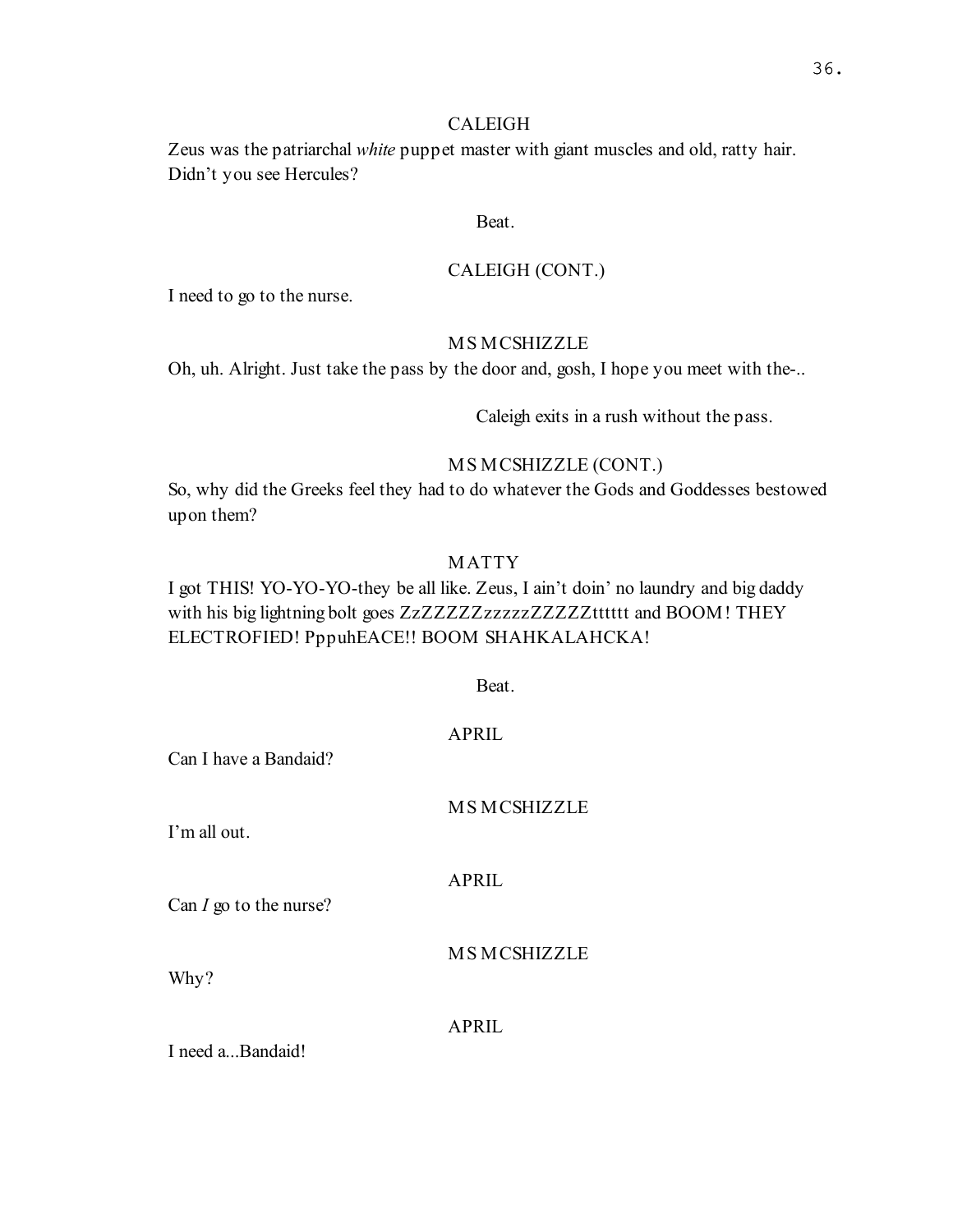No.

# APRIL

I broke a nail. I. Need. A. BAN-DAID!

# TRE

(Waking up startled)

WHERE IS--.

Beat.

He falls asleep again.

#### MS MCSHIZZLE

Matty? Can you take your seat?

# MATTY

It's McShizzle in the style of Zeus! Psssaaatt!

### MS MCSHIZZLE

That's....okay seat please. Let's look at your family tree for Oedipus. Who was his mother?

# MATTY

Cle-men-tin-a.

### MS MCSHIZZLE

Clymenestra. She's not a fruit and you're on the wrong sheet.

# MATTY

My bad, yo.

### MS MCSHIZZLE

We spoke of Helen of Troy last week. Flip to the next page...

# MATTY

I GOTCHU....WAIT....WAIT...AND...WAIT...

# APRIL

It's Jocasta, stupid!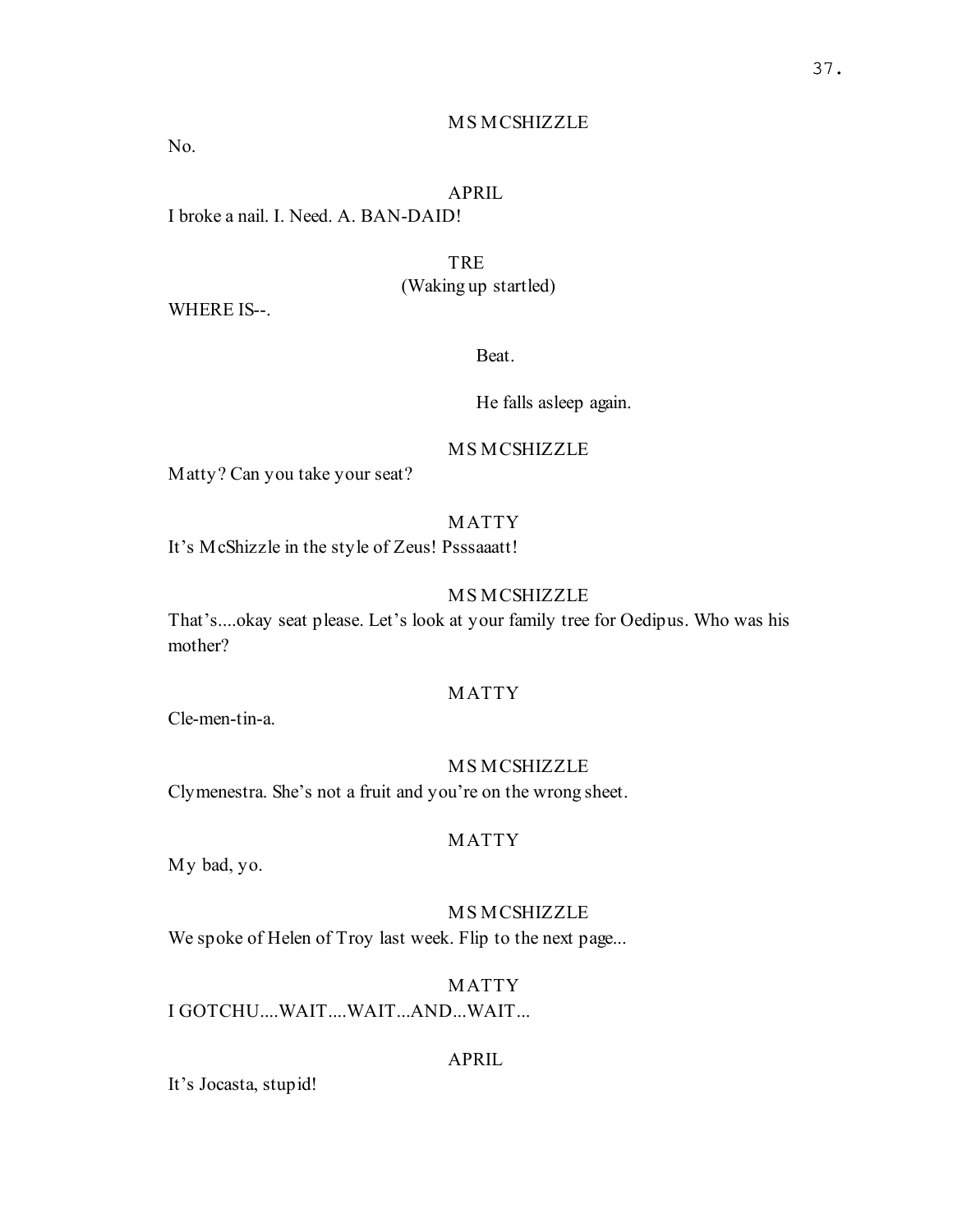### MATTY

JO-CATTA!

# TRE

(in his sleep)

FACTS!

# MATTY

So, I'd put her name next to mother and wife on this chart?

### APRIL

Ewww!

MS MCSHIZZLE That's unfortunately correct. Let's talk about the children.

# APRIL

So, wait...

#### MS MCSHIZZLE

Look at your grid.

### APRIL

They had kids together! G-groooooosss!

### MATTY

I bet one of them walked with a limp! Hey, Ms. McShizz! Can I play the one that walks with a limp?

> Caleigh returns to class, looks at the drawing of McShizzle on the board, takes a sharpie from her pocket and draws a giant "X" through the picture.

### MS MCSHIZZLE

First, we need to know their names.

# MATTY

Facts. Facts. Facts. Facts.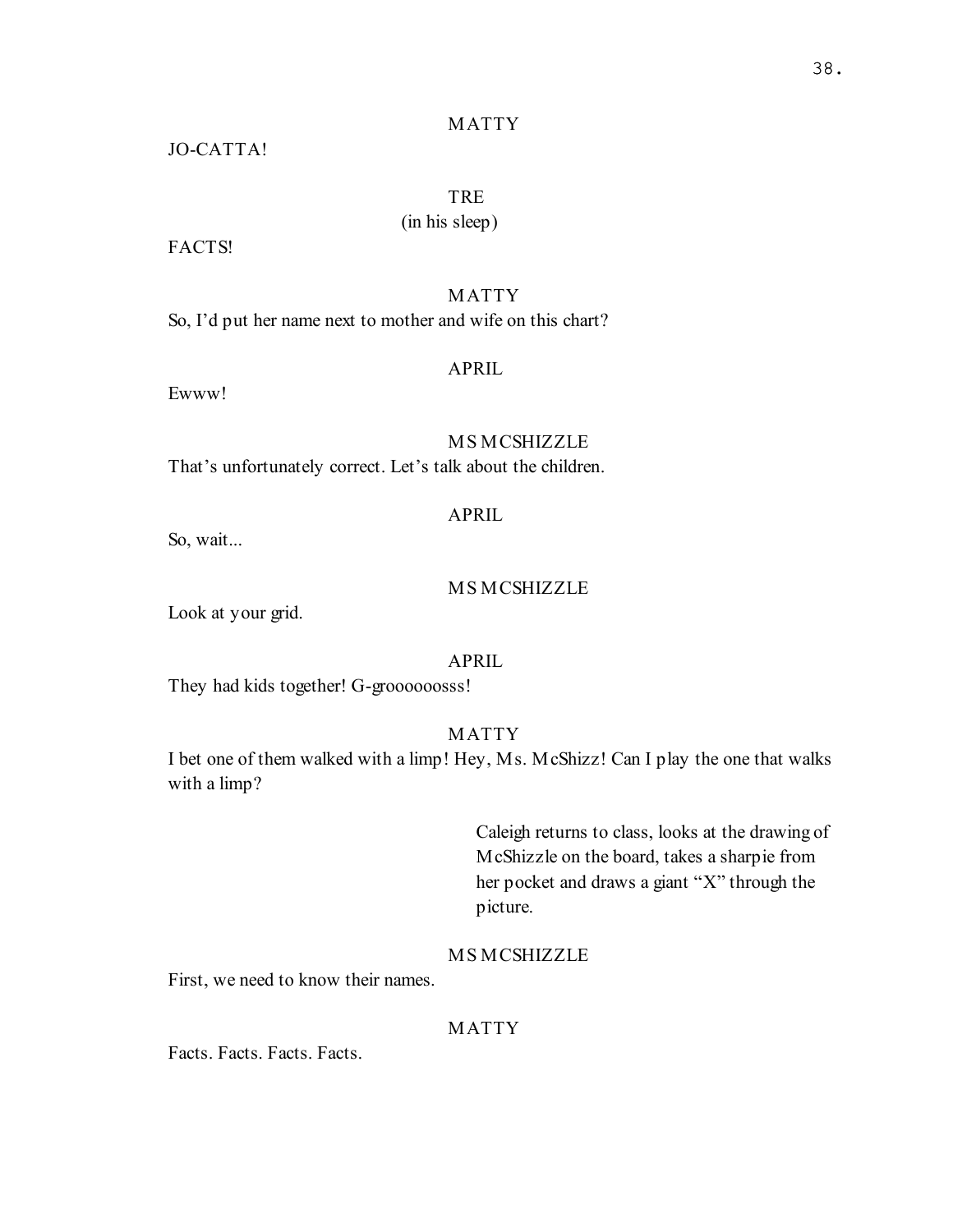That is not their names.

# CALEIGH

I'm back!

# MS MCSHIZZLE

Wonderful. We're on the chart with the children's names. Look at the bottom.

# CALEIGH

I'm straight.

Caleigh smacks Tre. Tre wakes startled.

# TRE

What the-!

# MS MCSHIZZLE

Language!

TRE I didn't say nothin! You can't write me up for-.

# MS MCSHIZZLE

-The chart we're looking at the chart.

### TRE

I don't need no stupid chart. I DON'T NEED THIS CLASS!

# CALEIGH

HAH! Facts.

### Beat.

# MS MCSHIZZLE

How many child-?

#### TRE

-Two boys, two girls!

# MATTY

And a OOOP!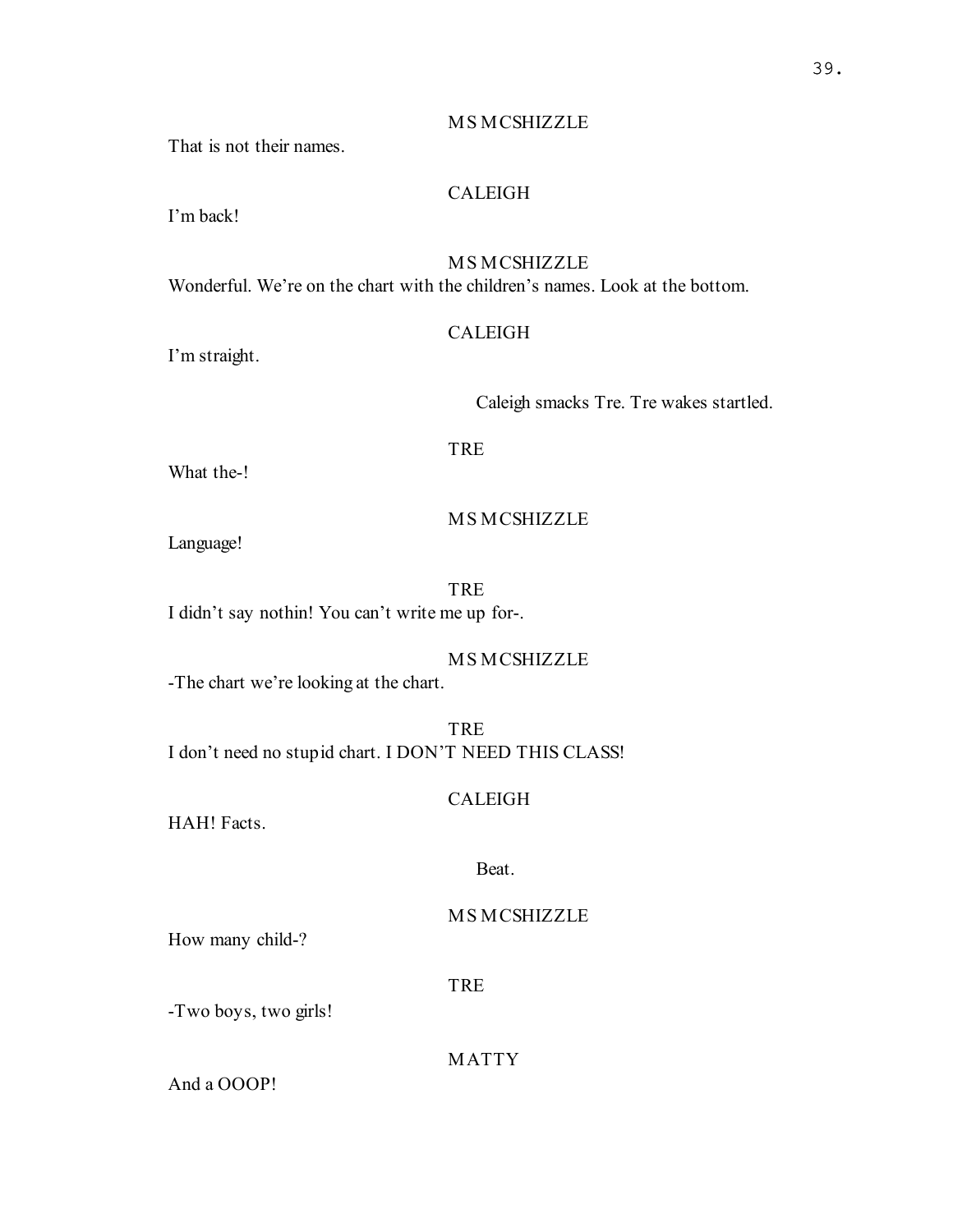MS MCSHIZZLE Who were the sons? Yep. That page...that's right, Matty...

# MATTY

...Elephant and Ploppy!

### TRE

Etocles and Polyneices.

MS MCSHIZZLE

Right again.

#### TRE

I retain in my sleep.

#### APRIL

Poly-Nikes? Ha! Like your kicks?

#### TRE

I ain't wear no Nike, Bra.

MATTY

Did they have sex with their mom too?

# MS MCSHIZZLE

No, it's not a requirement.

### APRIL

Ewww!!!

#### MS MCSHIZZLE

Just...hold on. Let's play out how both brothers became cursed.

# APRIL

Not it!

# CALEIGH

NOT it.

TRE

Fine.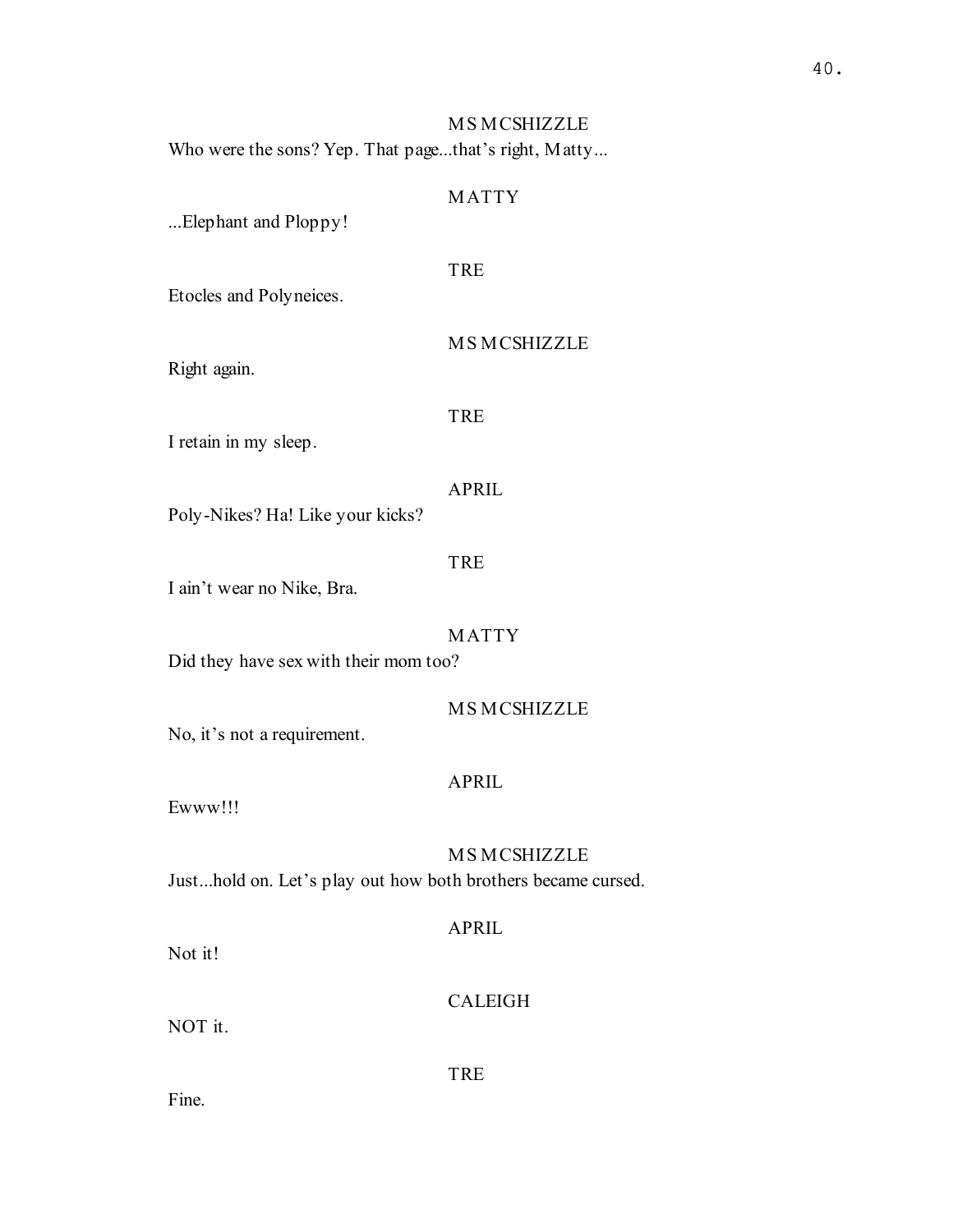#### MATTY

Let's go, bra.

# MS MCSHIZZLE

Tre, you'll be Etocles and Matty, Polyneices.

#### MATTY

That's cap.

# MS MCSHIZZLE

Just listen. So, remember Oedipus?

#### MATTY

Yeah, my man! His mama lookin' like a sn-nawk!

### MS MCSHIZZLE

Stop! His mother abandoned him when he was a child. He was *adopted*. Neither one...recognized...each other.

Beat.

TRE, APRIL

MATTY

Ohhhhh!

MS MCSHIZZLE

And they birthed four children. Two boys, two girls.

#### TRE, APRIL, MATTY

Waah Wah

Tragic. And a oop. That's tony, yo.

#### MS MCSHIZZLE

The Greek playwrights wanted to think...extreme. What else could they do? Whatdoyathink? Hmm? Remember, these plays competed for the biggest prize at the Greek festivals so they had to be violent and unthinkable.

#### MATTY

What did they win if their thingamagig won?

# ALISON

A goat.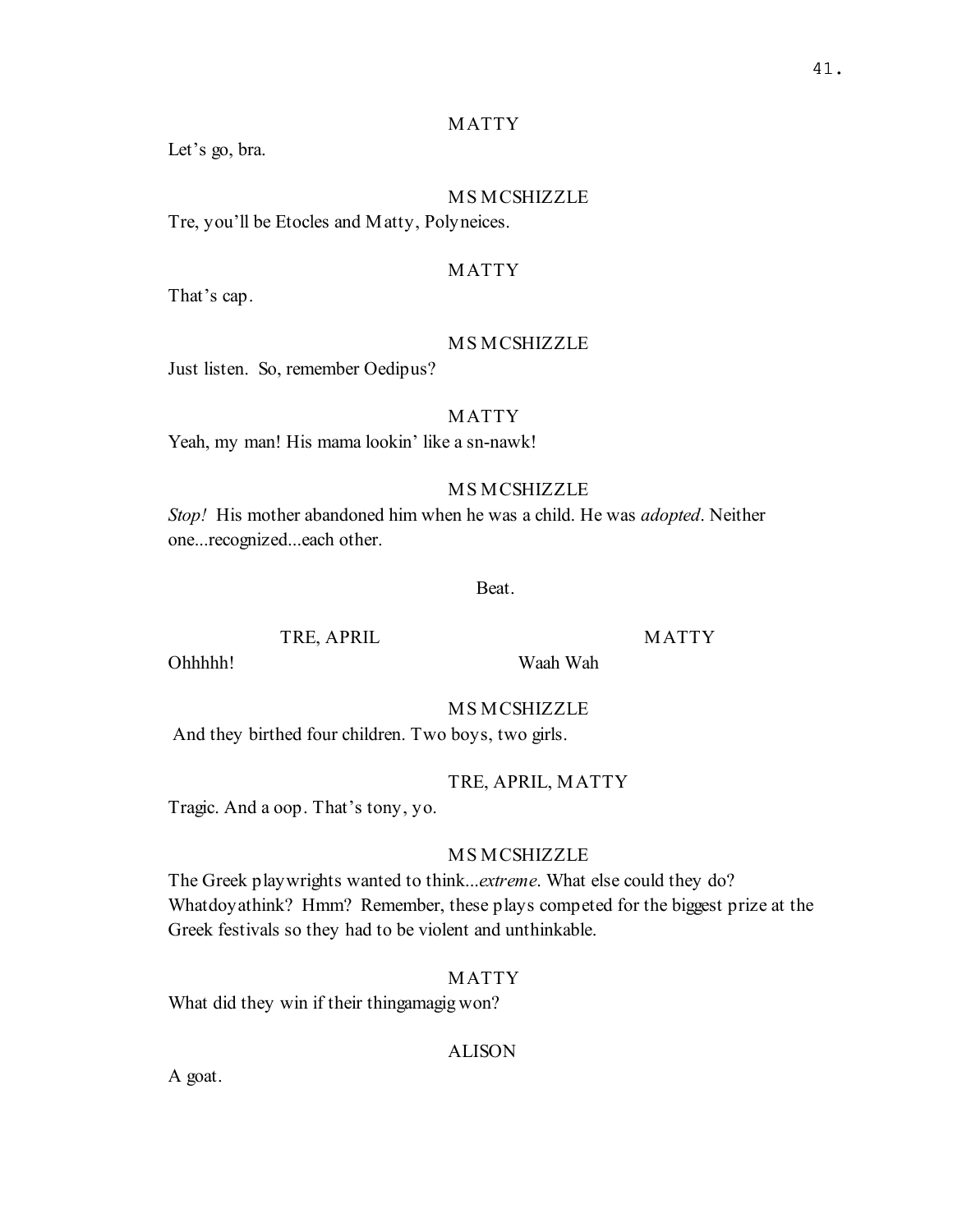# MATTY

A goat?

# MS MCSHIZZLE

That's right. The...greatest of all time...

# TRE

Facts!

# MS MCSHIZZLE

Well, facts indeed! Glad you're back in land of the living, Mr. Tre!

### TRE

Oh! The bra tore out his eyes!

# MS MCSHIZZLE

Sort of, yes. He took the pin of the broach from his mother's dress.

# MATTY

The baby mama?

# MS MCSHIZZLE

And gauged out. His. Eyes.

Matty pretends to gauge out Tre's eyes. Then Tre pretends to gauge out Matty's eyes. He reaches for a pencil. Ms McShizzle intercepts.

MS MCSHIZZLE (CONT.) Okay. No props, yet! The baby mama...the mother kills herself.

Matty reaches out towards Caleigh.

# MATTY

Clementine! No!

# CALEIGH

CALL ME A FRUIT AGAIN!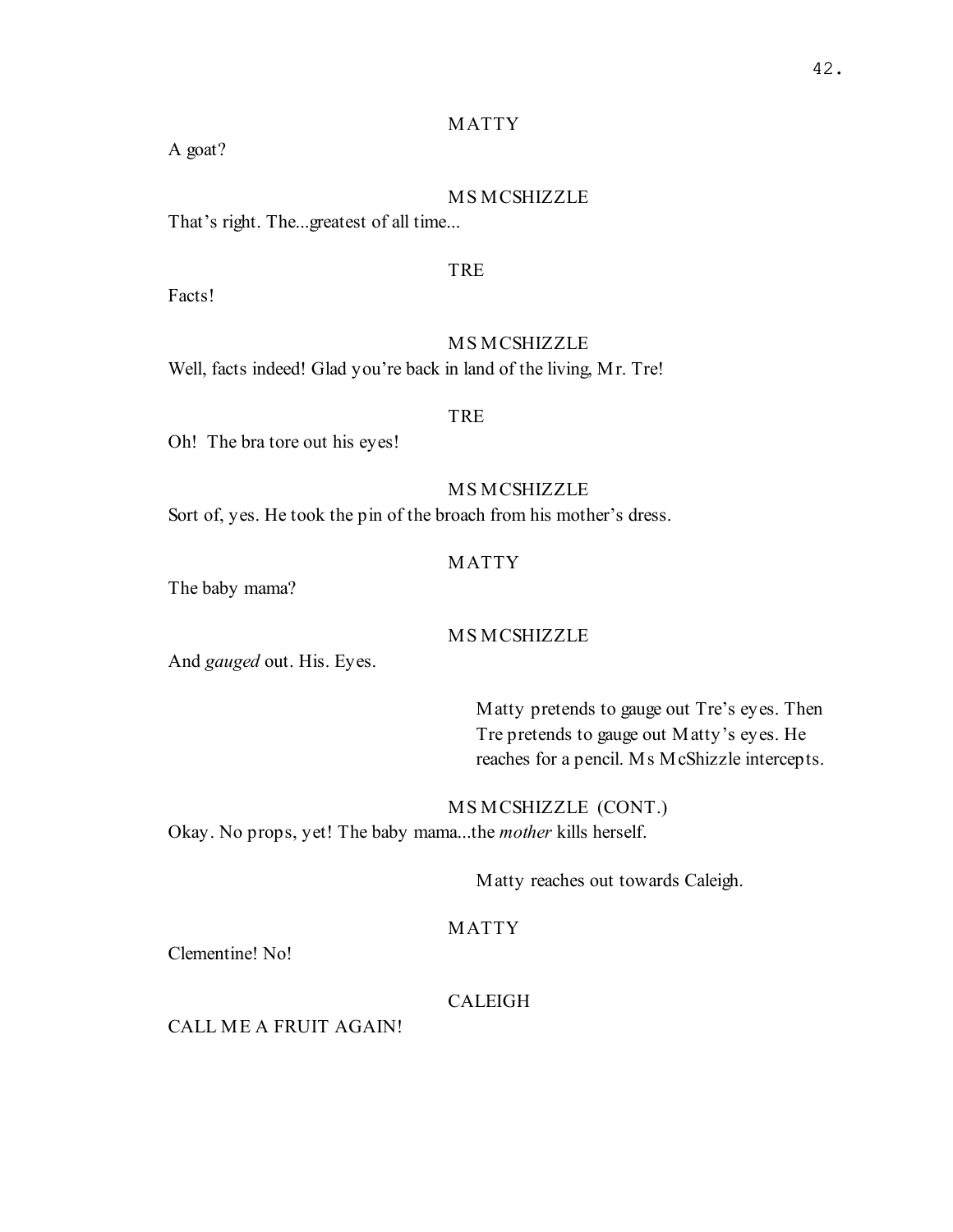And the sons are left to rule the kingdom. Give me your best speeches to see who will become the next ruler of Thebes!

> Tre and Matty pull up desk chairs to the East and West and stand on them.

#### MATTY

Poly! Nikes! Poly! Nikes! Whogotdabestkicks? PolyNIkes! BOOM! DropDaMic! HE-EY!

Matty cups his ear towards the audience.

# MATTY (CONT.) I can hear 'em now! Aw SMACKA DOODLE WOOP WOOP!

# **TRE**

Etocles, HERcules. Don' matter. Youze got none o'these. Ain't no cheese. Got no cheese. Only these...are my breeze!

> AP Giggles, the Clown from the Prologue, enters slamming the door open.

#### AP GIGGLES

### WHAT'S GOING ON HERE?

The kids all point to each other to assign blame.

#### AP GIGGLES (CONT.)

Guess that means, you're all to blame?

Matty approaches the clown with a fist bump.

# MATTY

AP Giggles is in the HOUSE!

AP GIGGLES

Return to your seats.

# TRE AND MATTY

Ma'am.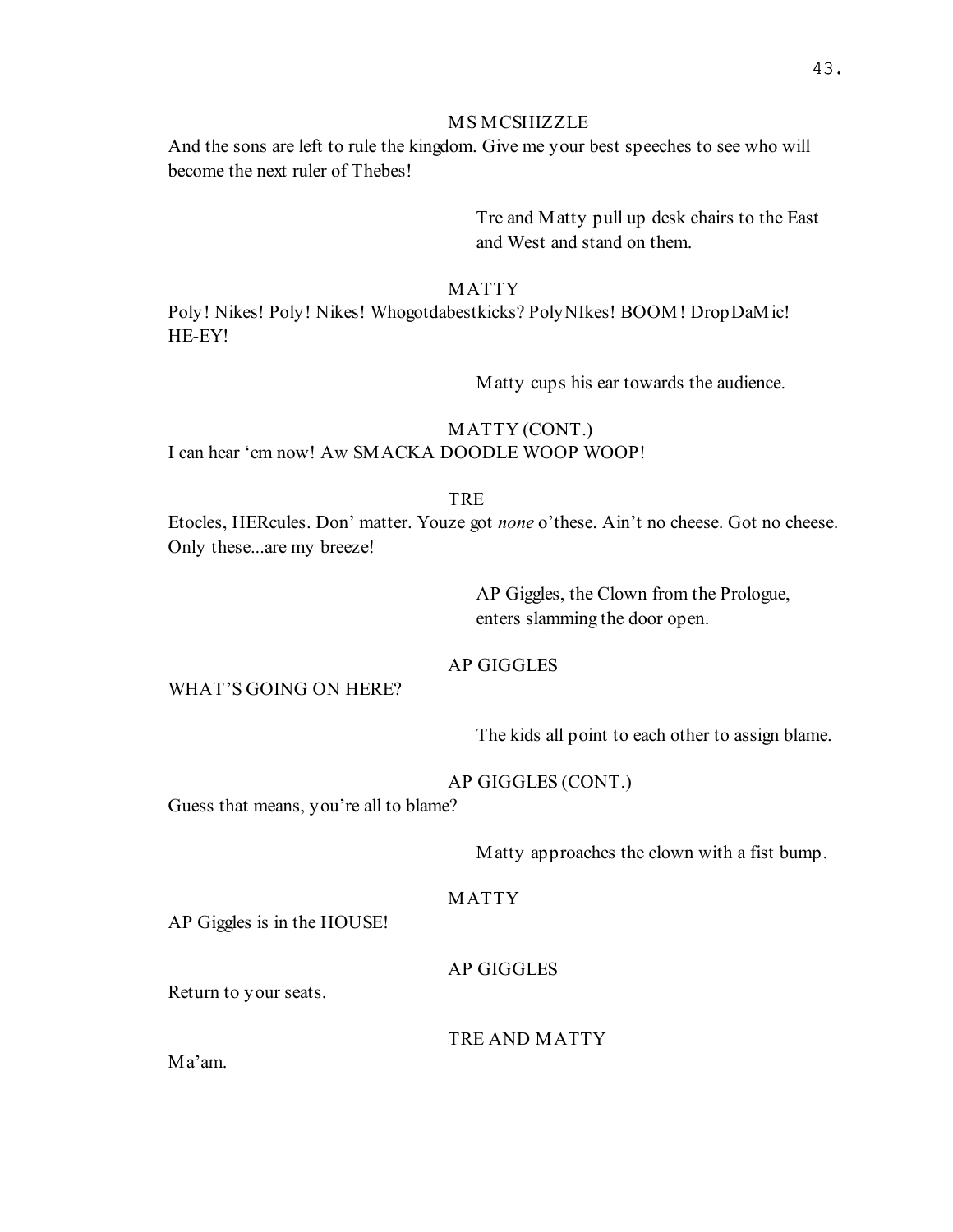She honks her red clown nose.

#### AP GIGGLES

You know, I love y'all.

# MATTY, TRE, CALEIGH, APRIL

# WE LOVE YOU TOO, AP GIGGLES!

# MS MCSHIZZLE

Assistant Principal, Giggles. Is everything alright?

# AP GIGGLES

Pull out your textbook and answer the questions assigned to you.

### MS MCSHIZZLE

The students and I were just discussing-.

#### AP GIGGLES

-Oh, I'm aware what yer *discussin*'!

AP Giggles winks at Caleigh who peers up from her book, smiles, and continues reading.

The bell sounds. Tre slides a notebook under his chair. Students hug AP Giggles and exit.

### AP GIGGLES

McShizzle, we don't teach the way that you teach...the content...in this school.

### MS MCSHIZZLE

Intervention should be more than-.

#### AP GIGGLES

-Stick to the textbook.

# MS MCSHIZZLE

This isn't a jail. It's a classroom.

#### AP GIGGLES

I'll remember that for your next observation.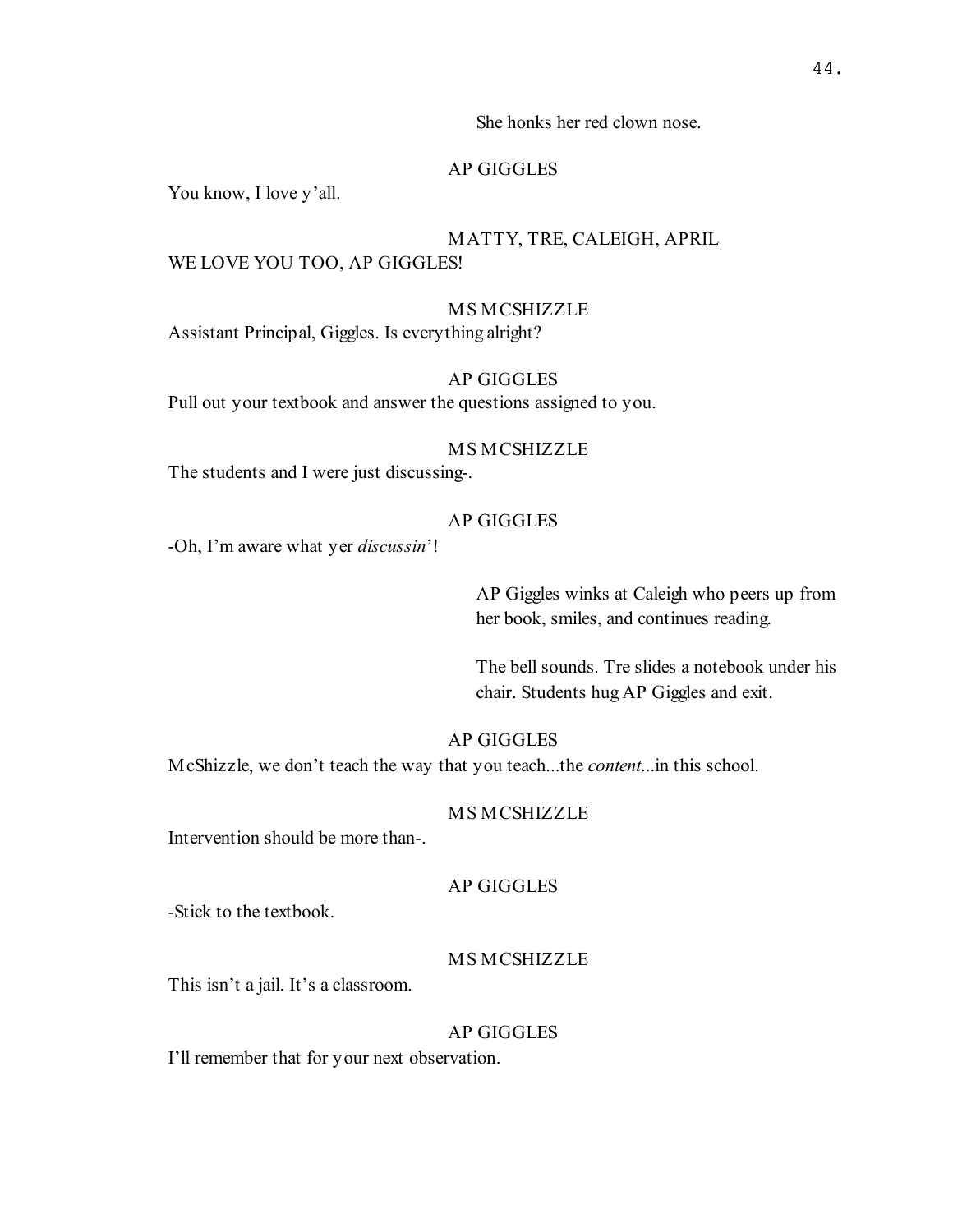Every child has a right to learn.

# AP GIGGLES

To learn? What-Caleigh leaves class to tell me she's learn-ing about incest?

# MS MCSHIZZLE

I thought she was meeting with the nursing recruiter? She left my class to meet with--

# AP GIGGLES

--Recruiter didn't come today. Caleigh's a fighter, not a healer. Doesn't belong in some nursing program. She knows better.

Picks the Greek worksheet up off her desk.

And this?

# MS MCSHIZZLE

This is...

Giggles rips the worksheet in half.

# MS MCSHIZZLE (CONT.)

...taken out of context. There's a historical element-!

She rips it again.

# AP GIGGLES

-Leave your history outta it, McShizzle! Your content meets too close to home for my babies. They don't need a reminder and...not one from you!

She balls up the paper .

# MS MCSHIZZLE

We were just getting to the daughters. Powerful roles for independent girls. To have their voices heard-.

She drops it on the floor.

# AP GIGGLES

-Stick to the pacing plan. Stick to the text.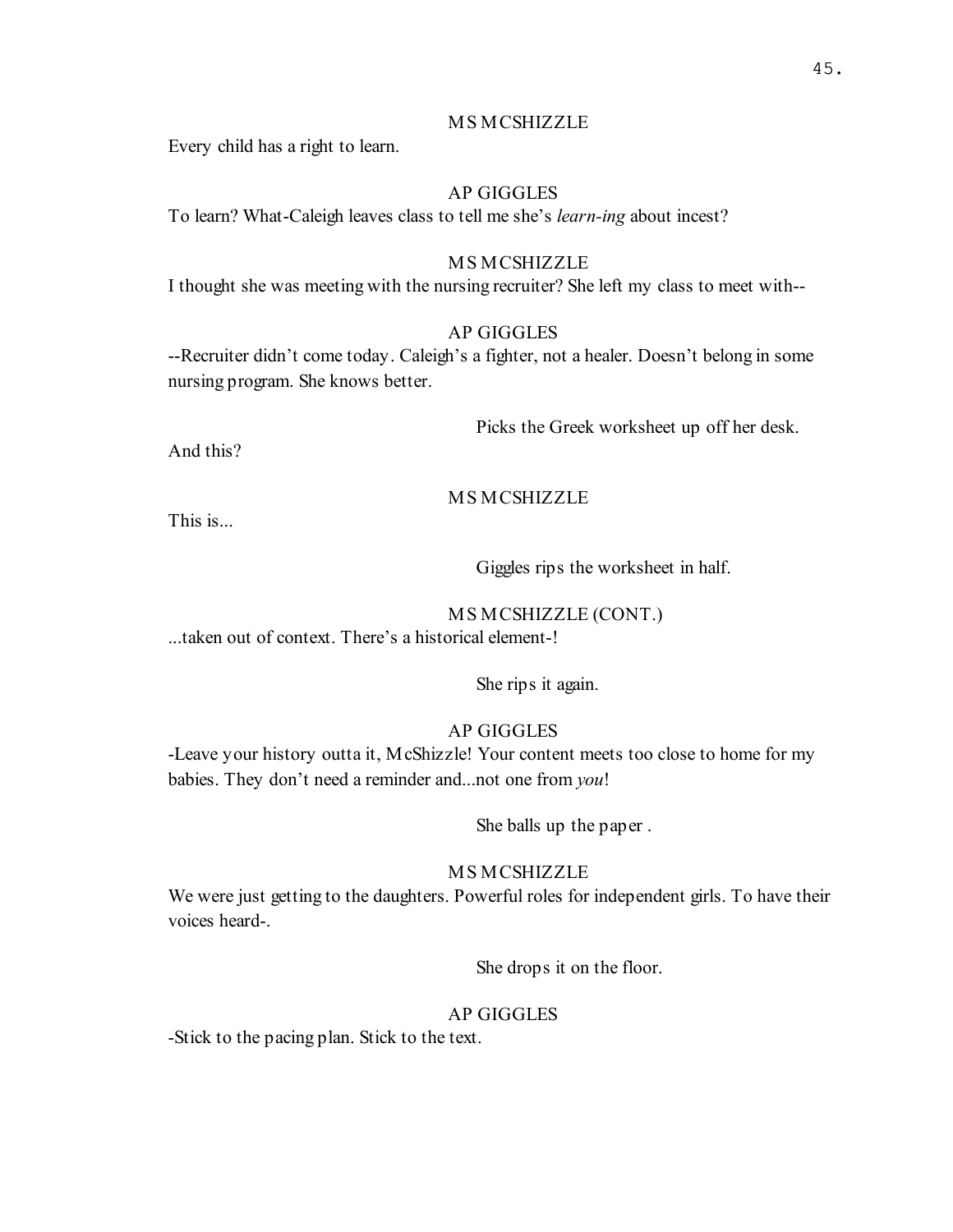The bell sounds. AP Giggles stomps on the balled up paper, opens the door, and yells offstage as she honks her clown horn.

#### AP GIGGLES

Children! Who wants CANDY on the way to class? Who has the BEST candy?

Sounds of "me" are heard off-stage as Giggles exits.

McShizzle is alone. She notices the board with a picture of her with the big X through it. She takes lysol wipes, erases the picture, and aggressively wipes down the desks. She picks Tre's notebook up from the floor, sits in his desk and reads from it.

Tre enters, a figment of her imagination, and reads it.

#### **TRE**

Holes. Holes in sounds like a void in my heart. A heart which breaks with effortless resistance because I am empty. My void is real. You were real to me. Now, you're gone.

She closes the notebook. Tre disappears.

End of scene. Light shift.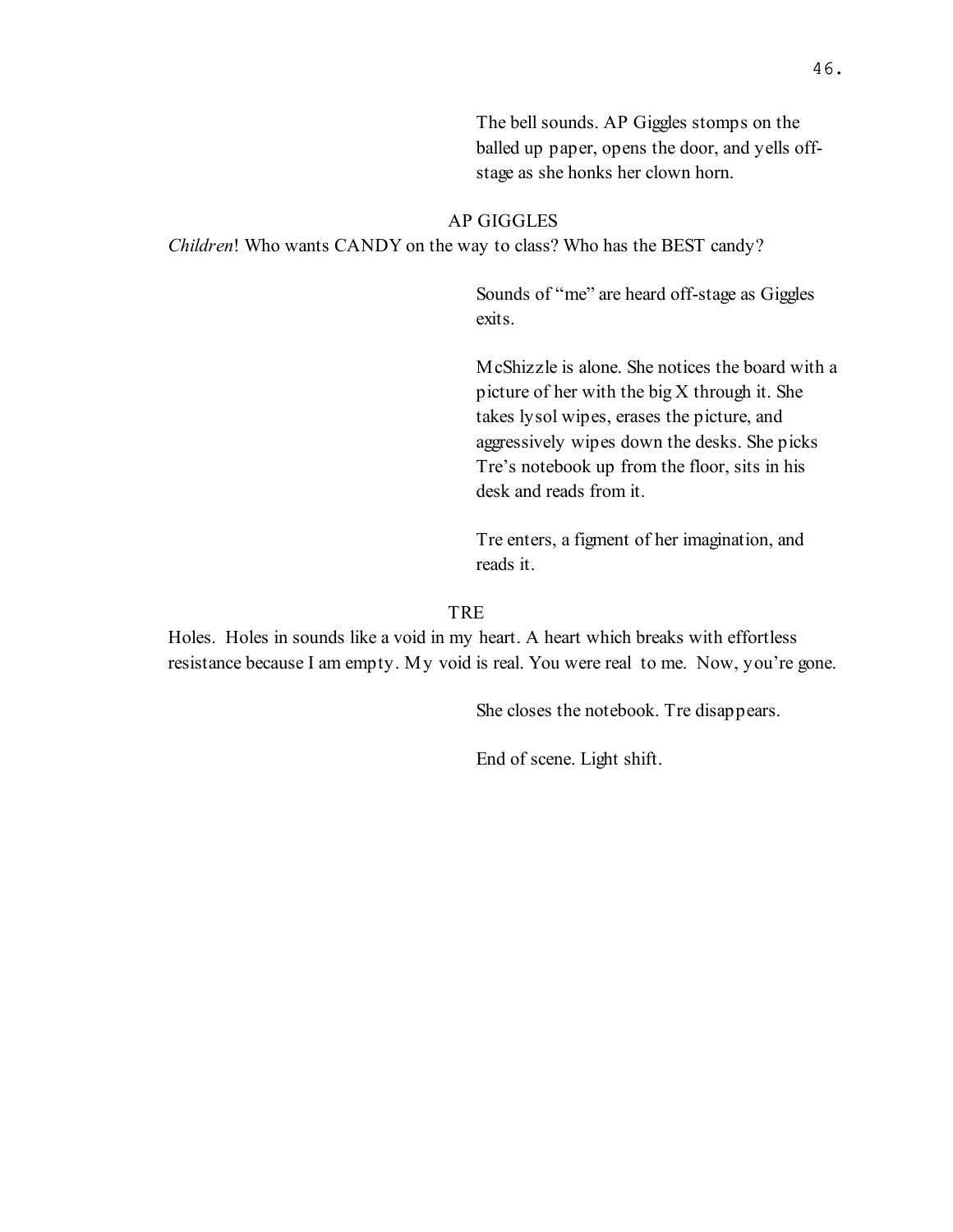### LESSON FOUR

Later that day at the faculty meeting, the circus jugglers or teachers meet in the center ring. The set for the classroom may be used with repositioning of chairs and an added projector screen with projector. The teachers, Mr. A, Mr. B, Mrs. C, Mrs. D, and McShizzle are seated.

AP Giggles is at the projector and in dark, she plays a video of two high school girls from the school fighting in their neighborhood with family members watching. The screen should be in view of the audience so they can watch the video as the scene happens.

# AP GIGGLES

As you can see, these girls are surrounded by family. They are encouraged... by their family... to fight. Parents in gangs. To get ready for the streets. Let's replay the scene.

> AP Giggles replays the beginning of the video starting and pausing it as she narrates. Teachers squirm in their seats.

### AP GIGGLES (CONT.)

HERE! The sister is trying to hand her a stick while it looks like the Aunt is screaming to give her the stick.

Video continues. She pauses it. Up on the porch, there's grandma, holding the baby...all watching what's happening.

Video continues. She pauses it.

Little brother hands the other girl here a rock. The aunt of the other girl grabs the rock and throws it leaving the girl defenseless to the stick. KEEP WATCHING!

Video continues. She pauses it.

The man getting his car here is the father of the girl with the stick. It's because of him, we got this video to watch. Lights!

> As AP Giggles shuts off the projector, Mr. A cuts on the lights.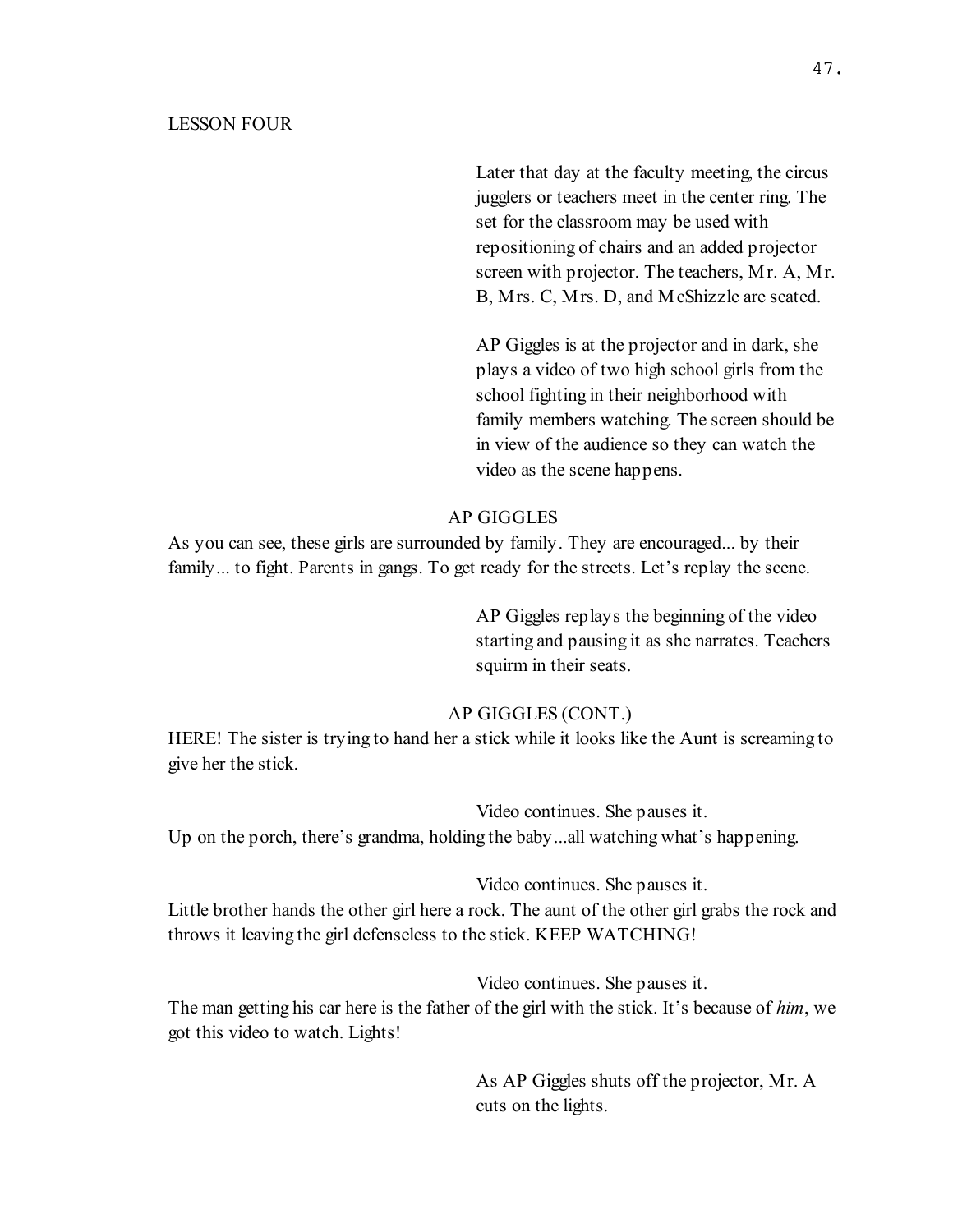|--|--|

They're just kids.

# MRS D

Poor kids.

# AP GIGGLES

So, you know now what we're dealing with.

MRS C

Who took this video?

# MR B

The dad.

MRS C

Sorry, I mean. How do we even have this video to see? How did you get a hold of it.

AP GIGGLES

Student informants.

# MRS D

If these girls find out who-?

AP GIGGLES

-These are not *bad* girls. They are being taught what they understand as skills.

MS MCSHIZZLE

Survivor...skills?

# AP GIGGLES

This may be a wake up call to y'all, but this...this is real.

# MR B

And if these "informants" are discovered?

# AP GIGGLES

We take excellent care of them. They bring us resources towards intervention. (looks at McShizzle) Real intervention.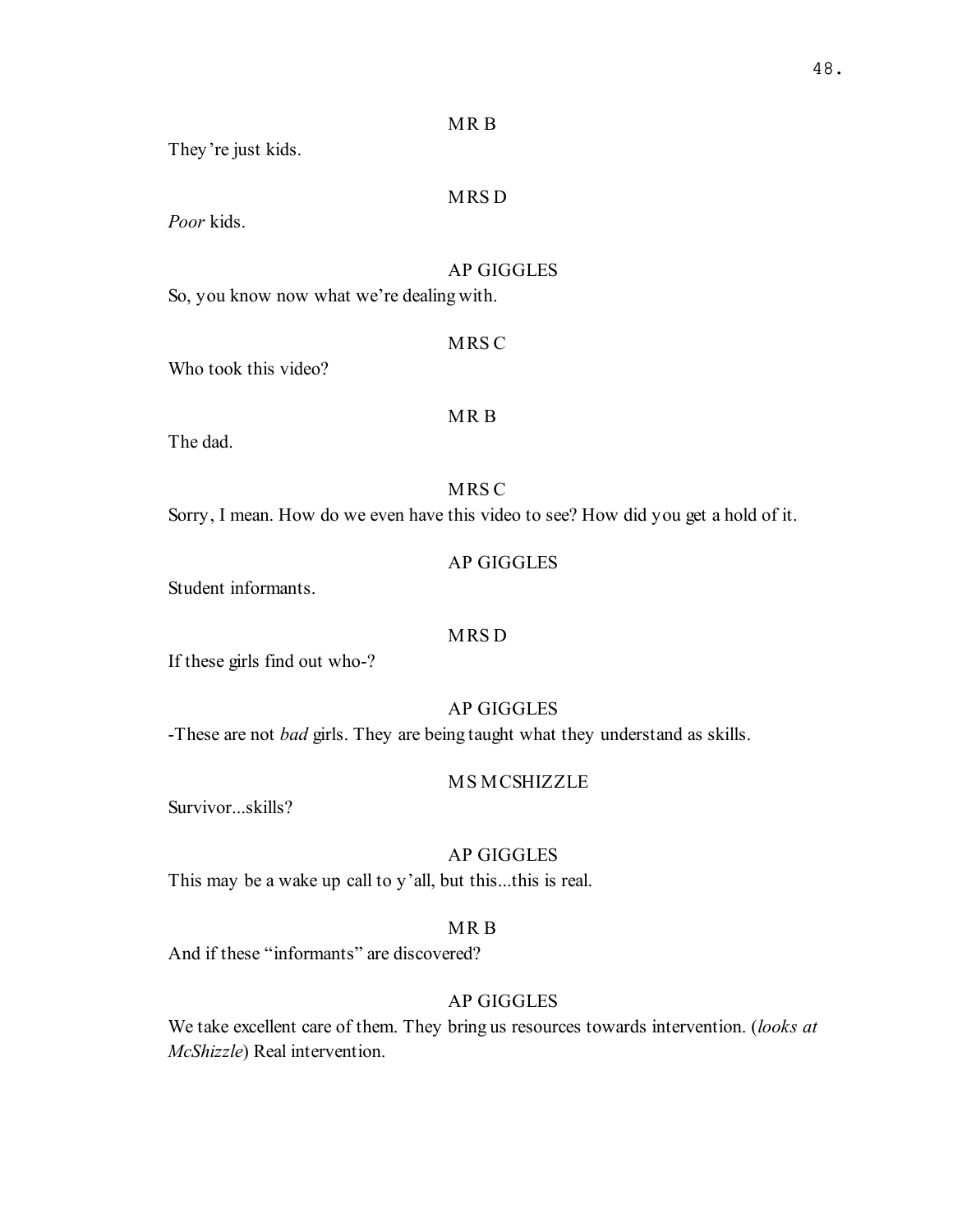#### MR A

Are they members of the community?

# AP GIGGLES

As I've said they are students who wish to make a difference. They've expressed an interest in activism and-.

#### MRS C

-I'm just worried about gangs in the classroom. How do we know who's with who since you put out the Bandanna Ban?

# MR A

What if you have children from both gangs in your class and a fight breaks out?

### AP GIGGLES

You'd follow the natural protocol and call for administration. You got a whistle, doncha? What do you think they spend their tax dollars on?

#### MRS D

Not schools.

### AP GIGGLES

For the teachers to be prepared in their classroom. Now, as this is our second faculty meeting of the year, we've had a few new people join us. Welcome them if you wish. Finally, there's been a lot of talk in the news of this new flu thing that's been going around? Our custodians clean with chemicals that say on the back of the bottle that it kills this coronavirus. So, y'all should all have that in your classrooms and if not, you will be responsible to buy some. In the meantime, we'll move on.

> AP Giggles wheels the projector off-stage and exits. The teachers gather at a table.

# MRS D

I've gotta tell you, the last time I called the office for administration, no one came.

#### MR B

You have to keep a log.

MRS C

What?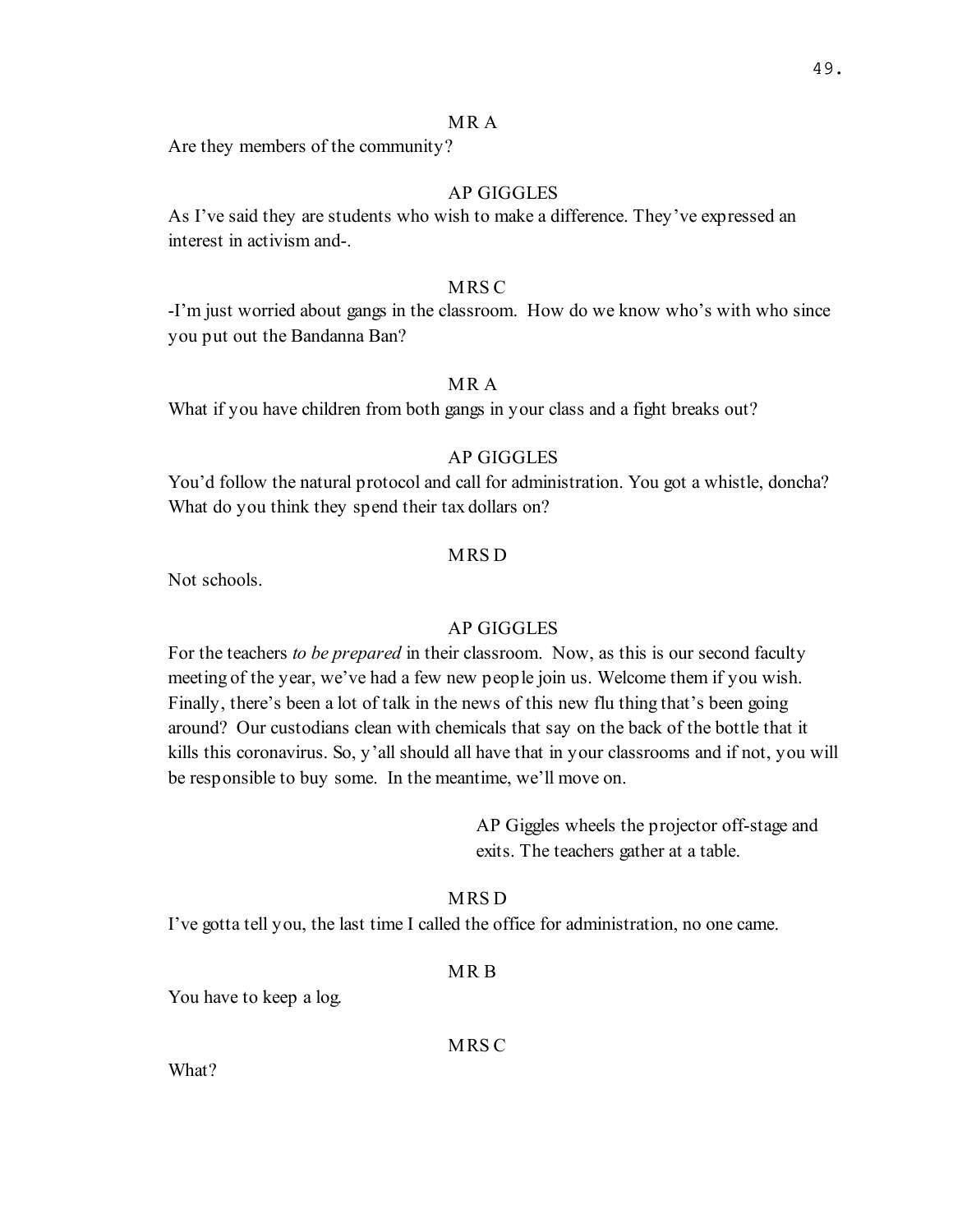### MR B

I keep track of every time I call the office and no one answers, so if there's ever a problem and I get blamed, I've got the log.

### MRS C

Don't mean you won't get blamed.

# MR A

Facts.

# MRS C

You've been around the kids too long.

# MR A

I'm about ready to retire. I don't need this. Kids body slamming into doors, destroying the bathrooms, having no respect for authority.

# MRS C

This generation has absolutely no respect. I couldn't get away with half of what they do on a daily basis when I was their age.

# MS MCSHIZZLE

Well, it's changed. Education, our circumstances are constantly shifting.

### MRS D

You talking to us?

### MRS MCSHIZZLE

I was agreeing with you.

### MRS D

Didn't sound like it.

# MR A

Ooooh! There's about to be another video!

# MR B

Those poor kids! I can't believe we had to watch that and you see, the parents don't care. We're glorified babysitters. What is it, McShizzle?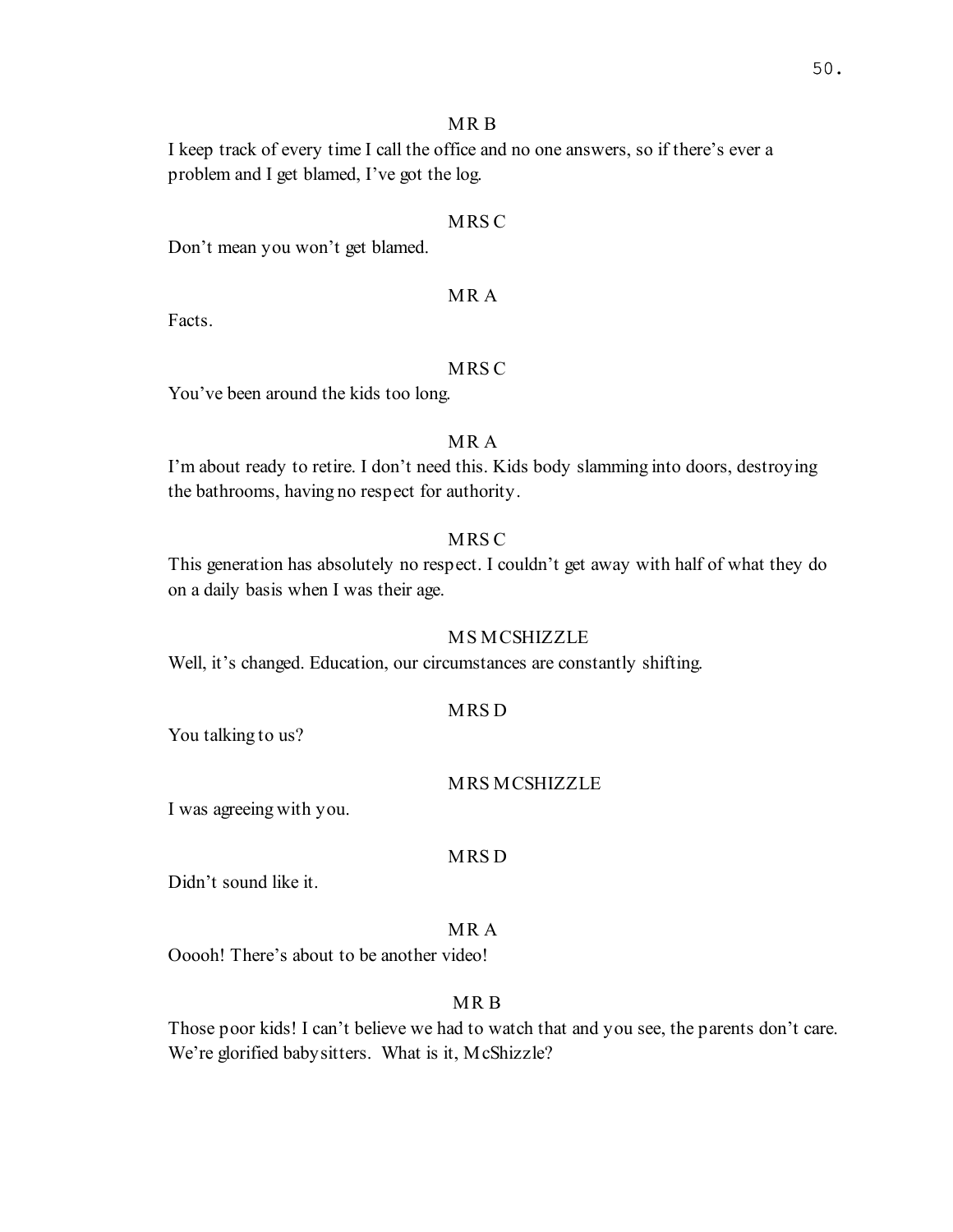I think these are separate issues.

# **MRS C**

Excuse me, but that apple don't fall that far from the tree.

### MR A

I don't know...I've called parents who have been receptive.

# MR B

'Course, they'll tell you what you want to hear.

# MRS D

When it comes down to it, they just don't care. I don't blame them. I'd be tired if I had to take care of these kids and all their problems. The kids learn from the parents, yet they blame teachers when the kids act out. "Teachers ain't doin' their job" and mess like that.

#### MS MCSHIZZLE

One of my seniors, Tre, his dad was in a gang. I called his mom who told me about the gunshot coming through her house which killed his dad and how Tre...watched his father die. She told me...all she wanted for *him* was an education he deserves and to call her again even during class if he acts up. *This* doesn't sound like a mother who doesn't care?

#### MR B

How's that working out for you? How is Tre's behavior?

# MS MCSHIZZLE

Well...he...sleeps a lot in class, but he's very bright. I found some of his poetry.

#### MRS C

Has anyone else had any success with homonyms? I can't deal with another they're, there and their incident. Absolutely no retention! ZERO! I think they like to show us how much they want to fail.

### MS MCSHIZZLE

Can you show them some examples? Have them visualize or act it out?

# MR B

McShizz, that is above my pay grade and it's 3pm so...time to go.

Mr. B, Mrs. C and Mrs. D exit.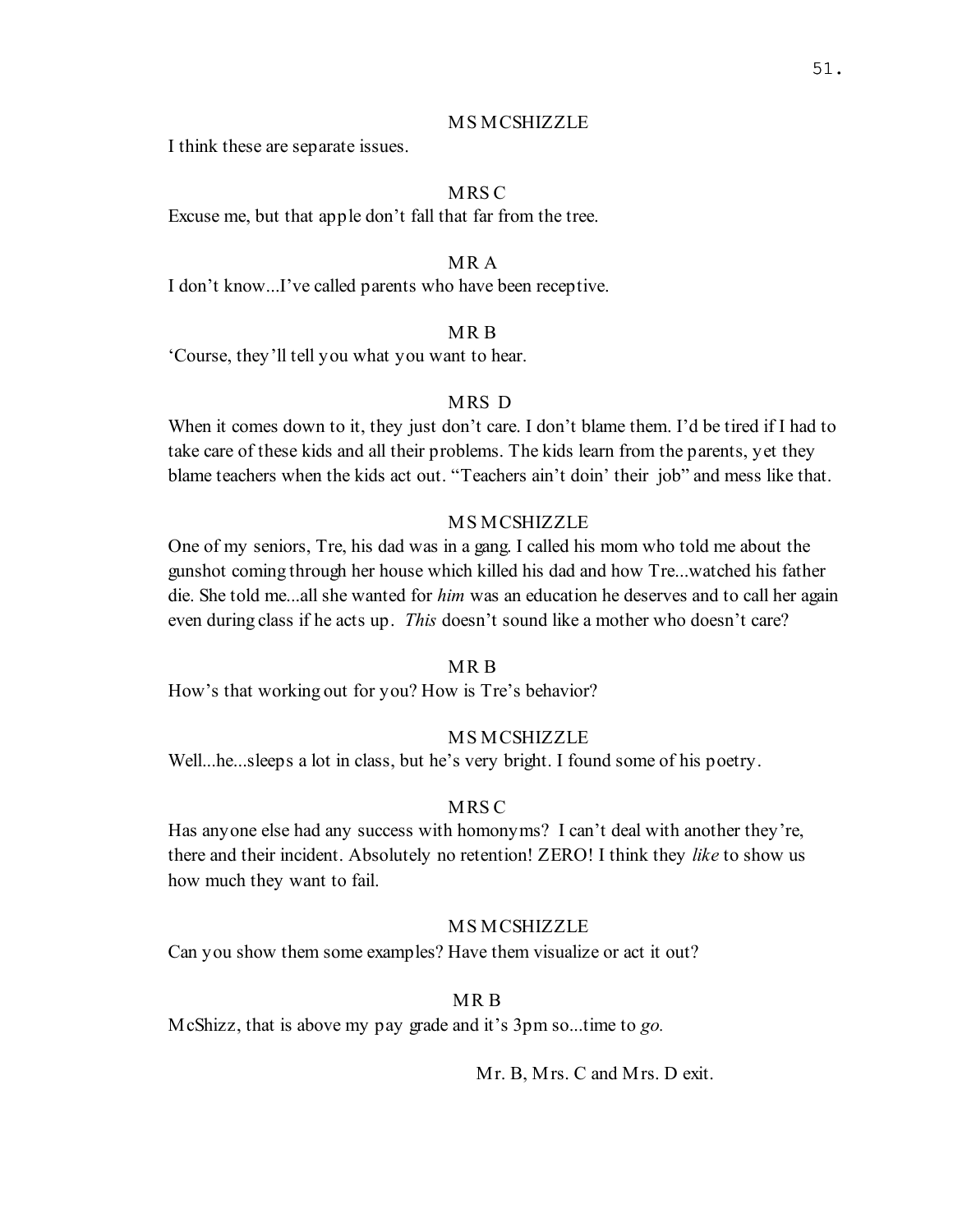I've never understood why people pursue teaching if they don't like children.

# MR A

It ain't the paycheck! That's for damn sure! Haha. Little joke. Look, not all the teachers here feel the way they do. Not an easy school. We have an absent administration except for the power hungry AP Giggles who thinks everyone is expendable and everything should be *her* way.

### MS MCSHIZZLE

So, the principal...if I went to him...

# MR A

Oh, he'd go straight to her! Just....remember who you're doing all this for. Tre's...in my class too. Brilliant young man. Can't catch a break. I've gotta run. We're finishing "Romeo and Juliet" tomorrow and I still have to copy the worksheets.

# MS MCSHIZZLE

The printer by you is out of service.

### MR A

They always are. Gotta...give 'em a little kick.

Mr. A exits. McShizzle pulls out Tre's poetry notebook and reads. In her own time.

### MS MCSHIZZLE

Wow...

Tre appears in a spot.

# TRE

"She sees me. A mirror has no bounds. Her light dances around the room and finds solace in my heart. She is home. I am complete."

> Tre disappears. McShizzle puts the notebook in her bag and exits.

Light shift. End of scene.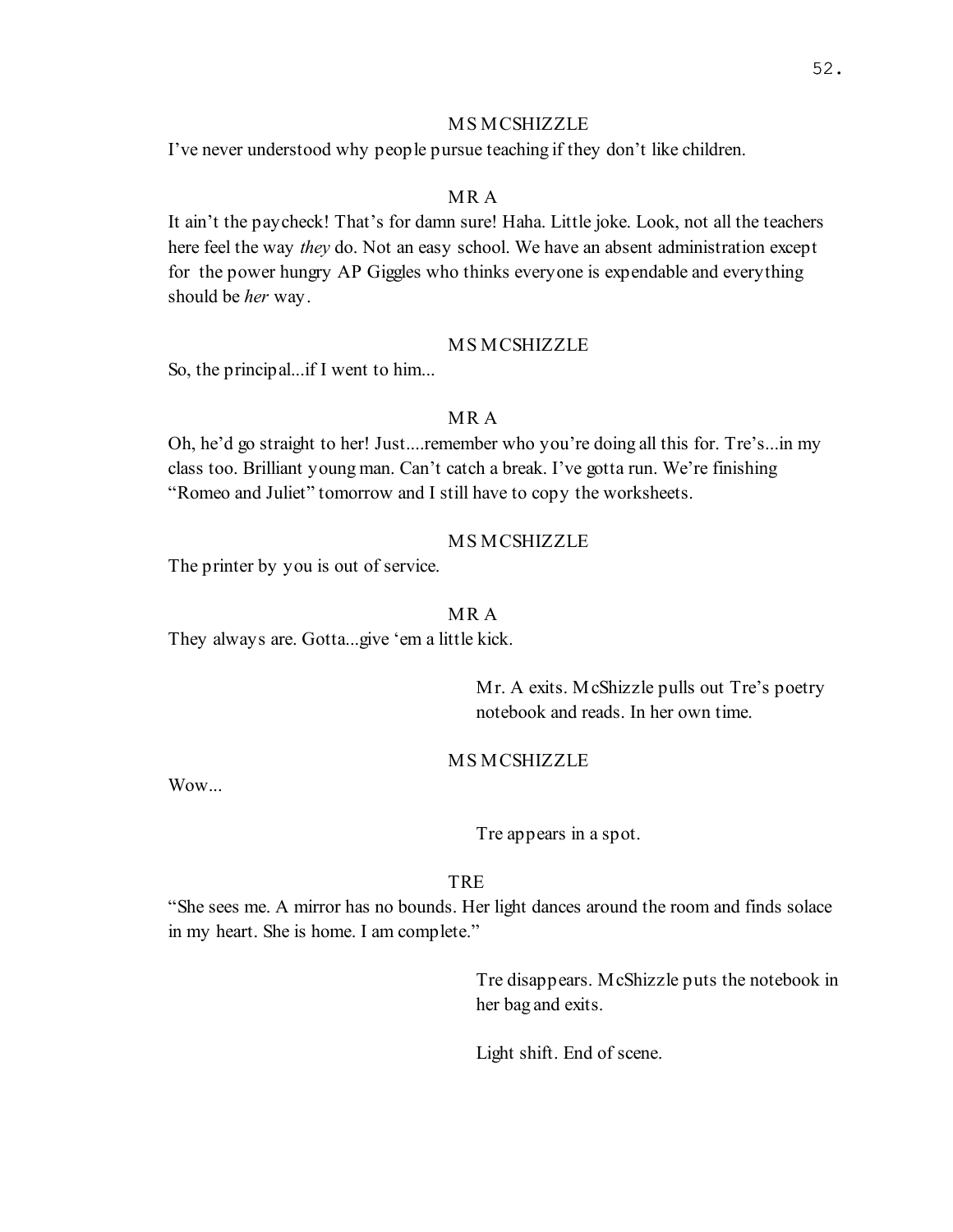### LESSON FIVE

The next day in Ms McShizzle's classroom as a trapeze aerial act. Romantic music swells at the top of the scene and is interrupted by bell sounds. Tre, Matty and April enter making the fire engine sounds.

**TRE** RAH-Arrr-Arrr-ARAR--aRRR-RAHHH!

#### MATTY

WHOOP-WHOOP-woo-oo-oo-WHOOP-WHOOP!

APRIL BOO-boobilapa-BOO BOO! BOOboobilapa-BOO BOO!

**MS MCSHIZZLE** Alright, alright, alright. Take your seats.

### MS MCSHIZZLE

We're going to take a break from "Antigone."

#### APRIL

WOOT!

# MS MCSHIZZLE

Thank you, April. Need to switch gears in the...pacing guide.

#### TRE

We just started?

#### MATTY

I wanna do a rap battle!

# MS MCSHIZZLE

Did I hear rap battle when I think you meant...DANCE BATTLE!

McShizzle hits the remote and dance music pumps through the room.

Like an athlete, she springs up on her desk!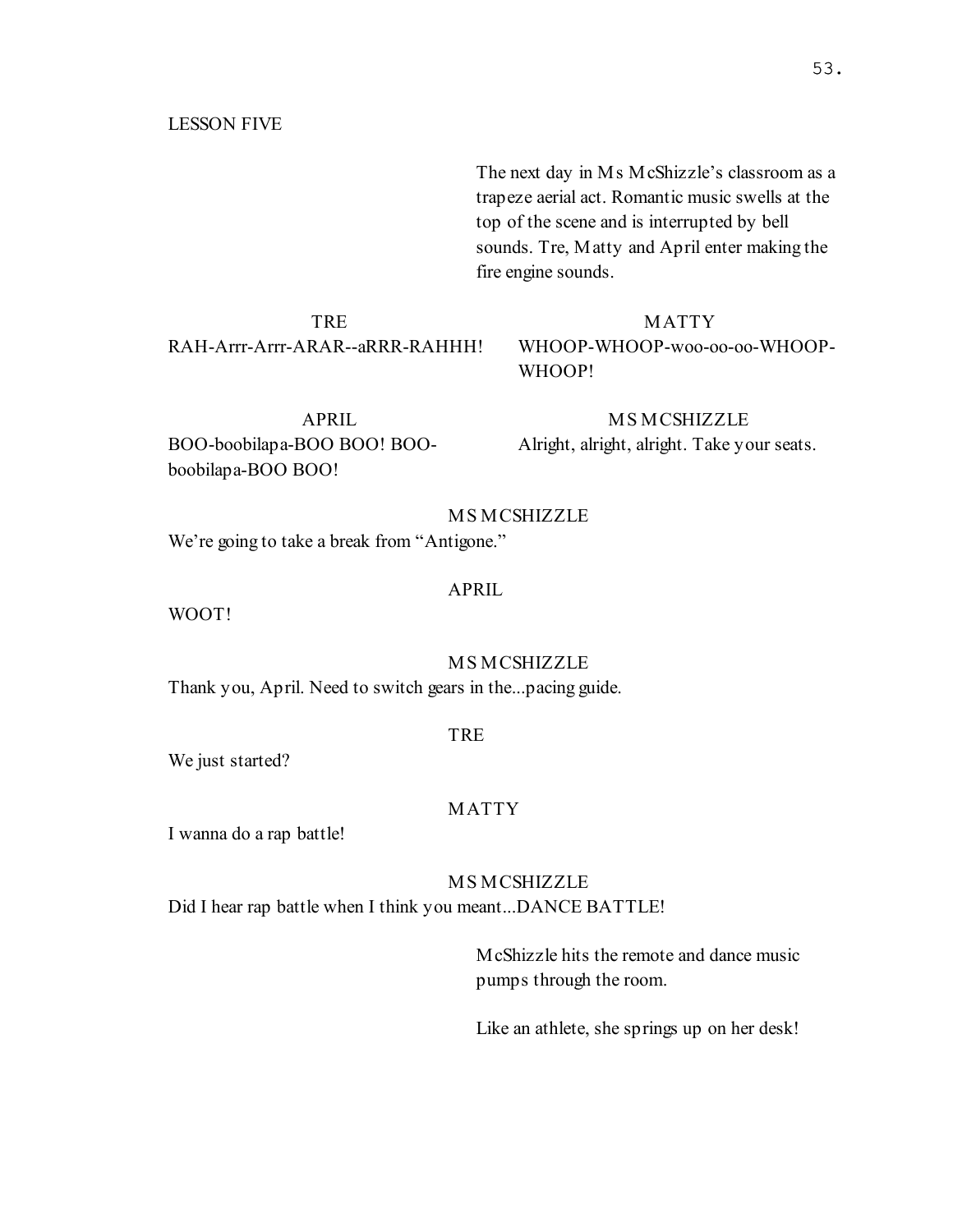### MS MCSHIZZLE (CONT.)

See where the music takes you, children and explore the space! Find your dimensions! Become one with the music!

> The students bounce and land on top of their desks and dance.

# MS MCSHIZZLE (CONT.)

Find your inner groove monster and dance! Dance! DANCE!

Matty falls off the desk. Music stops.

# MATTY

The rhythm got me, Ms. McShizz! I'm aiyight.

# MS MCSHIZZLE

Thank goodness. Here...okay, now THIS is actually a good segue into today's lesson.

The students climb into their desks propping themselves to bounce in their seats. McShizzle clicks the remote toward the audience and the students watch the opening scene from West Side Story.

# MS MCSHIZZLE (CONT.)

Like Etocles and Polyneices claiming their power over Thebes, let's watch how the Sharks and the Jets claim their power over the Upper West Side in NYC. The musical of "Romeo and Juliet" becomes alive in this opening scene of how we communicate in our communities and claim TURF!

# APRIL

I wanna be Juliet!

# MATTY

Who's that guy there, Ms. McShizz?

# **MS MCSHIZZLE**

Oops! Went too far past the opener. That's our Romeo, but he has a different name in the movie.

# MATTY

IWannaBeHim!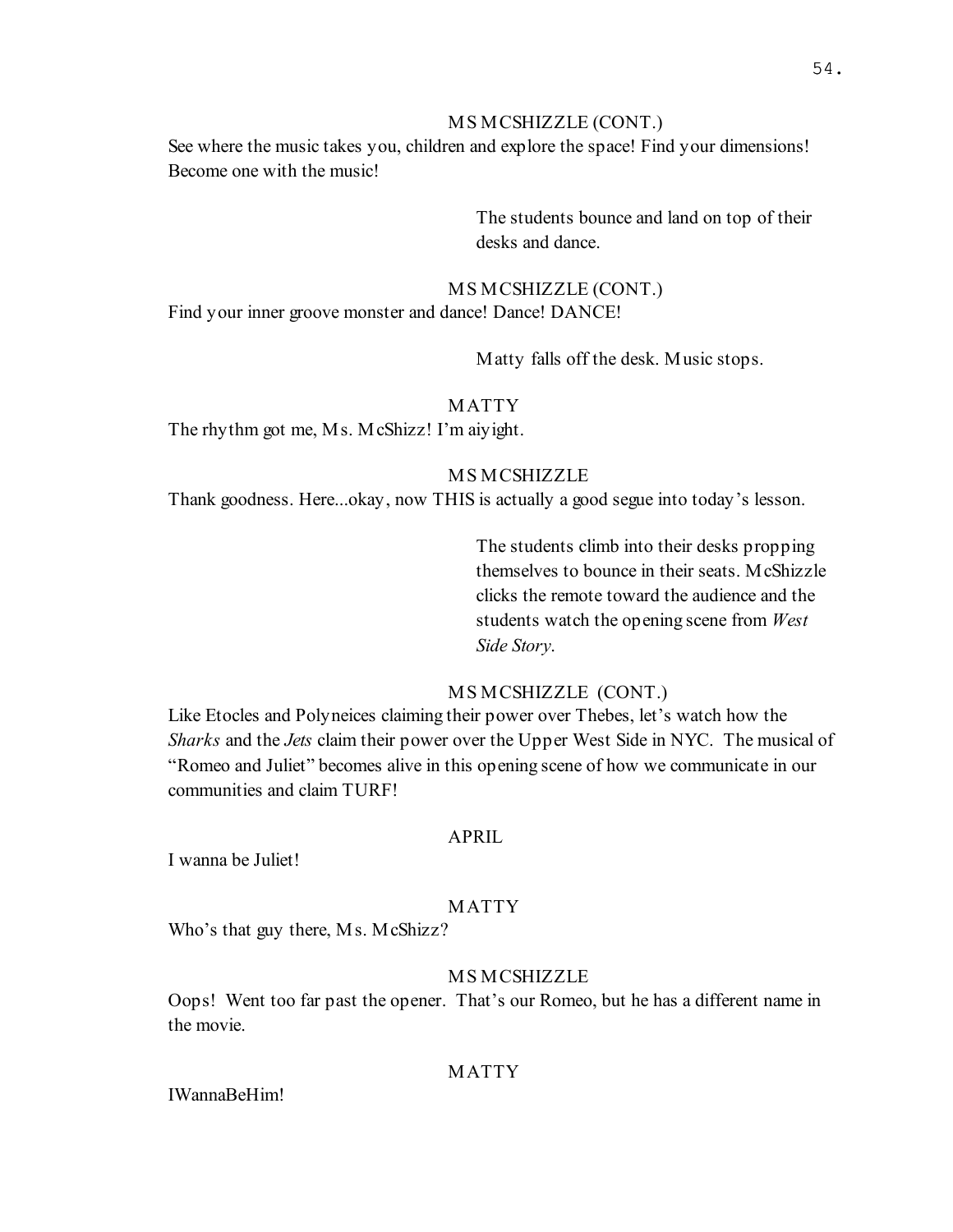# MS MCSHIZZLE You know how y'all say "that's Tony"? Well...that's Tony!

#### TRE

FACTS!

#### MS MCSHIZZLE

Now, let me scootchy, scootchy, scootchy, scootchy back on the ol' rewind and...there. Now, lets watch what happens.

> The opening song of West Side Story begins to play and the students dance in their seats as they watch the film.

#### MS MCSHIZZLE (CONT.)

Who can tell me the family in "Romeo and Juliet" that reminds them of the Jets? You have a 50/50 chance.

#### **TRE**

The Montagues?

# **MS MCSHIZZLE**

MATTY

Bravo, Tre!

WhoopWhoop!

MS MCSHIZZLE

And now, uh oh. It looks like we're about to meet the scary Sharks!

# APRIL AND MATTY

Capulets!

The door flings open and Caleigh enters. No one notices as the music is too loud and they are engrossed in the film. Caleigh aggressively approaches April. The struggle between the girls escalates bouncing around the room as the dance on the screen escalates.

# MS MCSHIZZLE

Watch how they dance as they express their inner conflict. Wanting their land, claiming what they think is theirs. Oh, run Baby John! Run!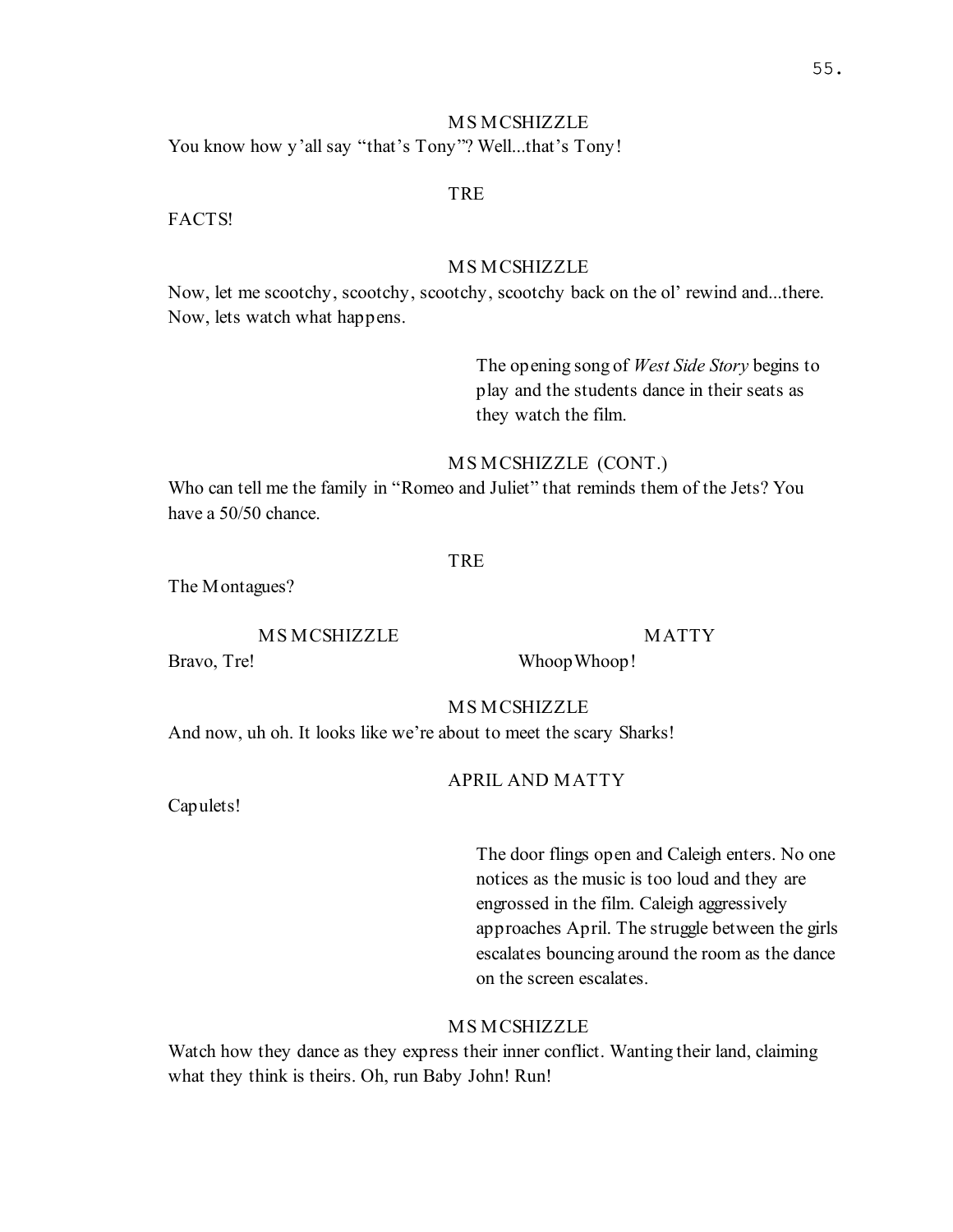# MATTY Sharks gonna get him! Chomp! Chomp!

Caleigh grabs April and drags her by the hair around the classroom. Matty films them with his cellphone. Tre knocks it out of his hand. Ms McShizzle opens the door and blows her whistle. No one responds. McShizzle grabs Caleigh, throws her out the class, and locks the door. Tre helps April stand up. McShizzle goes to her class phone.

#### MS MCSHIZZLE

Yes, there was a...what? You can't hear?

Tre reaches for the remote and stops the movie.

#### MS MCSHIZZLE (CONT.)

There was an altercation in my room...

AP Giggles unlocks the door and enters.

MS MCSHIZZLE (CONT.)

Never mind.

She hangs up the phone.

#### MATTY

AP Giggles, Caleigh went after April!

# APRIL

I DIDN'T DO ANYTHING WRONG!

# MATTY

I have it on my phone. Most of it.

# AP GIGGLES

I'll take that, honey.

# MATTY

But...it's my phone.

# TRE

Run, man!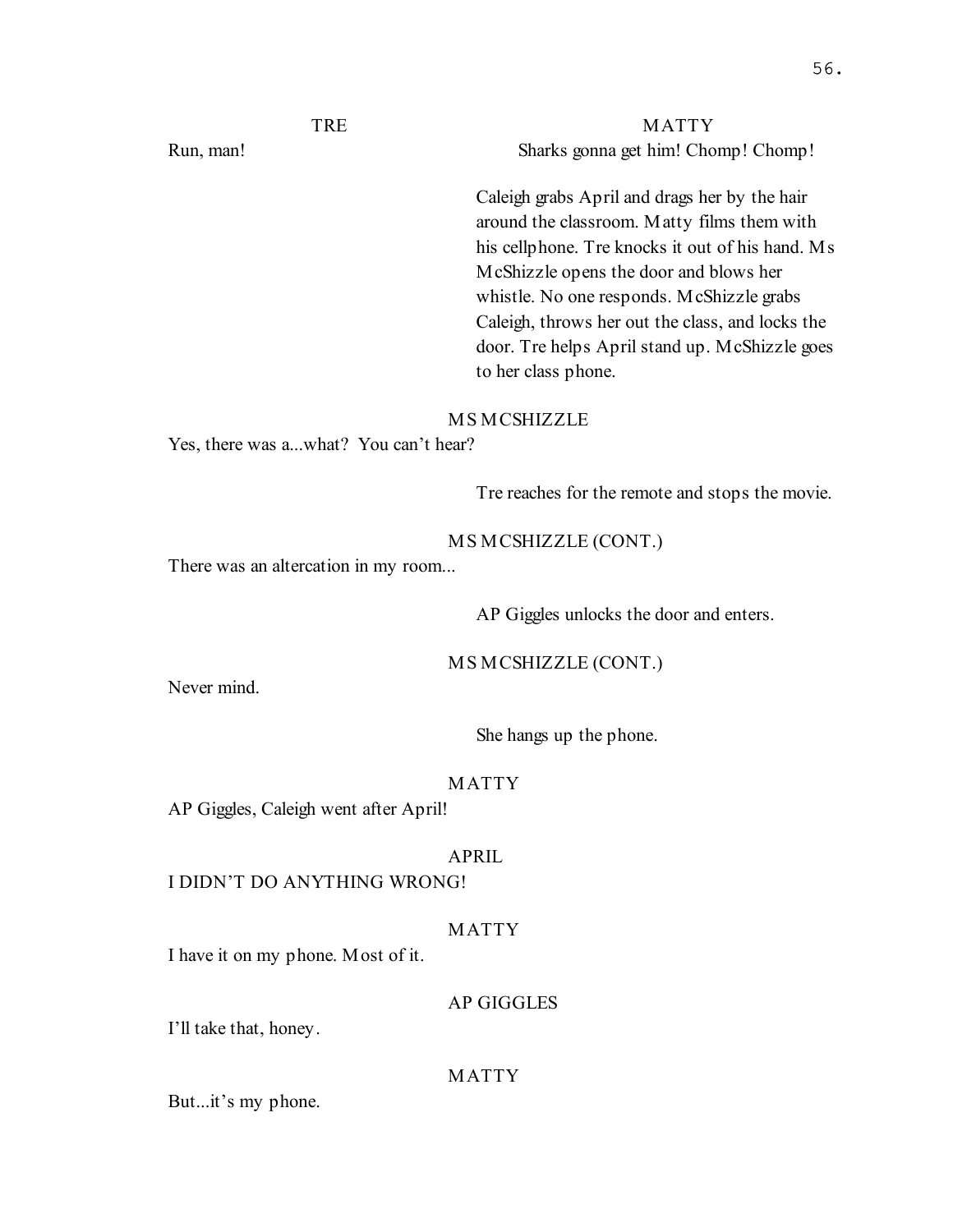# AP GIGGLES

You know the rules against filming school fights. You'll get it back at the end of the day.

# MATTY

Yes, AP Giggles.

She clicks on the phone.

# AP GIGGLES

Aww, you change your profile picture?

# MATTY

My third Facebook account, AP. You still know all the important stuff. Just wanna be left alone, yo. Me and my friends...we should have our own life. The logo's my masterpiece. Designed it myself.

Bell sounds.

# AP GIGGLES

Tre, take April to my office.

# TRE

Yes, em.

The students exit.

#### AP GIGGLES

They a see a fight and it used to be they'd break it up. Now, they watchin' it cheering on like a sport...it's all about the fame. They want to be seen. You get who our kids are now?

#### MS MCSHIZZLE

I don't understand. What...happened here?

# AP GIGGLES

Something that's been planned for a while. The kids talking about it in the halls, you know how rumors start?

#### MS MCSHIZZLE

Why wasn't I warned?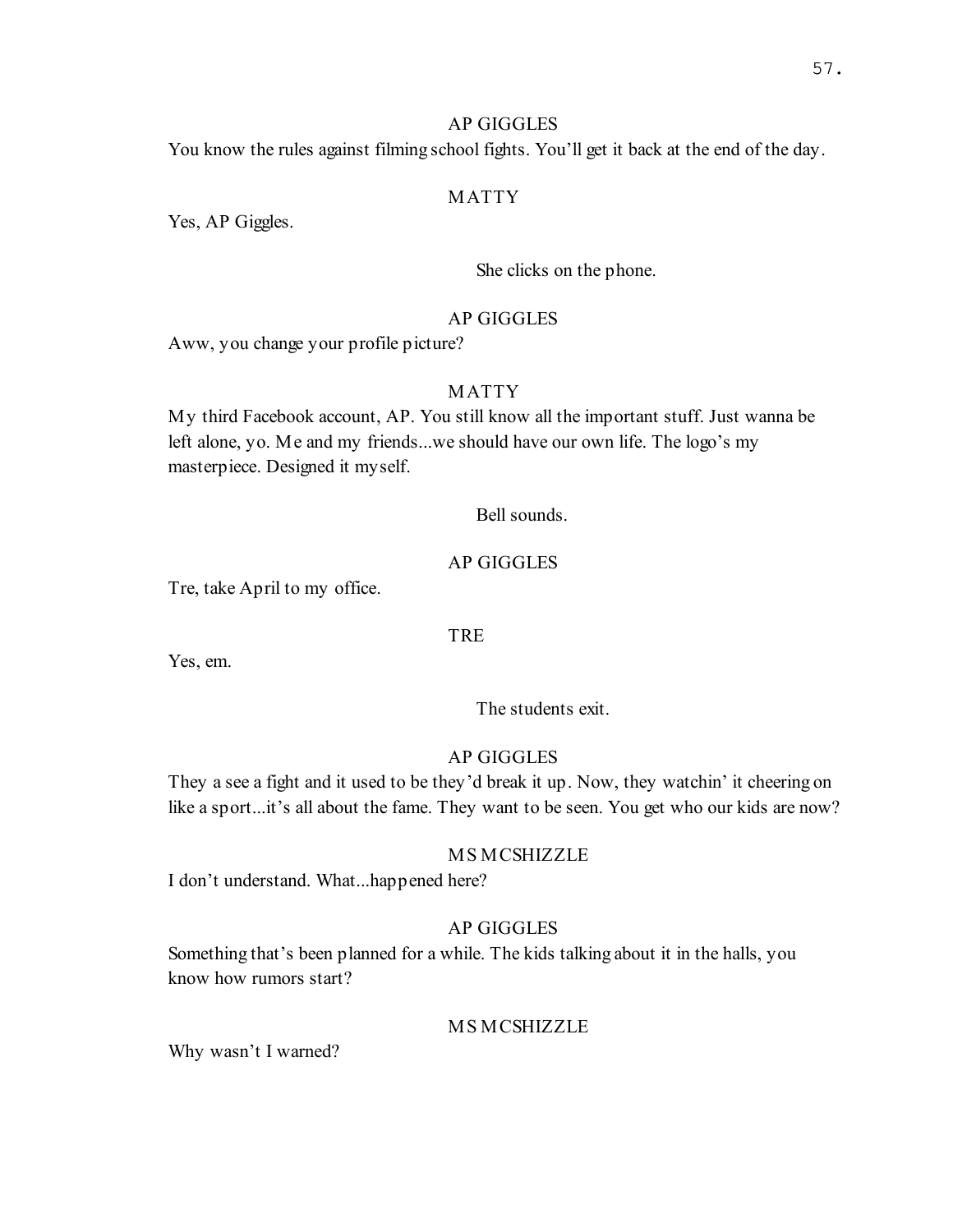# AP GIGGLES

Kids change their minds! One minute they're besties and the next they're takin' off their earrings ready to knock each other out. They're unpredictable.

#### MS MCSHIZZLE

I blew my whistle.

#### AP GIGGLES

What?

# MS MCSHIZZLE

I blew my whistle and no one came.

## AP GIGGLES

I'm not in best shape, Ms McShizzle! You can't just blow your whistle and expect me to be here that minute.

#### Beat.

Now, I have parents to call, reports to file, and paperwork for the next three hours.

#### MS MCSHIZZLE

I had...no protection.

# AP GIGGLES

Maybe this is all just too much for you! We do have some home school students who need instruction. You know. Login to a class. Teach some basic stuff.

#### MS MCSHIZZLE

I wouldn't know where to begin and how to navigate something like that. Computers scare me. You can't force me out of my classroom.

#### AP GIGGLES

Can't I?

#### MS MCSHIZZLE

If someone had a weapon? How could I protect myself? How could I protect the other students?

# AP GIGGLES

You don't worry about them. They can protect themselves.

Tre re-enters, knocking on the door.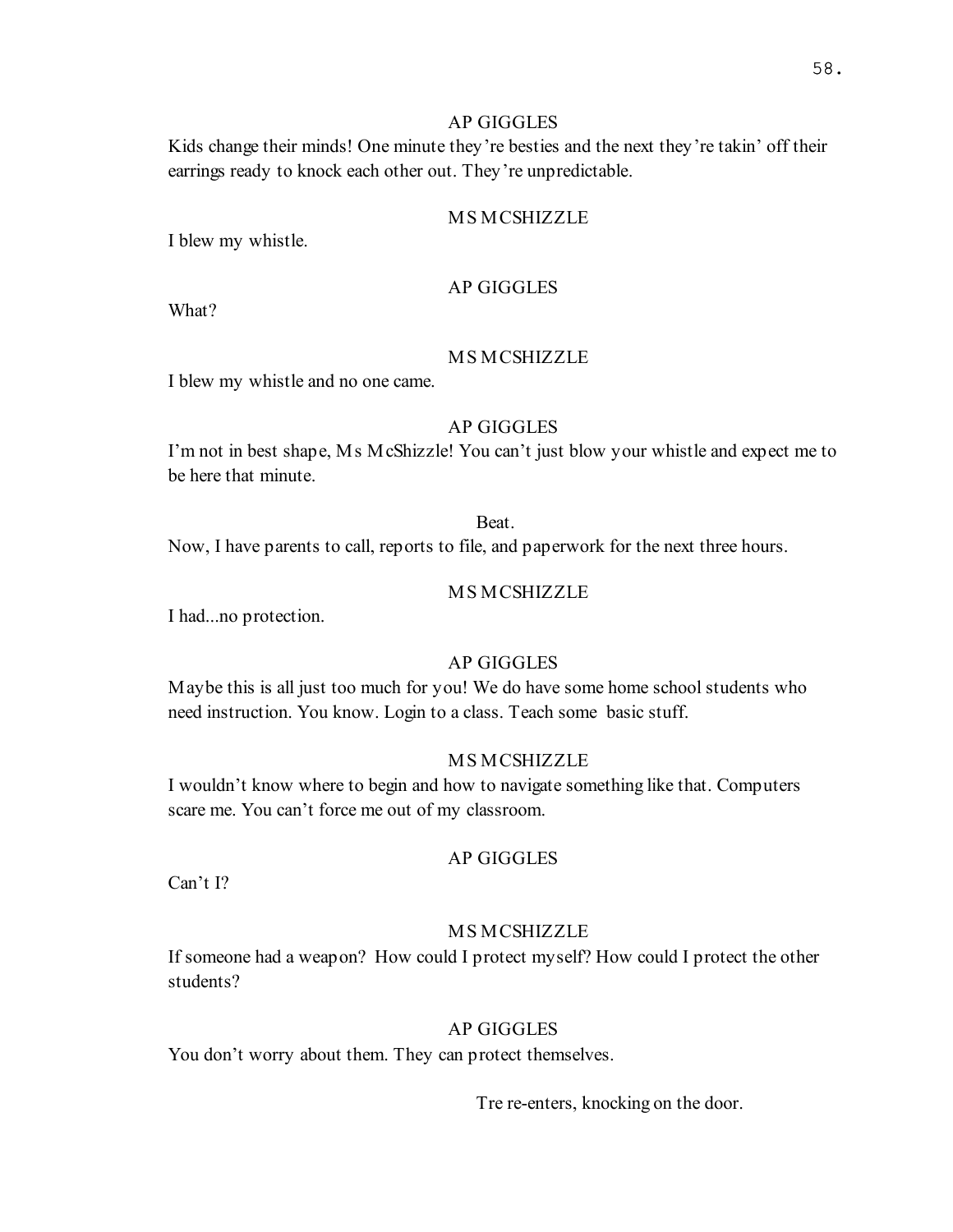## AP GIGGLES (CONT.)

Why aren't you in class?

# TRE

I forgot somethin', AP.

# AP GIGGLES

Be quick and get back.

#### TRE

Yes'm.

Tre looks around the classroom.

# AP GIGGLES

See? No harm done. Two seconds and they forget it even happened.

#### MS MCSHIZZLE

This could have been a lot worse.

# AP GIGGLES

Ms. McShizzle. It was your first fight in the classroom. You'll get used to it.

AP Giggles exits. McShizzle sits at her desk.

# MS MCSHIZZLE

Tre. Sorry. Did you, uh, ...forget something?

#### TRE

Did I leave a notebook here? Can't find it.

# MS MCSHIZZLE

Yes! Yes. It's just uh... here.

She hands him his book off her desk.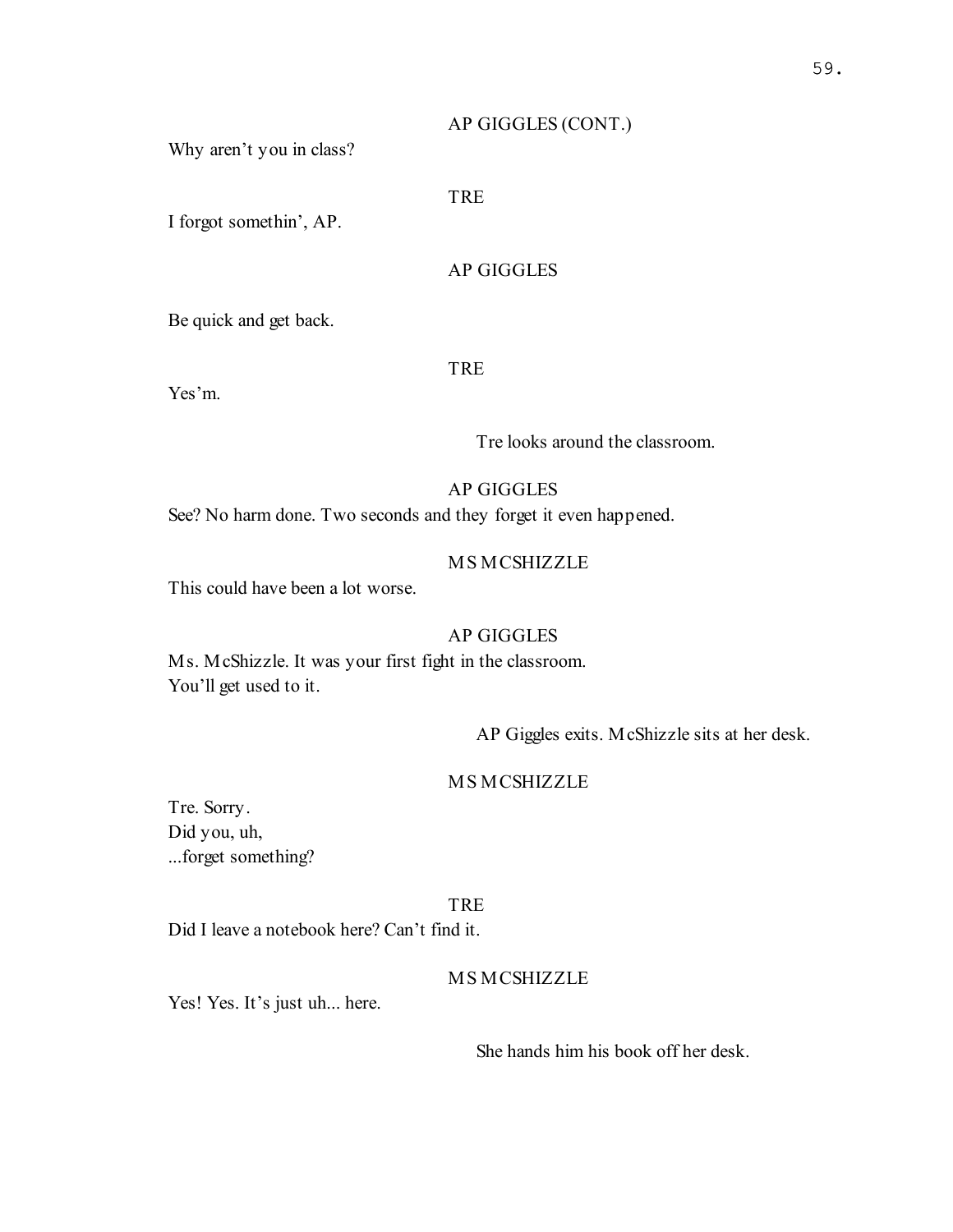Funny.

MS MCSHIZZLE

What's that?

TRE

You two are a lot alike.

MS MCSHIZZLE

Who?

Tre honks his nose.

# MS MCSHIZZLE

Oh, you're making a joke? It's funny!

TRE I'm straight. You and AP, you 're both good to me. Both crazy, but good to me.

# MS MCSHIZZLE

Well, I can only speak for myself. Yes, I-I-I care what happens to you. Now, that you have your book you really should scootchy on to class.

TRE

You Read it?

# MS MCSHIZZLE

Just the...first few pages.

# **TRE**

My private property?

# MS MCSHIZZLE

I...apologize, I-.

TRE -How would the Sharks react if the Jets read their poetry?

# MS MCSHIZZLE

Uh, I don't--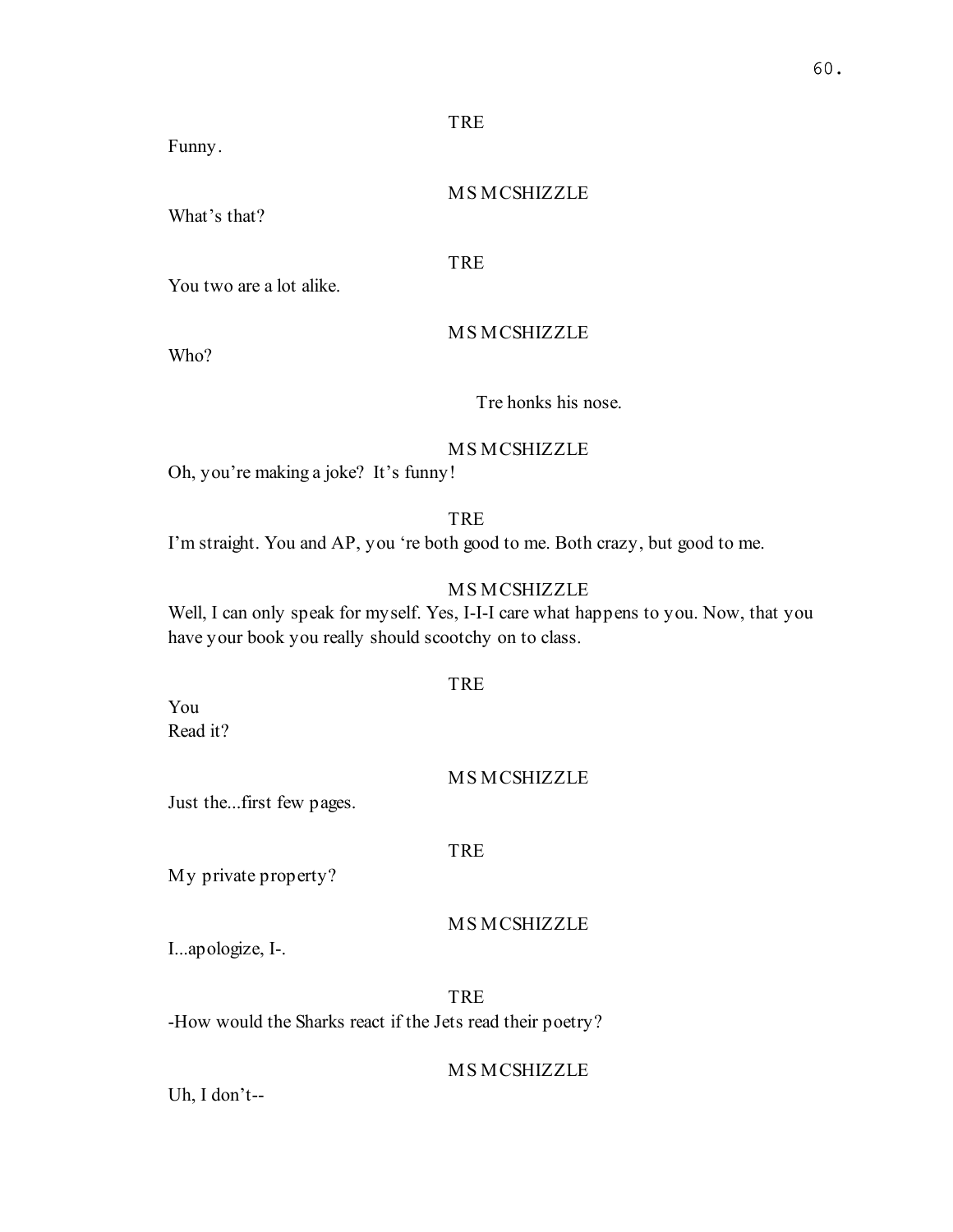Trying to make you laugh. Haha. So... Whatdidyouthink?

# MS MCSHIZZLE

Did you mean to leave it for me to find?

#### TRE

Naw... Yeah?

#### MS MCSHIZZLE

Why didn't you just ask?

# **TRE**

Thought you might laugh? This looks like a mistake. Was it a mistake?

# MS MCSHIZZLE

It's never a mistake to express yourself. You're a beautiful writer. You have a lot of talent. I'm impressed. Inspired even.

#### **TRE**

It's not stupid?

#### MS MCSHIZZLE

It's brave and so human.

# TRE

Human.

## MS MCSHIZZLE

Relatable? I think everyone should hear what you have to write. Have you shared this with mom?

# TRE

Naw, she's busy with stuff.

# MS MCSHIZZLE

If I can ever help. Don't let anyone take your joy from you. It's a small treasure we have to hold onto sometimes to...keep going.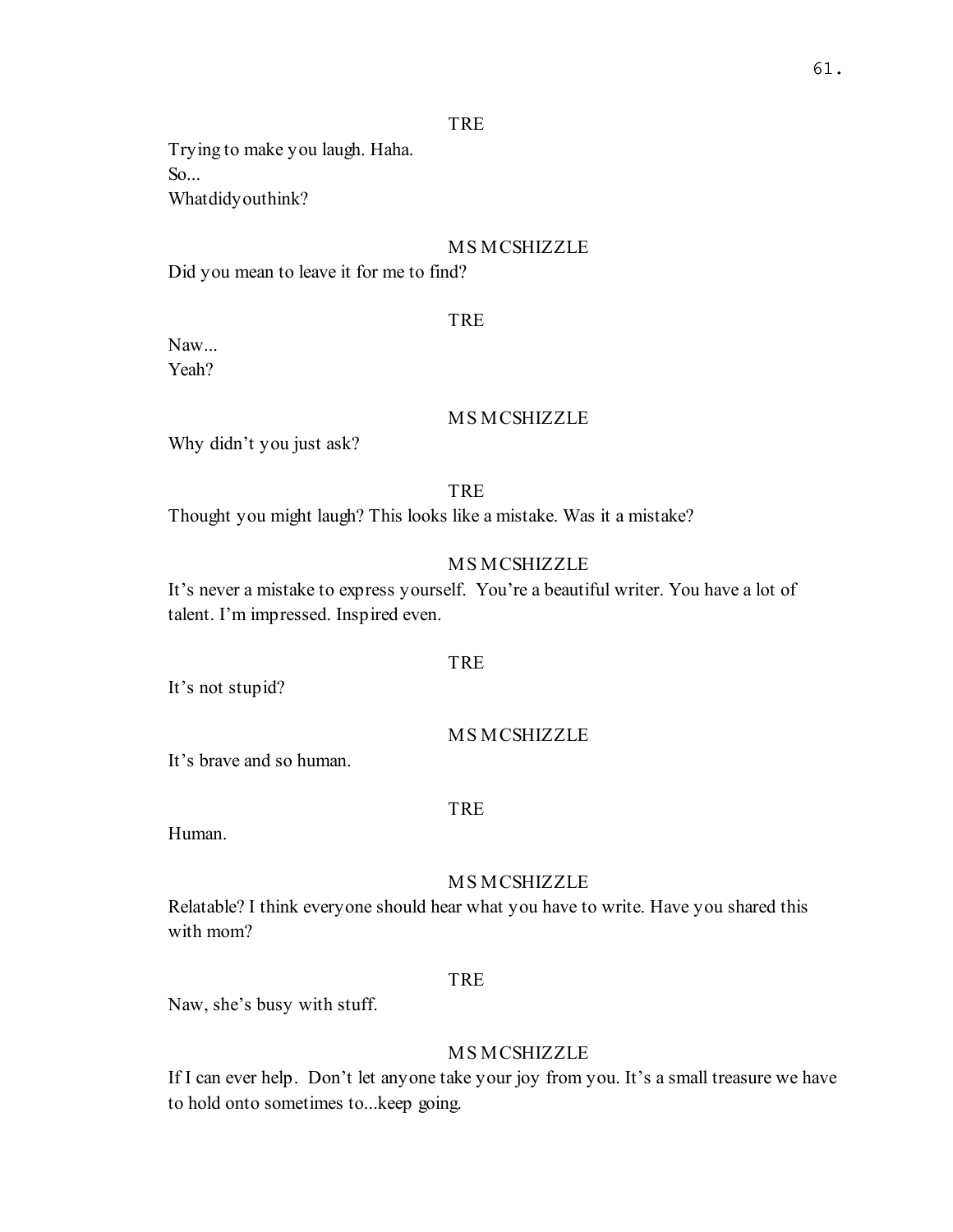You know, you're my favorite teacher.

# MS MCSHIZZLE

You sleep through my class and I'm your favorite teacher?

# TRE

I didn't sleep today!

# MS MCSHIZZLE

I don't think even narcoleptics could have slept through today's class.

# **TRE**

Mom's working three jobs and she needs help with my little brother. Plus, I work the night shift so I don't really sleep at home. I don't mean no disrespect by sleeping through class, I just-.

# MS MCSHIZZLE

- I understand. No, I don't. You're a child. You should be allowed to be a child.

# TRE

I can't afford to be a child in your world, Ms. McShizzle. Not right now, anyways.

# MS MCSHIZZLE

You have a real talent, Tre. I mean it. You can get scholarships where you won't have to work during school. I'll help you. I see you. I want a bright future for you.

#### **TRE**

I wish I had your optimism.

# MS MCSHIZZLE

Do you need a note to class?

#### TRE

It's a'ight.

MS MCSHIZZLE

Was there something else?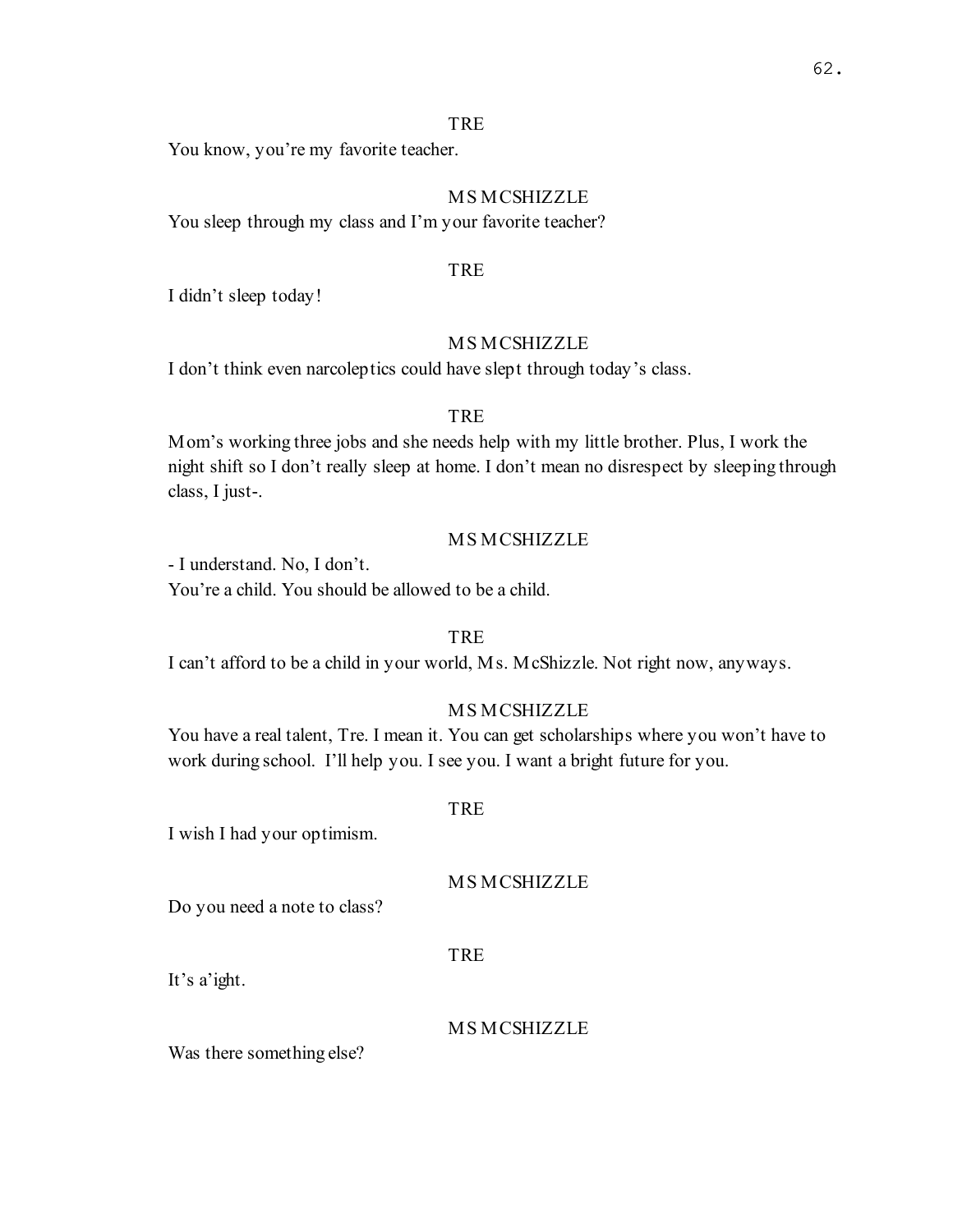What happened today had nothing to do with you. Wasn't personal. Well, to you. She was planning the fight in the cafeteria and, I dunno. Guess she changed her mind?

#### MS MCSHIZZLE

Kids are unpredictable.

#### **TRE**

Huh, yeah.

#### MS MCSHIZZLE

Do you know why she did it?

#### **TRE**

Uh...

# MS MCSHIZZLE

I can take it. I think?

#### **TRE**

April caught Caleigh and her bae having sex in the bathroom and April filmed it on her phone.

Ms. McShizzle collapses into her desk chair.

#### TRE (CONT.)

Schoolfights.com. "Pregnant teen has girl sex on the bathroom floor." Everyone wants to be seen.

#### MS MCSHIZZLE

How do they want to be remembered?

#### **TRE**

April, Matty...they're always hiding behind memes. Those logo icons? They keep sayin' their logo is an expression...I dunno. I think it's an excuse to say what they're scared to say without putting a face to it. Their face to it. To what they put out there. It's scary, you know? Putting yourself out there? Caleigh...she's a paradox. Her own worst enemy.

Beat.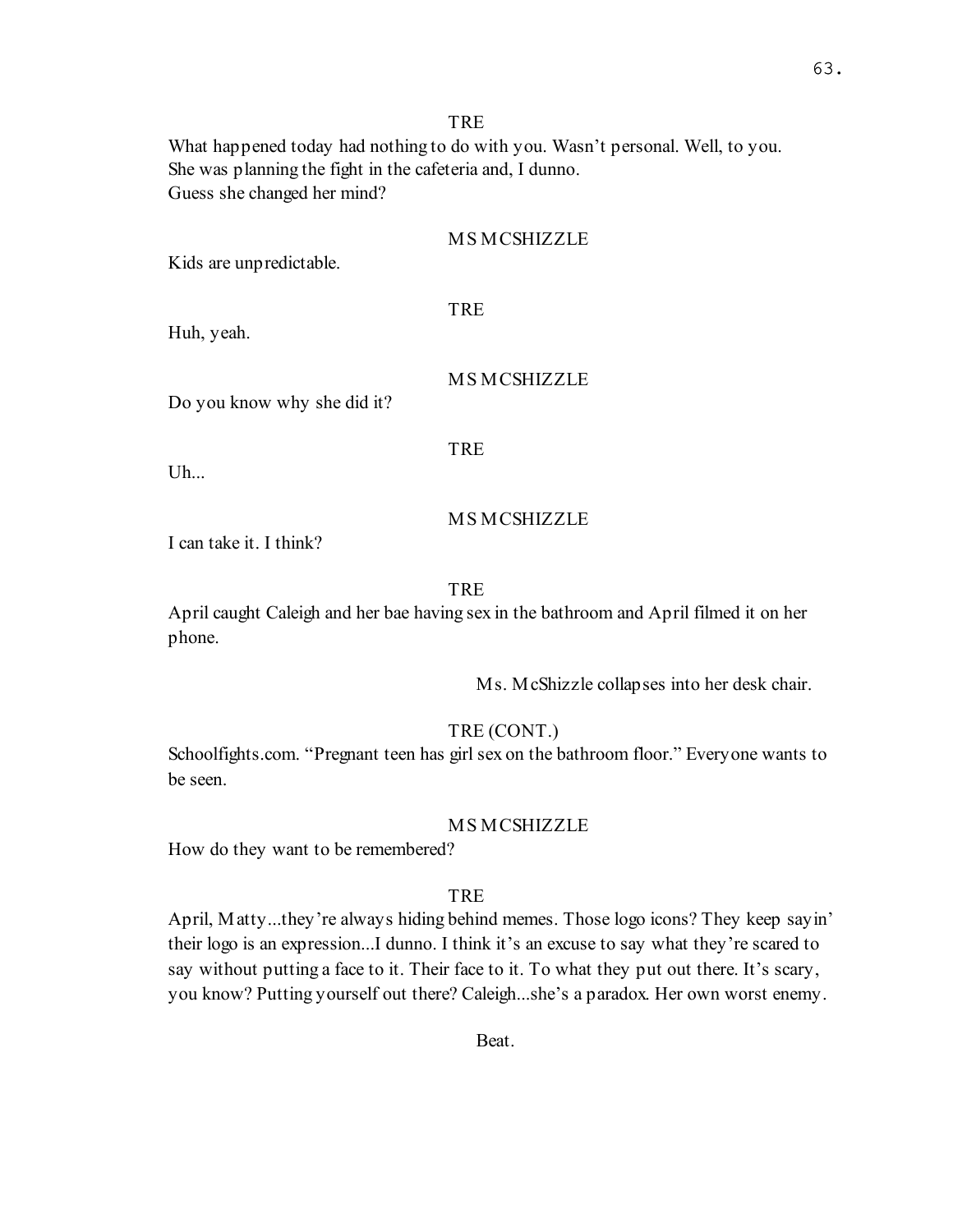# MS MCSHIZZLE

She's pregnant?

# TRE

Say what?

# MS MCSHIZZLE

I threw her out of the class.

TRE

Naw. Caleigh, she's...she's always getting tossed around.

# MS MCSHIZZLE

I put my hands on her...and the baby... did she fall? Knock into anything?

TRE

You did what you had to do, Ms McShizzle. We all see that. Ms McShizz?

# MS MCSHIZZLE

Hmm?

# TRE

I'm off to class.

He exits. McShizzle takes the lysol wipes and wipes down the desks.

# AP GIGGLES (V.O.)

Teachers, check your emails immediately and listen for announcements to follow. Repeat, teachers check your emails immediately!

McShizzle opens her email.

# MS MCSHIZZLE

(whispers)

Poodle snarf.

Blackout.

End of Unit I.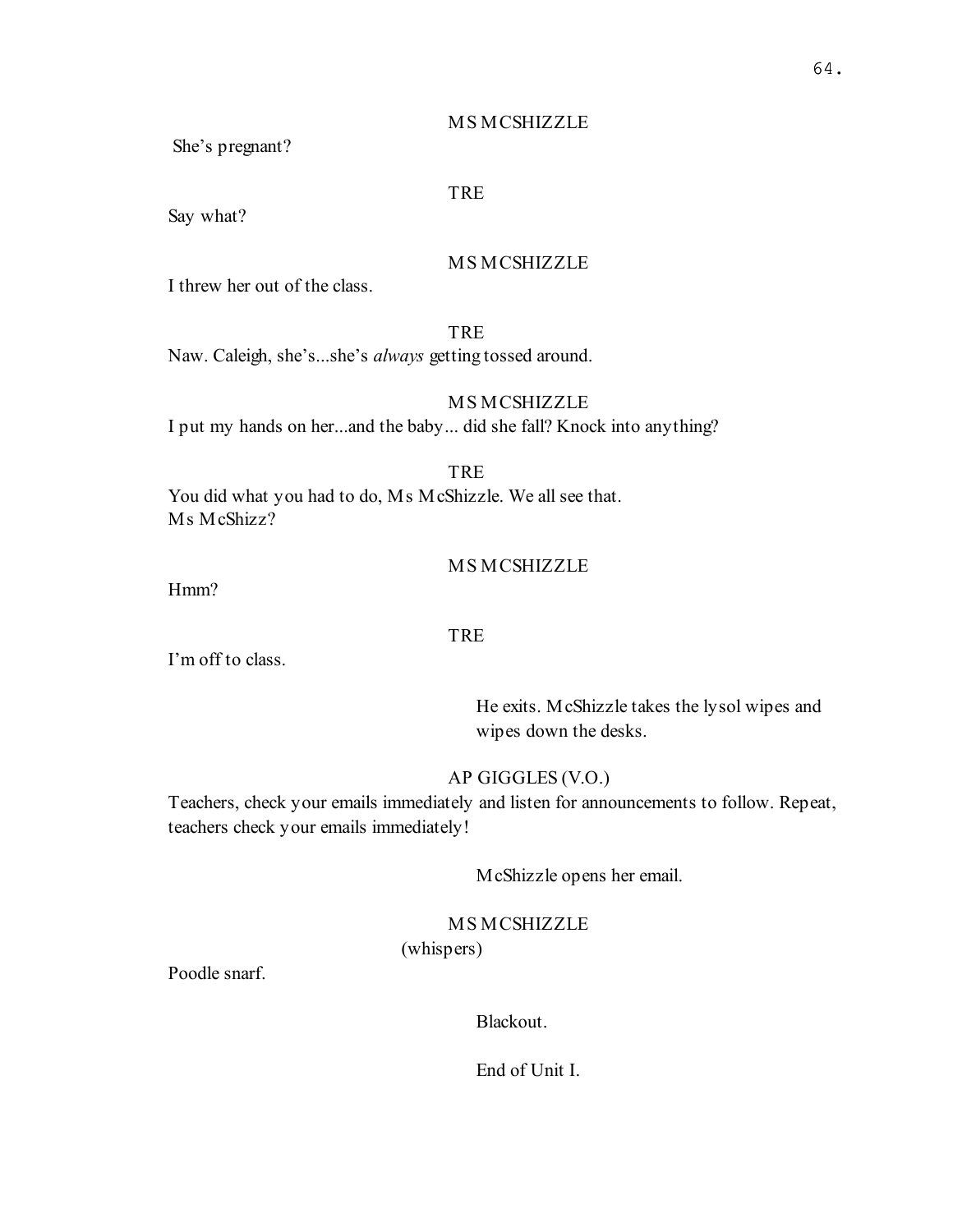UNIT II

#### LESSON SIX

Three months have passed. In her living room, Ms. McShizzle as the lion tamer sits centerstage in front of her computer with a projection screen behind her which faces the audience.

# MS MCSHIZZLE

So...this is distance learning. I have a two days to prepare for new trainings and plan my lessons. I am computer technician, video operator, google classroom organizer, and my head will explode if I had to complete another survey! What would McShizzle do? IhatethisIhatethisIHATETHIS!

> McShizzle slams her hands down on the computer. The projector screen lights up with CARTOON MCSHIZZLE dressed in the red tails and top hat as the ringmaster in a shimmering glow.

#### CARTOON MCSHIZZLE

Hello, dear friend!

# MS MCSHIZZLE

Who in the world are you? I can't do this! UGH! STUPID COMPUTER!

#### CARTOON MCSHIZZLE

Ah, ah, ah! Remember technology isn't the problem. Something *else* is the program.

# MS MCSHIZZLE

Did I have a drink with lunch?

#### CARTOON MCSHIZZLE

That's why I'm here!

# MS MCSHIZZLE

Did I have lunch? Did I pee today?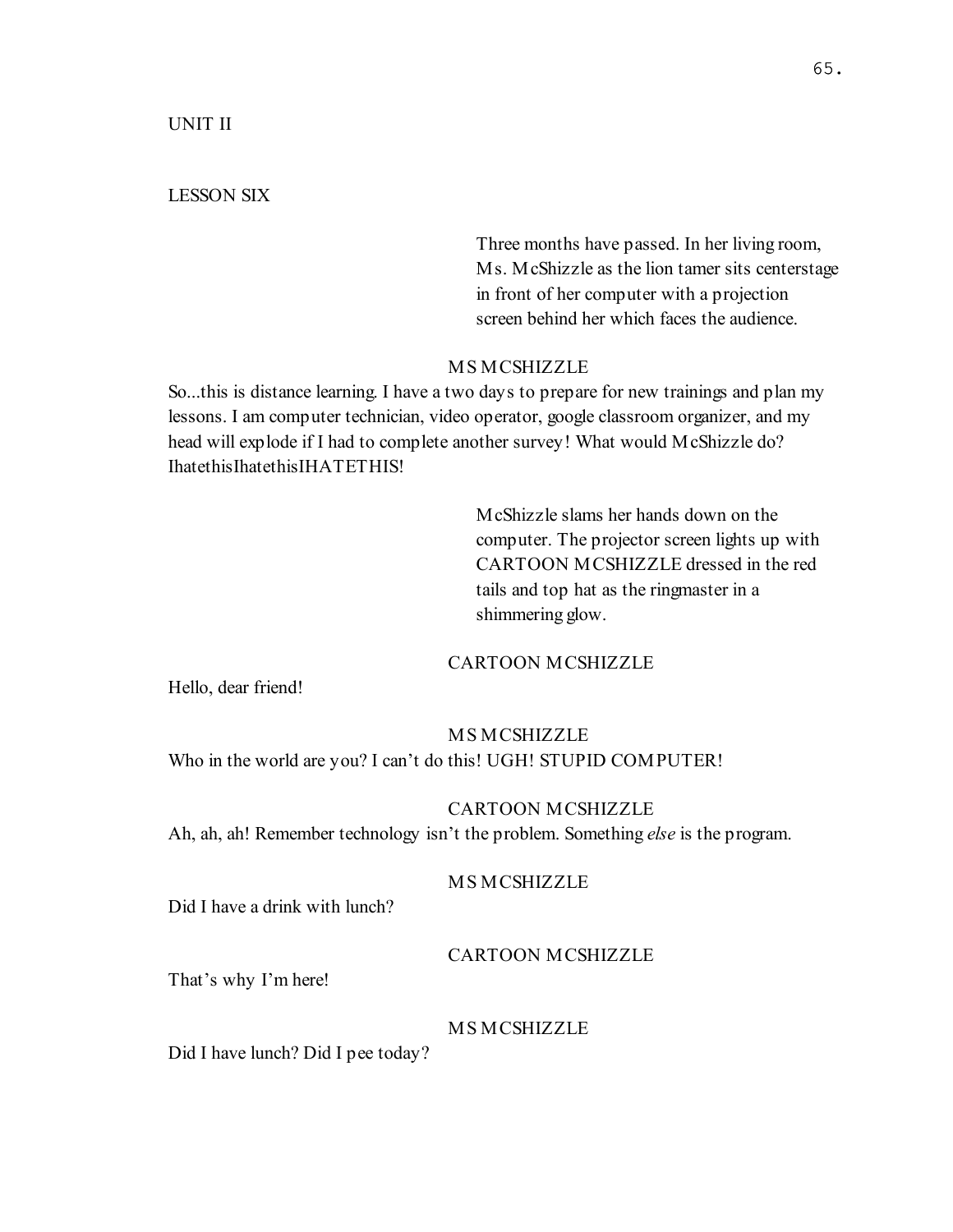# CARTOON MCSHIZZLE

Oh, come now. Chop, chop, my friend and buck up! These children need you!

#### MS MCSHIZZLE

Who are you? Did I press something?

# CARTOON MCSHIZZLE

Only your imagination! Try clicking here.

"Team McShizzle" pops up on the screen.

# MS MCSHIZZLE

Oh, yeah. Okay.

Ms McShizzle clicks the button. Her image joins Cartoon McShizzle on the screen.

# CARTOON MCSHIZZLE That's it! Now, it's time to go on an ADVENTURE!

#### MS MCSHIZZLE

Are you on a MAC or PC?

# CARTOON FRIZZLE

I'm in your imagination, dear.

#### MS MCSHIZZLE

I can't see you. Can you zoom in...or control plus, plus yourself?

# CARTOON MCSHIZZLE

Try these.

Cartoon McShizzle hands a pair of glasses offscreen which Ms. McShizzle pulls on screen.

# MS MCSHIZZLE

Wow, thanks!

# CARTOON MCSHIZZLE

Careful not to stare at the screen too long.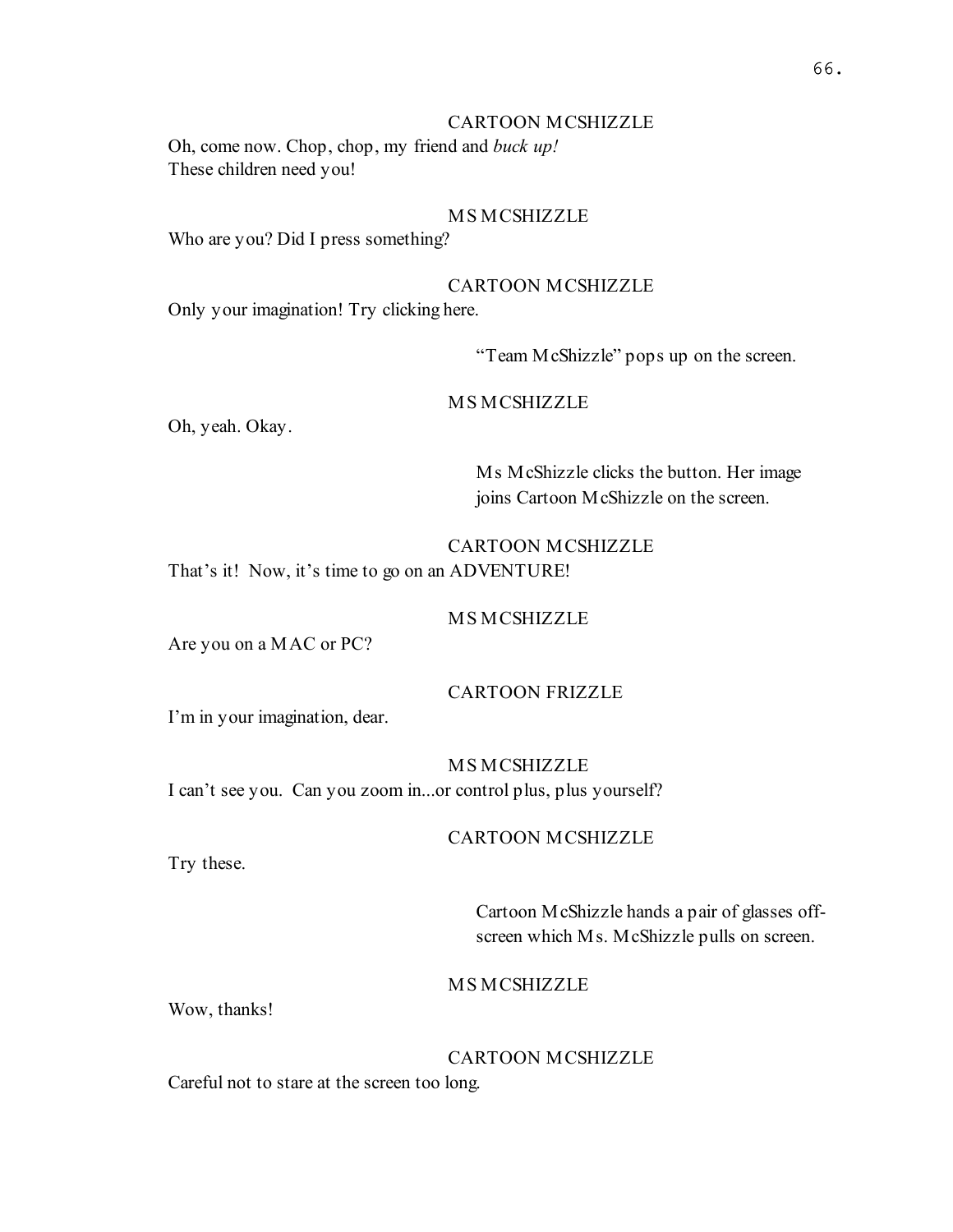# MS MCSHIZZLE

I don't have much of a choice.

# CARTOON MCSHIZZLE

Remember that snack and stretch breaks are out of this world! You can do it! We are McShizzle and I believe in you! Believe in you ...in you ...you.

> The image of Cartoon McShizzle transforms into the Clown. AP Giggles and Ms. McShizzle are side by side on the screen.

# **MS MCSHIZZLE**

Aaaah!

Mr. A, Mr. B, Mrs C, and Mrs D, the circus jugglers and acrobats, appear on the screen as if they've been there for a while.

# AP GIGGLES

That is *not* how we begin our faculty meetings.

# MS MCSHIZZLE

I'll just mute.

#### AP GIGGLES

Good idea!

#### MRS C

Who were you talking-.

# MRS D

Three months of distance learning and she's lost her mind.

# MR A

We're all losing our minds.

# MRS C

Where is everyone?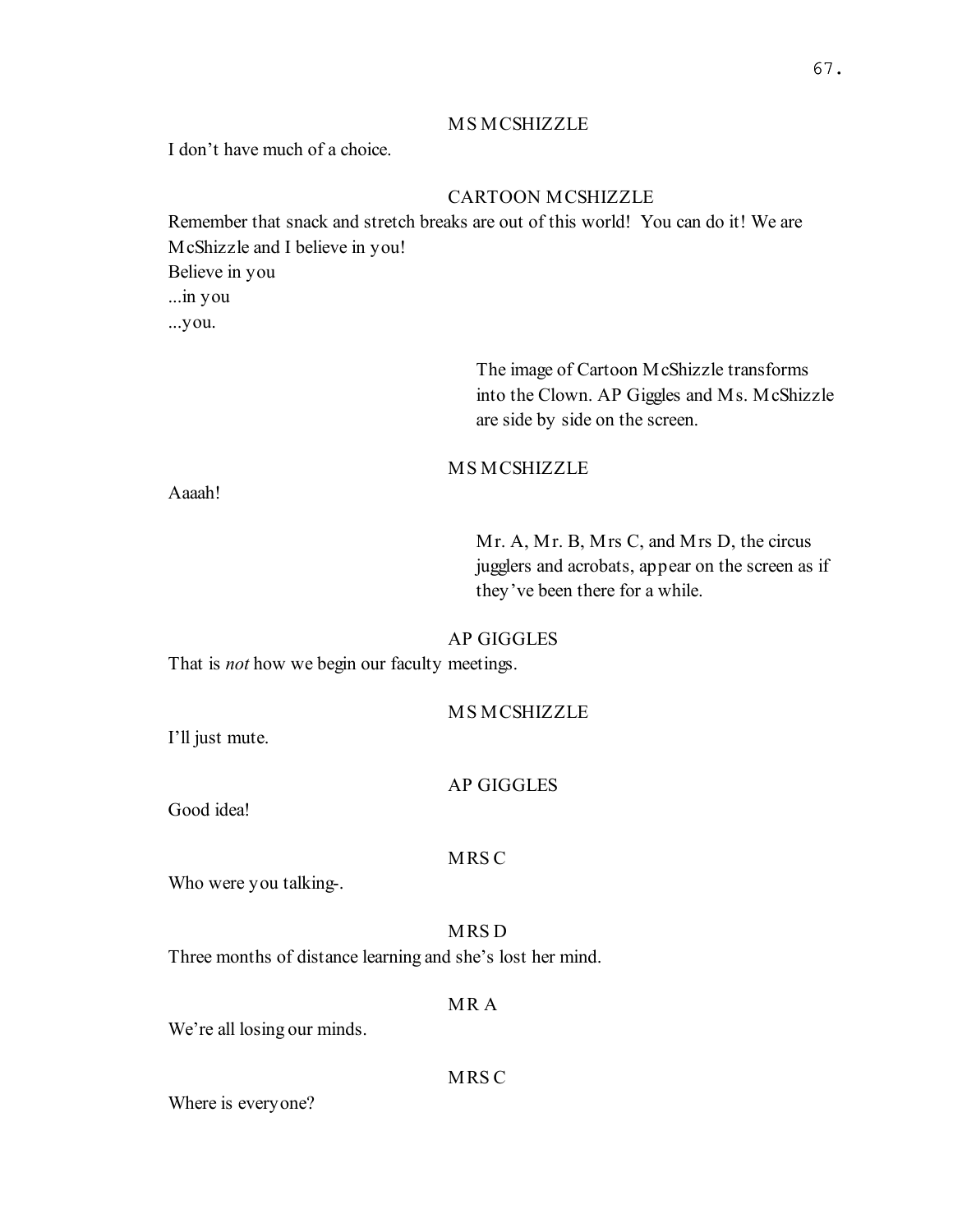#### MR B

Hiding behind their screens?

# AP GIGGLES

Everyone needs to mute! Not everyone is required to use their video. We're working on repairing computers. IS EVERYONE ON MUTE? Good. Now, this is how y'all begin your classes. I'm modeling the example.

Beat.

My students' are following your example and y'all...this is a basic example of classroom management. We need to look again at our best practices. Anyone creating lesson plans?

All teachers raise their hands.

AP GIGGLES (CONT.)

Really?

They lower their hands.

#### AP GIGGLES (CONT.)

Well, hot DAMN! Y'all aren't lateral entry! You remember how to create a plan, not a "to do" list? Our school aim is to be the highest performing school in the district! We aren't seeing the data plan improving! I did not sign on to administer at a C school! Our rating is moving from a C to a D and that is not our students fault. That one is on you, teachers! You can't sleep your way through the day. You actually have to teach these children! Something!

#### MRS C

AP Giggles-

#### AP GIGGLES

-I'm not finished!

Mrs D's baby cries in the background.

#### AP GIGGLES (CONT.)

Pandemy or no pandemy. You will do better. Our children deserve it. You have a job because they come *my* school! WHOSE BABY IS INTERRUPTING-!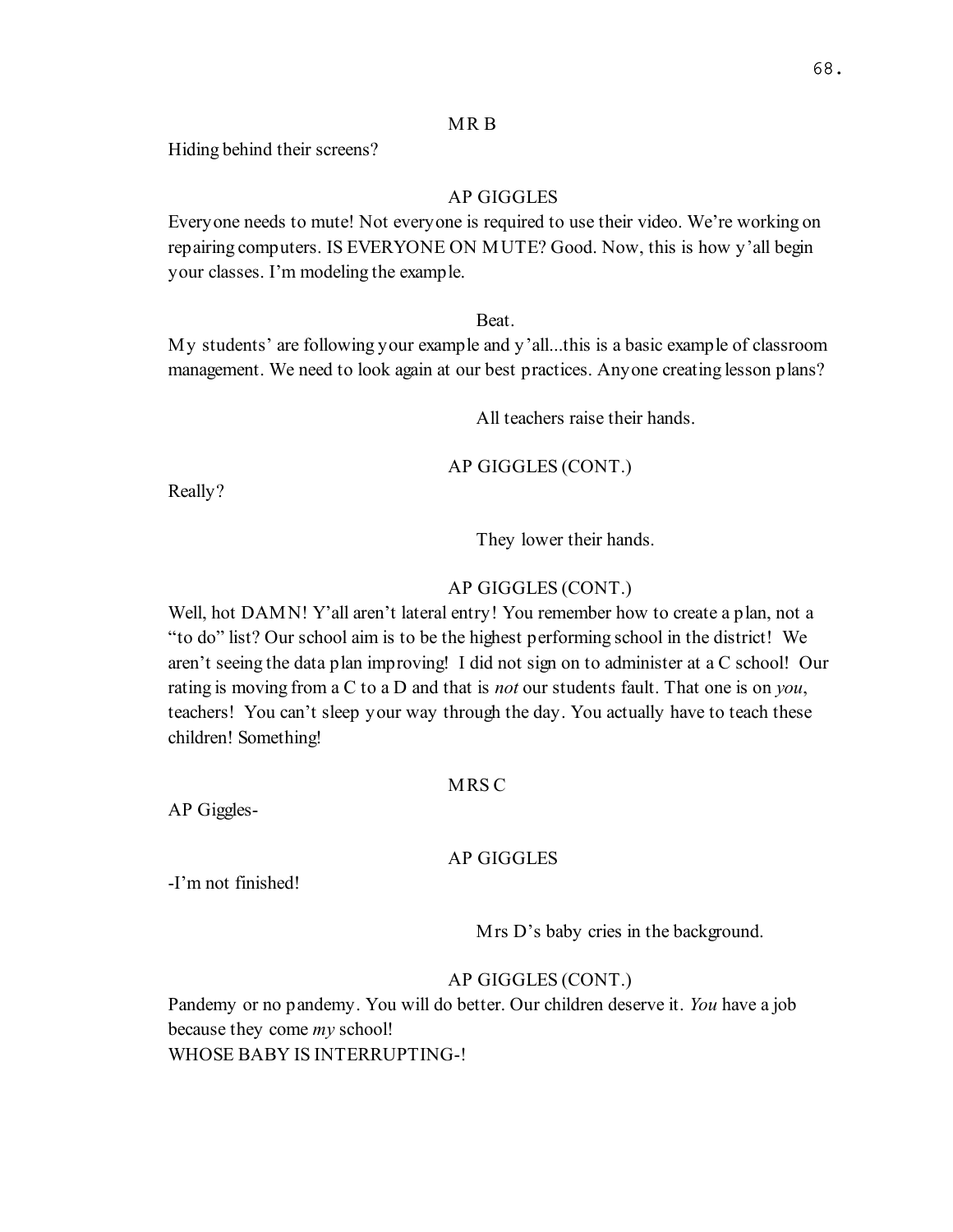#### MRS D

She's trying to sleep and...well, you're yelling.

# AP GIGGLES

MUTE!

#### MRS D

I hit it by accident when trying to get to her.

#### AP GIGGLES

What did I just say?

Mr. A raises his hand.

# AP GIGGLES (CONT.)

Yes, Mr. A?

# MR A

Do all students have computer access?

# AP GIGGLES

We're working on it.

# MR B

What about Wifi? Bandwidth may be an issue with large households.

# AP GIGGLES

We're working on it. Ah, for the people who keeping popping out and rejoining, IT'S DISTRACTING! Just because I can't see you, doesn't mean I can't track what you're doing!

#### MR A

So...bandwidth?

# MS MCSHIZZLE

This may be off the table, but what about the children whose only meals are the ones they get at school? Is there a way to get them packed lunches?

#### AP GIGGLES

We're working on it! In the meantime, I want to see *lesson plans*, folks. You can't let these children down! They. Are. Who. You. Are. Here. To. Serve. Clear?! I'm talking with transportation and getting wifi setup in the buses as stations in neighborhoods.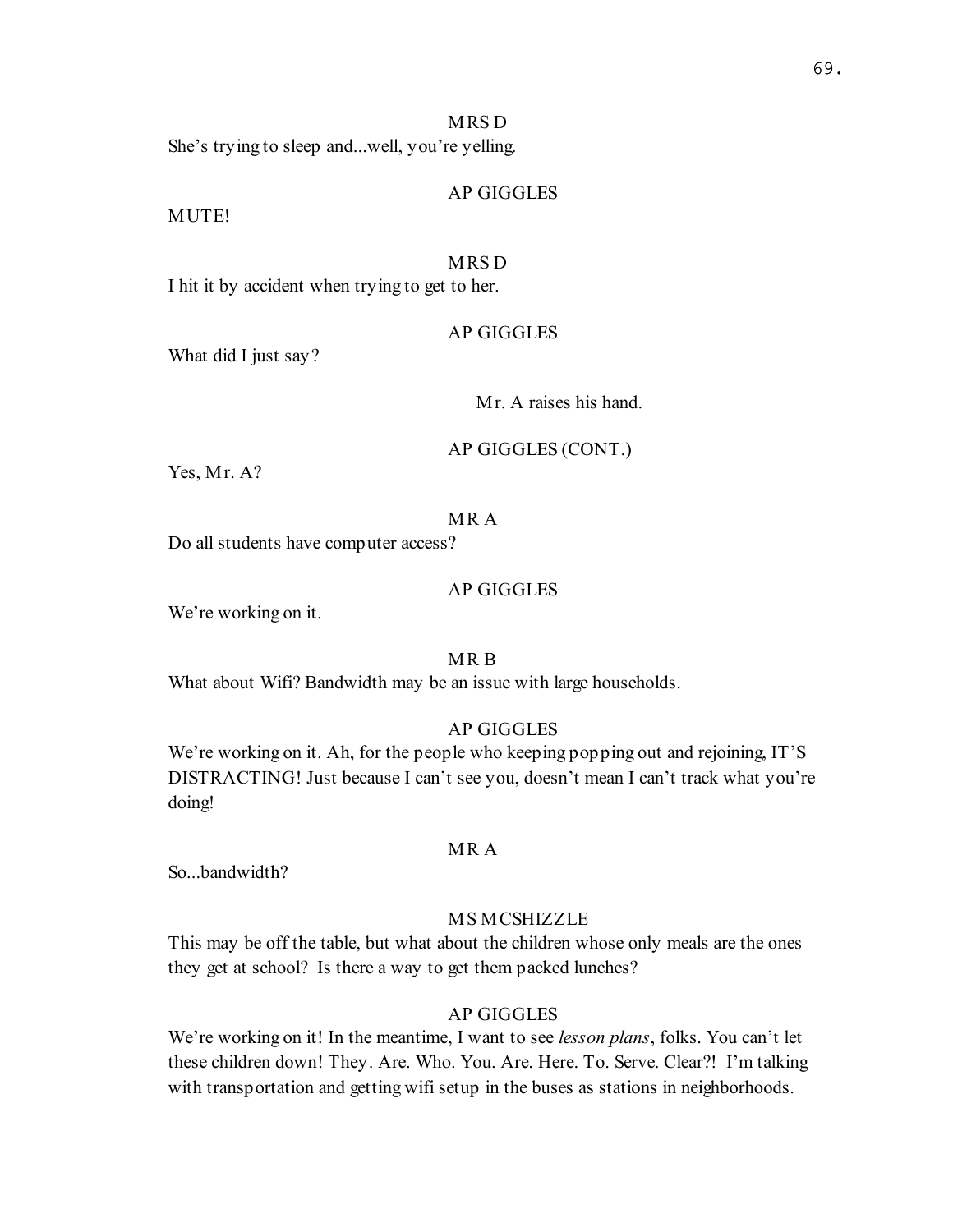# AP GIGGLES (CONT.)

I don't see bandwidth as a problem and the buses will be locked so safety won't be an issue. The students will have wifi access and can still remain 6 feet apart. Look at all I'm doing to help you!

#### MS MCSHIZZLE

Maybe we could have snacks in the buses or bagged lunches for the kiddos to pick up?

# AP GIGGLES

This concludes our meeting. Ah, McShizzle stay back with me.

# Mr. A, Mr. B, Mrs C, and Mrs D exit .

# MS MCSHIZZLE

Is this about my observation? My comment on the lunch-?

# AP GIGGLES

-Observations have been put on hold for the remainder of the school year.

# MS MCSHIZZLE

That's a relief.

# AP GIGGLES

With the notes I had put in your file this year-

#### MS MCSHIZZLE

-notes in my file?

# AP GIGGLES

I have no other choice, but to put you on probation. With the high school students.

## MS MCSHIZZLE

You're removing me from my classroom? Taking these students away from me?

# AP GIGGLES

There's no need for your...intervention.

# MS MCSHIZZLE

Why?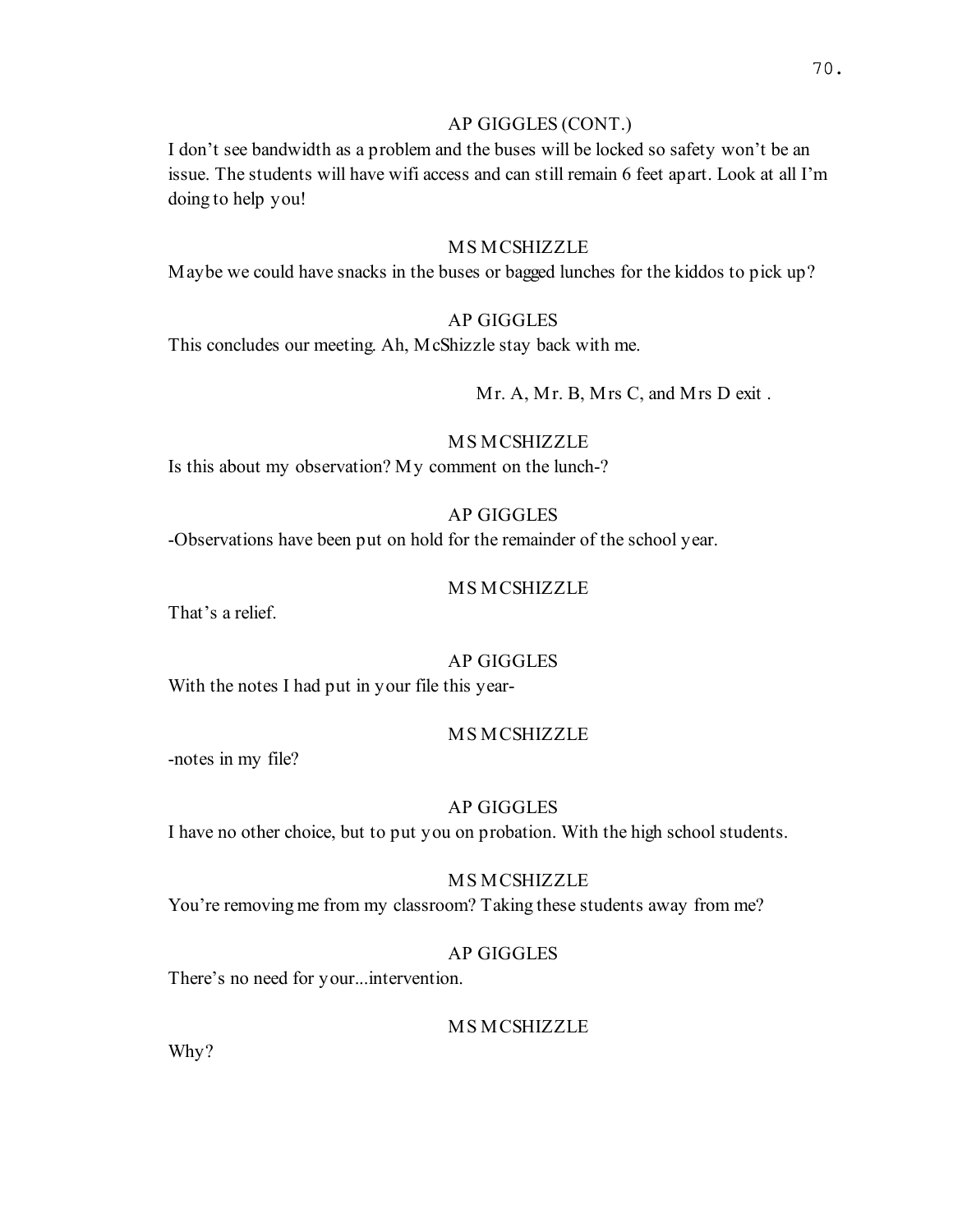# AP GIGGLES

We'll revisit your contract in a few weeks and see how you continue part-time with the elementary grades. That shouldn't be too hard. Even for you. You clearly can't handle the intervention required for the upper grades.

#### MS MCSHIZZLE

With all due respect, AP Giggles. These students...MY students come to school because I help them create and learn.

# AP GIGGLES

They do not come to school because of *you*! You serious? You think you're the *only* teacher at this school? Ha!

# MS MCSHIZZLE

My contract goes through the end of the school year.

# AP GIGGLES

We are an at-will state.

#### MS MCSHIZZLE

They will think I have abandoned them. That I don't care-.

# AP GIGGLES

-Don't nobody care what you think, McShizzle! Do. Your. Job!

#### MS MCSHIZZLE

Isn't your job to be a support system for the teachers?

#### AP GIGGLES

My job...is to support this school. You can learn something from me.

AP Giggles hastily exits off the screen. McShizzle is left alone onstage and on the screen. She laughs, the laughter grows to uneasy tears and then gentle peaceful laughter. She stares at the screen. As McShizzle hangs up the call, the stage goes black.

End of scene.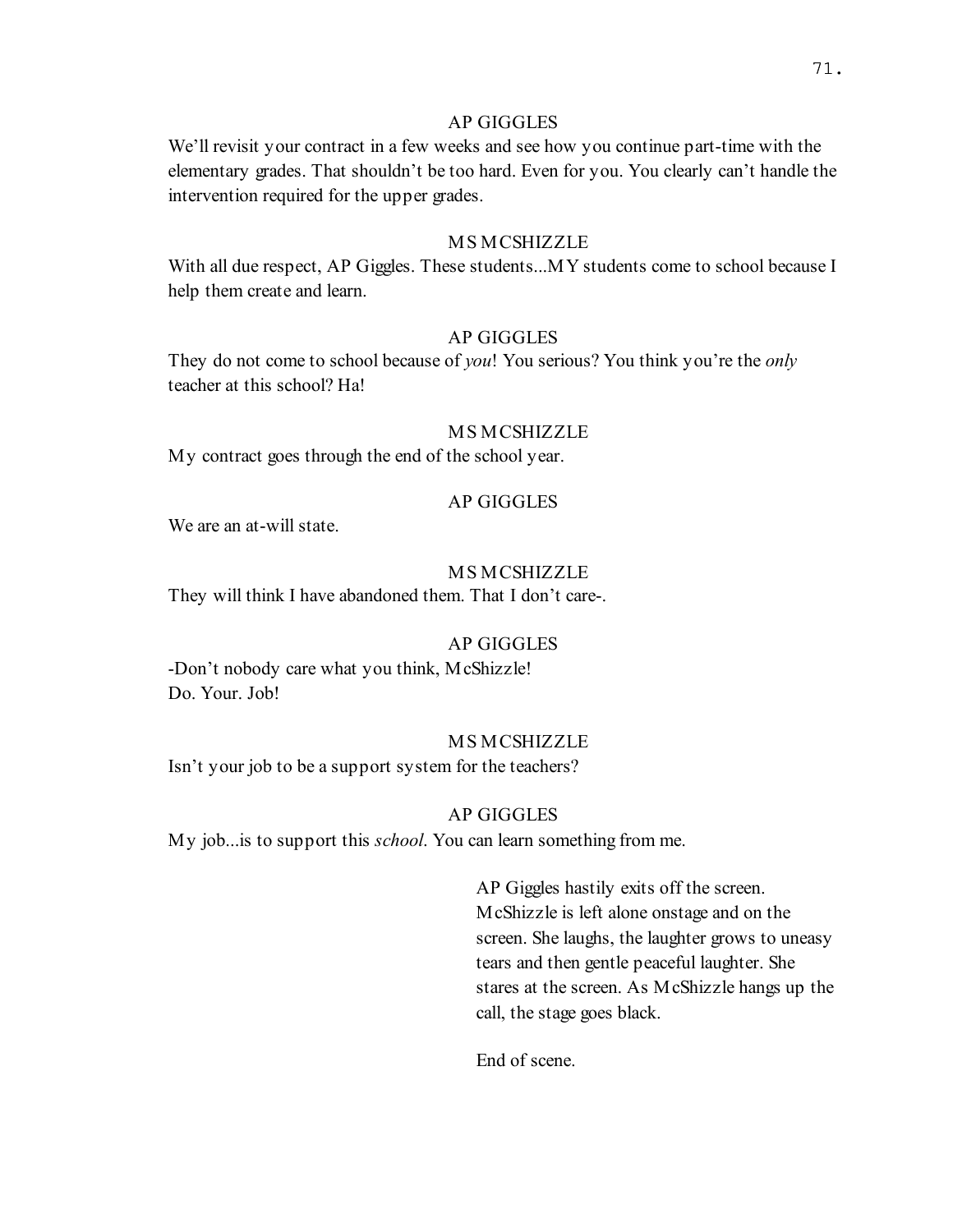#### LESSON SEVEN

The next day. McShizzle's living room as the lion tamer in the center ring with the baby lions. She sits at her desk with her computer. Children's overlapping murmurs are heard in black. Four chairs are situated on-stage 6 feet apart facing in multiple directions. Each elementary school child enters and sits in a chair with their computer on their lap. As the overlapping conversations happen, they drag their chair to find better wifi and some sit on the floor. The projection screen shows Ms. McShizzle's face and four logos each with letter M, A, T, K identifying the icon of the child.

MARCUS Ms. McShizzle! I've missed you so much!

# TOMMY

Is that your...house?

KITTY Why can't I see you? You're all fuzzy! Can you hear me?

> TOMMY Did you get COVID? I need a haircut!

ALISON What's COVID? I still don't get it?

#### TOMMY

I feel funny...

The stage lights up.

# MS MCSHIZZLE

Children! Oh, it's so wonderful to see all of you! Well...your uh icons. Can you turn your cameras on? Let me see you. It's the button next to the hang up but-.

They all disappear.

ALISON Can I come over? Do you wanna see my dog?

**MARCUS** 

MARCUS What are we doing today? Isn't my hamster cute?

KITTY Do you have any snacks?

Is it the flu?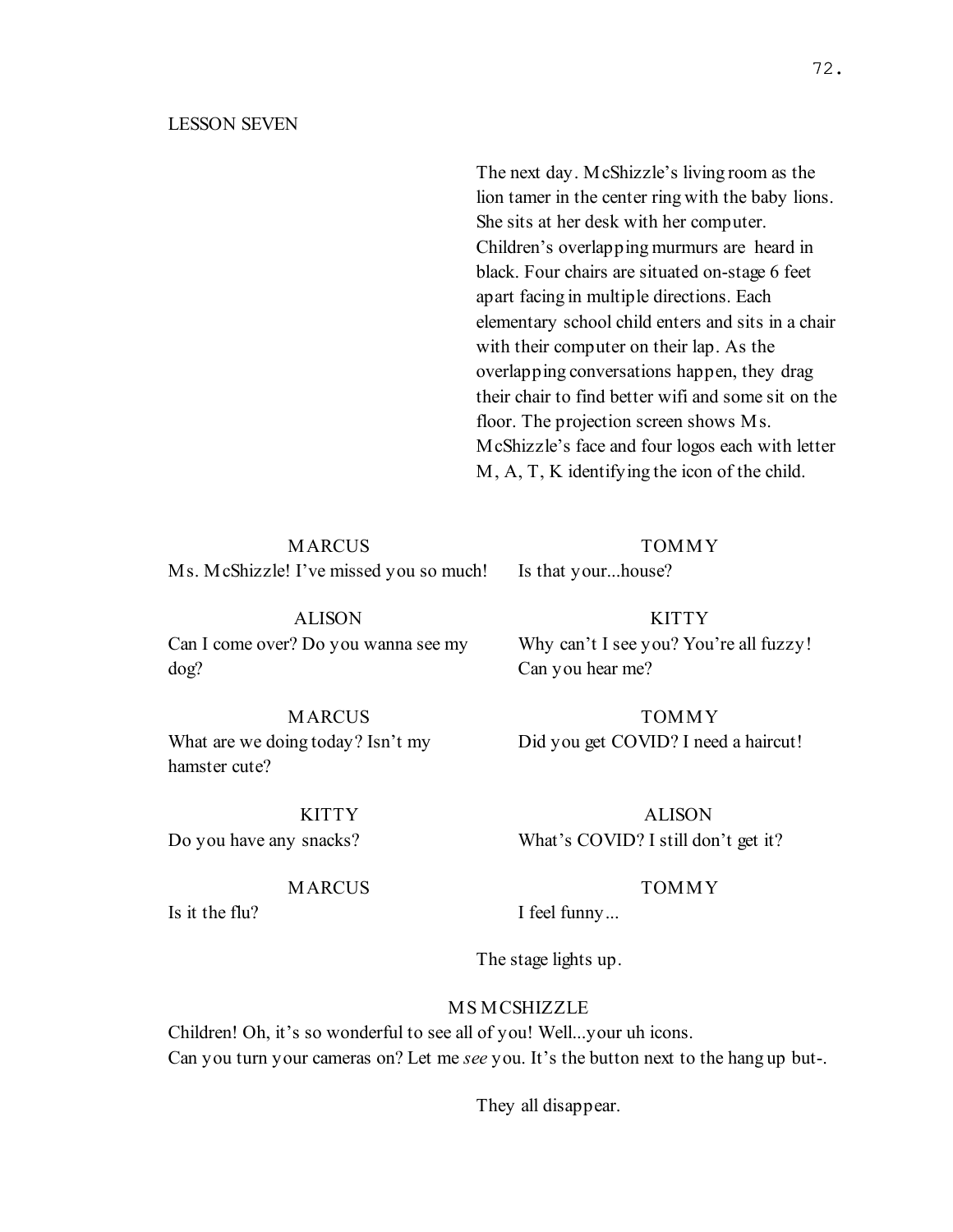# MS MCSHIZZLE (CONT.) No! Where did you-? Oooooh...CURSE YOU BANDWIDTH!

#### Slowly, they re-appear with their cameras on.

#### MS MCSHIZZLE (CONT.)

Oh! YOU MADE IT! Just look at you! Your amazing, gorgeous faces! I can't believe you're here! You...you came back!

#### MARCUS

Don't be sad, Ms. McShizz! Sad spelled backwards is DAS and DAS NOT RIGHT!

#### MS MCSHIZZLE

You are wise, Marcus! Of course, I just...yes. We'll wait for a few more minutes until everyone else joins. How's everyone be-?

# ALISON

-We're the only ones who got computers.

#### TOMMY

Yeah, I don't think they're comin', Ms. McShizz.

#### MS MCSHIZZLE

You're the only ones? In...the whole school?

#### KITTY

Just in your class.

#### MS MCSHIZZLE

Oh, well. I'll just make packets to get to them.

#### MARCUS

They won't do them.

#### MS MCSHIZZLE

Don't be silly. How can you be so sure?

#### **KITTY**

We don't have to do our work. AP Giggles said so.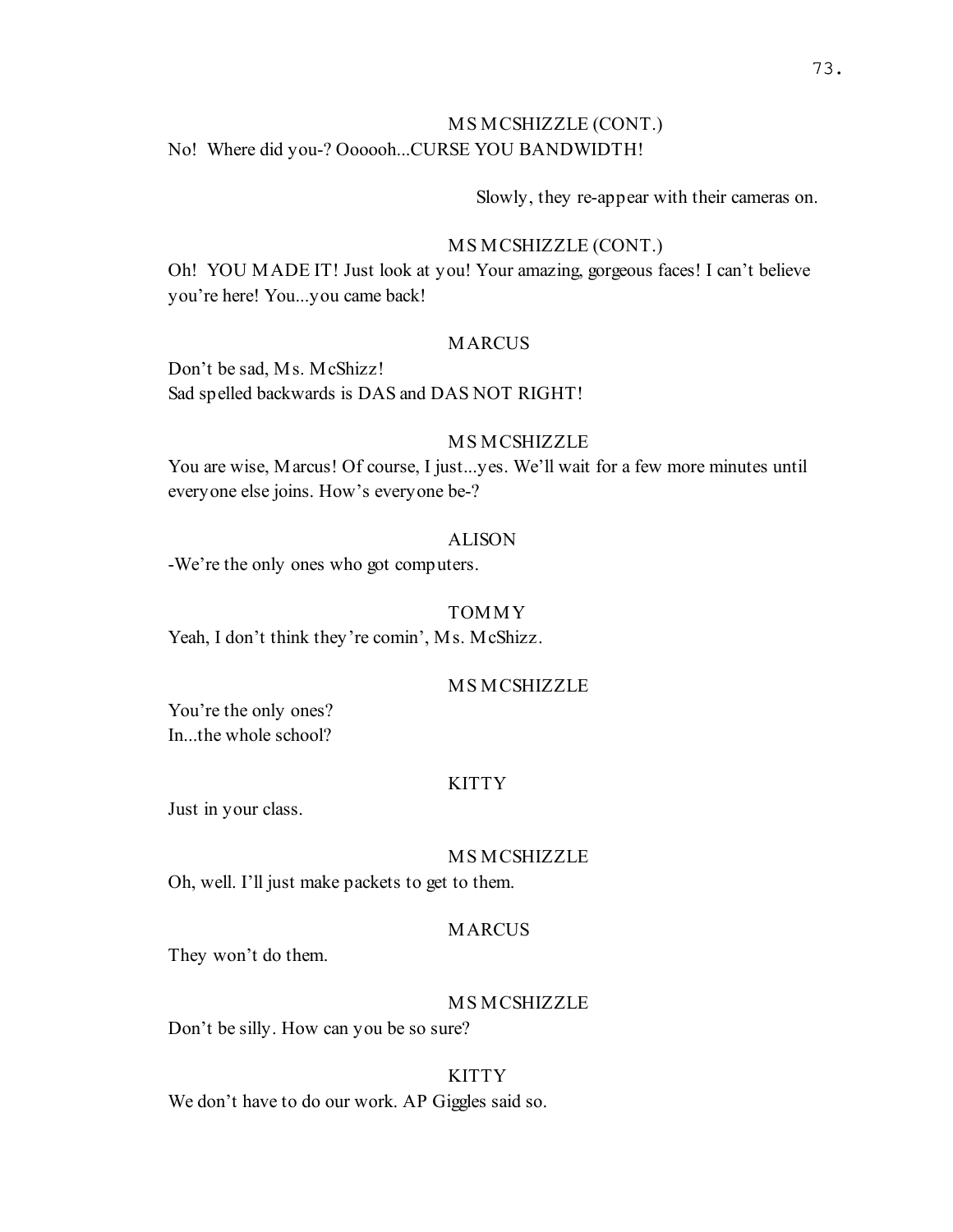#### MARCUS

Is it true we aren't getting grades?

# MS MCSHIZZLE

Ummm...

# **KITTY**

Gramma said y'all teachers aren't allowed to give us grades, but you always told us that getting grades is getting our paycheck. So if I ain't getting my grade, how's my family gonna eat?

# MS MCSHIZZLE

Children, first off, that...is true, but it doesn't mean you shouldn't come to school and your grades aren't treated like actual money. Your parents will give you things to eat.

# **MARCUS**

Momma told me I could either have chicken or rice last night, but not both. I reached for the rice and she slapped my hand!

# MS MCSHIZZLE

What am I hearing? We need to turn these frowns upside down? After all, a smile is a curve that sets everything straight!

# TOMMY

Gotta pee!

Tommy runs offstage.

# MS MCSHIZZLE

Oh, that's fine well...

Audio of peeing and toilet flush.

MARCUS, ALISON, KITTY

Ew!

Tommy reenters and runs to his seat.

#### MS MCSHIZZLE

Welcome back!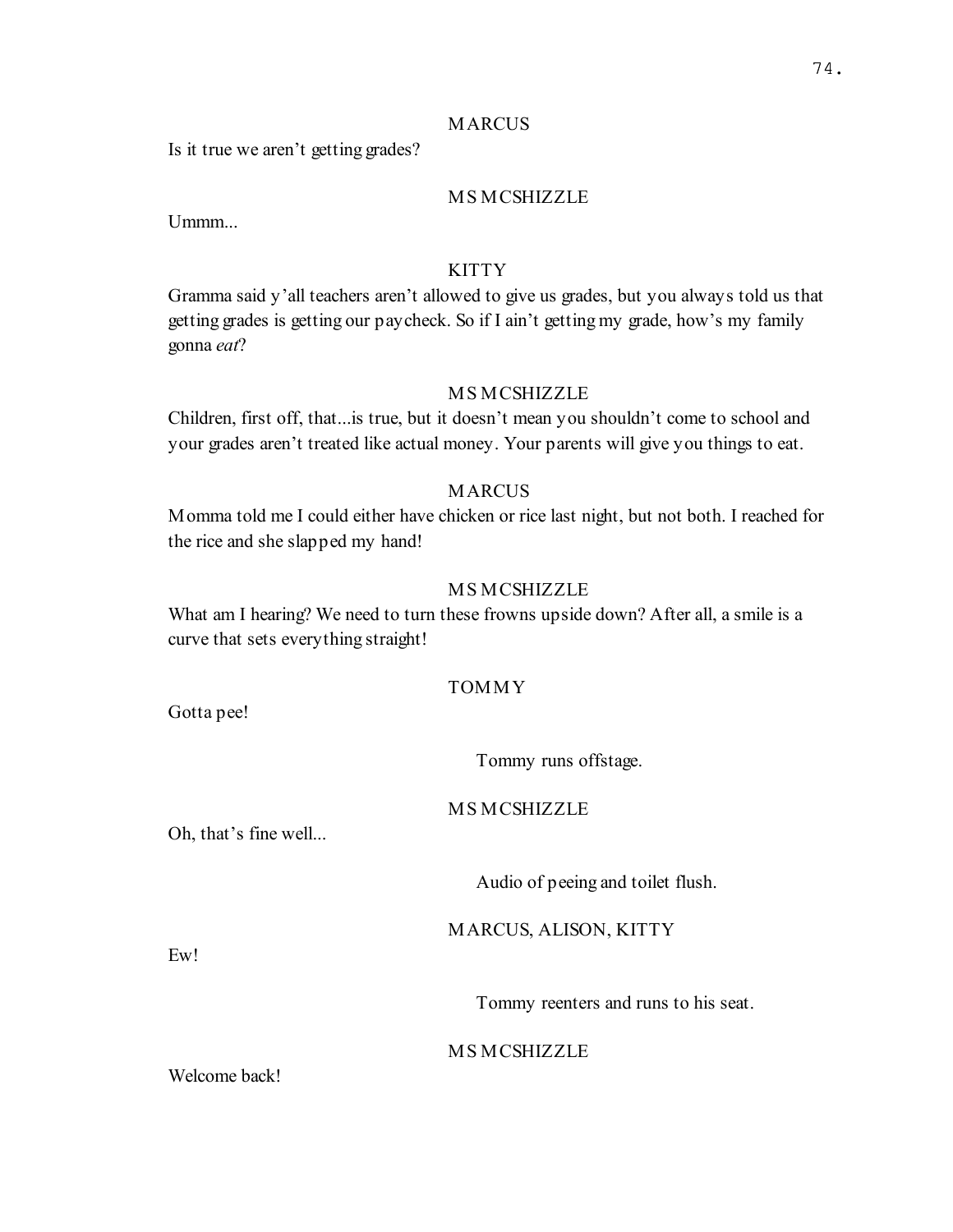# KITTY

You didn't wash your hands! That's against the law!

# TOMMY

I didn't want to miss anything.

# MS MCSHIZZLE

This gives me an idea!

(McShizzle sings.)

WASH YOUR HANDS SCRUB THEM CLEAN WEAR YOUR MASK OF A PRINCE OR A QUEEN!

STAND YOUR GROUND SIX FEET APART STAY SAFE AND WISE THAT'S HEALTHY SMART!

Sing with me, children!

WASH YOUR HANDS

MARCUS, ALISON, TOMMY, KITTY

WASH YOUR HANDS

MS MCSHIZZLE

SCRUB THEM CLEAN!

MARCUS, ALISON, TOMMY, KITTY

SCRUB THEM CLEAN?

MS MCSHIZZLE

WEAR YOUR MASK.

MARCUS, ALISON, TOMMY, KITTY

WEAR YOUR MASK

MS MCSHIZZLE

OF A PRINCE OR A QUEEN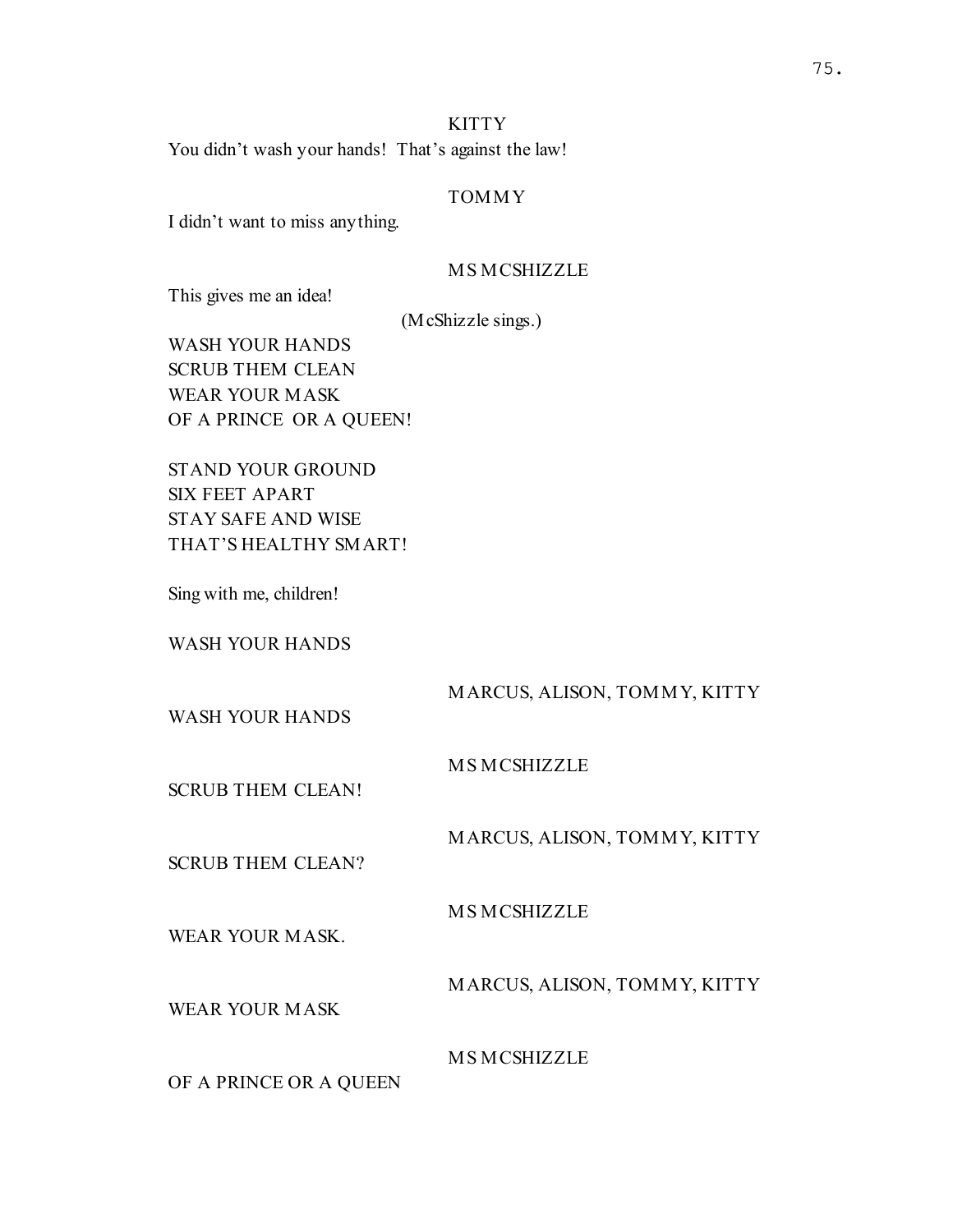MARCUS

OF A PRINCE

**KITTY** OR A QUEEN...THAT'S ME! OH YEAH!

MS MCSHIZZLE

STAND YOUR GROUND.

STAND YOUR GROUND

MS MCSHIZZLE

MS MCSHIZZLE

SIX FEET APART

MARCUS, ALISON, TOMMY, KITTY

MARCUS, ALISON, TOMMY, KITTY

SIX FEET APART

STAY SAFE AND WISE

MARCUS, ALISON, TOMMY, KITTY

STAY SAFE AND WISE

THAT'S HEALTHY SMART!

MS MCSHIZZLE THAT'S HEALTHY SMART!

MARCUS, ALISON, TOMMY, KITTY

MS MCSHIZZLE

Once again! With the captions on! Everyone! Join me! No child left behind!

On the screen, under McShizzle's box appears the words of the song with a bouncy "coronavirus" ball. The lights rise on the audience. They sing in a round.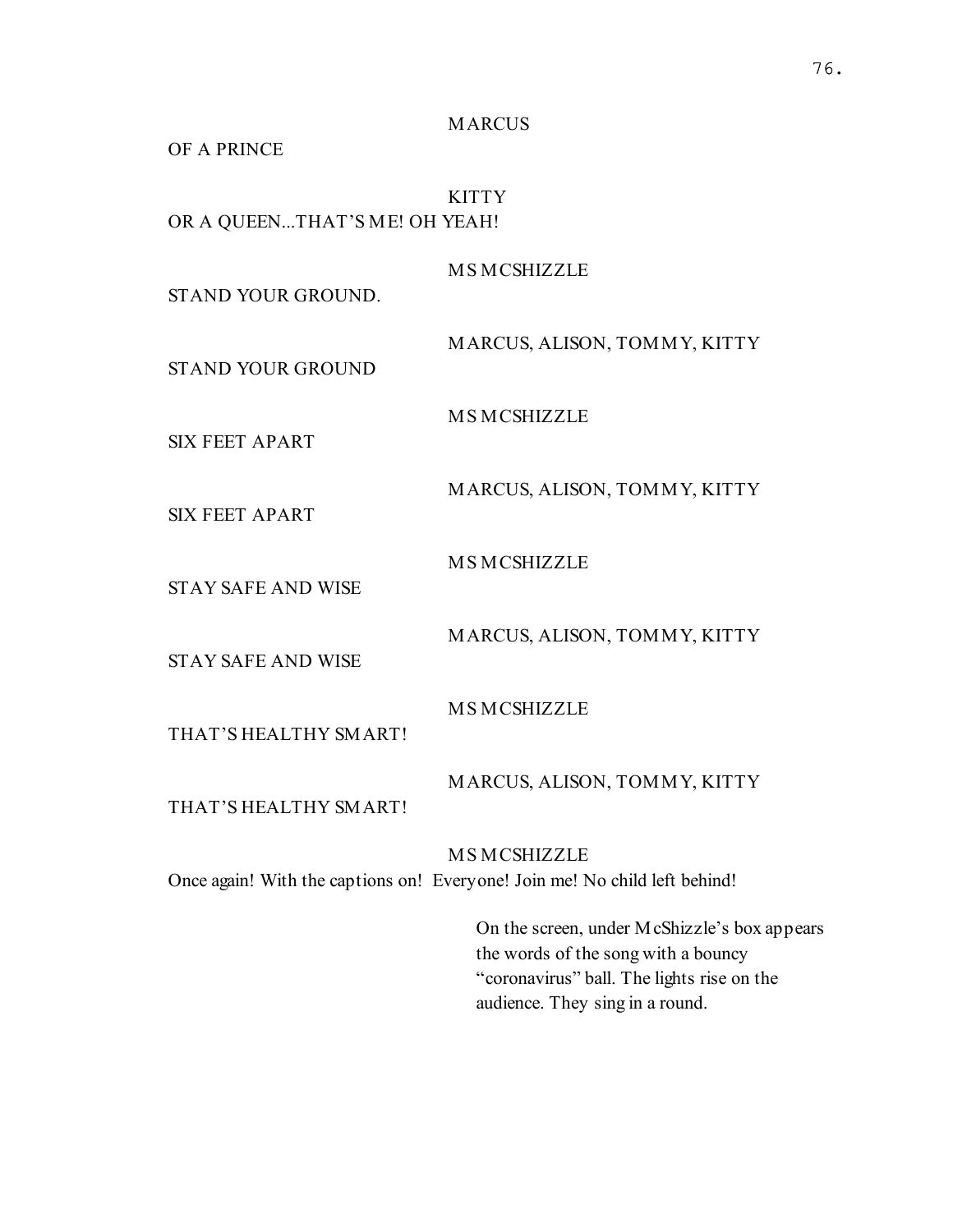MARCUS, ALISON, TOMMY, KITTY, AUDIENCE WASH YOUR HANDS SCRUB THEM CLEAN MS MCSHIZZLE WASH YOUR HANDS SCRUB THEM CLEAN MARCUS, ALISON, TOMMY, KITTY, AUDIENCE MS MCSHIZZLE WEAR YOUR MASK MARCUS, ALISON, TOMMY, KITTY, AUDIENCE OF A PRINCE OR A QUEEN! MS MCSHIZZLE OF A PRINCE OR A QUEEN! MARCUS, ALISON, TOMMY, KITTY, AUDIENCE STAND YOUR GROUND MS MCSHIZZLE STAND YOUR GROUND MARCUS, ALISON, TOMMY, KITTY, AUDIENCE SIX FEET APART STAY SAFE AND WISE MS MCSHIZZLE SIX FEET APART STAY SAFE AND WISE MARCUS, ALISON, TOMMY, KITTY, MS MCSHIZZLE

AUDIENCE THAT'S HEALTHY SMART!

Clapping hands emoji's popup on the screen.

TOMMY

THAT'S HEALTHY SMART!

MS MCSHIZZLE

Wonderful, children! Give yourselves a round of applause!

Lights dim over the audience.

MS MCSHIZZLE (CONT.)

Now, who wants to go on an adventure?

MARCUS, ALISON, KITTY Where?!

Blast OFF!

WEAR YOUR MASK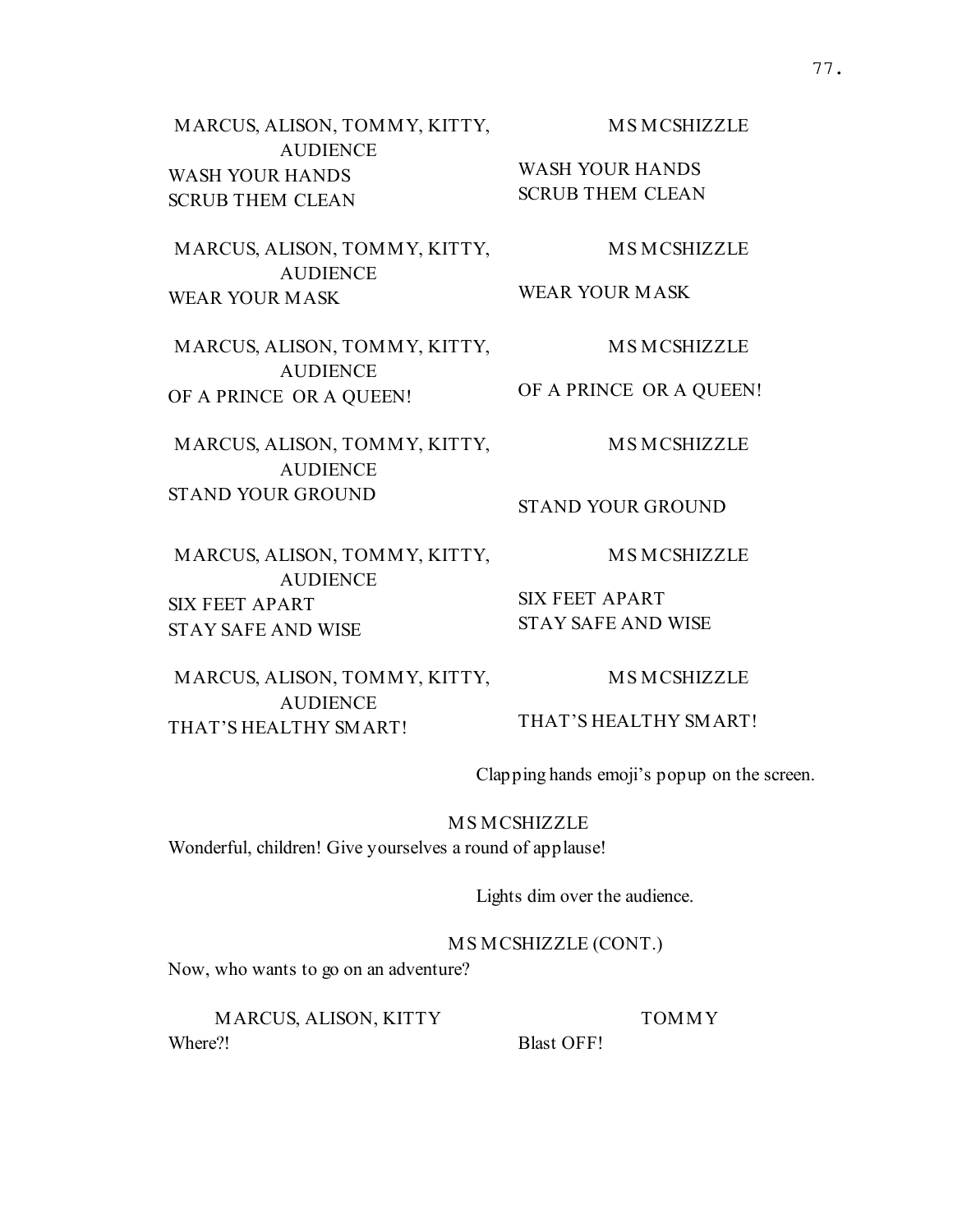# 78.

# MS MCSHIZZLE

To a magical place where one only goes in secret!

# **MARCUS**

The moon?

#### ALISON

Daddy's closet?

#### MS MCSHIZZLE

It's a place you all know well....it's the *bathroom*!

TOMMY

I just went there!

MARCUS, ALISON, KITTY The bathroom?

# MS MCSHIZZLE

I spy a place with water. We must practice what we just sang about, children. To keep you as healthy as possible! Take your computers and ...go!

The children vanish from the screen.

# MS MCSHIZZLE (CONT.)

Children? Children? I-well... I'll be here when you get back. ...Children?

Blackout.

End of scene.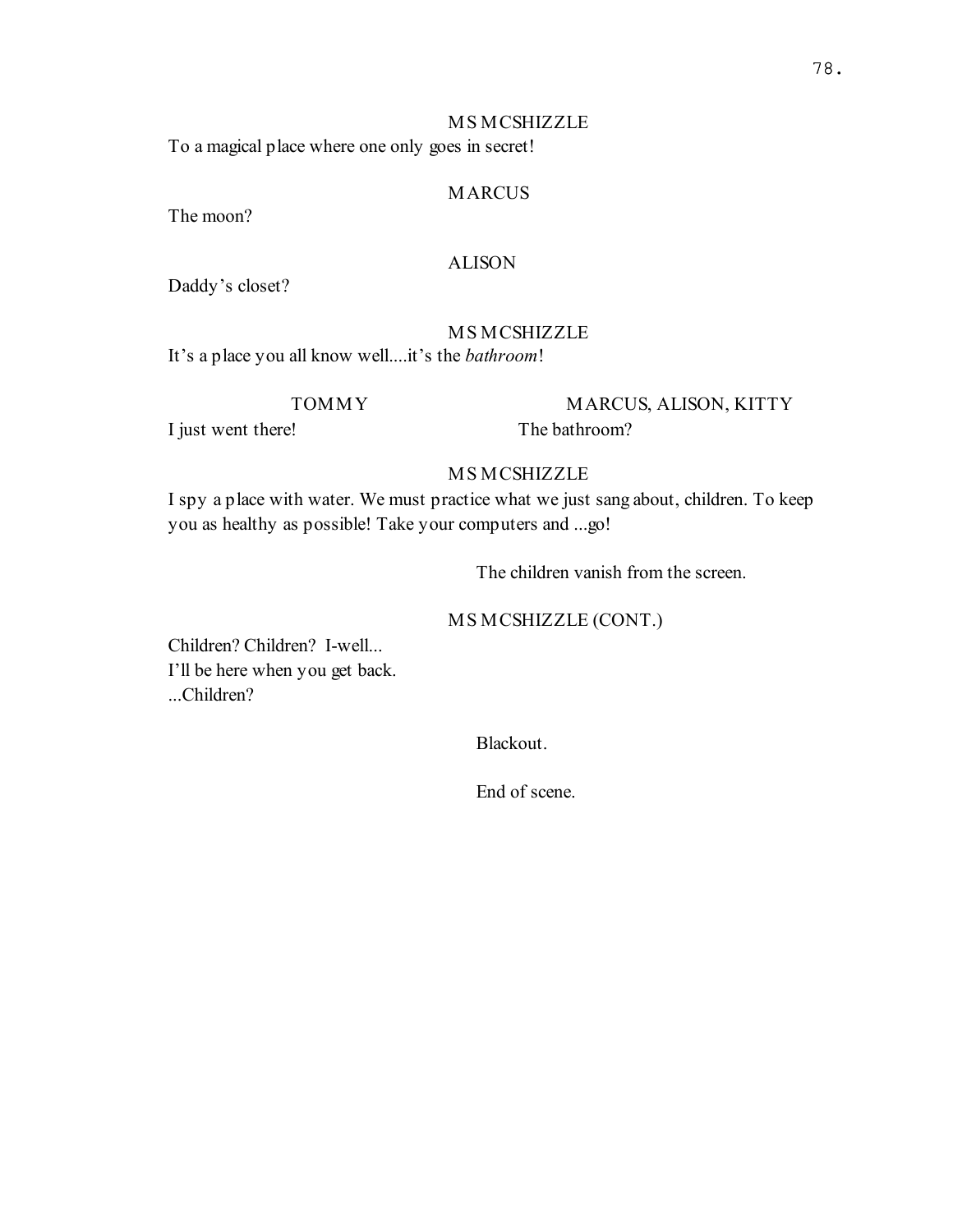McShizzle's living room filled with aerial silks, late that night. She lays on her couch staring ahead at the glow of the TV and a voiceover.

#### NEWS VOICEOVER

Well, Chuck! We're at day fifty-eight into this global pandemic...this quarantine. I sure thought this mess would be over by now. Hahaha. Lets look at the numbers. One-hundred thousand dead globally. Seven hundred forty-four deaths in our state, not so bad...and many more hospitalized. Italy continues to stay in lockdown, as we remain in lockdown. Businesses are struggling and don't see any glimmer of light when they may re-open. Schools are gearing up soon for an early summer break. We all just have to sit tight.

Beat.

With everything we've been through, we're hopeful it won't last much longer. Toilet paper is slowly being restocked. Remember, share with your neighbors. Toilet paper not germs. There's not enough inform-.

> McShizzle shuts off the tv. She pulls the blanket on the back of the couch over her and falls asleep.

Lights dim. Classical music plays.

A spot appears on the sleeping Ms. McShizzle who hears the music and begins to dance. She discovers a package of toilet paper behind her couch and continues to dance with it lyrically as the music moves her.

In the music crescendo, two people dressed as toilet paper rolls join Ms. McShizzle in the dance. They unite in dance moves together, join hands in a spin and release of the toilet paper and exit the stage as Ms. McShizzle collapses back on the couch in a deep sleep.

Light shift. End of scene.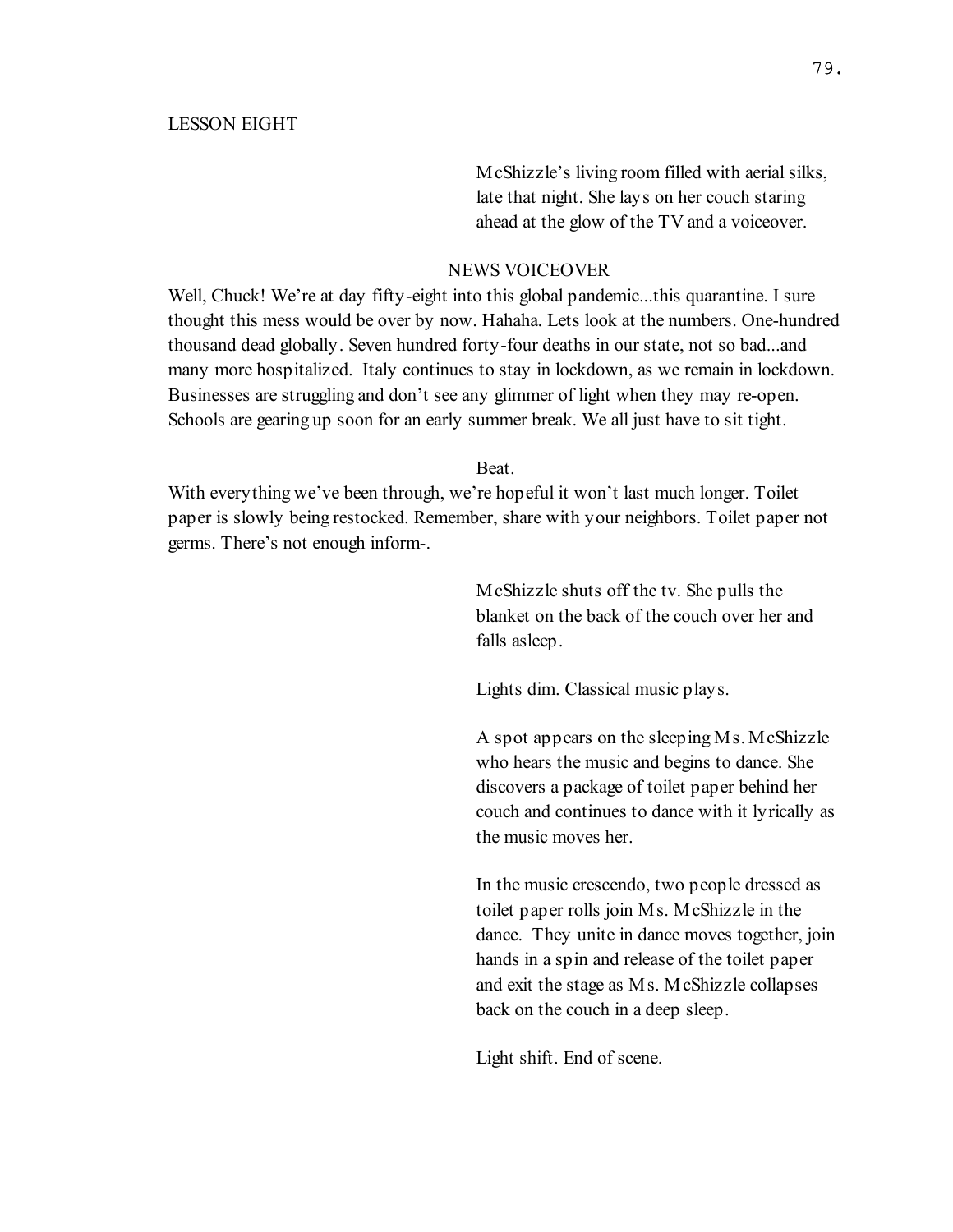Cartoon McShizzle as the ringmaster appears on the screen above the sleeping McShizzle. Marcus, Alison, Tommy, and Kitty enter as clowns at various points in dark staring at their computers.

# CARTOON MCSHIZZLE

98.4! What a beautiful day for a 98.4! There's so much to score. Maybe a trip to the store with TP galore wanting more and more. Sleepy head lookin' sore! Head out that there door! There's much to explore!

> Lights up slightly on McShizzle dangling from the silks and slams her hand on the alarm. Cartoon McShizzle gasps.

#### CARTOON MCSHIZZLE

That's no way to start the day!

In her sleep.

# MS MCSHIZZLE

Lesson - children can't- what do - they GO 'way... ADVENTURE!

#### CARTOON MCSHIZZLE

Lesson planning in your sleep again, McShizzle? Such a silly goose! An adventure you say? Right away!

> McShizzle's alarm blares loudly. As Cartoon McShizzle counts down, Marcus, Alison, Tommy, and Kitty run to the edge of the stage facing the audience.

#### CARTOON MCSHIZZLE (CONT.)

Five! Four! Three! Two! ONE!!! Blasting off...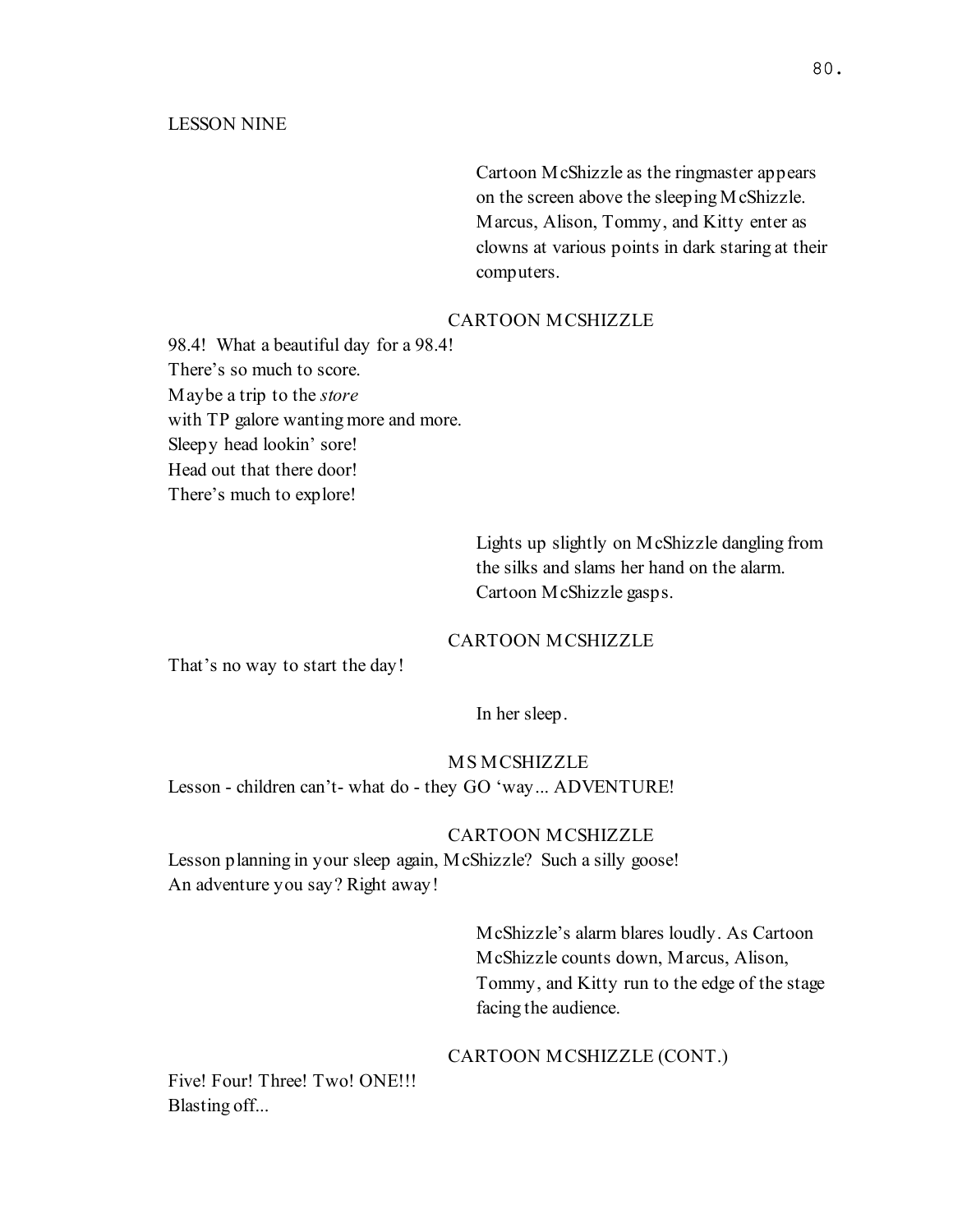|                                      | Ms McShizzle smashes her hand on the alarm.<br>It crashes to the floor.                                                                                                                                                                                 |
|--------------------------------------|---------------------------------------------------------------------------------------------------------------------------------------------------------------------------------------------------------------------------------------------------------|
| Perhaps it's a good time for a rest! | CARTOON MCSHIZZLE (CONT.)                                                                                                                                                                                                                               |
|                                      | Cartoon McShizzle sits as Marcus, Alison,<br>Tommy, and Kitty return to their seats.                                                                                                                                                                    |
|                                      | Marcus, Alison, Tommy, and Kitty appear on<br>screen with Cartoon McShizzle, as themselves.                                                                                                                                                             |
|                                      | Ms McShizzle stretches wide, grabs the<br>scrunchy on the table next to the couch and<br>gathers her hair in a messy bun. Cartoon<br>McShizzle mimics her behavior. Ms.<br>McShizzle gathers the alarm clock off the floor<br>and turns it to face her. |
| Oh, Poodle!                          | <b>MSMCSHIZZLE</b>                                                                                                                                                                                                                                      |
|                                      | She races to the computer screen and turns on<br>the video. Cartoon McShizzle waves goodbye<br>and exits the screen.                                                                                                                                    |
| So, late. Late. Late!                | MS MCSHIZZLE (CONT.)                                                                                                                                                                                                                                    |
|                                      | Ms. McShizzle appears on screen joining the<br>children. She's muted.                                                                                                                                                                                   |
| <b>MARCUS</b><br>Ms. McShizz!        | <b>KITTY</b><br>We've been waiting!                                                                                                                                                                                                                     |
|                                      | <b>TOMMY</b>                                                                                                                                                                                                                                            |
| You're muted!                        |                                                                                                                                                                                                                                                         |
| <b>KITTY</b><br>We can't hear-!      | <b>MARCUS</b>                                                                                                                                                                                                                                           |
|                                      | We've been good though.                                                                                                                                                                                                                                 |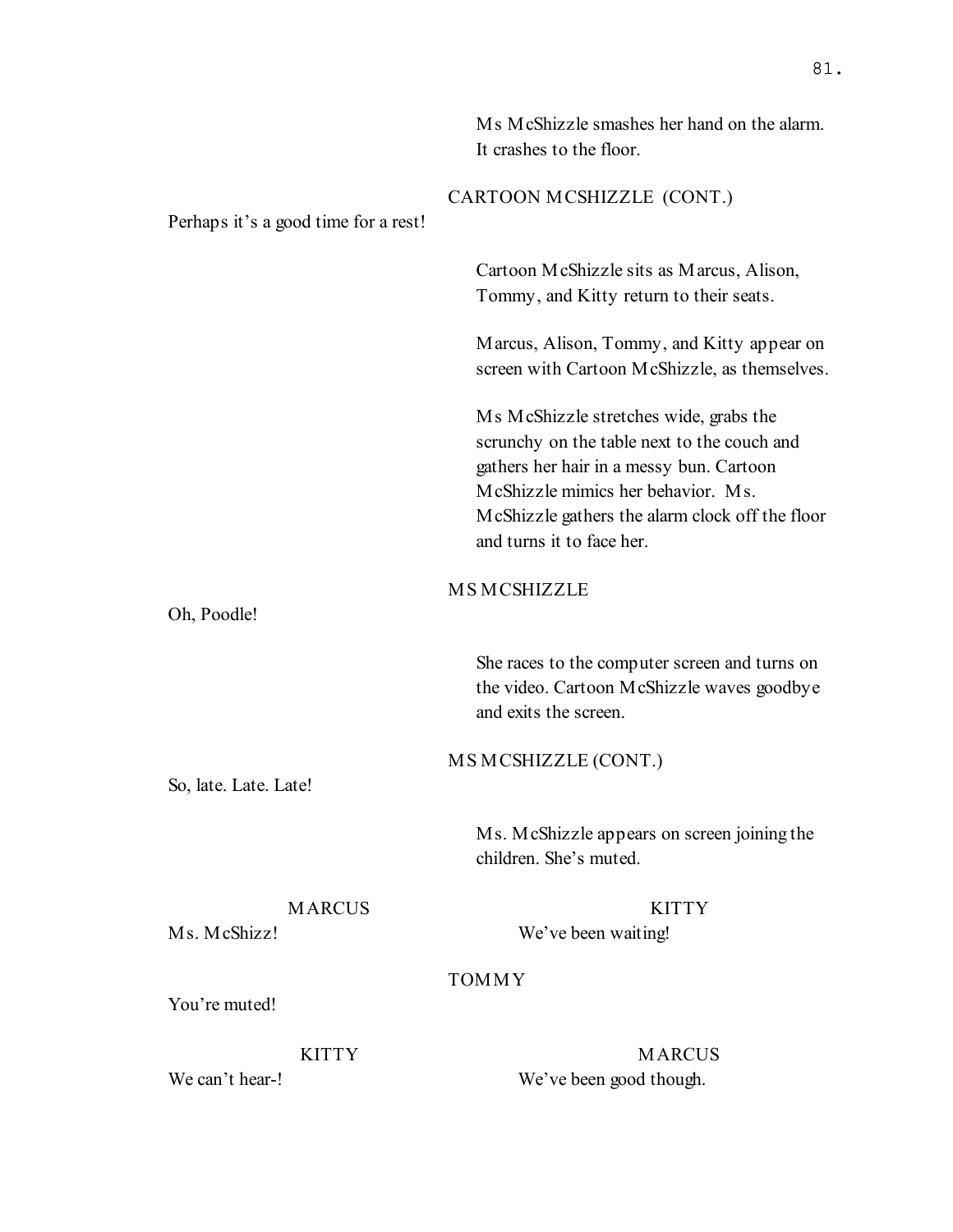#### MS MCSHIZZLE

# POOO-DLEE-SNARRRRRFFF!

The children gasp.

#### MS MCSHIZZLE (CONT.)

Oh! C-can you hear me?

# TOMMY

MS MCSHIZZLE

You said a bad word! Mwaaaam!

I'm so sorry! Okay, so.

# **KITTY**

No she didn't! Stop being a baby!

# TOMMY

You're the baby!

Children!

# MARCUS

Ms. McShizz?

# MS MCSHIZZLE

MS MCSHIZZLE

You can hear me. I'm so glad, I-.

# MARCUS

Ms McShizz!

# MS MCSHIZZLE

Yes, Marcus. Oh, my goodness. Yes?

### **MARCUS**

What's a poodle snarf?

#### TOMMY

It's a cuss word!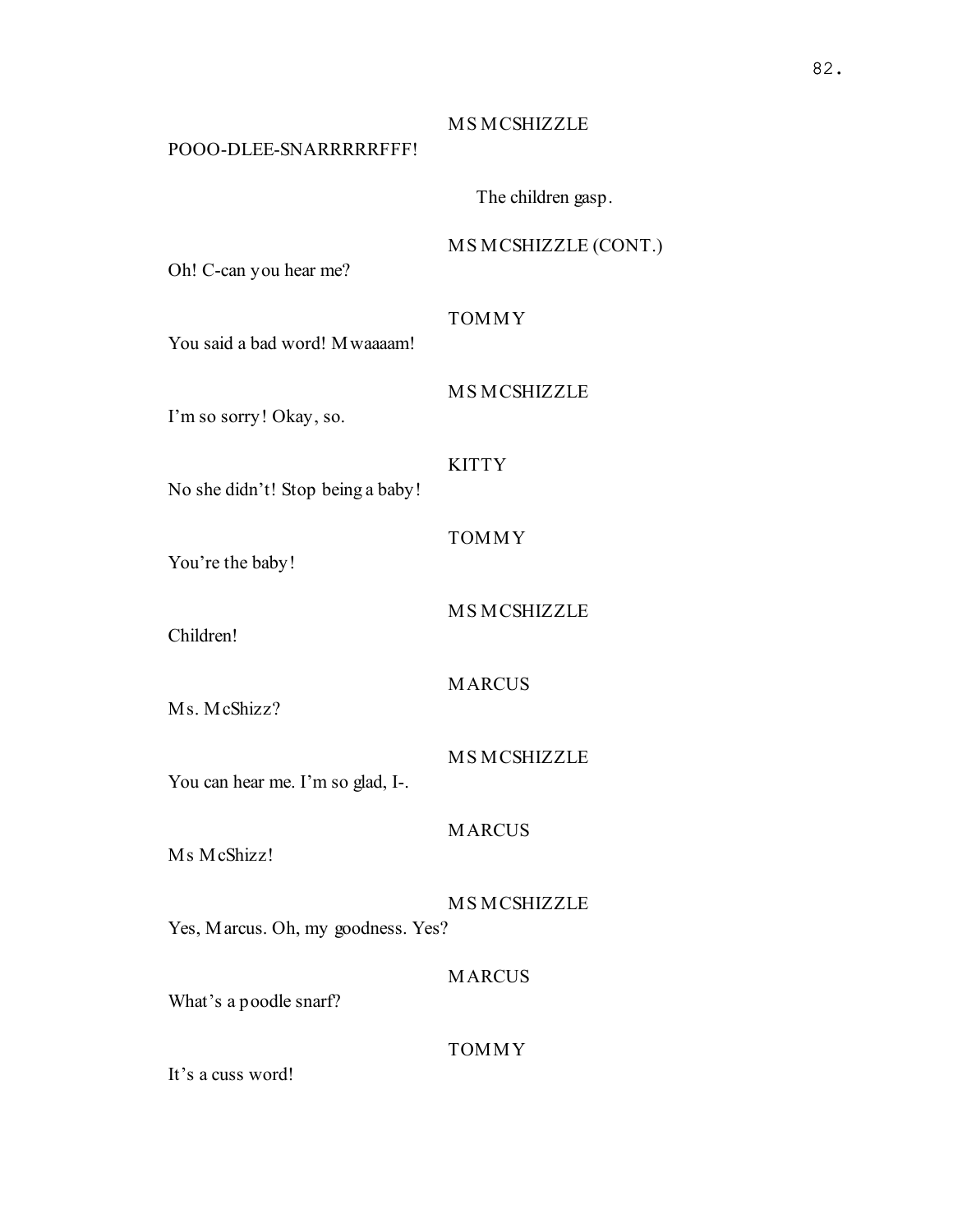#### MS MCSHIZZLE

Actually it's...a um...puppy sneeze!

# MARCUS, KITTY, ALISON

Oooooh!

#### MS MCSHIZZLE

It's 9am and...we only have 20 minutes left. Okay, I can do this.

# MARCUS

I wanna sing a song! Stop! Would you-!

Marcus mutes and goes off camera. His icon appears. The stage illuminates to reveal a threering circus.

#### MS MCSHIZZLE

What's happening?

#### KITTY

His older sister said the F word off-camera in math class yesterday. That's a cuss word. Uh oh!

### KITTY'S GRANDMA (OFFSTAGE)

You better clean that up! I will not have a messy ass house while you stupid kids sit there and do nothing! Get up! Now! Make me say that again!

#### MS MCSHIZZLE

I'm sorry you had to-. Umm. So, I wonder if we could maybe? Is everyone okay?

Kitty's Grandma, a fire eater, and Tommy's mom, a sword swallower, enter onstage joining their child.

KITTY'S GRANDMA

You know I see you, right?

# **MS MCSHIZZLE**

I--What did I do?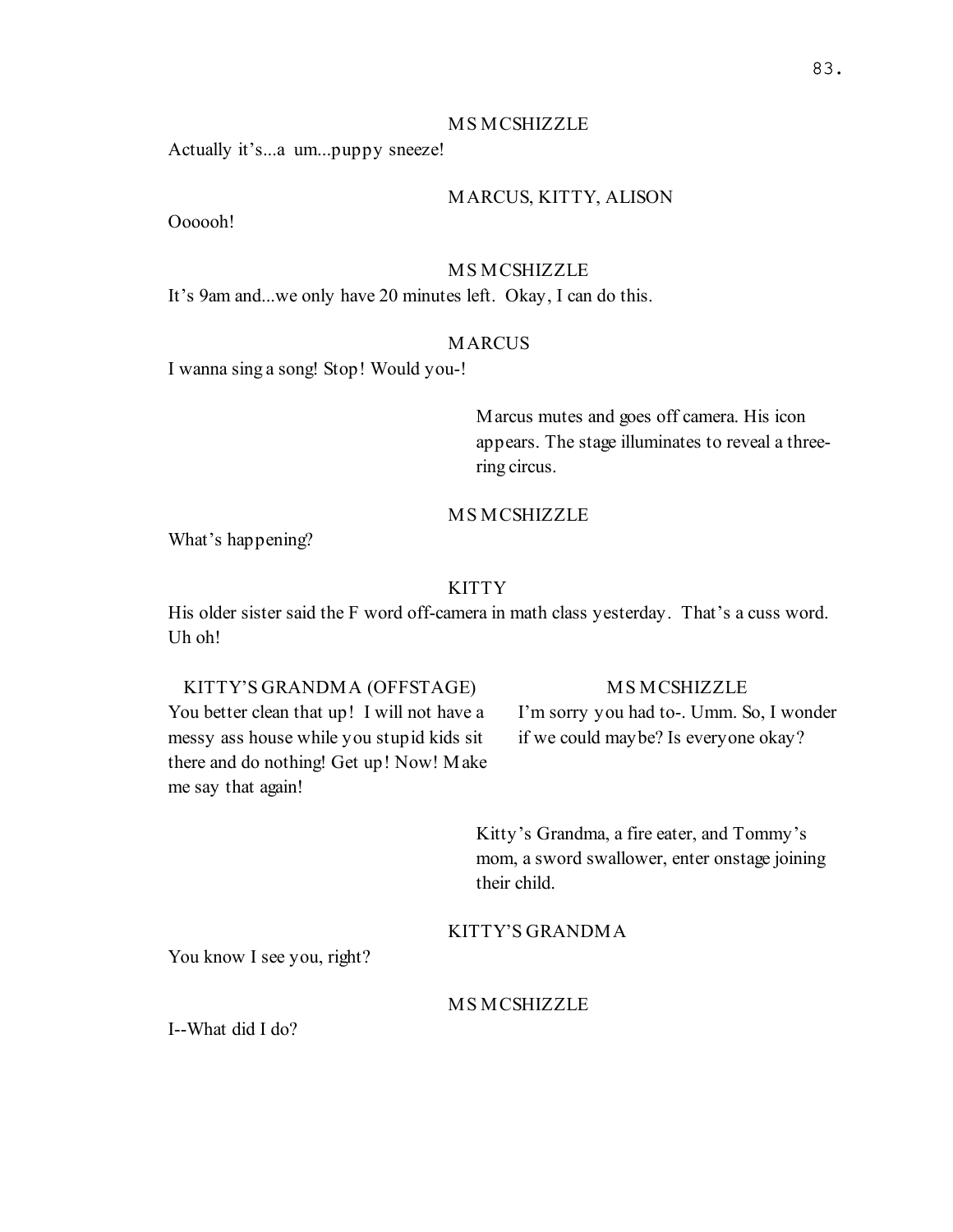# KITTY'S GRANDMA

Not you, Vanilla Bunhead! Oh, you know I'm speaking to you, Kitty! Clean up the kitchen! Makin' me come to your class and that's right. You better be embarrassed!

#### Kitty's Grandma exits.

#### MS MCSHIZZLE

I'm trying to conduct my cl-.

# TOMMY'S MOM

-Ms. McShizzle, did you or did you not tell my son that he had to change his icon image?

# MS MCSHIZZLE

I can meet with you after class, if you'd like.

# TOMMY'S MOM

You think I got loads of time. You teachers! I'm an essential worker!

## MS MCSHIZZLE

I thought you stayed home with Tommy?

# TOMMY'S MOM

We'll discuss it now!

#### MS MCSHIZZLE

Children maybe we should meet tomor-.

# TOMMY'S MOM

-Oh, this won't take long. In our household, we are an All Lives Matter family. We are a Christian family with Christian values and we love everyone as Jesus did. We do not place value of one life over another.

> Marcus's dad, an animal trainer, and Caleigh, the knife thrower, enter joining their "child" on the computer screen.

#### TOMMY'S MOM (CONT.)

My child, a very happy child, came to me crying yesterday that he could not display his logo in class!

#### TOMMY

Alison had a Black Lives Matter one and you didn't say nothin' to her!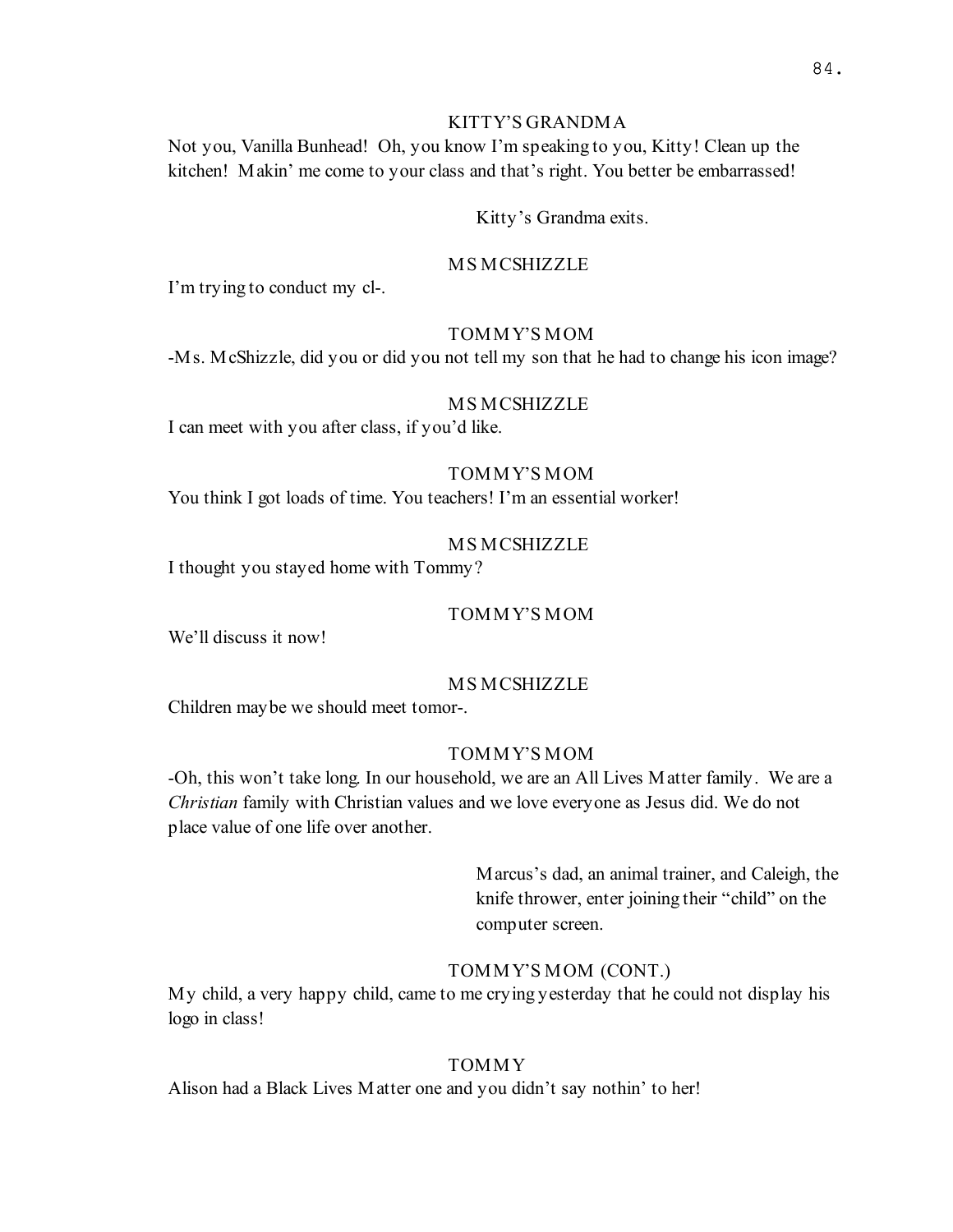# MS MCSHIZZLE

#### ALISON

But black lives DO matter. Ms McShizzle says so!

I---

Caleigh films the conversation with her phone. Alison's dad, a fire-eater, comes on-screen.

# ALISON

Daddy! Look! That's our bus driver and my new best friend!

# TOMMY'S MOM

We just want everyone to be treated equally.

# MARCUS'S DAD

Do not speak about my child as if he's not sitting right here! My child is proud of who he is. What and who he stands for!

# ALISON'S DAD

I don't think Alison should be involved in this conversation. She's here to learn.

# TOMMY'S MOM

This all started because my Tommy was *forced* to change his logo! To limit his creative expression. Otherwise, we wouldn't be in this mess!

#### MARCUS'S DAD

Well, some of us have been in this "mess" longer than others!

#### ALISON'S DAD

This is how you help us "raise" our children. Telling them these lies?

#### TOMMY'S MOM

Yes, lies and threats that our children have to feel guilty about what their ancestors did a long time ago. I mean, we need to move on!

# MS MCSHIZZLE

What I told them was to be kind and... to listen-.

# MARCUS' DAD

Well, at least somebody is!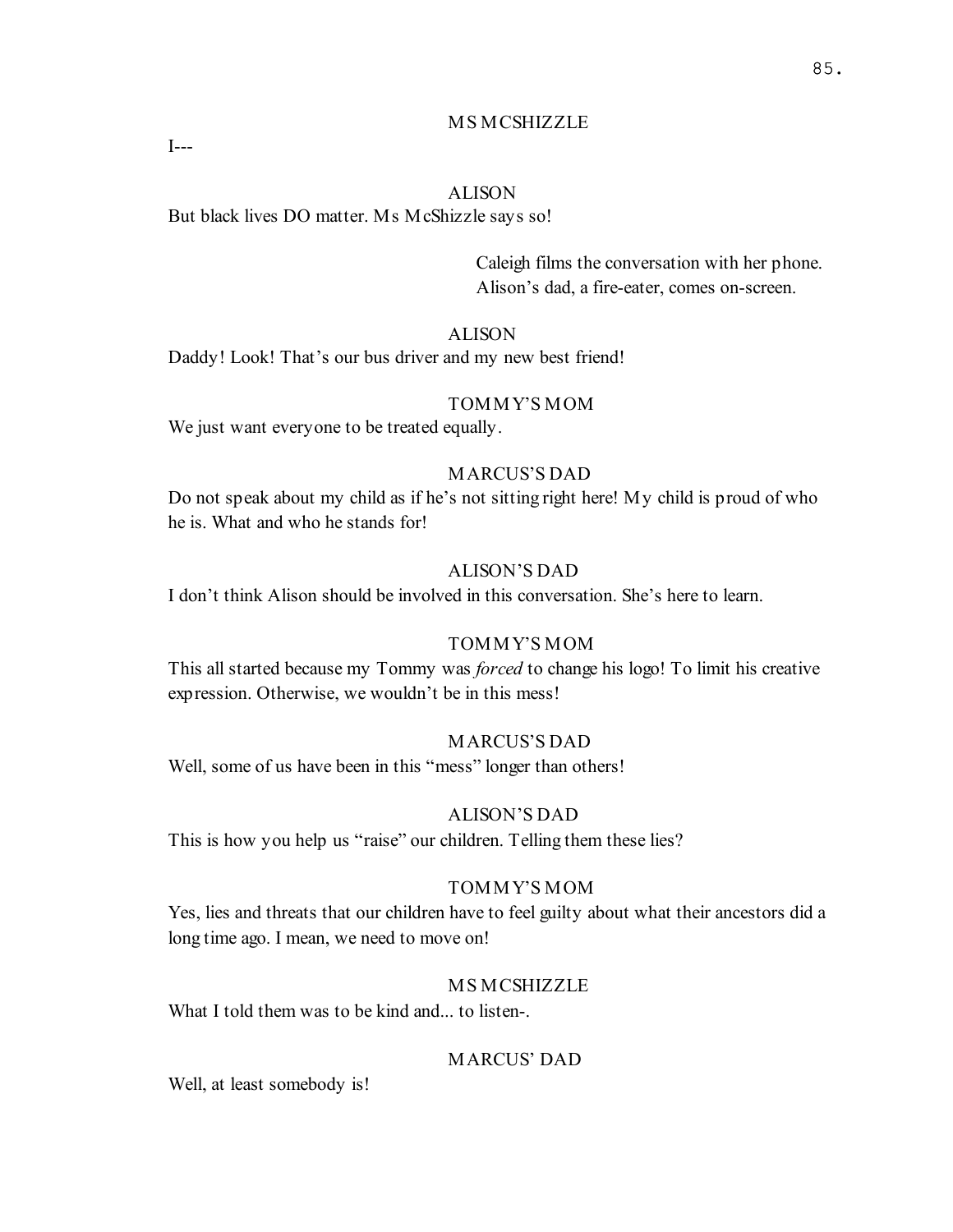# CALEIGH

(aside in phone)

AP Giggles. I just sent it, but you need to call McShizzle's class. I'll keep recording.

#### TOMMY'S MOM

We choose to do nothing! All lives matter. Not just black lives!

# MARCUS' DAD

Black and African American people are the only enslaved people who have been brought to America! Why do I have to keep explaining myself to you people!

#### TOMMY

Black men rape their wives!

Beat.

#### MS MCSHIZZLE

TOMMY!

#### MARCUS' DAD

What?! You tell your child that?! You in the next room from me or somethin'? Is that what you think...of ME?!

#### TOMMY'S MOM

Don't you yell at my son! He's allowed his own thoughts!

#### MARCUS' DAD

I'm a proud and descent black man and, as a proud and descent black man, I raise my child to have compassion!

#### ALISON

Daddy?

#### ALISON'S DAD

Just a minute, Alison. Look, I will never understand what you people had to go through.

# ALISON

Daddy!

# MARCUS' DAD

Never mind what it's like living every day as a black man.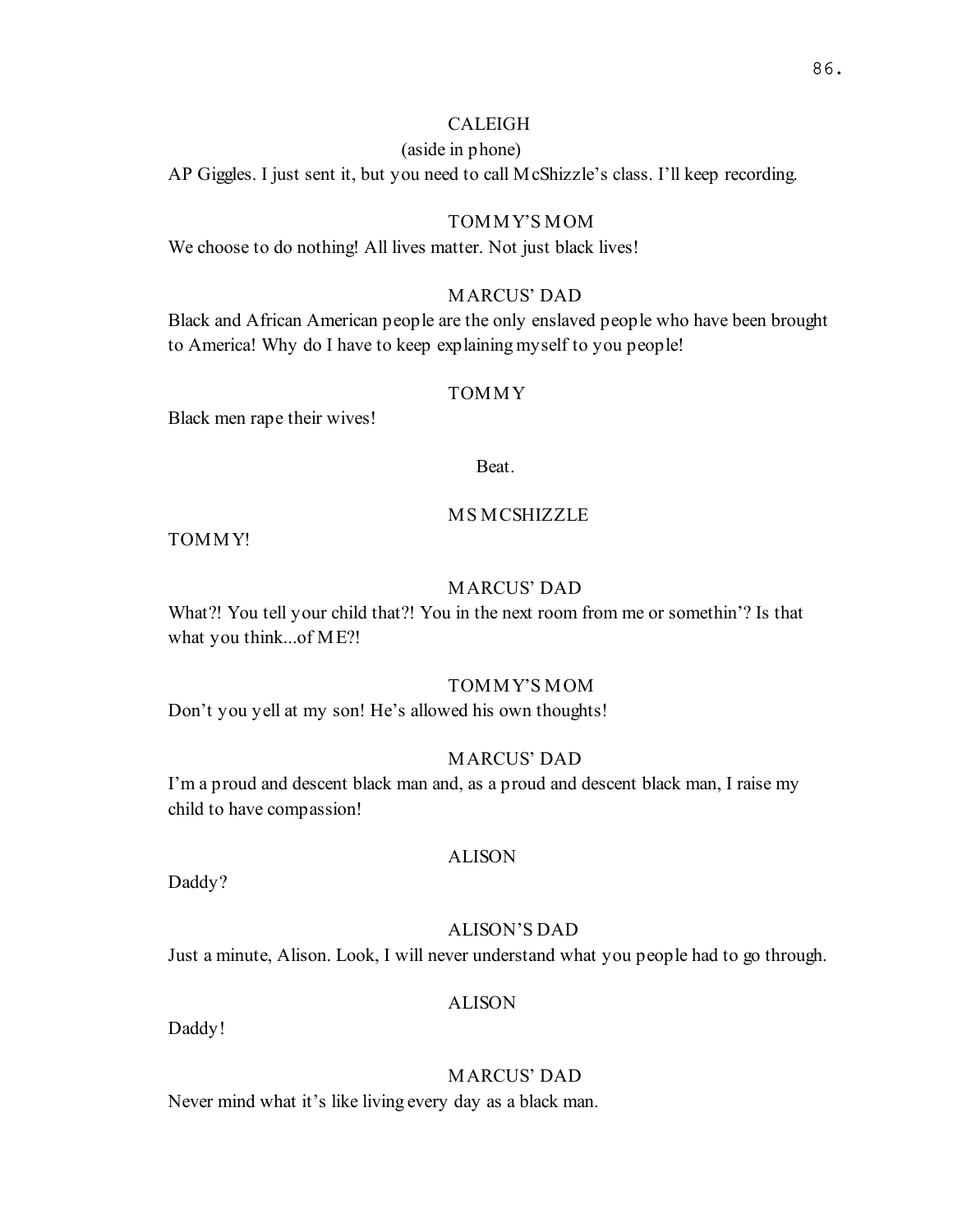#### ALISON'S DAD

Sir. This is not about you or your child.

## TOMMY'S MOM

It's about all of the children in the school and I frankly still need some answers!

# MARCUS' DAD

Any attack on me is an attack on him. When will you make the choice to get that!

# TOMMY'S MOM

I refuse to sit here and-and be blamed for something my ancestors did! If you can't just move on, that's not my problem!

#### MARCUS' DAD

You are no better than your ancestors if you refuse to listen!

Caleigh stops filming, hits send, and exits.

# TOMMY'S MOM

#### ALISON'S DAD

She started it! If McShizzle didn't ask my child to change his logo, we wouldn't be in this mess. My child wouldn't be upset and crying all the time!

Your "politics" have no place in the classroom. My child is there to learn!

# TOMMY'S MOM

It's the truth! The news only shows white cops shooting black people, but what about the white police who are shot in the head?

# MARCUS' DAD

You some'in crazy, lady!

The stage darkens and freezes. Caleigh and AP Giggles enter in spot on opposite sides of the circus floor. They are on their phones.

#### CALEIGH

You see how dangerous she is, AP. That video proves it.

# AP GIGGLES

You set that trap, Caleigh?

AP Giggles coughs.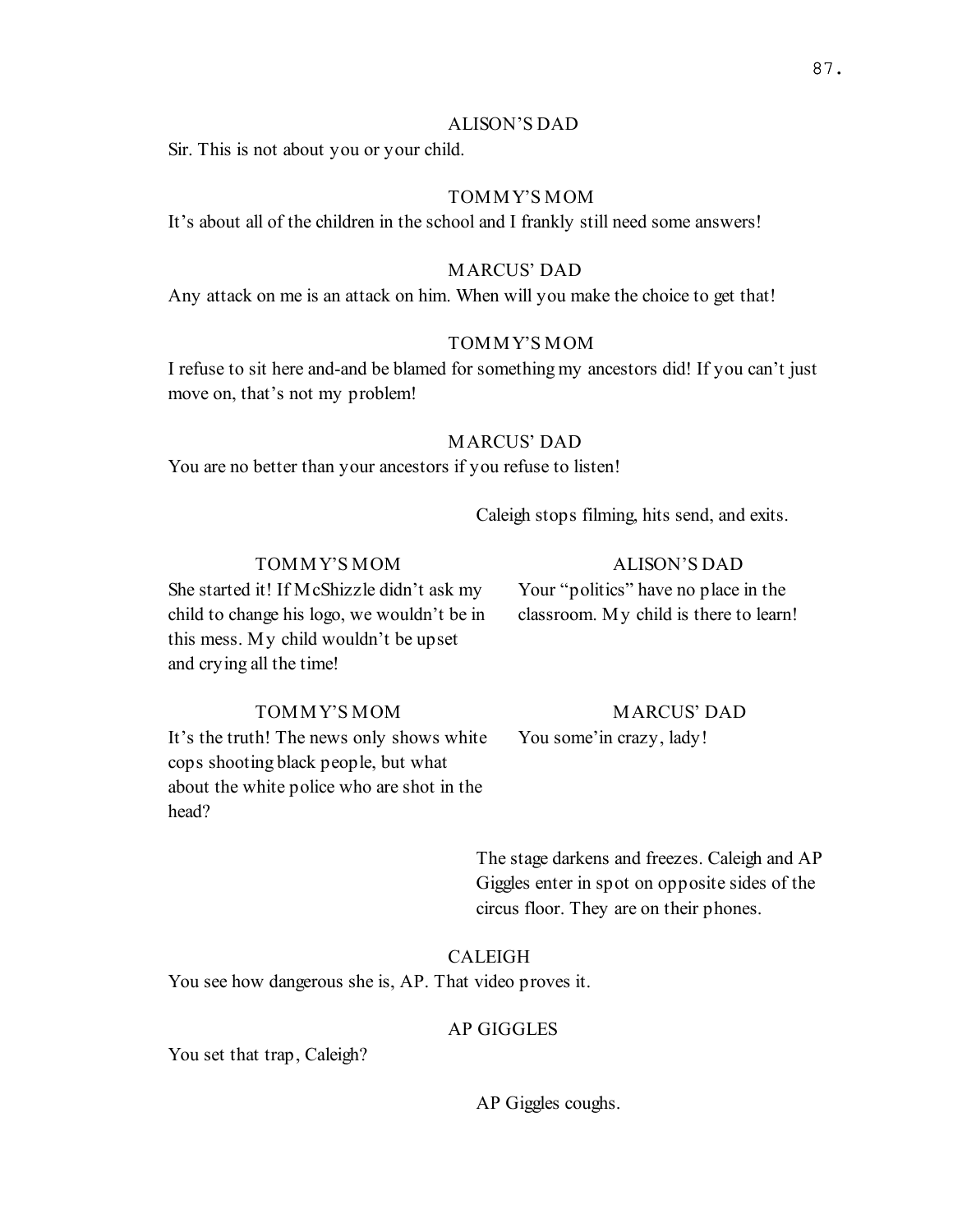# CALEIGH

I--what?

# AP GIGGLES

Setherup?

#### CALEIGH

You been overmedicating? You sound-.

# AP GIGGLES

-You don't get t'question me. Whodoyouthinkyouare?

#### CALEIGH

Um...a future nursing student?

AP Giggles honks her red nose and laughs mockingly which turns into a hacking cough.

# CALEIGH (CONT.)

You don't believe in me? You're the only one who never doubted-.

# AP GIGGLES

-You're a fighter. That's all you'll ever be. Comes in handy, right? Ha!

Spots darken as AP Giggles and Caleigh exit. Stage enlivens again to a convoluted cacophony three-ring circus.

# TOMMY'S MOM

Don't they deserve justice? Lives are at stake and our children have enough to put up with right now without having to feel that their freedom is being taken away from them!

# MARCUS' DAD

You are out of your mind! Oh, you believe all lives matter? Unless we look like you, we don't matter! Unless we all agree with you, we don't matter?

# MS MCSHIZZLE

ENOUGH! ENOUGH! Yes! I asked Tommy to change his icon after he threw his teddy bear on the floor, kneeled on it's neck, and started laughing! It made me sick!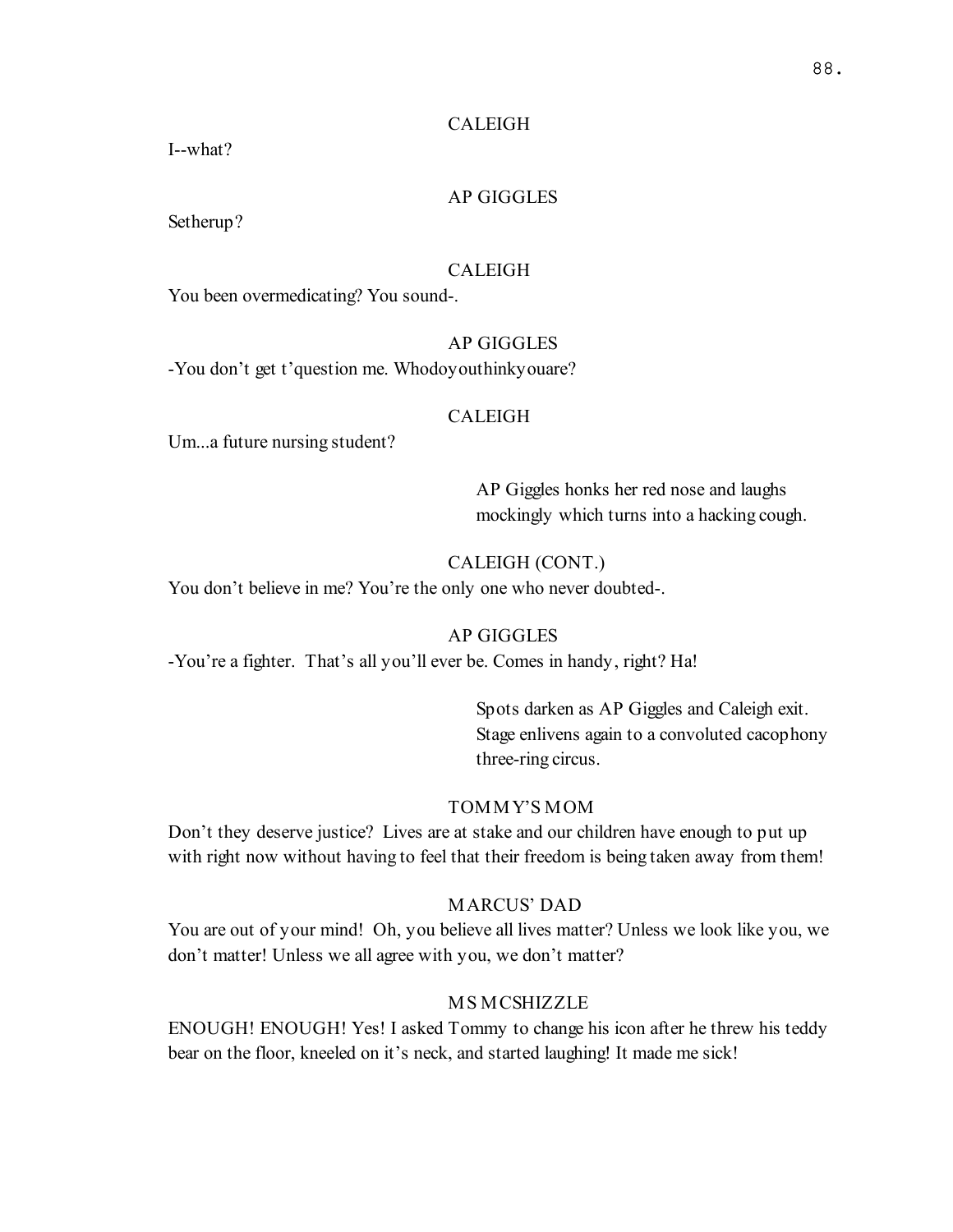# MARCUS' DAD

What?! When was this?

# MS MCSHIZZLE

But, what else could I do? I wanted to reach through the screen and shake some sense in him. He is a child. Why would you expose him to what he doesn't understand? I also asked Alison to change her icon because she mentioned she was getting bullied.

#### ALISON

Tommy called me a bad, bad name. I can't say it. I WON'T say it, daddy. Mr. Marcus was really nice to me. Called me his family.

#### ALISON'S DAD

Alison, we are family. You and me.

#### ALISON

But-?

# Marcus's dad exits.

# TOMMY'S MOM

My son has been through-.

# MS MCSHIZZLE

-I support all of my students. Their creativity, their dreams. I want them to be their very best. It doesn't matter what I believe.

#### ALISON'S DAD

You told my child you applaud her icon image.

#### MS MCSHIZZLE

No, I told her...I told her I applaud her making her voice heard.

# TOMMY'S MOM

You're pitting these students against each other! Some educator. Someone should take your job!

> AP Giggles, coughing and wheezing, appears on the screen at the trapeze and on the opposite side of the stage from Ms. McShizzle.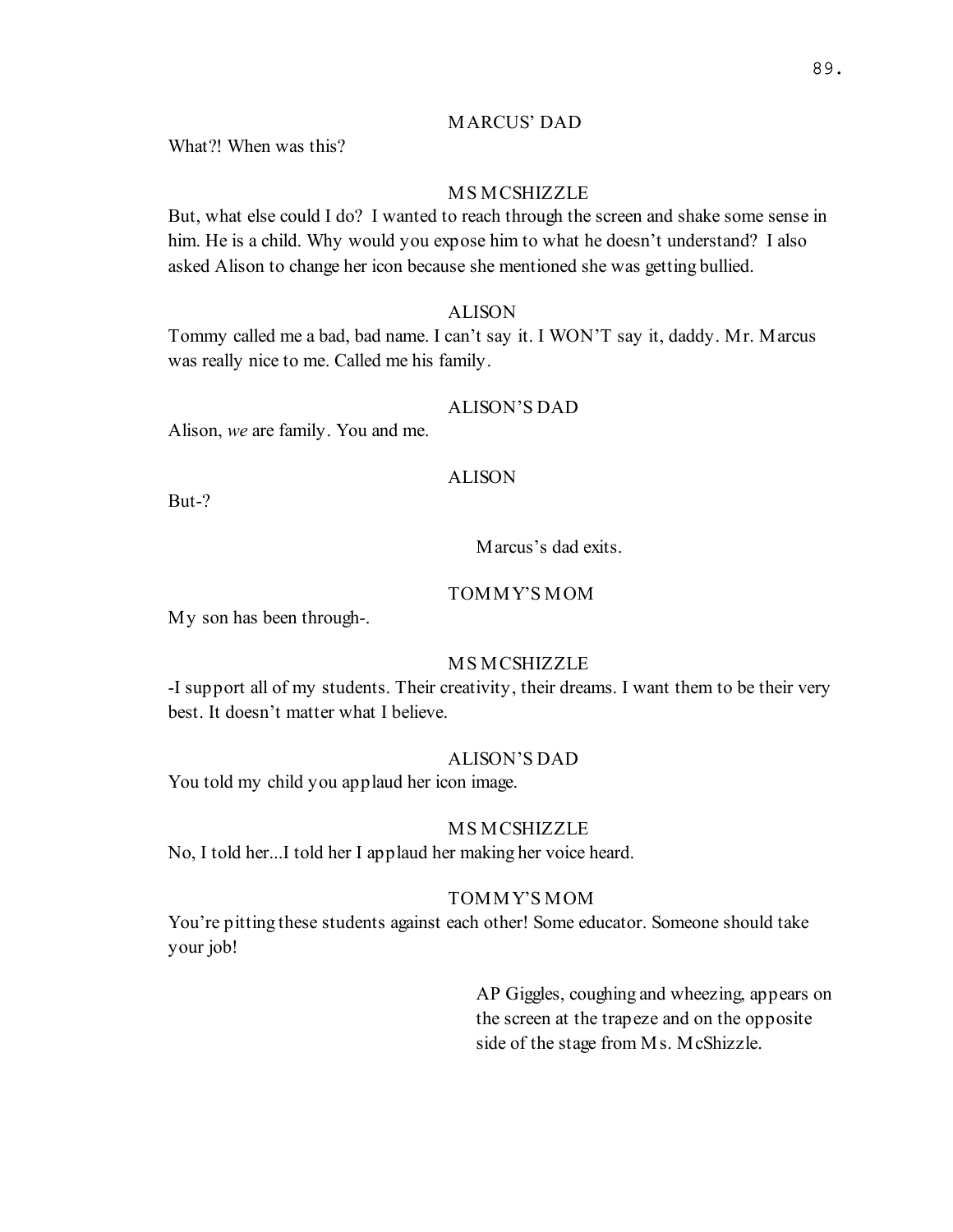# MS MCSHIZZLE

Well, I'm sorry that you chose valuable education time to show these students that your voice matter over theirs!

# The lights begin to flicker.

#### MS MCSHIZZLE (CONT.)

Are the lights flickering or am I blinking?

# ALISON'S DAD

AP Giggles, some of the parents are wondering when the buses with wifi will be coming to our neighborhood.

# TOMMY'S MOM

If classes continue like this, I don't think you'll have a wifi issue. Get a better education at home.

# AP GIGGLES

We've had...several (*coughs*) absences from our drivers lately, but I am working on it. The keys are in the bus, but no drivers.

She takes a pill and drinks some water.

# ALISON'S DAD

With the extra wifi, my expenses are ..high and I'm struggling between feeding my family and my child's education.

#### AP GIGGLES

W-e-e-e-l-l-l-l, I'm staring at the bus parking lot from my office right now and it's filled with buses and resources. We just gotta get 'em out.

# TOMMY'S MOM

My bigger concern is politics in the classroom. My Tommy doesn't need to be exposed to things that don't apply to him.

# AP GIGGLES

Alison, Tommy, from now on, you'll report to your science teacher during this time.

Continued coughing, wheezing.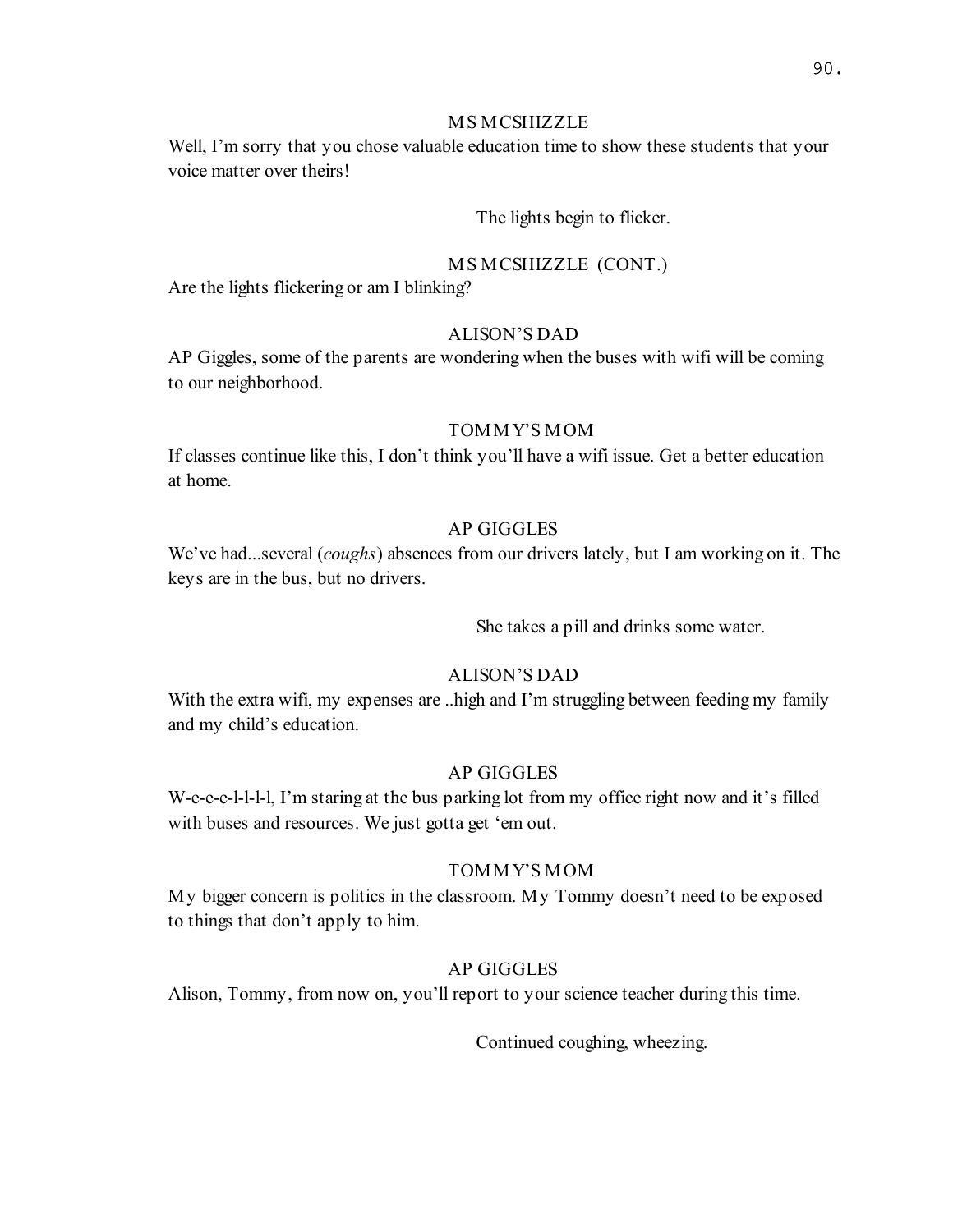#### AP GIGGLES (CONT.)

## DIS-MISSED!

Parents, Alison, and Tommy exit the screen and the stage. McShizzle and Giggles are left alone on each side of the center ring on the floor of the stage. The final face-off.

The lights flicker again.

# AP GIGGLES

McShizzle, you--.

Hacking cough.

### MS MCSHIZZLE

AP Giggles, is there a way we can set a standard about these icon identifiers? The children are cooped up at home, finding ways to express themselves and it's just-.

### AP GIGGLES

-A video of the entire conversation was sent to me! Imagine I had to stop my day to find out you were making children cry! (coughs) Don't go away!

# MS MCSHIZZLE

Video? Someone took a video?

> Giggles exits the stage. Matty, Caleigh, Marcus, and Kitty enter with their jump ropes approaching the High Wire Tightrope above Giggles and McShizzle who can't hear them on the mainstage.

### MATTY

Probably a bad time to admit I gots the fear of heights!

## CALEIGH

I wonder if it's worse when your pregnant. Oh, wait? It is! GET goin!

## MATTY

You have to win every time!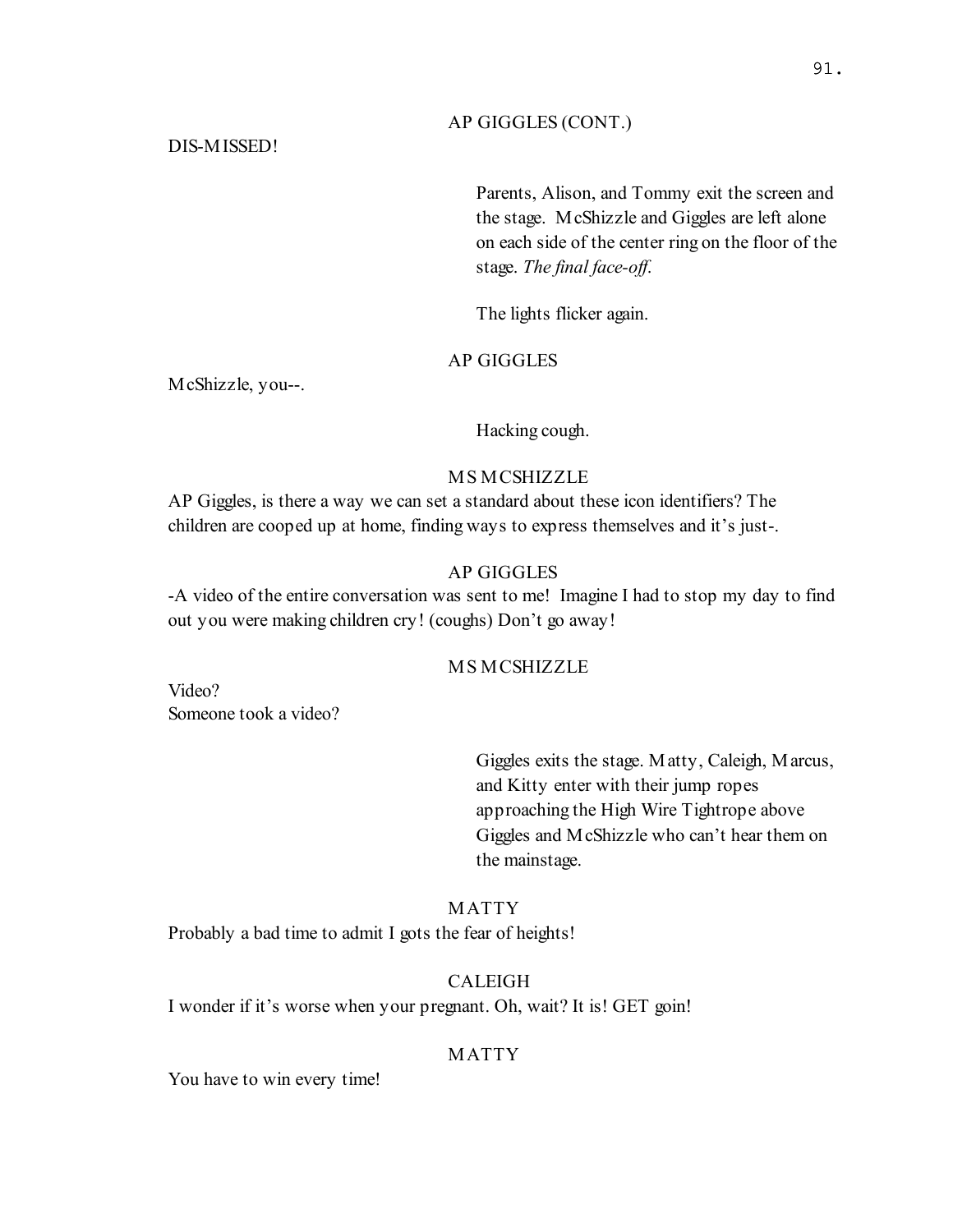#### MARCUS

This is so awesome!

# **KITTY**

I'm gonna be in first place!

## CALEIGH

Not a competition boo. Don't look down.

Giggles re-enters with a glass of water as Matty, Caleigh, Marcus, and Kitty cross the high wire with their jump ropes to the other side.

#### AP GIGGLES

People are listenin', McShizzle! What I see-.

Continues to cough.

#### MS MCSHIZZLE

What you see or maybe hear from the parents is conviction.

Giggles drinks water.

## AP GIGGLES

They just tryin' to raise their babies.

# **KITTY**

Hold the end. We can link the ropes together for better balance.

MARCUS I see my dad! He's signing out the bus! He's leavin' the KEYS!

#### CALEIGH

Better get 'em before AP knows they're missin'.

#### MATTY

Hold up, I thought she was your best friend?

### CALEIGH

She don't got my back!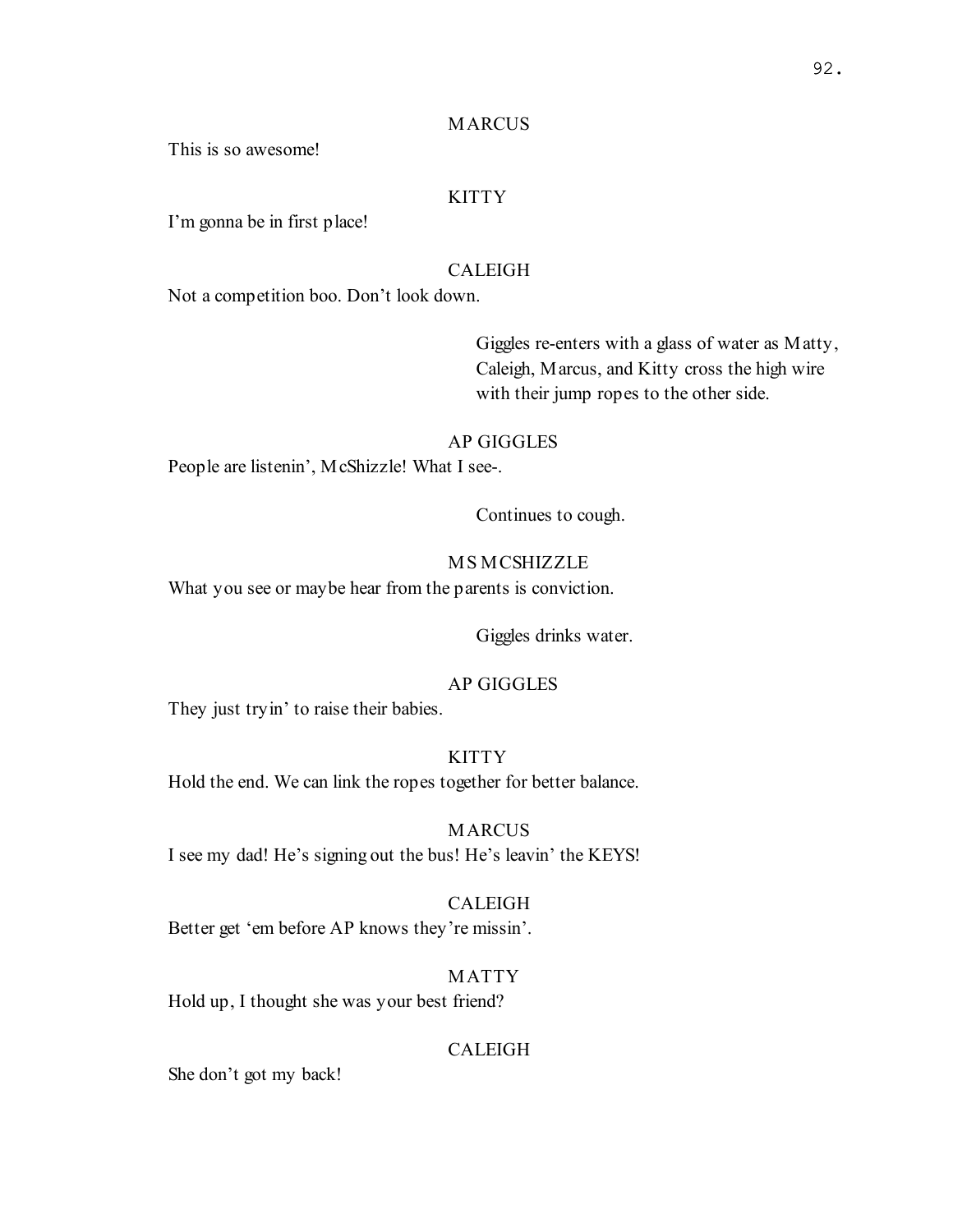# KITTY

I can't focus with y'all gibber jabbering on!

# MS MCSHIZZLE

To not make their own choices and where will we be if we can't allow children to make these choices?

Beat.

# AP GIGGLES

We no longer trust you.

MS MCSHIZZLE

Who?

# AP GIGGLES

The parents, the school...the community.

MS MCSHIZZLE

You. Just you.

**KITTY** 

Almost there.

# CALEIGH

Don't look down.

# AP GIGGLES

This ain't about me, McSchizzle!

# MS MCSHIZZLE

Oh, yes it is. With those giant clown feet, you step on every human crumb that has a chance to make a difference in these kids lives.

# AP GIGGLES

Human...crumb! You're a joke McShizzle thinkin' you can reach these children with a ten foot pole!

# MS MCSHIZZLE

I know what they NEED!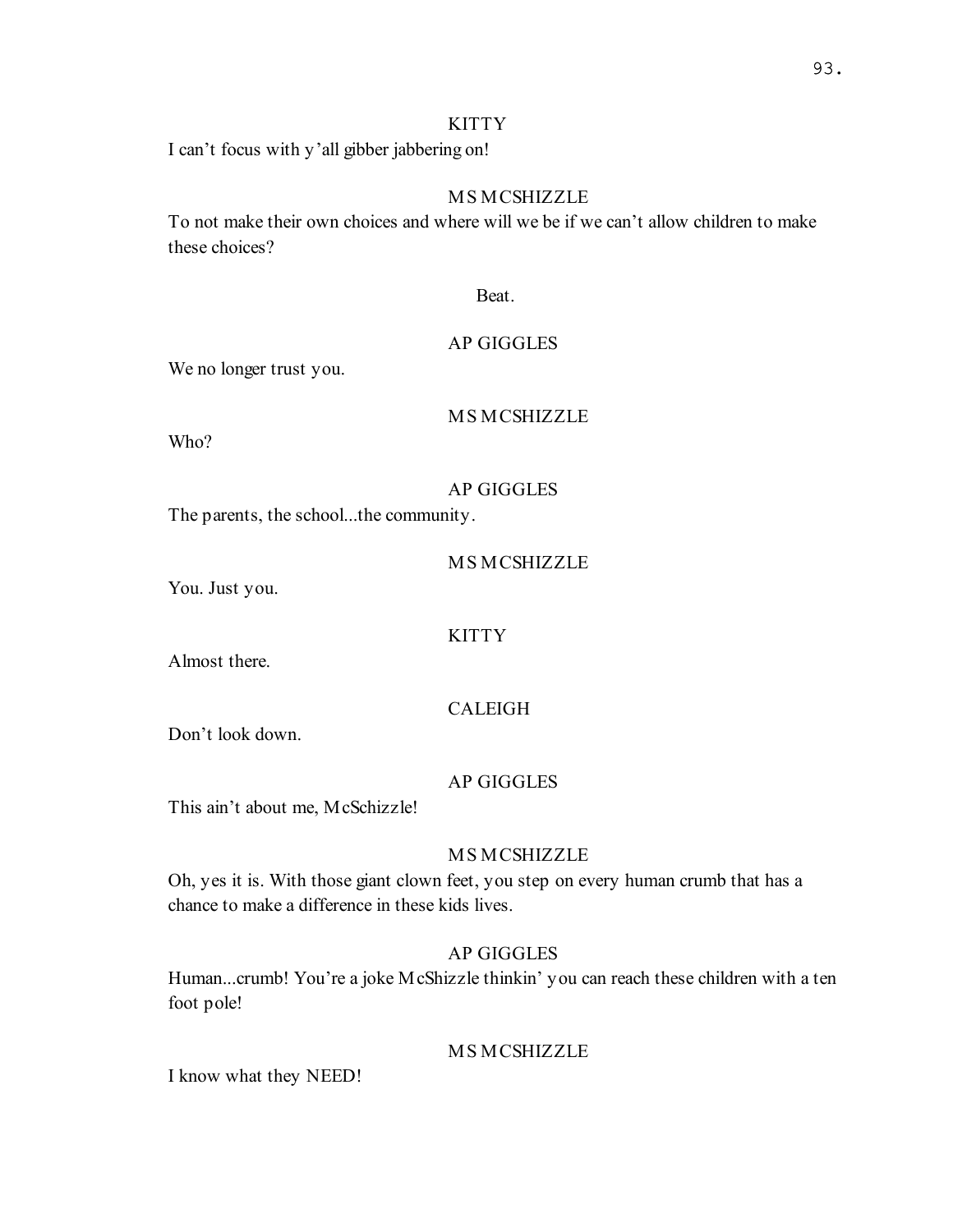## AP GIGGLES

# I AM WHAT THEY NEED!

AP Giggles launches into narcissistic laughter slowly turning into coughing. Matty slips, his body holding the high wire.

### MATTY

Oh, sweet JESUS!

# **KITTY**

You got this, Matty! We all made it so can you. Now, scootchy scootchy scootch!

Matty scootches to the other side. Matty, Caleigh, Marcus, and Kitty decend the ladder and exit.

# AP GIGGLES

Your contract is terminated with this school district effective immediately. We can't take any more risks with irresponsible behavior by someone who should be their teacher.

### MS MCSHIZZLE

We're in the middle of a pandemic. No one is hiring-.

# AP GIGGLES

You should have thought of that before you launched your war of the icons!

### MS MCSHIZZLE

I'm different than you.

## AP GIGGLES

Just figure that out?

## MS MCSHIZZLE

Scares you.

Giggles explosive laughter turns into coughing.

### MS MCSHIZZLE

You think it's all a joke?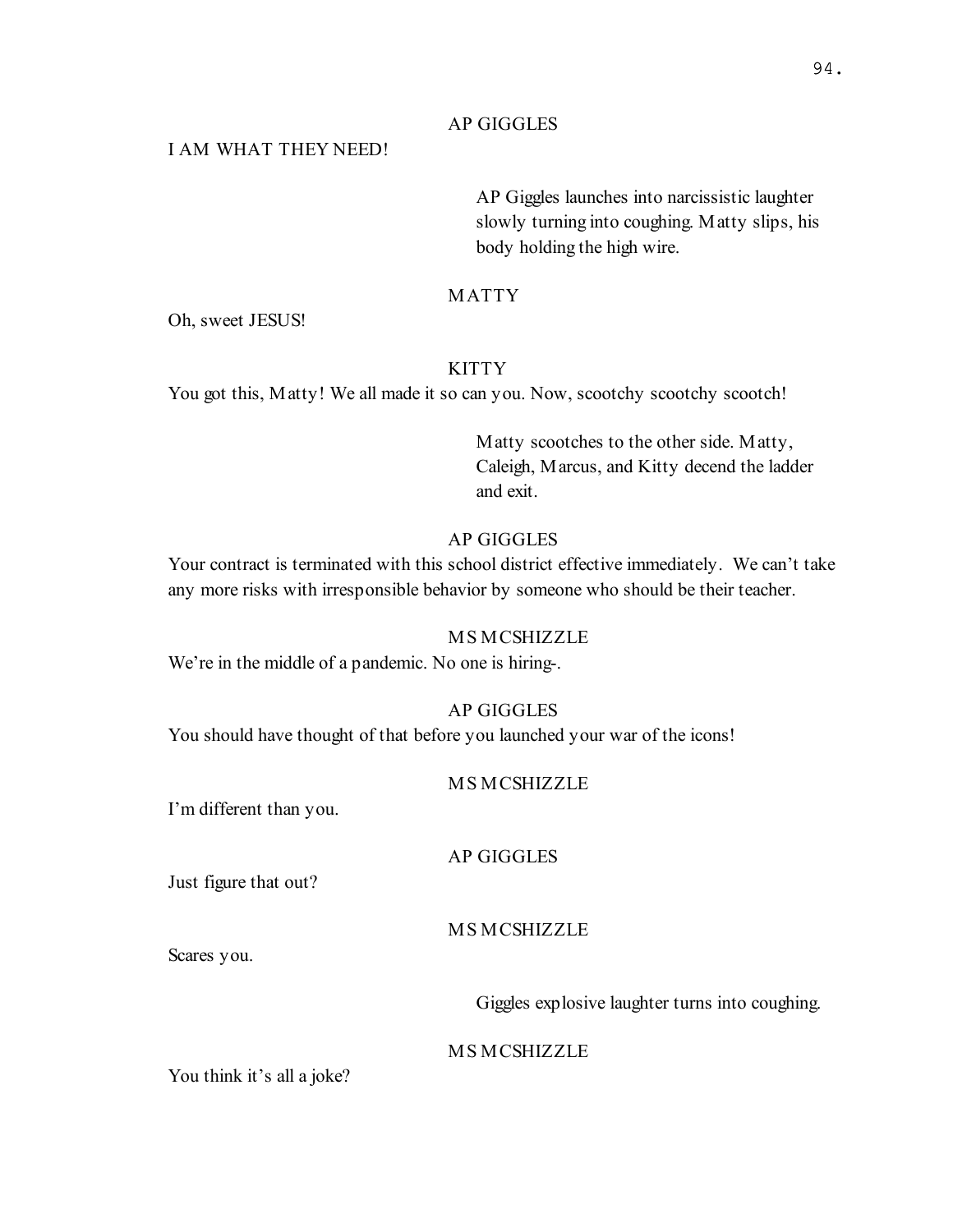#### AP GIGGLES

Oh! (honks her red nose) Nothin' scares me, creampuff! I seen too much. I see you for who you are. Makes me sick.

> As AP Giggles has a coughing fit, the middle of the stage opens up for a bus with Matty behind the wheel, accompanied by Caleigh, Marcus, and Kitty.

## **KITTY**

You sure, you know how to drive this thing, Matty?

#### MATTY

I gotcha, lil' meow.

#### **KITTY**

R-r-r-r-a-a-w-w-w-w!

# MARCUS

I can't believe my dad left us the keys! He's so-o-o-o COOL!

#### CALEIGH

Remember - left gas, right break.

#### MATTY

PshAAAAAW!

AP GIGGLES Get in the damn bus loop line! You're FINISHED, McShizzle!

### MS MCSHIZZLE

I won't stop fighting for those kids.

#### MATTY

(honking the bus horn) Get outta the road, yo!

#### **KITTY**

Don't hit the deer!

## CALEIGH

'bout to be roadkill!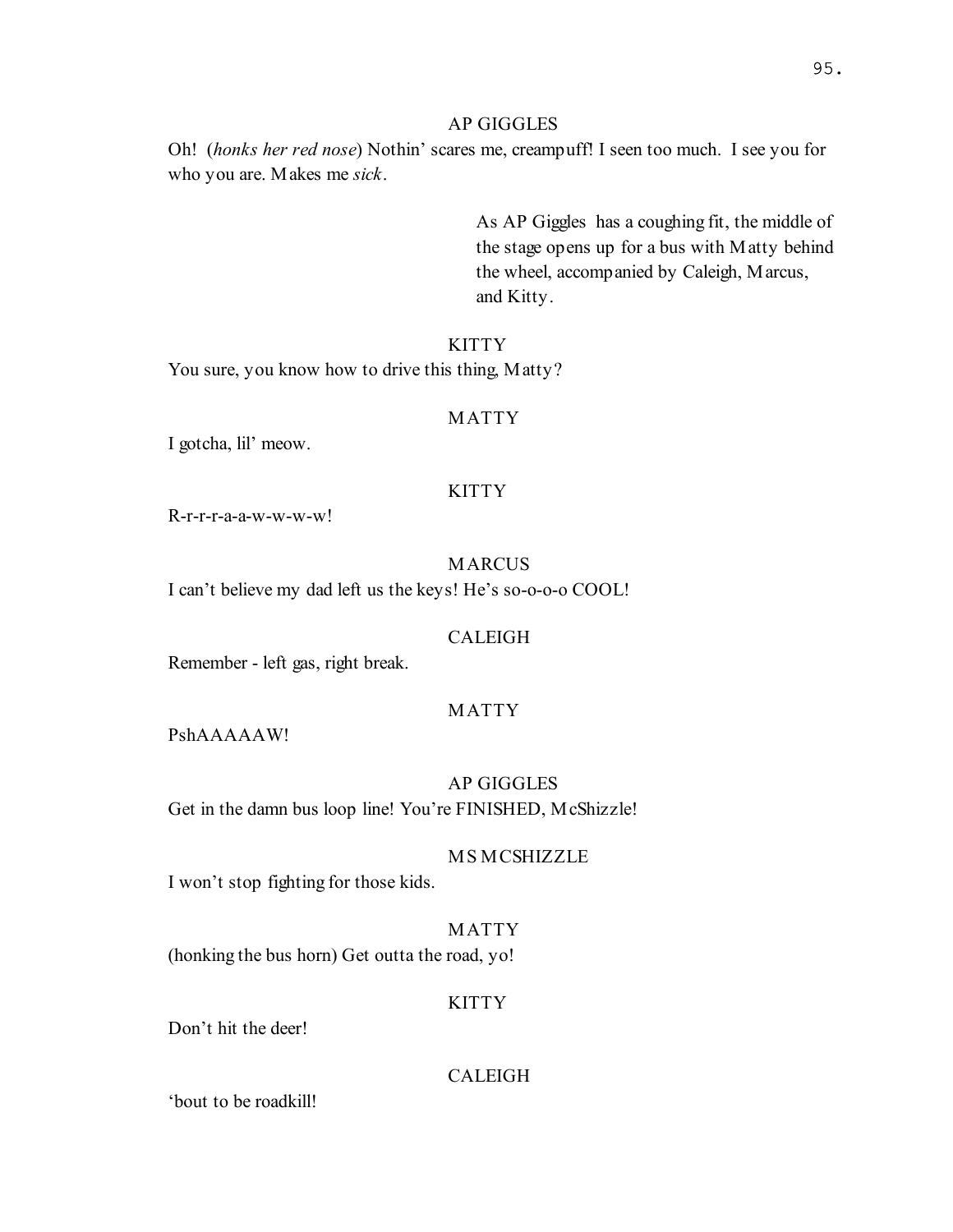### MARCUS

TWINKIN!!!

# MATTY

# TWINKIN!!!

# AP GIGGLES

Your video classes expire and this parent video has been sent to the superintendent. YOU'LL. NEVER. TEACH. AGAIN! That's a silver lining for 2020.

> Blackout. Giggles & McShizzles videos disappear off the screen.

### MS MCSHIZZLE

Power outage?

### **MARCUS**

WHOA!

#### KITTY

What happened?

## CALEIGH

Blackout. Matty, quick. Street lights are out. Cops can't bust us. G-o-o-o-o-o!

#### MATTY

WOOOOOOT!

# **MARCUS**

Yeeeeaaahhhhh!

Aaaaaaaaaaah!

# MATTY

SKIIIIIIIIIIIRRRTTTTT! SKIIIIIIIRTTTT!

AP Giggles hacks a deep-seeded cough and gasps for air. She passes out on her computer.

**KITTY** 

# MS MCSHIZZLE

AP Giggles? OH...did I kill her? Oh, God...

McShizzle dials and reaches 9-1-1.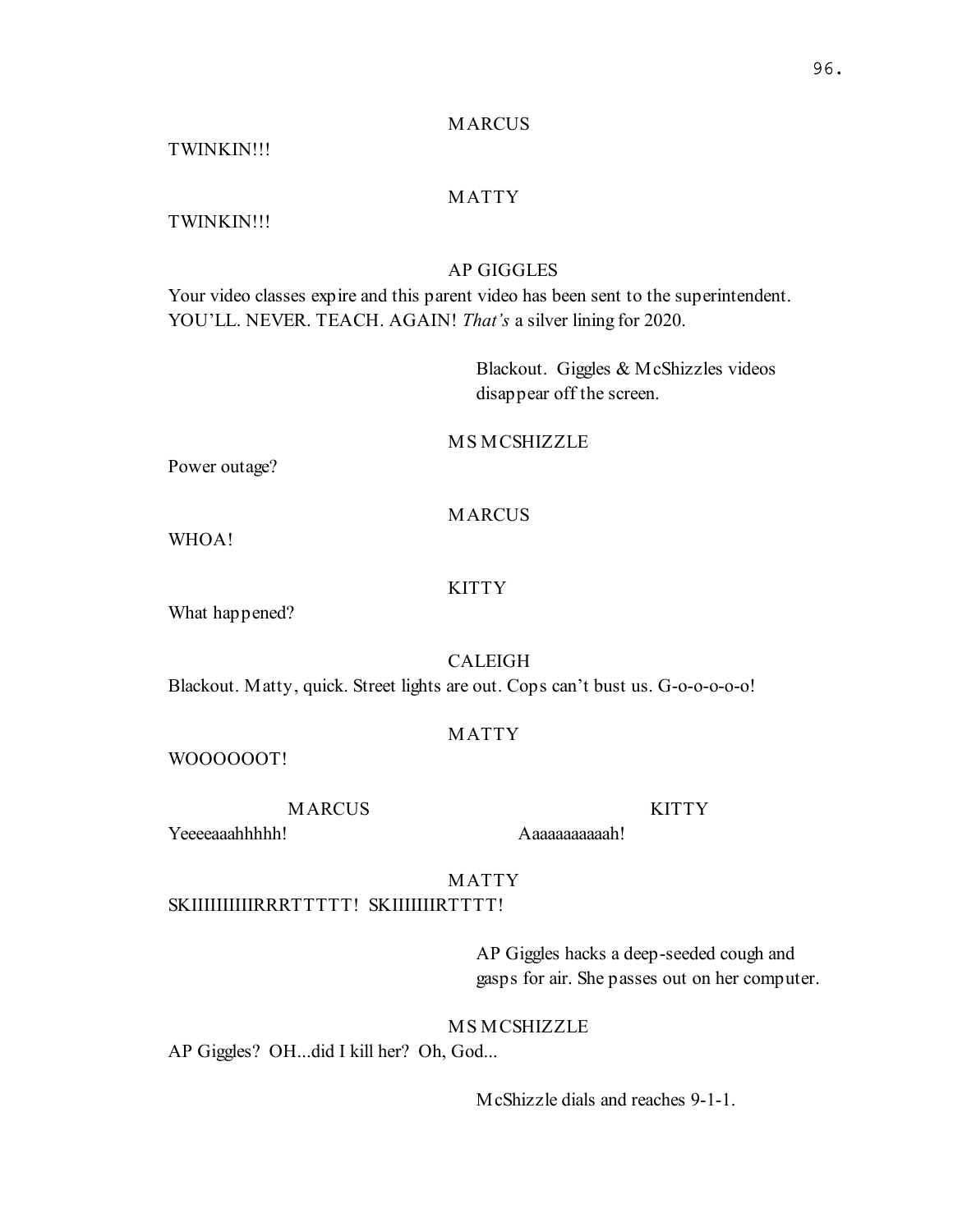# MS MCSHIZZLE (CONT.) Yes, the Clown is down! Come quickly from the town!

McShizzle puts her on visor mask, hazmat helmet, and disposable gloves. She takes a washcloth with some ice and makes a compress.

# CALEIGH

Turn here, bra!

McShizzle crosses over from one side of the stage to the other.

#### MARCUS

SPACE MAN!

# MATTY, MARCUS, KITTY A-A-A-A-A-A-A-A-A-A-HHHH!!!!!

CALEIGH TURN THE WHEEL!

## MS MCSHIZZLE

Heeeeeeyyy!

KITTY That's no spaceman! IT'S MS MCSHIZZLE!

### MARCUS

Aww, SNAP!

## CALEIGH

Hide!

Caleigh, Kitty, Marcus, and Matty duck out of sight. Caleigh pushes Matty up.

## CALEIGH (CONT.)

Not you! Keep your eyes on the daggone road!

# MS MCSHIZZLE

Matty! What's he doin-.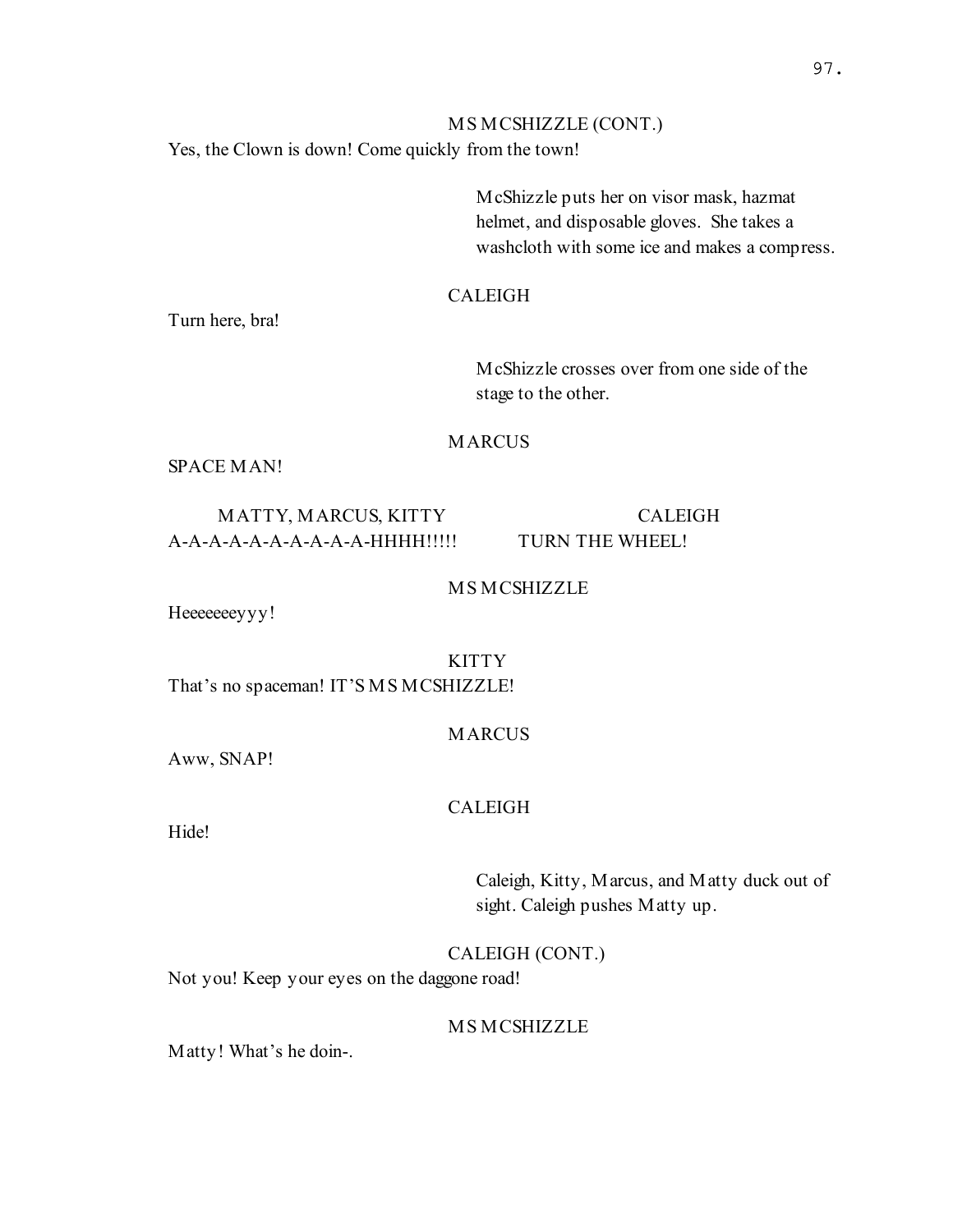## **MARCUS**

-You tryin' to kill us?

## MATTY

If I'm goin' down, you're all goin' down with me. WHAT IS WITH THIS BUS?

#### MS MCSHIZZLE

Stop...start...forward...okay keep going. There you go!

#### KITTY

Let's go through a DRIVE-THRU!

### CALEIGH

You outta your mind?

#### MATTY

Look, who's drivin' this here bus?

#### CALEIGH

Well, the obvious answer is you.

## MATTY

That's right and, as the leader of this bus, I needs y'all to PIPE D-A-A-WN!

### **KITTY**

JESUS TAKE THE W-HEEEEL!

#### MS MCSHIZZLE

Oh, dear God. What is he up to now? I---

SPX: Ambulance sound.

# MS MCSHIZZLE

Right.

As McShizzle enters AP Giggles space, the bus disappears. She sits AP Giggles up and presses the compress against her forehead.

MS MCSHIZZLE (CONT.)

Assistant Principal Giggles? Can you hear me?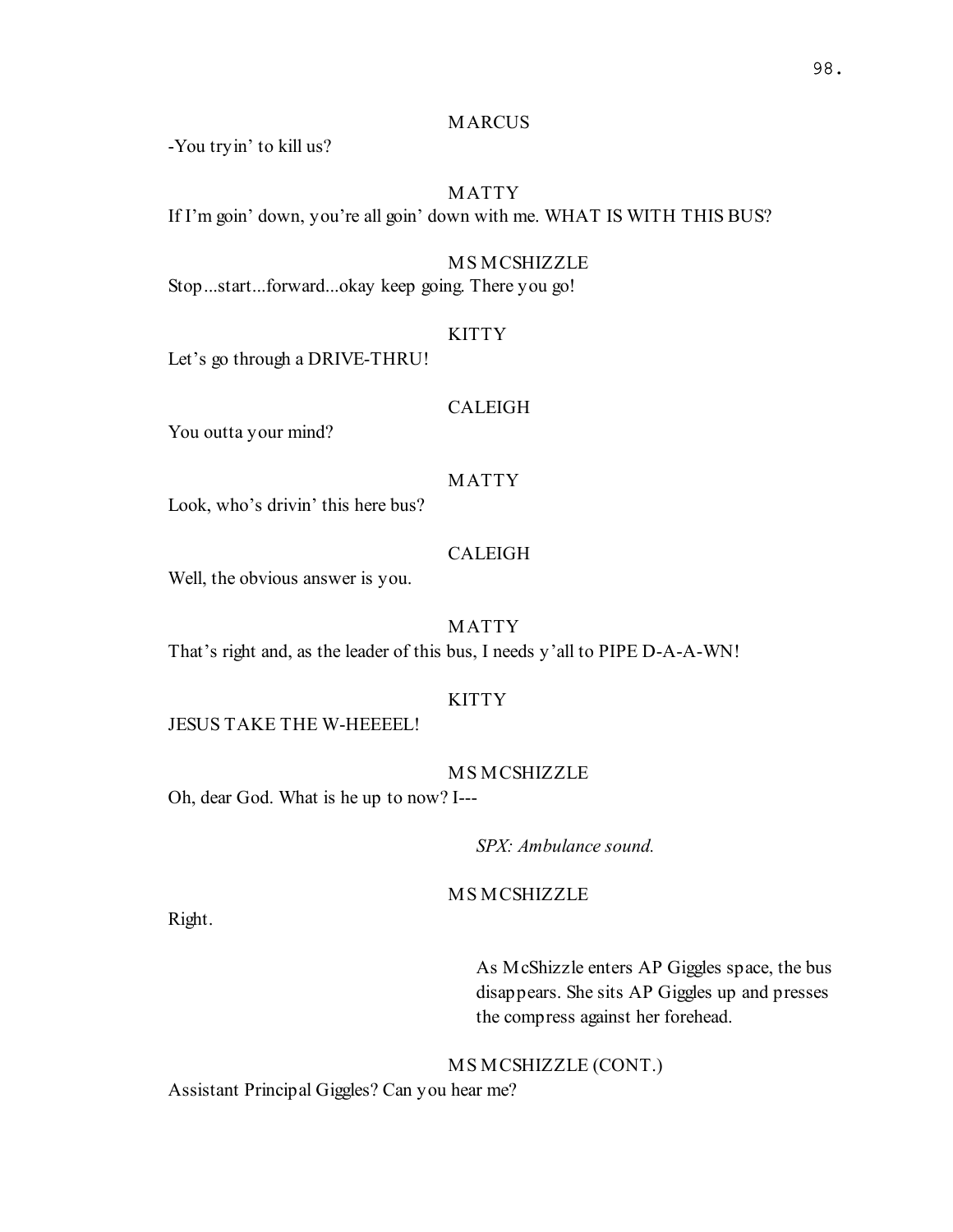|                             | AP Giggles jars herself awake throwing the<br>compress across the room, attempting to stand,<br>and falls to the floor. McShizzle runs to her. |
|-----------------------------|------------------------------------------------------------------------------------------------------------------------------------------------|
| NO!                         | <b>AP GIGGLES</b>                                                                                                                              |
|                             |                                                                                                                                                |
| You're sick!                | <b>MSMCSHIZZLE</b>                                                                                                                             |
| Of You! GETAWAYFROMME!      | <b>AP GIGGLES</b>                                                                                                                              |
| Do youhave you been tested? | <b>MSMCSHIZZLE</b>                                                                                                                             |
|                             | AP Giggles coughs and gasps. McShizzle gets<br>the compress and moves towards Giggles.                                                         |
| Help is on the way.         | <b>MSMCSHIZZLE</b>                                                                                                                             |
|                             | AP Giggles pushes her away.                                                                                                                    |
| <b>GET OFF OF ME!</b>       | <b>AP GIGGLES</b>                                                                                                                              |
| NO! (beat) No               | <b>MSMCSHIZZLE</b>                                                                                                                             |
|                             | Not letting go, McShizzle cradles AP Giggles in<br>her arms. AP struggles against her.                                                         |
| Just just let me.           | <b>MSMCSHIZZLE</b>                                                                                                                             |
|                             | In her own time. AP Giggles surrenders to her<br>and begins to cry.                                                                            |
| Don't leave me.             | <b>AP GIGGLES</b>                                                                                                                              |

99.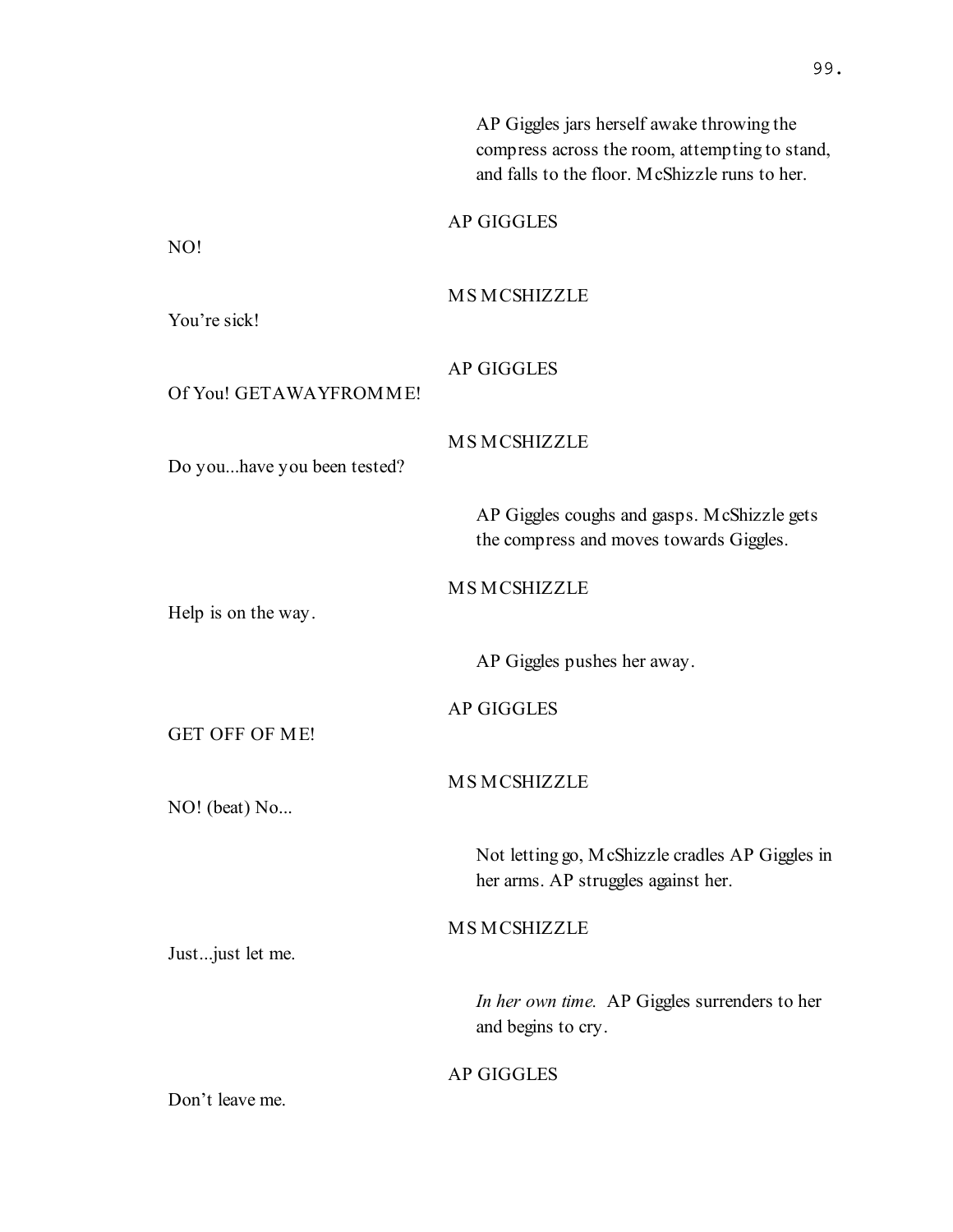Ms. McShizzle holds the clown's hand with one hand and the compress with the other. Giggles' clown makeup is dripping off her face.

# MS MCSHIZZLE

I'm here.

Ms. McShizzle unwraps the compress washcloth and glides it over AP Giggles face removing her clown makeup. Her face is naked.

### MS MCSHIZZLE (CONT.)

I see you. They're coming. Just hold on.

Beat. You look halfway decent without all this caked on. These...layers.

Giggles begins to giggle gently.

## MS MCSHIZZLE (CONT.)

We both love these kids. Differently maybe. But it's there. We may be more alike than we think. What we want for them.

> Giggles places her hand on McShizzles arm that cradles her.

### PARAMEDIC (OFFSTAGE)

Someone call for a medic? Hello?

Light shift. End of scene.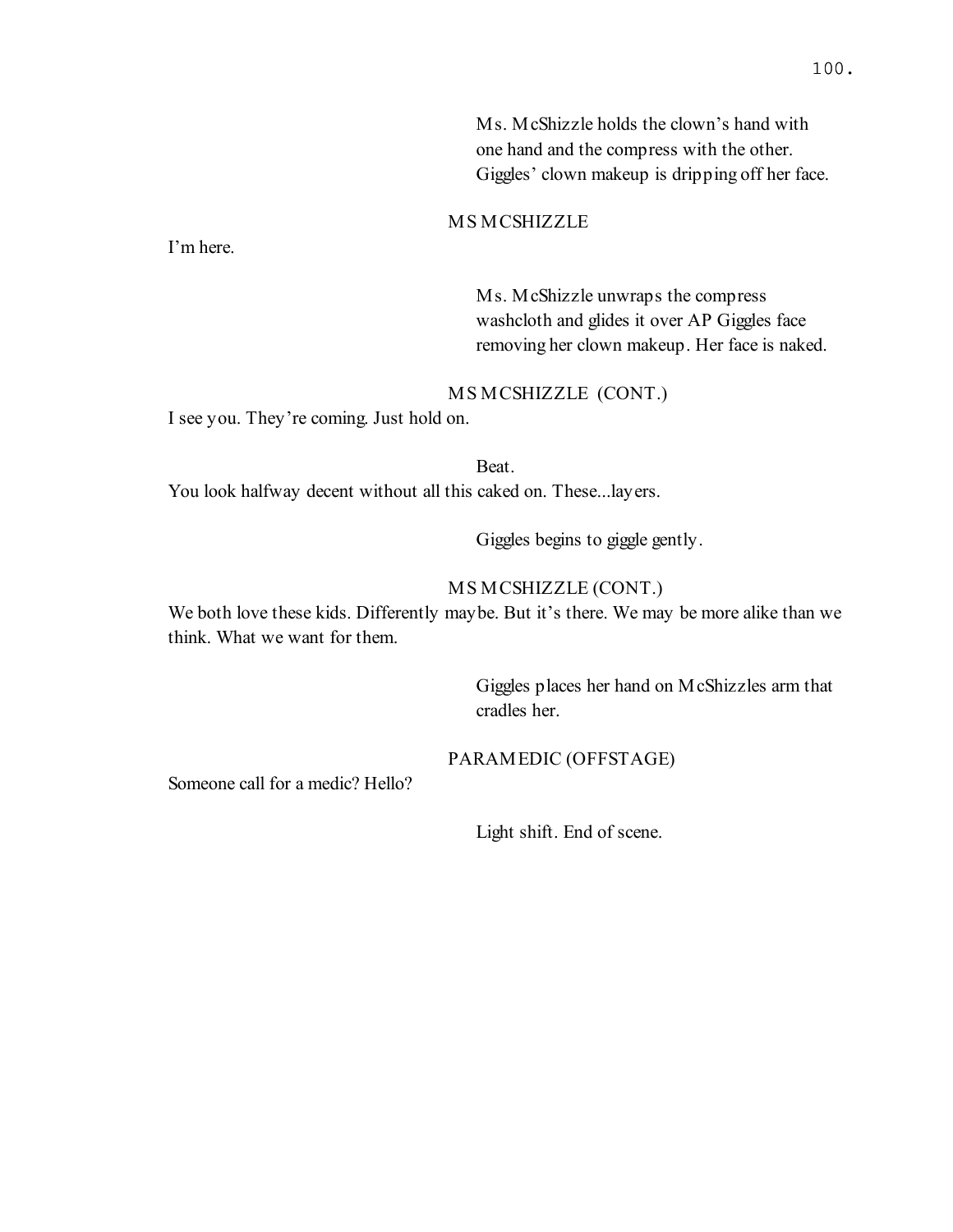LESSON TEN

In the center ring of the circus tent features the ringmaster Tre writing poetry.

### TRE

There is no doubt. I know you care. I know...what do you care about...why would...ah? My days. No. My sleepless days. Yeah, that's good. You stand beside me...no, with me...beside. Okay. There is no doubt. I know you care. My sleepless days...you...stood right there. Boom!

> Screeching tires. A bus pulls up. Kitty leans out the window.

## **KITTY**

Hi Tre!

## TRE

YOU-YOU STOLE A BUS?!

#### **KITTY**

Not me! Matty!

### MATTY

HEY BRA! A-a-a-wiggy wiggy WAH wah!

Circus acrobats, Caleigh, Matty and Kitty exit the bus.

#### TRE

That's like a felony!

#### **KITTY**

But if the buses have snacks and we tell them we're starving, they'll let us keep the bus!

### CALEIGH

There's no snacks.

#### **KITTY**

No Snacks? Awww, man!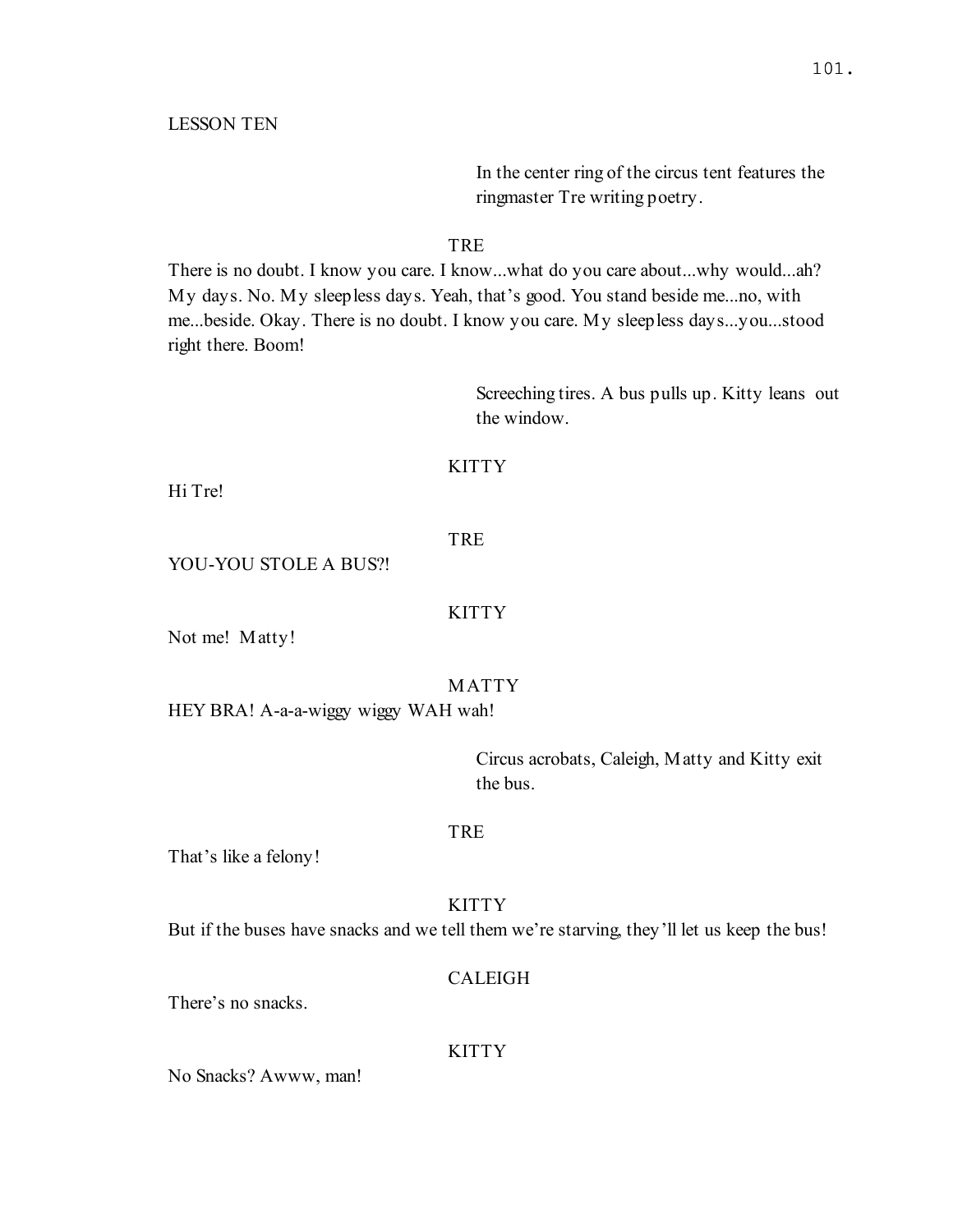## CALEIGH

Got wifi, but there's a blackout so...no wifi.

# **KITTY**

I told you we should've gone thru a drive-thru!

### TRE

What are you talkin' about?

# **KITTY**

Look these teachers been tellin' us the wifi snack buses will be here any day. Three months ago.

### TRE

SO YOU JUST TOOK IT?

## MATTY

It's the last day of school and they won't be needin' those buses for the summer and bro's gotta get his game on Netflix!

### CALEIGH

We be straight!

AP Giggles won't like it.

# CALEIGH

TRE

Who cares what she likes?

## **KITTY**

You changed your tune?

## TRE

That's school property! What kind of idiot would be stupid to come up with a plan to steal a school bus?

# **KITTY**

Ummm, we didn't steal it.

# CALEIGH

Yeah, chill bra.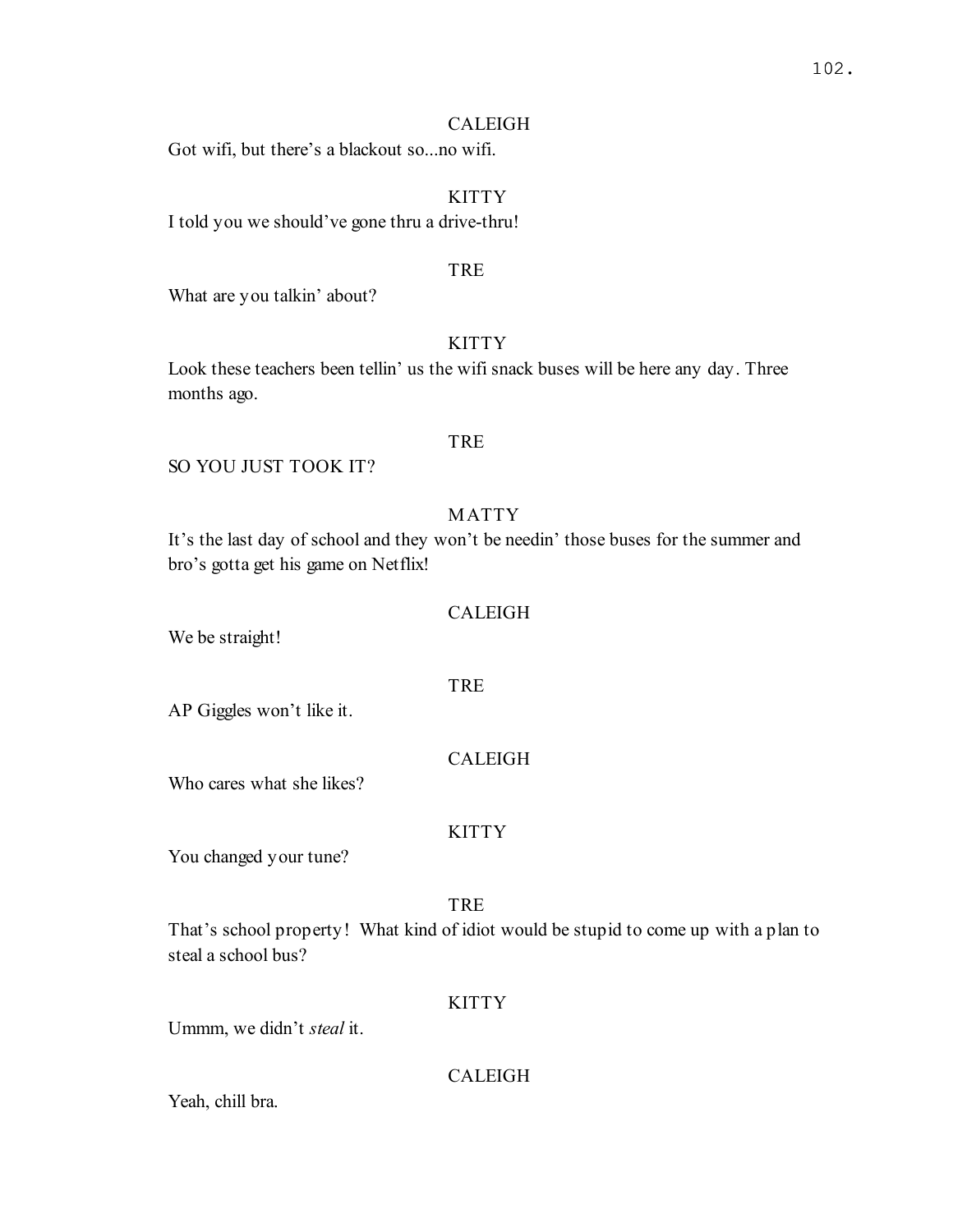#### MATTY

Marcus' and his dad were with us. He gave Marcus the keys...you know, letting him spread his wings. His dad's a school employee. Thereafter and furthermore...wedidnotstealdabus. (beat) Wiggy wiggy.

#### TRE

Why would Marcus' dad steal a bus for us?

### KITTY

It wasn't stealing. I'M SO HUNGRY!

#### MATTY

How did he put it?

#### CALEIGH

He assisted and Marcus grabbed the keys--.

# MATTY

Oh, YEAH-ZUHS! He assisted the school district by volunteering to get the resources out to, you know. The nee-dy. B-o-o-m! He was with us the whole time, bra. I didn't do nothin' illegal here.

#### **TRE**

If they were with you then where's Marcus and his pa?

#### CALEIGH

He promised Marcus he'd take him fishing today.

#### MATTY

I wish he was my dad.

#### Beat.

## **KITTY**

So, if a blackout lasts for eternity, we won't have no more school!

#### TRE

Won't last for eternity.

#### KITTY

Are you sad you won't graduate?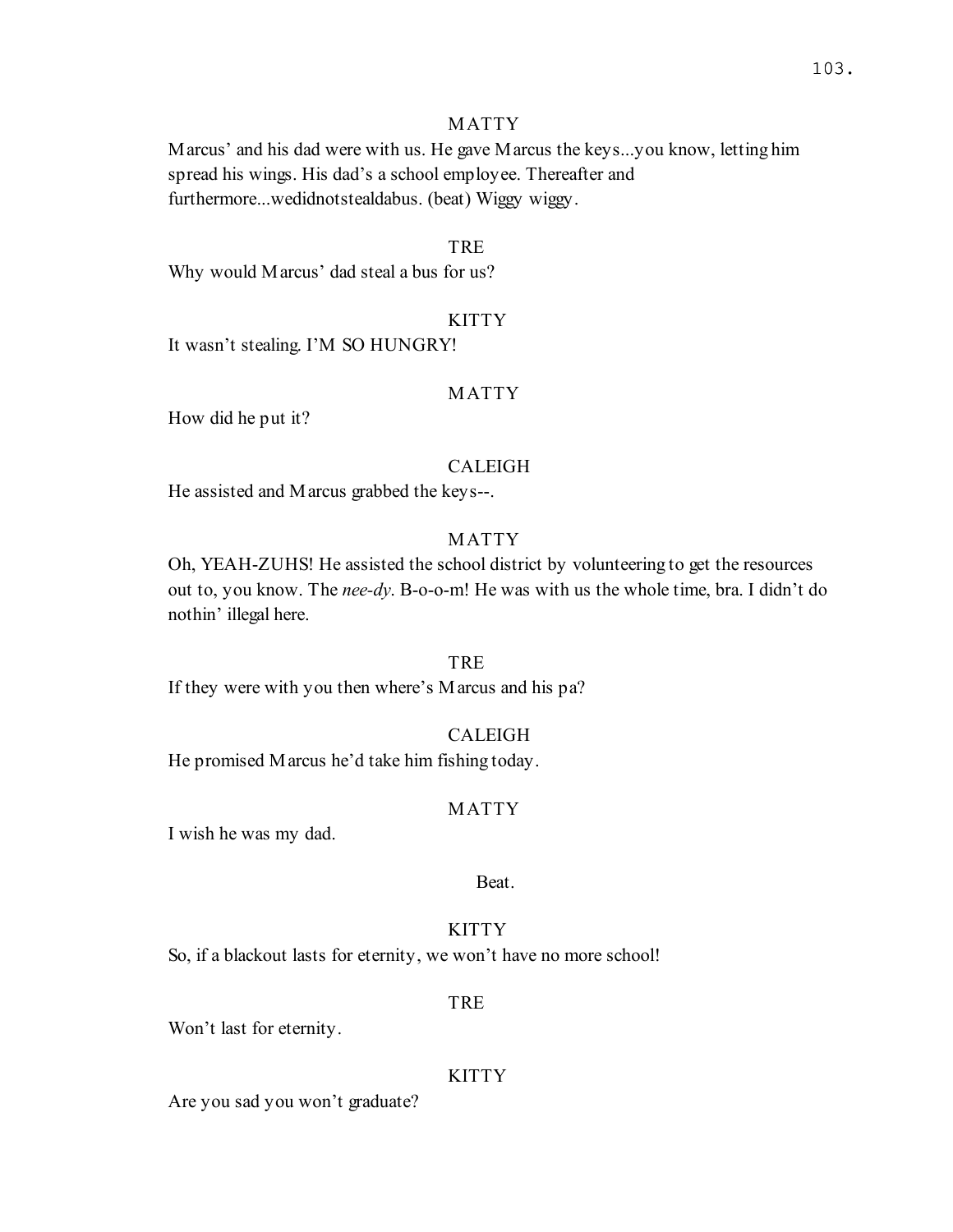## TRE

Who says that?

# CALEIGH

Bra, you ain't gonna graduate? You see your grades? Sad!

# MATTY

Waaaa-whaaah...

# TRE

You see your face? Fuggly!

### MATTY

Whaah-waaaa!

## **KITTY**

I miss school.

## CALEIGH

Power only out a few hours, boo.

## MATTY

Bein' in school with my friends. Walking to class.

## KITTY

Ms McShizzle! I'll miss her most of all.

# CALEIGH

Ugh.

### **KITTY**

Matty hit her with the bus!

# TRE

What?!

MATTY She jumped outta the way! I did NAT hit her!

# CALEIGH

She kinda saw us drivin' the bus.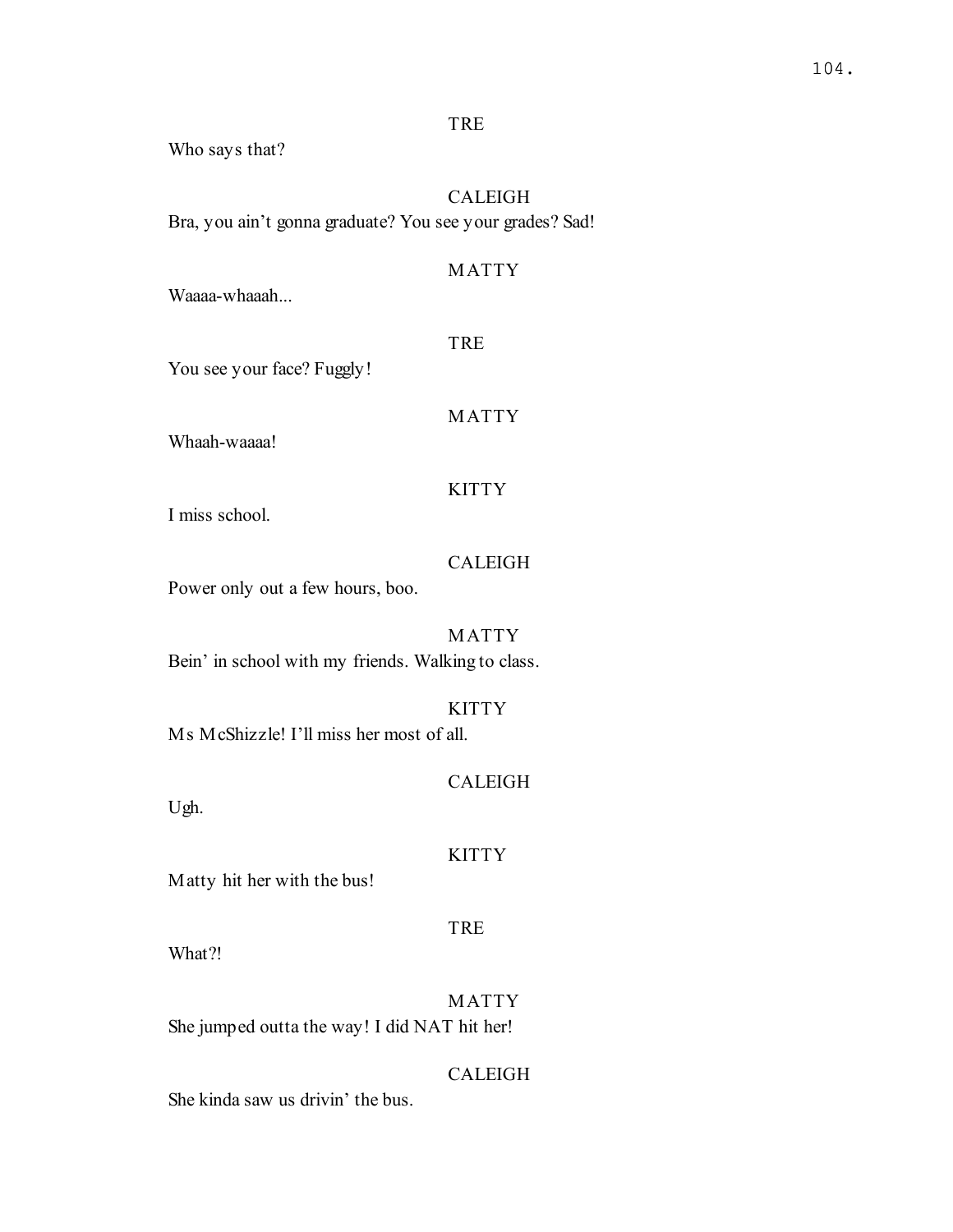# TRE

Oh, well! Great!

# CALEIGH

Won't nothin happen to us! McShizzle's out anyways.

# TRE

Wat 'appen' to McShizzle?

## **KITTY**

She got in big trouble.

## CALEIGH

She brought that on herself, boo!

## **KITTY**

She's not our teacher anymore.

#### TRE

That's cap, bra!

## MATTY

A cap trap!

### CALEIGH

Yup. Video circulating on the IG. I'd pull it up, but no wifi until the power comes on.

#### Beat.

# **KITTY**

I'm so bored! What will be do without wifi? Or snacks? Will I starve to death?

## CALEIGH

You expecting some sort of snack fairy to arrive or something?

In her car decked out with signs "We love you, children" and multi-colored balloons, McShizzle enters with a horn playing "off to the races".

## MS MCSHIZZLE

Hello children!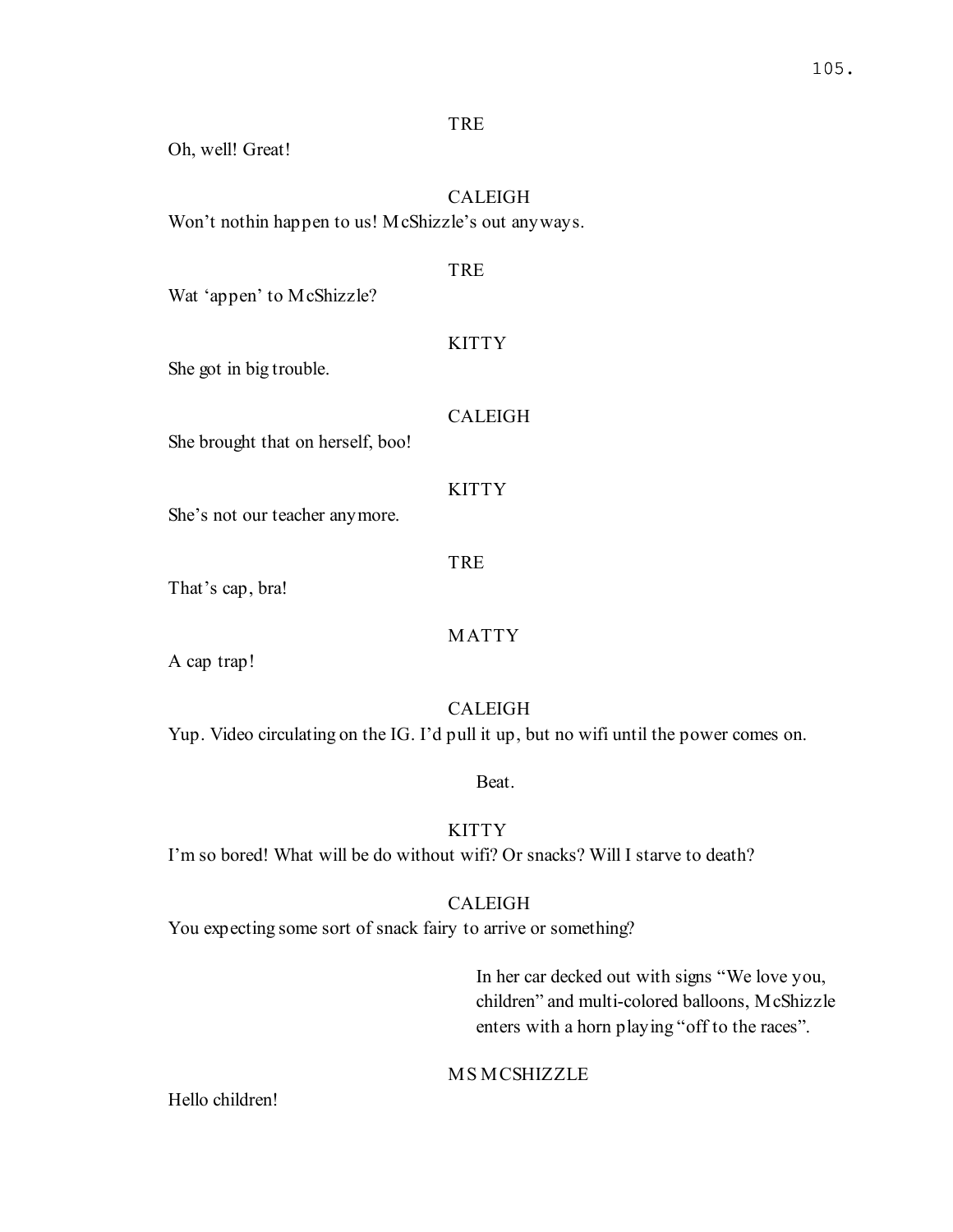# CALEIGH

I rest my case.

# Kitty runs toward her.

## MS MCSHIZZLE

No, no. Kitty, remember our song.

# **KITTY**

(sings)

WASH YOUR HANDS SCRUB THEM CLEAN WEAR YOUR MASK OF A PRINCE OR A QUEEN!

STAND YOUR GROUND SIX FEET APART STAY SAFE AND WISE THAT'S HEALTHY SMART!

## CALEIGH

What the-.

### MS MCSHIZZLE

Bravo! Now, I know this is a buggaboo of a power outage and they'll get the power back on soon-.

| -Not in this hood.    | <b>TRE</b>         |
|-----------------------|--------------------|
| Pardon?               | <b>MSMCSHIZZLE</b> |
| OhIt'll be a while.   | <b>TRE</b>         |
| Well, lucky I'm here! | <b>MSMCSHIZZLE</b> |
| Didn't you get fired? | <b>CALEIGH</b>     |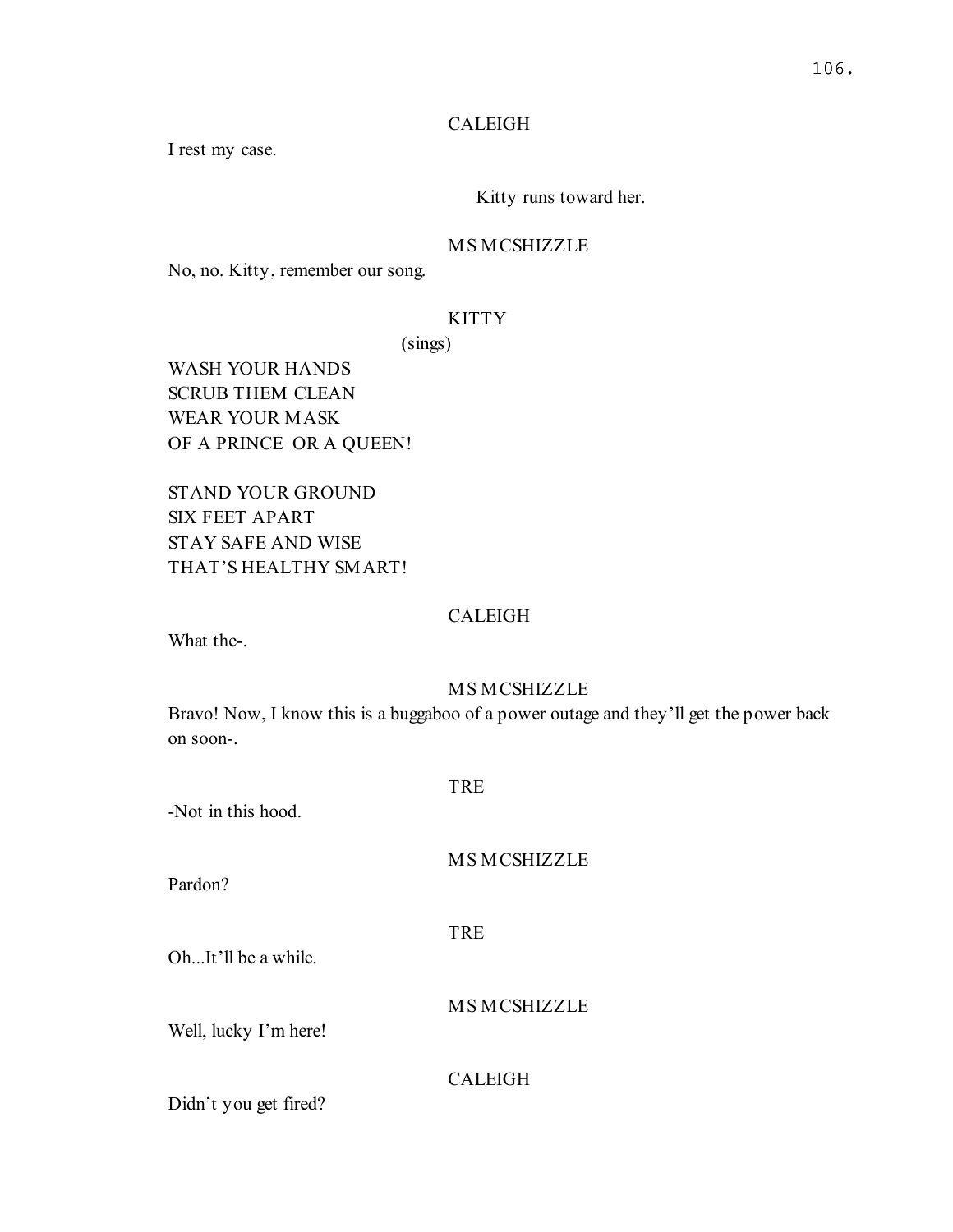## MS MCSHIZZLE

I brought snacks!

# KITTY AND MATTY

SNACKS!!!!

McShizzle tosses over two duffle bags. The children run to them and tear them open.

## **KITTY**

Chocolate and granola bars!

# MATTY

FIRE CHIPS!

MS MCSHIZZLE Kitty, you go over there and Matty, you over there. Remember to keep your distance.

# MATTY

Yes, Ms. McShizzle!

# **KITTY**

# I'VE NEVER BEEN THIS HAPPY IN MY WHOLE LIFE!

MS MCSHIZZLE I haven't forgotten about you two! Soon to be High School Graduates!

She pulls out a graduation gown!

Tada!

### CALEIGH

She's Mary freakin' Poppins.

MS MCSHIZZLE

It was my gown. Try it on for size?

# CALEIGH

In the middle of this COVID mess?

# MS MCSHIZZLE

Oh, I left it outside for three days and only handled with disease-free gloves!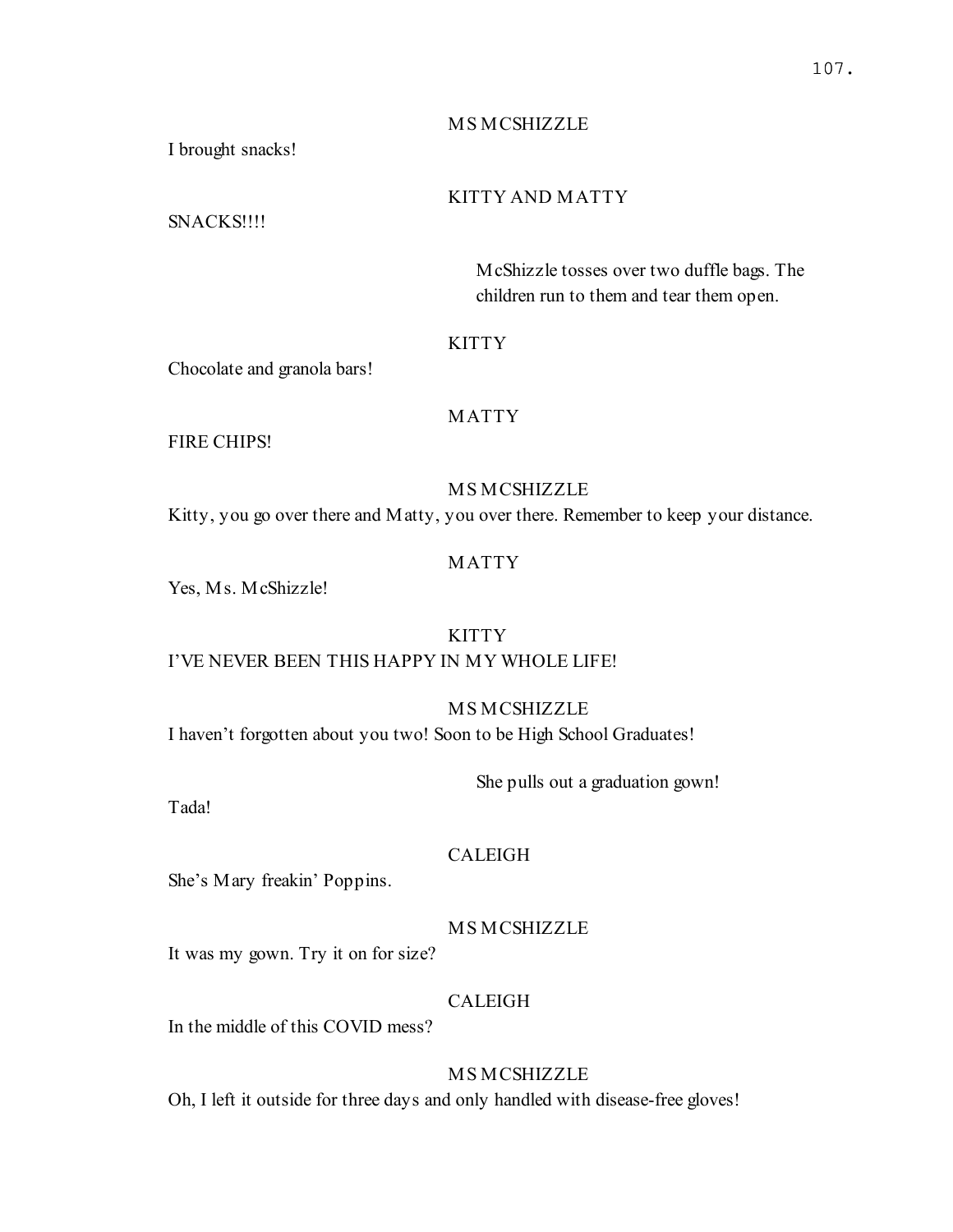#### KITTY

Wouldn't fit anyway over the bump.

## Beat.

What about Matty? Is He graduating?

# MATTY

Naw, little meow. Got another year. Then, off to art school!

## CALEIGH

Ha!

#### MS MCSHIZZLE

I'll have to come back to see you graduate, Matty! I'm always here for my kids graduations. In fact, if they're taking interns over the summer, I might be able to get you into the school of art.

# KITTY

But everything's shut down, Ms McShizz! Not even you can make a Matty miracle.

#### MS MCSHIZZLE

In our own time, we will make it happen.

#### MATTY

My grades, yo.

#### MS MCSHIZZLE

Your art, yo. Focus on that and you'll get those grades up.

#### MATTY

You so sure about everything?

#### TRE

Ms. McShizz, what are you doing here?

### CALEIGH

How did you find us?

### MS MCSHIZZLE

The school records and the bus route map. I'm very resourceful when it comes to meeting my students needs.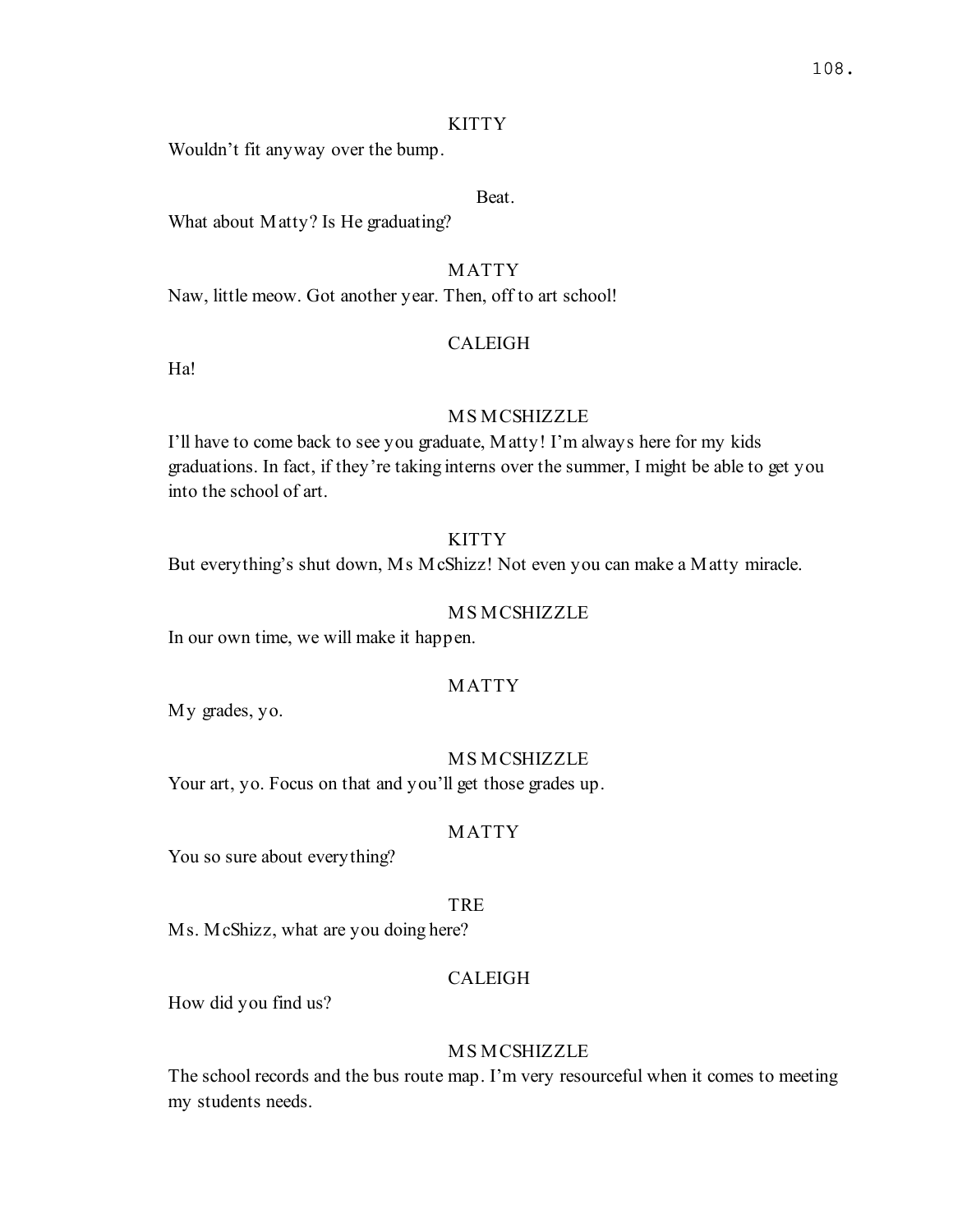# TRE

You could get in a lot more trouble and we ain't worth it.

# MS MCSHIZZLE

I won't leave until I see you both graduate. You're the only children I may ever have. Ever.

# TRE

Ms. McShizz-.

# MS MCSHIZZLE

I told you I'd never leave you and I won't...until I know that you've graduated. Now, gown?

McShizzle tosses the gown to Caleigh.

What?

# **KITTY**

TRE

SPEECH!!!

Put it on, yo.

### MS MCSHIZZLE

What a wonderful idea! Yes, a speech.

## CALEIGH

'bout what? This is stup-.

MS MCSHIZZLE -Your dreams, Caleigh. Do it for me? If it means anything?

## Beat.

# CALEIGH

I don't get you. Why do you want to see us? Why love us?

# MATTY

My mom don't even give me snacks.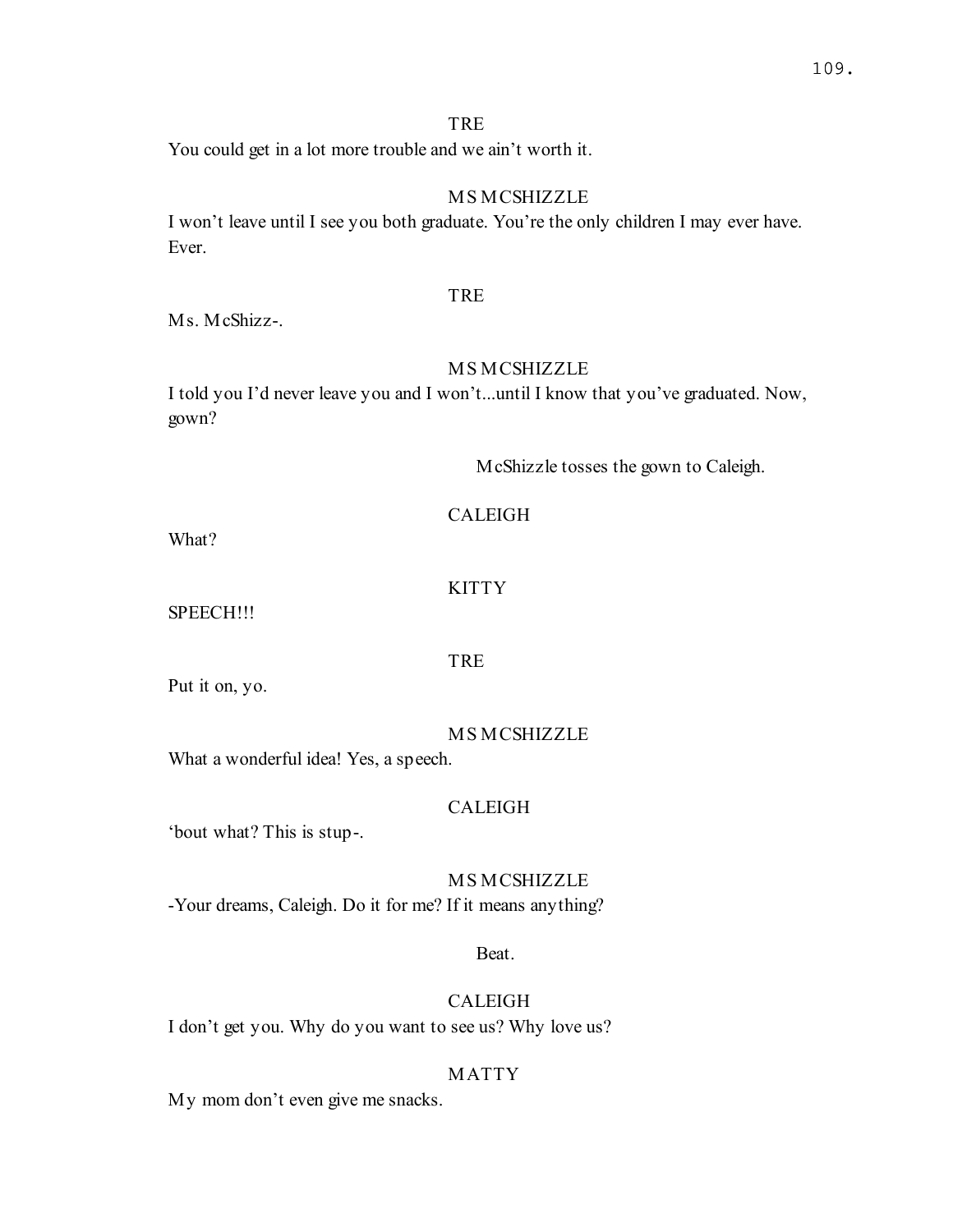#### MS MCSHIZZLE

I need you. All of you.

### Caleigh snickers.

#### MS MCSHIZZLE (CONT.)

You don't believe me? Caleigh!

# CALEIGH

What...no! No, I don't. No ADULT has ever stood up for me. So, why should I? Look. I don't like you, but it ain't about you. I don't even know you and you wanna give me some gown, play all nice with my story.

#### TRE

Cay-

### CALEIGH

No, man. I don't...I don't buy it. Take it back. I don't need a gown where I'm goin.

Caleigh looks at the gown.

## MS MCSHIZZLE

There's something else.

McShizzle hands her a stethoscope from the inside the car.

Have to complete the look. Accept it. Don't? It belongs with you.

#### CALEIGH

I-uh.

### MATTY

Would you, come on!

**KITTY** Put it on for me. You always looked good in blue!

# CALEIGH

Sorry. Yeah. So, okay.

She puts the gown on. Her smile grows.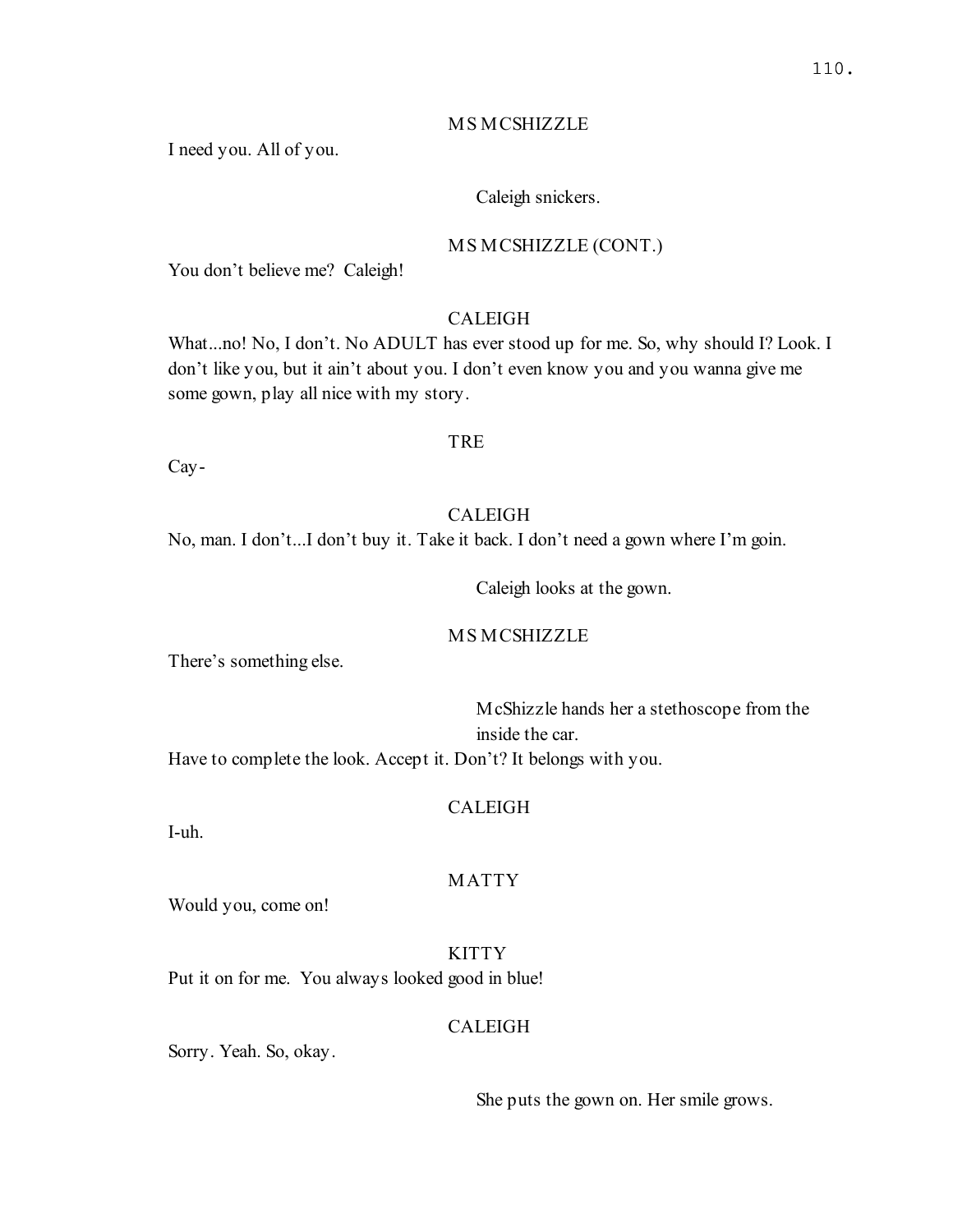#### CALEIGH (CONT.)

It's cushy. I like it. Feels...right.

## She places the stethoscope around her neck.

So, I always wanted to be a nurse. In like one of those big hospitals. I feel like it's a superpower, you know. Makin' someone feel better. So, I thought bein' a nurse was something real special. Like not everyone could do it? Then this COVID thing happened. Some of my neighbors here got the COVID and I never got to see them again. Seein, hearin' what these nurses are doin' for these people. I wanna to be a part of that. If I don't get sick. I hope I'm lucky enough to be a nurse. Thank you.

Caleigh hands the gown off to Tre.

#### TRE

Doesn't fit.

# MS MCSHIZZLE

It's one size.

#### **TRE**

I'm not...I don't get to walk. I didn't pass.

## MS MCSHIZZLE

Then, we'll look to getting you to pass. You may need a summer credit and may walk later, but you will walk.

> McShizzle advances towards Tre, taking his hands in hers.

You. Will. Graduate.

Stage lightens as the power's back on.

#### **KITTY**

It's a McShizzle miracle!

The stage transforms into a final "parade of animals and circus acts". Edward Elgar's "Pomp and Circumstance" underscores the following action. Everyone gathers once again on-stage fitted in caps and gowns facing Tre.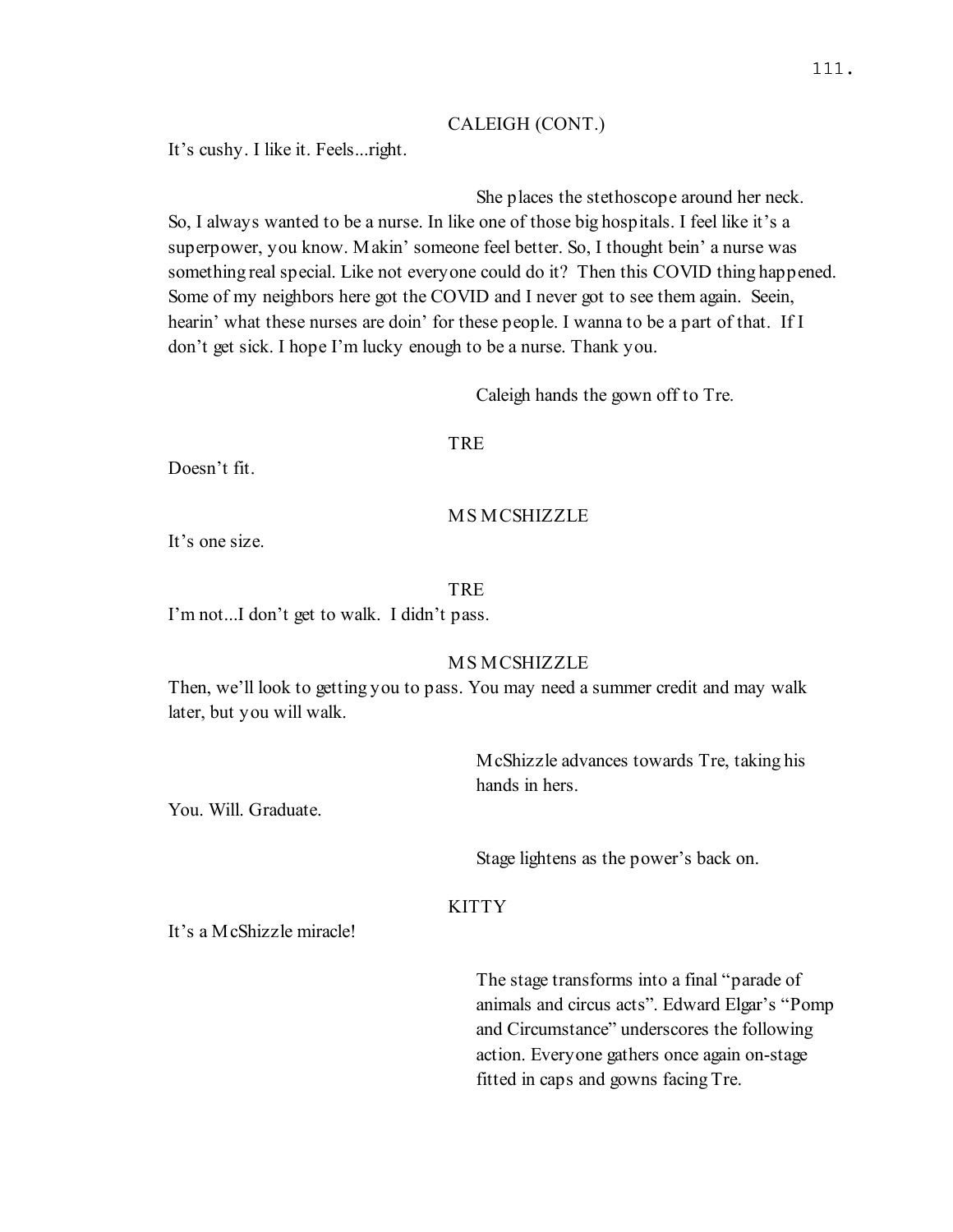### TRE

You bet on me?

# MS MCSHIZZLE

And what have I always told my students?

#### TRE

No one has the right to take my joy.

# She hands him a book.

#### TRE

MLK's "I Have A Dream".

## MS MCSHIZZLE

He's much better with words, than I.

AP Giggles enters barefaced carrying the Ringmaster's jacket and top hat.

#### MS MCSHIZZLE (CONT.)

You remember how we talked about how people want to be remembered?

AP Giggles helps McShizzle to put her jacket and hat on.

MS MCSHIZZLE (CONT.)

Ahh. Thank you.

AP Giggles extends her hand to Tre. Reluctantly, he shakes it. She joins Caleigh in the crowd of gowns as they watch Tre.

# TRE

Was that?

Caleigh hands AP Giggles Tre's cap.

MS MCSHIZZLE

It's amazing what people look like below the surface. Now...we're all waiting?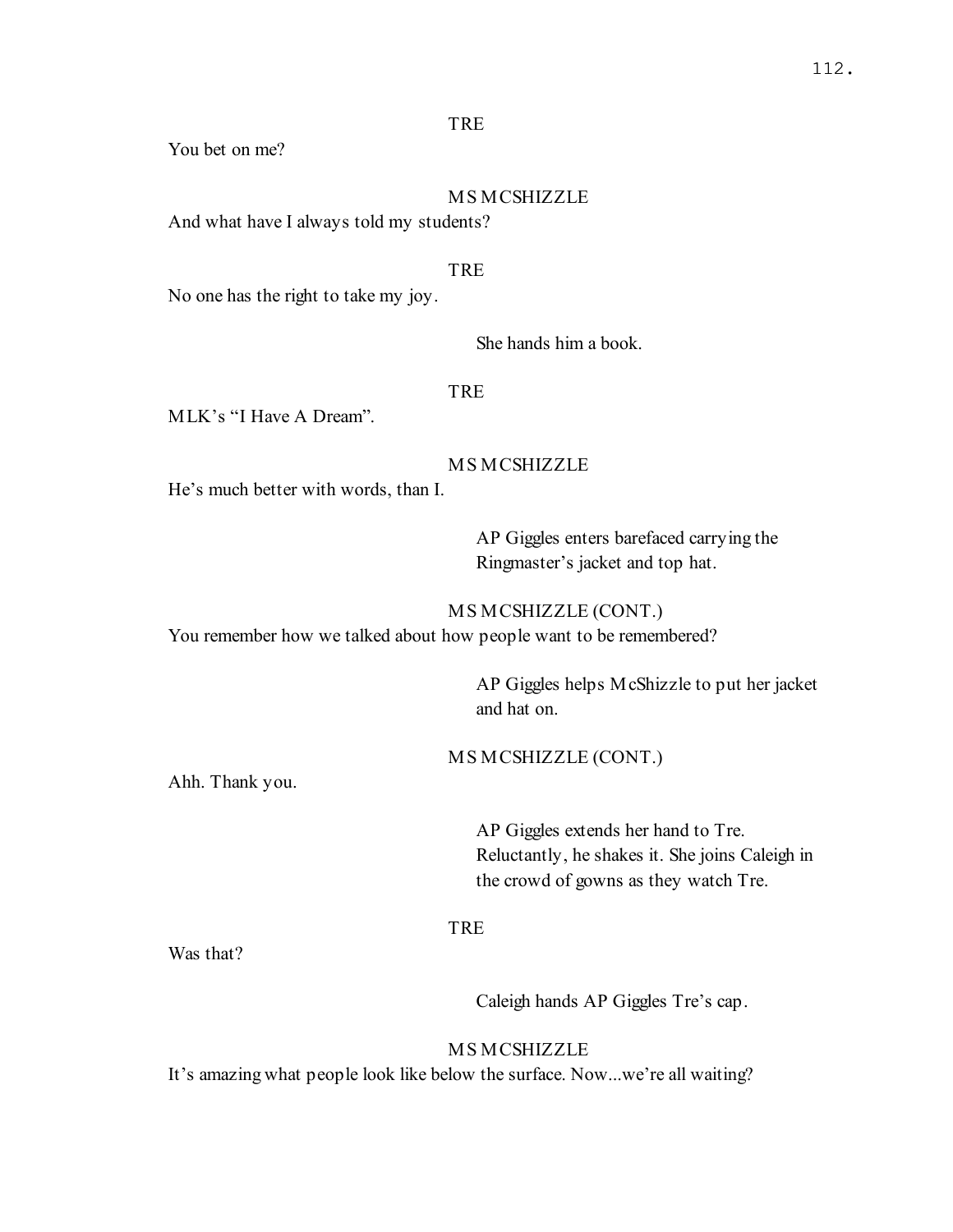Ms. McShizzle takes the gown out of Tre's hands and fans it out. As he slips his arms in the gown, AP Giggles approaches standing on the opposite side of Tre placing the cap on his head. He is sandwiched by Giggles and McShizzle who are beaming proudly.

#### AP GIGGLES

About time we got you up on this stage.

#### MS MCSHIZZLE

You know what to do?

#### TRE

I won't ever forget this. All of this.

#### MS MCSHIZZLE

It was all for you.

#### AP GIGGLES

Go. Make us proud.

McShizzle and Giggles step back into the parade of gowns. All with their eyes on Tre.

TRE

Fellow graduates. I hope these memories...I'll keep for a lifetime. To keep the magic inside of me. To keep the magic inside of you. It is my hope... to be remembered for my magic which is my music. To head to the west coast to make it big. Make Gramma proud of me. She encouraged my dreams. Sung to me as a baby and here I am now, a man. I stand here lookin' at y'all and I hope. I'm here ready to sing for my life. To write poems. Lyrics. Songs. (turns to face McShizzle) To know who's always had my back when she could have easily stepped away.

Beat.

This is "McShizzle's Lullaby".

(singing)

YOU'VE HELPED ME GROW YOU MADE ME SEE THERE'S SO MUCH MORE THAT I CAN BE.